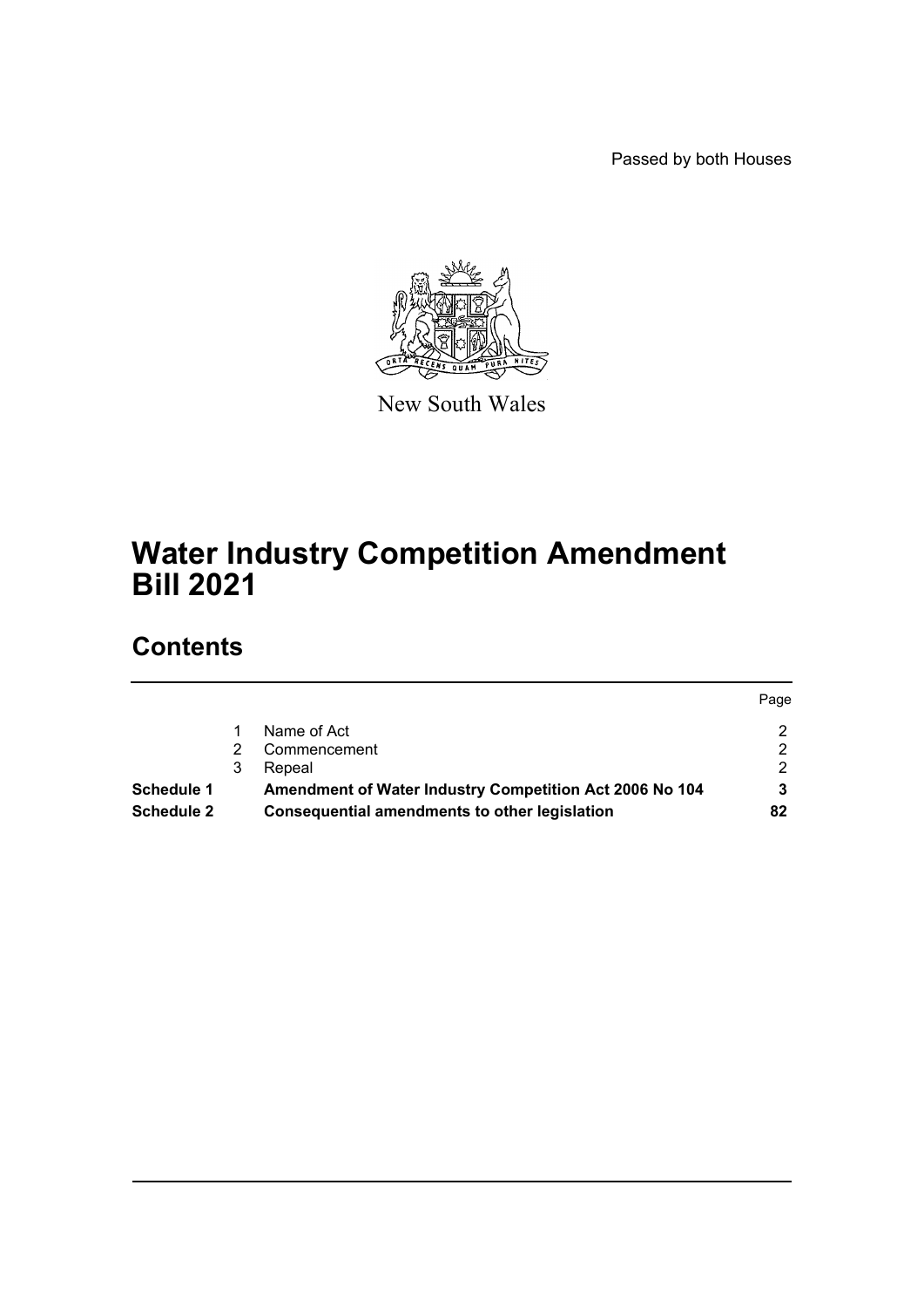*I certify that this public bill, which originated in the Legislative Assembly, has finally passed the Legislative Council and the Legislative Assembly of New South Wales.*

> *Clerk of the Legislative Assembly. Legislative Assembly, Sydney, , 2021*



New South Wales

# **Water Industry Competition Amendment Bill 2021**

Act No , 2021

An Act to amend the *Water Industry Competition Act 2006* to make further provision about competition in the supply of water and the provision of sewerage services; to repeal the *Water Industry Competition Amendment (Review) Act 2014*; and for other purposes.

*I have examined this bill and find it to correspond in all respects with the bill as finally passed by both Houses.*

*Assistant Speaker of the Legislative Assembly.*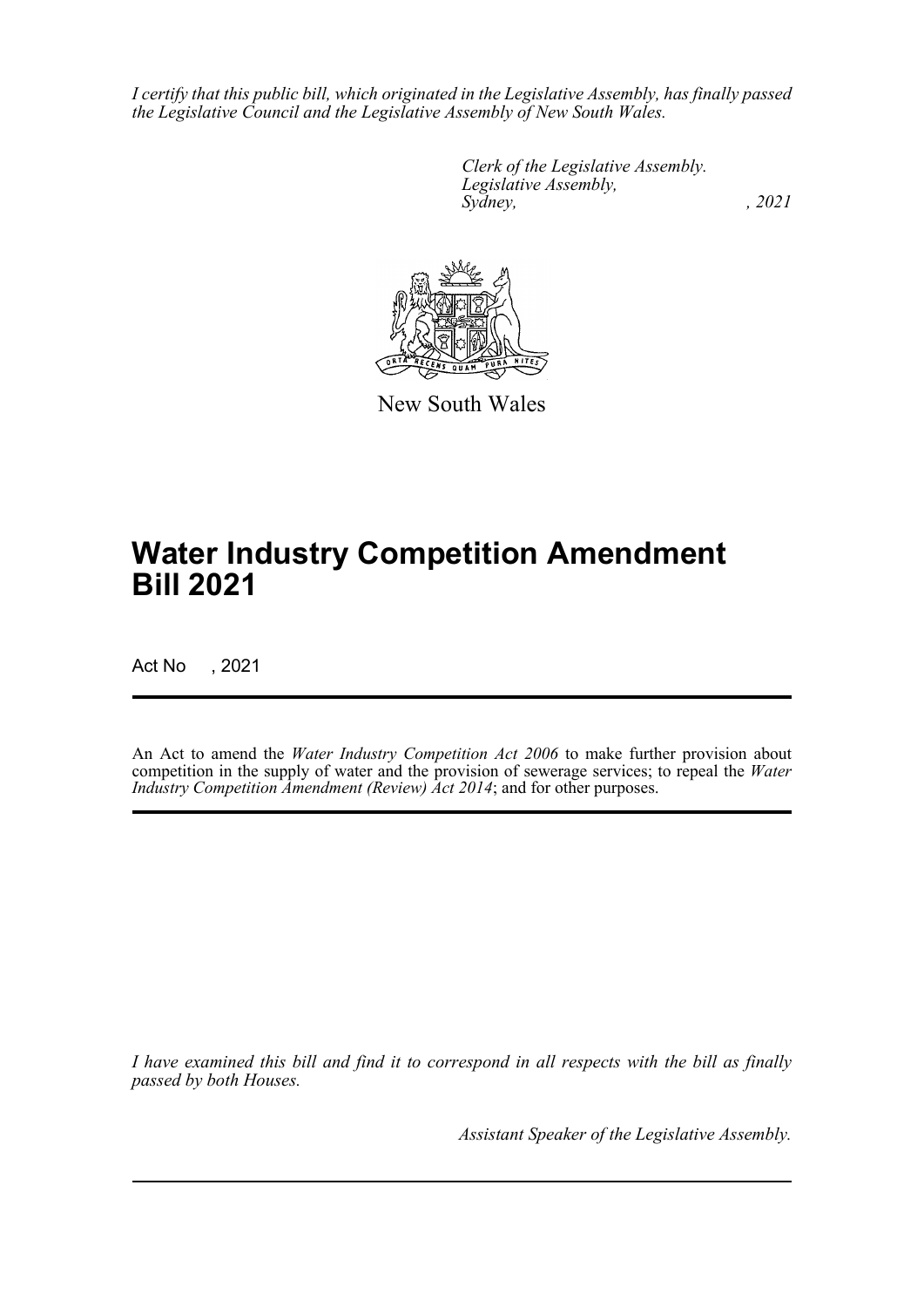Water Industry Competition Amendment Bill 2021 [NSW]

## <span id="page-2-0"></span>**The Legislature of New South Wales enacts—**

#### **1 Name of Act**

This Act is the *Water Industry Competition Amendment Act 2021*.

## <span id="page-2-1"></span>**2 Commencement**

This Act commences on a day or days to be appointed by proclamation.

## <span id="page-2-2"></span>**3 Repeal**

The *Water Industry Competition Amendment (Review) Act 2014* No 57 is repealed.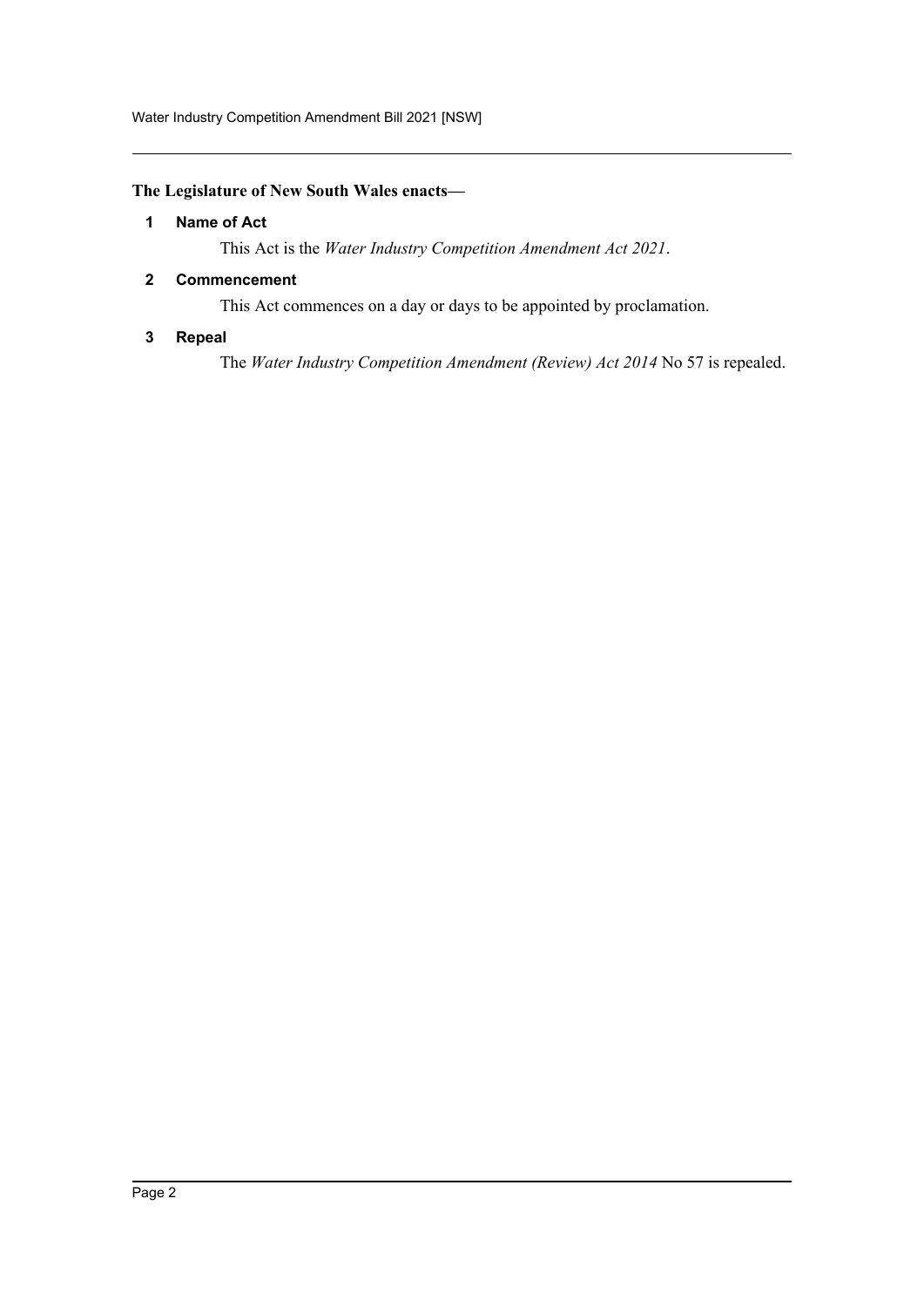## <span id="page-3-0"></span>**Schedule 1 Amendment of Water Industry Competition Act 2006 No 104**

## **[1] Long title**

Omit the long title. Insert instead—

An Act to facilitate and regulate the water industry excluding certain public water utilities; to make provision for the continuity of essential services provided by the industry; to establish an access regime for significant water industry infrastructure; and for other purposes.

## **[2] Section 2A**

Insert after section 2—

## **2A Objects of Act**

The objects of this Act are—

- (a) to protect public health and safety and the environment in connection with the water industry, including in the longer term, and
- (b) to protect the interests of consumers, particularly small retail customers, in the quality, reliability and price of water and sewerage services, including in the longer term, and
- (c) to facilitate the efficient, reliable and sustainable provision of water and sewerage services, having regard to financial, environmental and social considerations, and
- (d) to promote the sustainable use of resources in connection with the water industry, and
- (e) to facilitate competition in the water industry with a view to encouraging innovation and improved efficiency in the industry.

## **[3] Section 3A**

Insert after section 3—

## **3A Meaning of "classes" of water industry infrastructure**

The *classes* of water industry infrastructure are as follows—

- (a) infrastructure for the purpose of the production or supply of drinking water,
- (b) infrastructure for the purpose of the capture and treatment of stormwater for the production, supply and use of recycled water,
- (c) infrastructure for the purpose of the collection and treatment of sewage for the production, supply and use of recycled water,
- (d) infrastructure for the purpose of the collection and further treatment of recycled water for the supply and use of the further treated recycled water,
- (e) infrastructure for the purpose of the collection and treatment of sewage for disposal and the disposal of the treated sewage,
- (f) infrastructure for another purpose prescribed by the regulations.

## **[4] Part 2**

Omit the Part. Insert instead—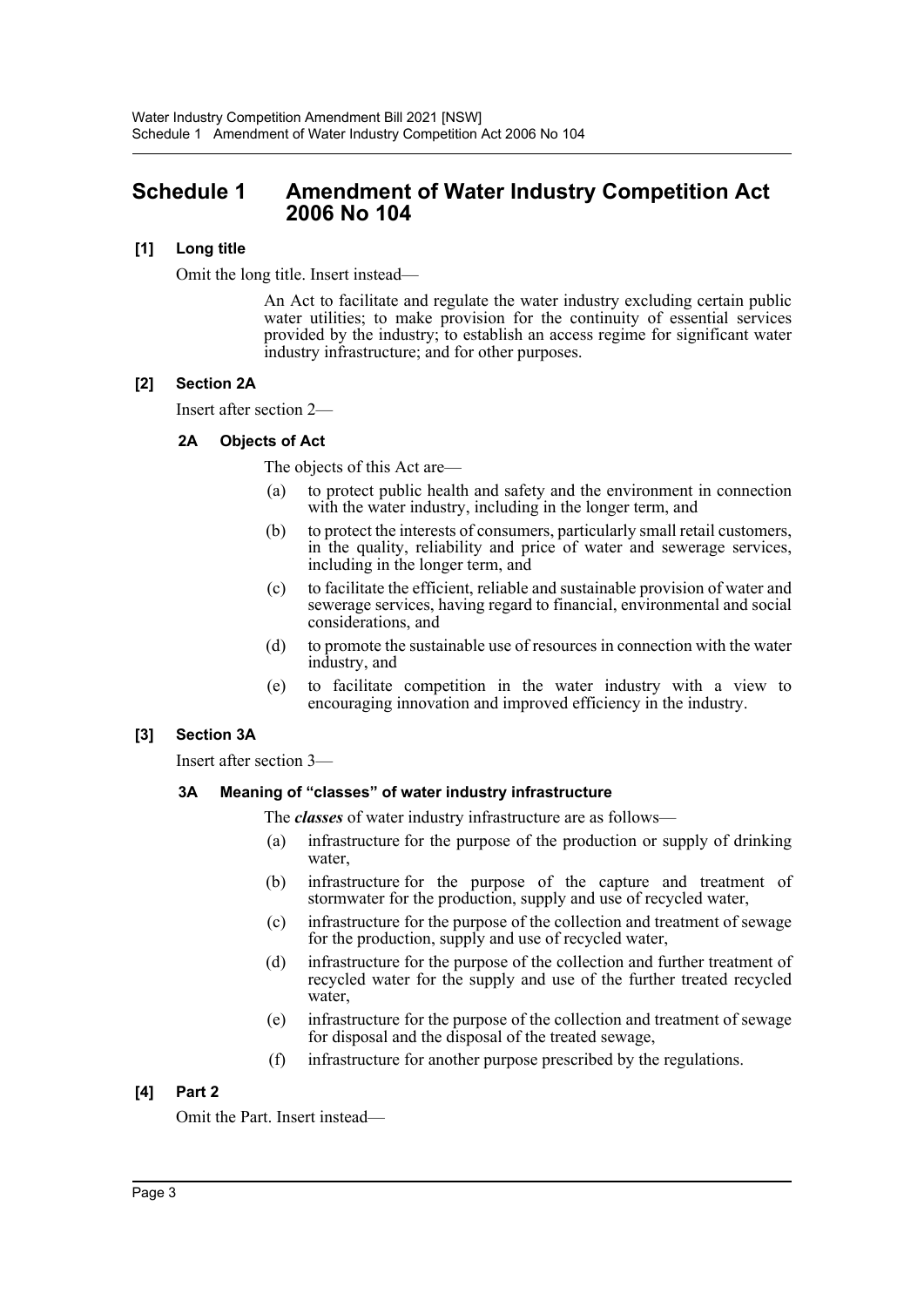# **Part 2 Approvals and licences for certain water industry infrastructure**

## **Division 1 Preliminary**

### **5 Water industry infrastructure to which Part applies**

- (1) This Part applies to the following—
	- (a) water industry infrastructure used or to be used for providing water or sewerage services to 30 or more small retail customer premises (a *category A scheme*),
	- (b) water industry infrastructure used or to be used for the production of drinking water, including a filtration, treatment or desalination facility, that has a design capacity of more than 500 kilolitres each day, together with a reticulation network connected to the infrastructure and used to convey anything to or from the infrastructure,
	- (c) water industry infrastructure used or to be used for the treatment of sewage, stormwater or recycled water that has a design capacity of more than 750 kilolitres each day, together with a reticulation network connected to the infrastructure and used to convey anything to or from the infrastructure,
	- (d) water industry infrastructure declared by the regulations to be water industry infrastructure to which this Part applies.
- (2) However, this Part does not apply to the following—
	- (a) water industry infrastructure within the area of operations of a public water utility and operated by or on behalf of the public water utility, other than as a last resort provider,
	- (b) water industry infrastructure excluded from the application of this Part by the regulations.
- (3) For the purposes of determining whether this Part applies to water industry infrastructure by operation of subsection (1)—
	- (a) initial and planned future stages of development of the infrastructure are to be taken into account, and
	- (b) the design capacity of the infrastructure is to be determined in accordance with guidelines issued by IPART and published in the Gazette and on IPART's website.

## **5A Additional objects of Part**

In considering whether or not an approval or licence is to be granted or varied under this Part and what conditions are to be imposed on an approval or licence, regard is to be had to the objects of this Act and the following additional objects—

- (a) to promote the adoption of written policies concerning the use of water resources as prescribed by the regulations, if any,
- (b) to mitigate the potential for adverse financial implications for small retail customers generally arising from the activities proposed to be covered by the approval or licence,
- (c) to promote the equitable sharing among participants in the drinking water market of the costs of water industry infrastructure that significantly contributes to water security.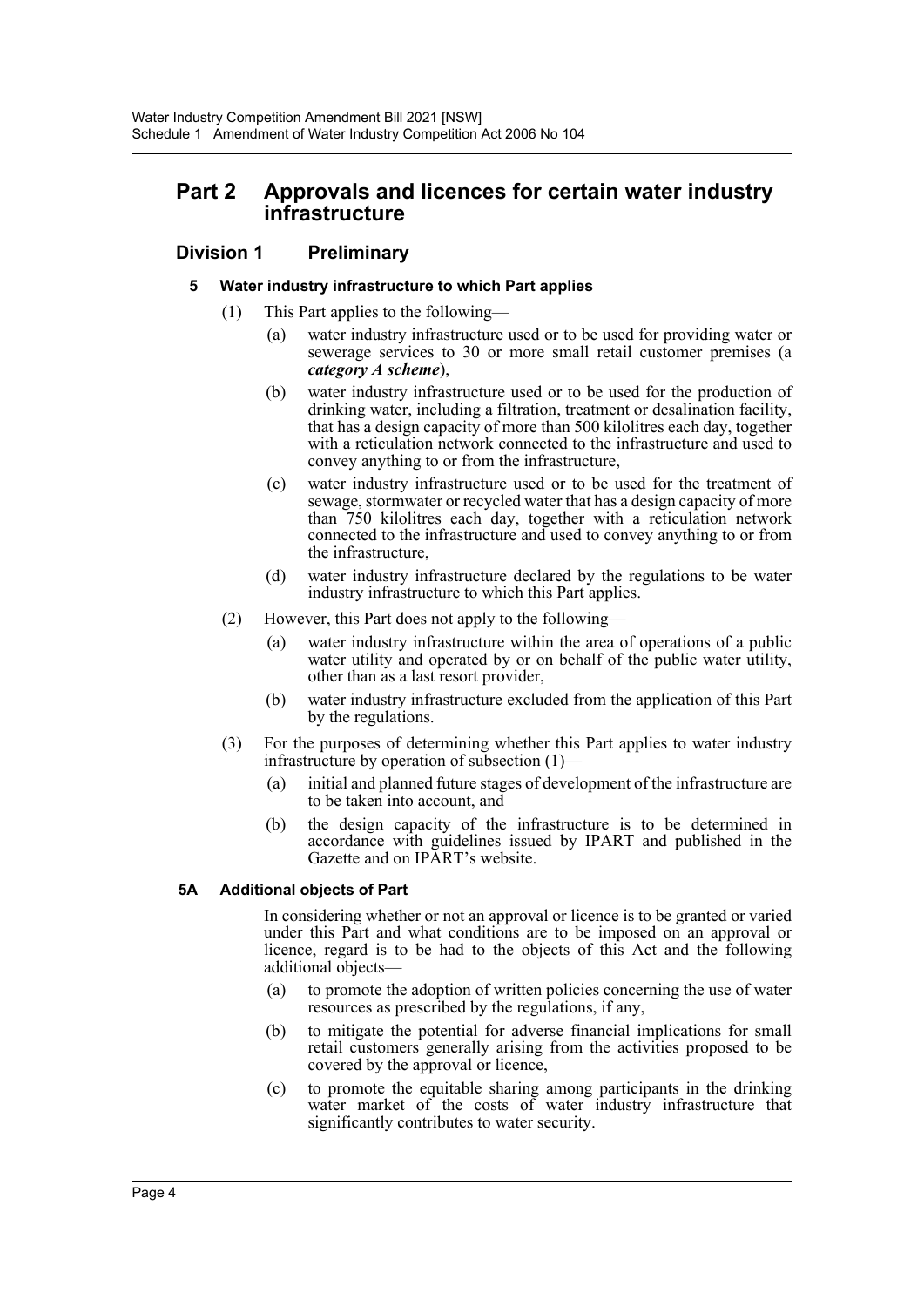## **Division 2 Requirements for approvals and licences**

## **6 Requirements for construction of water industry infrastructure**

- (1) A person must not construct water industry infrastructure to which this Part applies unless the construction—
	- (a) is authorised by a scheme approval, and

(b) is carried out by or on behalf of the registered operator for the scheme. Maximum penalty—

- (a) for a corporation—18,000 penalty units, or
- (b) for an individual—3,500 penalty units.
- (2) The regulations may prescribe exceptions to this section.

### **6A Requirements for operation of water industry infrastructure**

- (1) A person must not operate water industry infrastructure to which this Part applies unless—
	- (a) the infrastructure is substantially constructed as authorised by a scheme approval, and
	- (b) the operation is authorised by an operational approval, and
	- (c) the person is the registered operator for the infrastructure.

Maximum penalty—

- (a) for a corporation—18,000 penalty units, or
- (b) for an individual—3,500 penalty units.
- (2) This section does not apply to the operation of water industry infrastructure in the course of commissioning the infrastructure.
- (3) The regulations may prescribe further exceptions to this section.

#### **6B Requirements for sale of water and sewerage services from regulated schemes**

- (1) A person must not sell water or sewerage services provided by means of a regulated scheme, including the service of connecting premises to the water or sewerage services, unless—
	- (a) the person is the registered retailer for the infrastructure, and
	- (b) the sale is authorised by the person's retailer licence.

Maximum penalty—

- (a) for a corporation—18,000 penalty units, or
- (b) for an individual—3,500 penalty units.
- (2) In this section, *sell water or sewerage services* includes charging a fee or amount to connect premises to a water or sewerage service, including charging an infrastructure charge, developer charge or administration charge related to connecting premises to a service.
- (3) Subsection (1) does not apply to a council.
- (4) This section does not apply to the sale of the service of connecting premises to the water or sewerage services by a registered operator for a scheme if—
	- (a) the scheme is under construction, and
	- (b) no person has been registered as the registered retailer for the scheme.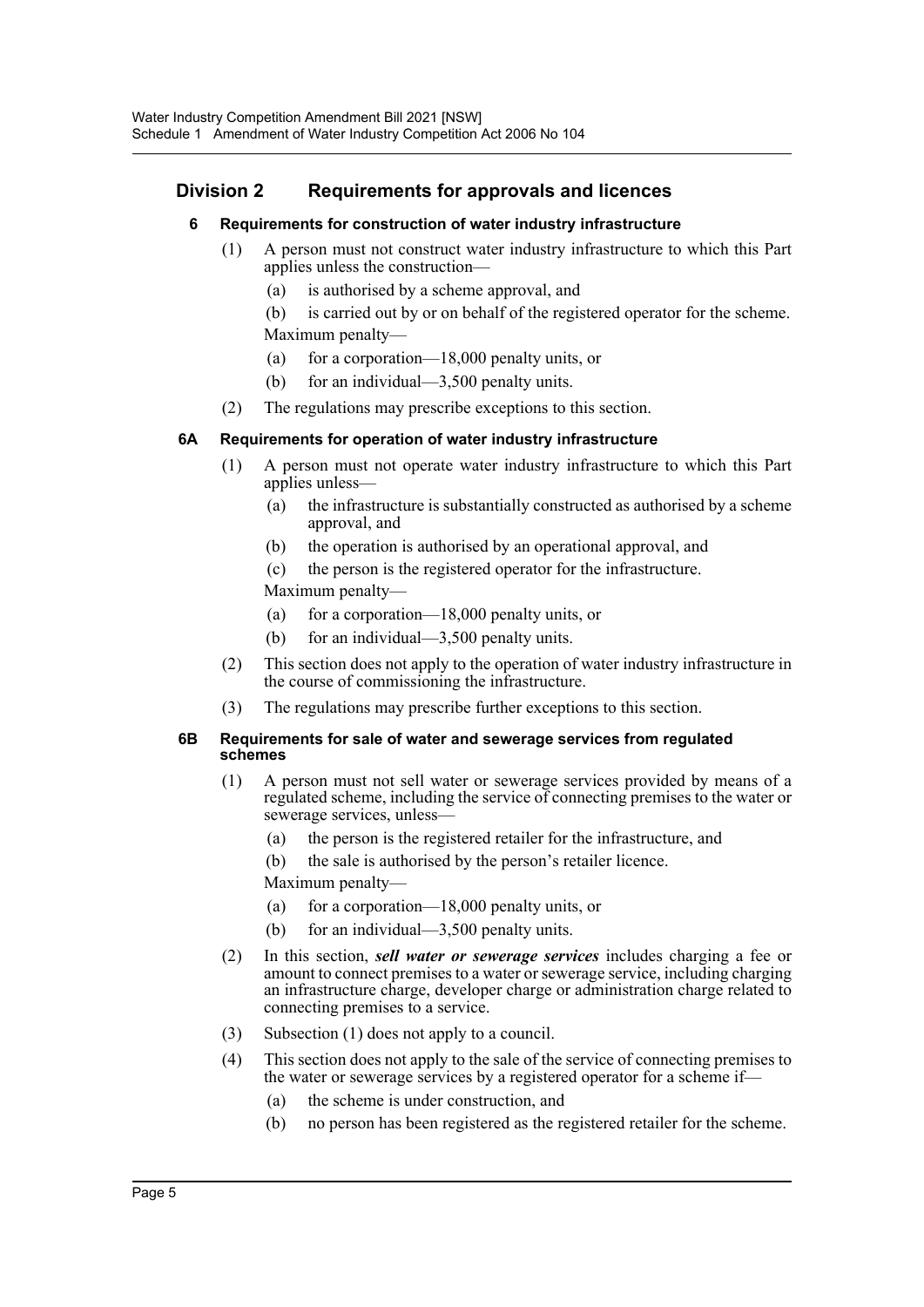(5) The regulations may prescribe further exceptions to this section.

## **Division 3 Approvals**

**Note.** A scheme approval authorises the construction of water industry infrastructure to which this Part applies as specified in the approval.

Scheme approvals are granted by IPART.

An operational approval authorises the operation of water industry infrastructure to which this Part applies as specified in the approval.

Operational approvals are granted by IPART.

#### **7 Application for approval**

(1) An application for a scheme approval or operational approval is to be made to IPART.

**Note.** Section 12 imposes requirements for an application and allows an application to be rejected if the requirements are not complied with.

- (2) An application for a scheme approval for water industry infrastructure—
	- (a) may be made by any person, and
	- (b) must only be made with the consent of the owner of the land on which the infrastructure, other than pipelines within the reticulation network connected to the infrastructure, is or is to be located.
- (3) An application for an operational approval for water industry infrastructure—
	- (a) may be made by any person, and
	- (b) must specify the scheme and scheme approval to which it relates.

#### **7A Process for dealing with an application for approval**

- (1) For all applications for an approval, IPART must invite submissions—
	- (a) from the Department of the Public Service responsible to the Minister administering this Part, and
	- (b) from the Department of the Public Service responsible to the Minister administering the *Public Health Act 2010*, and
	- (c) as otherwise required by the regulations.
- (2) In addition, if the application is for a scheme approval, IPART must also invite submissions from—
	- (a) the public, by notice published on IPART's website and otherwise as considered appropriate by IPART, and
	- (b) the council for the local government area within which the proposed area of operations of the scheme is located or to whose infrastructure the scheme is to be connected, and
	- (c) the Department of the Public Service responsible to the Minister administering the *Environmental Planning and Assessment Act 1979*, and
	- (d) if a licence under the *Protection of the Environment Operations Act 1997* may also be required—the appropriate regulatory authority under that Act, and
	- (e) if the infrastructure is or is proposed to be within the area of operations of a public water utility—the public water utility, and
	- (f) if an authorisation, however described, under the *Water Management Act 2000* may also be required—the Department of the Public Service responsible to the Minister administering that Act, Chapter 3.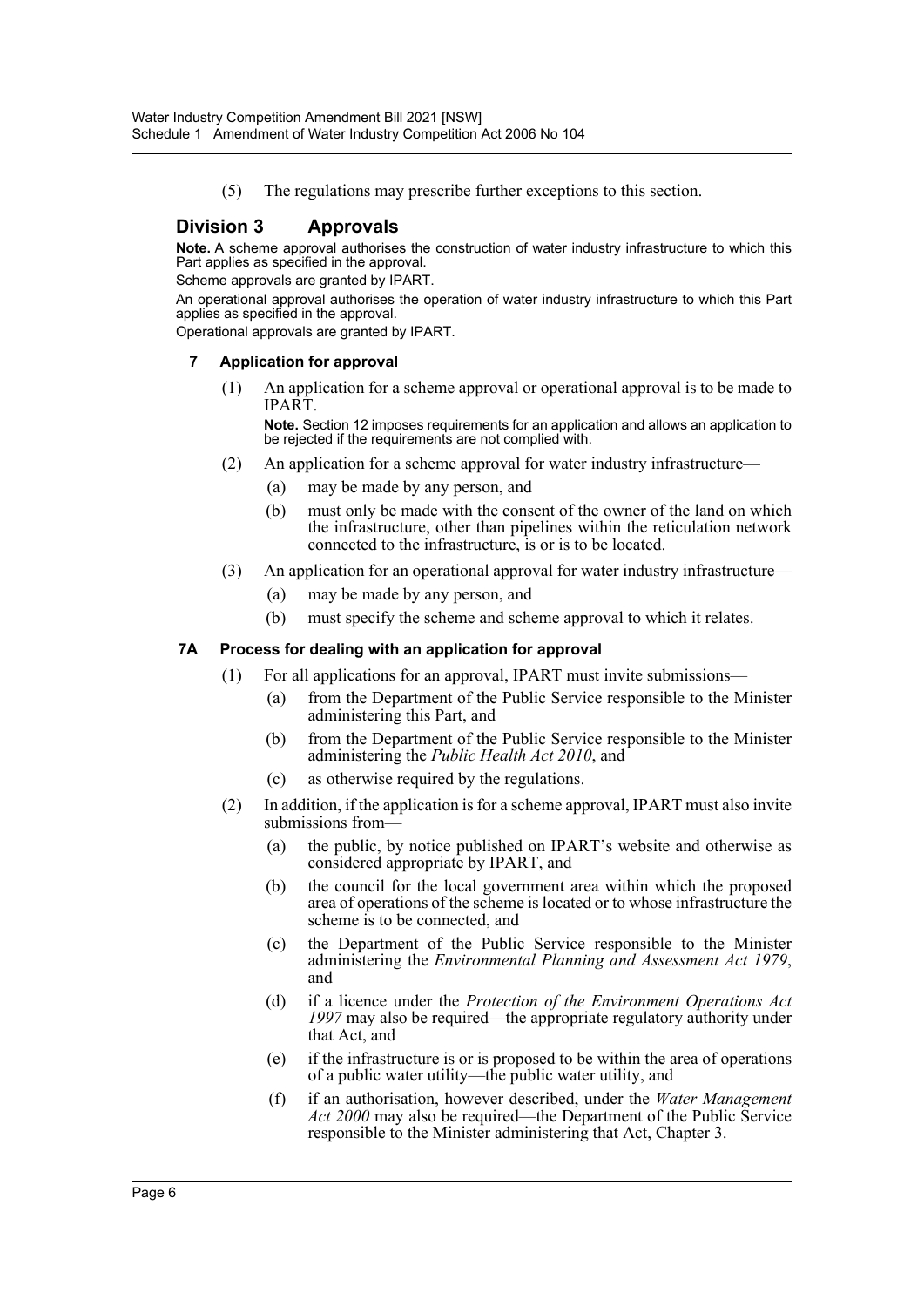- (3) An invitation to make submissions on an application must—
	- (a) allow at least 28 days for submissions to be made, and
	- (b) be accompanied by a copy of the application, other than material that IPART considers to be confidential, or set out how a copy of the application may be obtained.
- (4) IPART must not accept a variation of an application after an invitation to make submissions has been given unless satisfied that—
	- (a) the application as varied will be substantially the same as the original application, and
	- (b) no prejudice will be caused to a person who made a submission concerning the original application.
- (5) If a variation is not accepted, the applicant may withdraw the application and make a new application.

#### **7B Determining an application for approval**

- (1) IPART is to determine an application for an approval by granting the approval, either as applied for or with modifications IPART considers appropriate, or by refusing to grant the approval.
- (2) If IPART proposes to refuse to grant an approval or to grant an approval with modifications, IPART must—
	- (a) give written notice of the proposed refusal or modifications to the applicant specifying the reasons for it, and
	- (b) allow the applicant at least 14 days within which to make submissions to IPART about the proposed refusal or modifications.
- (3) On determining an application for an approval, IPART must ensure notice of the determination is given to the applicant and published on IPART's website.

#### **7C Grant of scheme approval**

- (1) A scheme approval must not be granted unless IPART is satisfied as to each of the following—
	- (a) the infrastructure will, if constructed as authorised by the approval, be fit for purpose and capable of operating—
		- (i) safely and reliably, and
		- (ii) in a way consistent with the national safety guidelines for the control of public health risks, and
		- (iii) in a way that does not present a significant risk of harm to the environment,
	- (b) the applicant has established it is highly likely the proposed scheme will become financially viable to operate within a reasonable period of time and will then remain financially viable for the life of the scheme,
	- (c) the applicant has established, for a regulated scheme, that it is not reasonably foreseeable that the operation of the scheme will have significant adverse financial implications for small retail customers,
	- (d) the proposed registered operator of the scheme—
		- (i) if the applicant is the proposed registered operator, holds an appropriate operator licence, and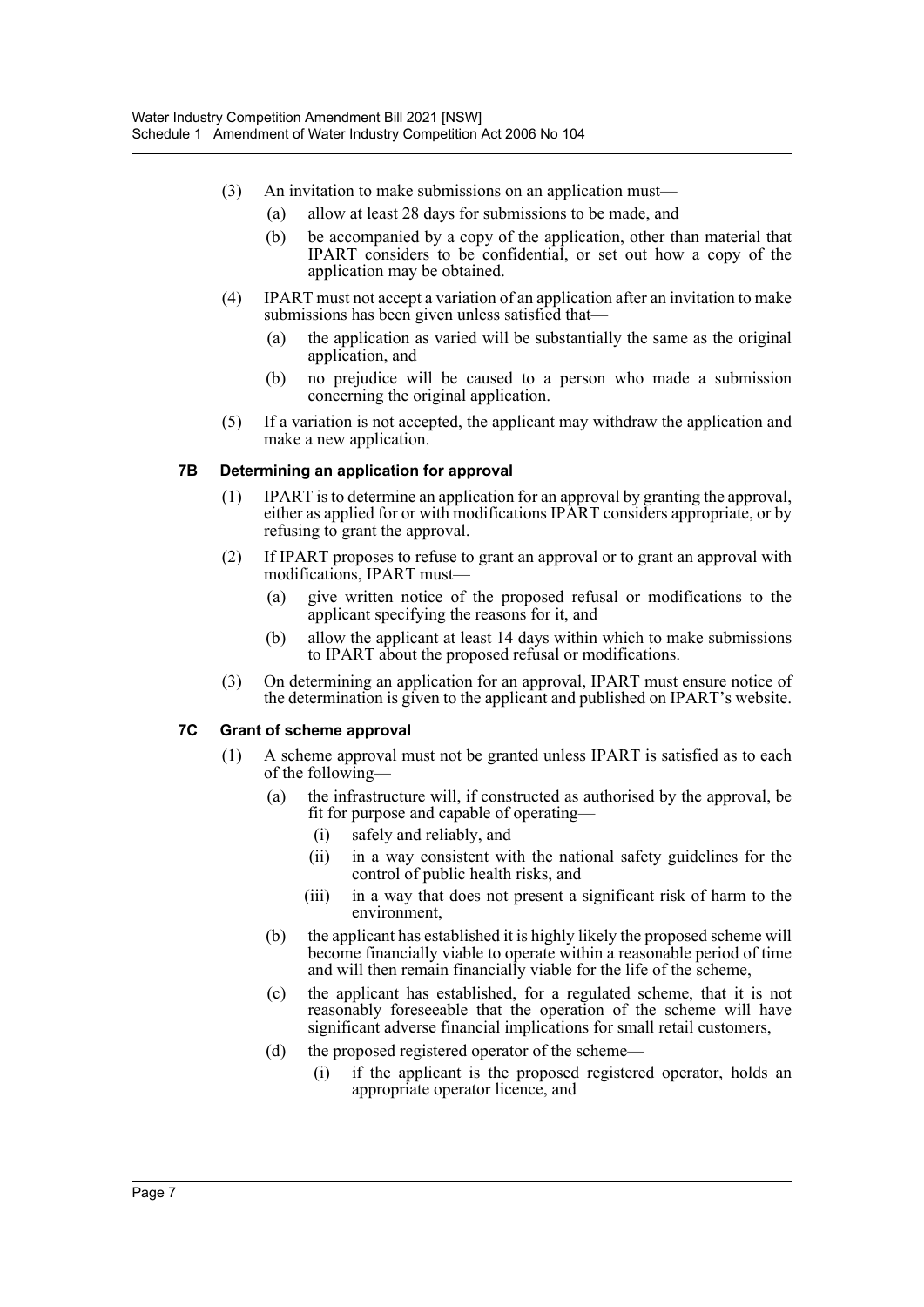- (ii) if the applicant is not the proposed registered operator, has entered into an agreement with the applicant for the operation of the scheme,
- (e) the applicant has established that the proposed area of operations of the scheme is appropriate,

**Note.** IPART may consider a proposed area of operations is not appropriate if—

- (a) the scheme is unlikely to be capable of supplying water supply or sewerage services to all premises within the proposed area of operations within a reasonable period, or
- (b) the proposed area of operations excludes premises within the outermost boundary of, or near, the area of operations, including, for example, by excluded enclaves or unusual boundaries, unless the exclusion is reasonable, having regard to the characteristics of the proposed scheme, the characteristics of the premises or the services already available to the premises.
- (f) for a scheme proposed to be constructed in stages—the applicant has established that the group of premises proposed to be serviced by each stage is reasonable having regard to the orderly and economic use and development of land in the area,
- (g) matters prescribed by the regulations.
- (2) In determining an application for a scheme approval, IPART must have regard to the following—
	- (a) whether disciplinary action against the proposed registered operator is pending or, as a result of disciplinary action against the proposed registered operator, the proposed registered operator is prohibited from being registered as the registered operator under a further scheme approval,
	- (b) whether, in the reasonable suspicion of IPART, a statutory default within the meaning of Division  $\vec{6}$  has occurred within 2 years before the determination is made, and the proposed registered operator, or a related corporation of the proposed registered operator, is the alleged defaulter,
	- (c) the proposed registered operator, or a related corporation of the proposed registered operator, has failed to provide a service, or a connection to infrastructure, after granting a certificate of compliance relating to the service or infrastructure.

**Note.** Section 5A also requires the decision-maker to have regard to the objects of this Act and other additional objects when considering whether or not an approval or licence is to be granted or varied under this Part and what conditions are to be imposed on an approval or licence.

- (3) On the grant of the scheme approval, IPART must—
	- (a) register the proposed registered operator referred to in subsection (1)(d) as the registered operator for the scheme, and
	- (b) consider whether to make a determination under section 54 that the scheme is essential infrastructure.
- (4) For the purposes of this section, disciplinary action is pending from the time when notice is given to the licensee requiring the licensee to show cause why disciplinary action should not be taken against the licensee until—
	- (a) disciplinary action is taken against the licensee, or
	- (b) the decision is made that disciplinary action will not be taken against the licensee.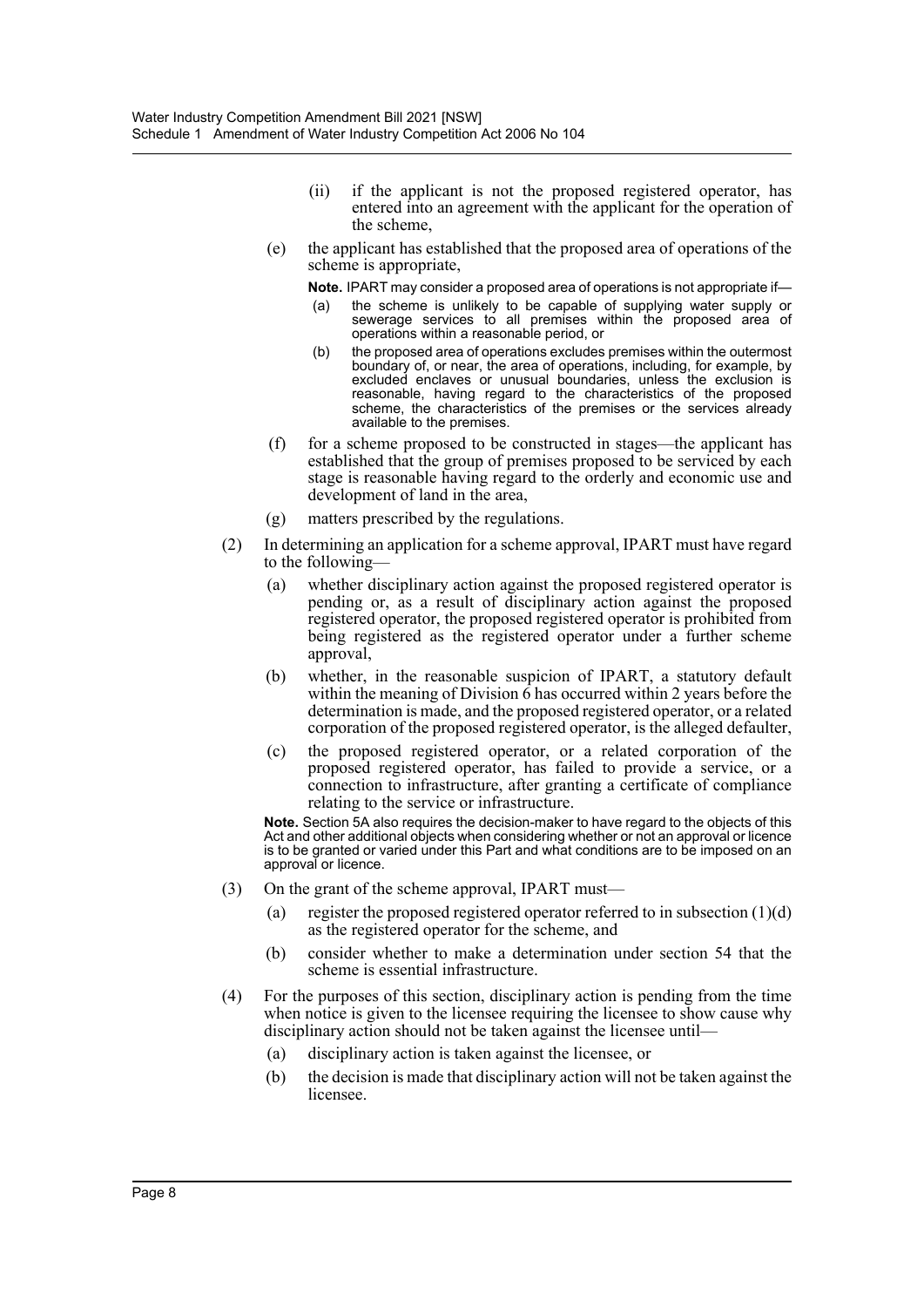### **7D Grant of operational approval**

- (1) An operational approval must not be granted unless IPART is satisfied as to each of the following—
	- (a) the infrastructure has been substantially constructed as authorised by a scheme approval for the infrastructure,
	- (b) the infrastructure is fit for purpose and is capable of operating—
		- (i) safely and reliably, and
		- (ii) in a way consistent with the national safety guidelines for the control of public health risks, and
		- (iii) in a way that does not present a significant risk of harm to the environment,
	- (c) there are adequate plans and systems in place to ensure the infrastructure continues to be fit for purpose and operated—
		- (i) safely and reliably, and
		- (ii) in a way consistent with the national safety guidelines for the control of public health risks, and
		- (iii) in a way that does not present a significant risk of harm to the environment,
	- (d) the infrastructure is capable of operating in compliance with this Act and the regulations, the plans and systems referred to in paragraph (c) and the conditions of the registered operator's operator licence,
	- (e) if the infrastructure is or is likely to be essential infrastructure—a last resort provider has been designated for each essential service provider,
	- (f) the applicant is the registered operator or has entered into an agreement with the registered operator for the operation of the infrastructure,
	- (g) in relation to a regulated scheme, the applicant—
		- (i) holds a retailer licence or is a council, or
		- (ii) has entered into an agreement with a public water utility or an appropriately authorised licensed retailer for the sale of the water or sewerage services provided by the infrastructure,
	- (h) matters prescribed by the regulations.
- (2) In determining an application for an operational approval, IPART must have regard to the following—
	- (a) whether disciplinary action against the proposed registered retailer is pending or, as a result of disciplinary action against the proposed registered retailer, the proposed registered retailer is prohibited from being registered as the registered retailer under a further operational approval,
	- (b) whether, in the reasonable suspicion of IPART, a statutory default within the meaning of Division 6 has occurred within 2 years before the determination was made, and the proposed registered retailer, or a related corporation of the proposed registered retailer, is the alleged defaulter.

**Note.** Section 5A also requires the decision-maker to have regard to the objects of this Act and other additional objects when considering whether or not an approval or licence is to be granted or varied under this Part and what conditions are to be imposed on an approval or licence.

(3) On the grant of the operational approval, IPART must—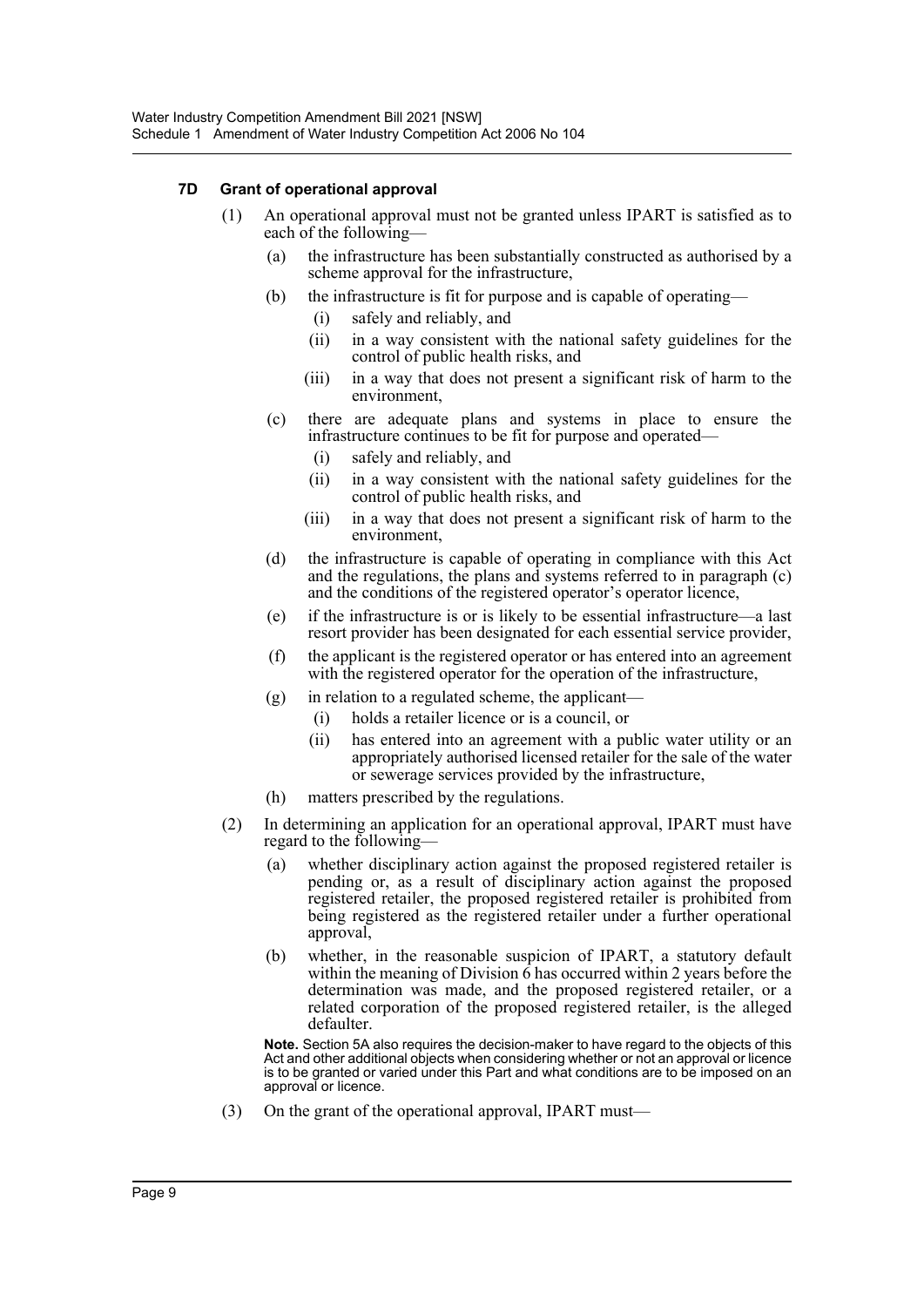- (a) unless already registered, register the person referred to in subsection (1)(f) as the registered operator for the scheme, and
- (b) register the person referred to in subsection  $(1)(g)$  as the registered retailer for the scheme.
- (4) For the purposes of this section, disciplinary action is pending from the time when notice is given to the licensee requiring the licensee to show cause why disciplinary action should not be taken against the licensee until—
	- (a) disciplinary action is taken against the licensee, or
	- (b) the decision is made that disciplinary action will not be taken against the licensee.

### **7E Grant of approval—general**

- (1) IPART may refuse to grant an approval if not satisfied—
	- (a) the proposed registered operator of the infrastructure has the capacity to comply with the conditions of its operator licence, having regard to all the infrastructure it operates or will operate under the licence, or
	- (b) for a regulated scheme—the proposed licensed retailer of water or sewerage services provided by means of the scheme has the capacity to comply with conditions of its retailer licence, having regard to all the water and sewerage services it sells or will sell under its licence, or
	- (c) about other matters IPART considers relevant, having regard to the public interest.
- (2) Before determining an application, IPART may require an application audit to be undertaken.

#### **7F Approval to specify certain matters**

- (1) A scheme approval must specify the following—
	- (a) the area (the *area of operations*) within which the water industry infrastructure, including a reticulation network connected to the infrastructure, is authorised to be constructed,
	- (b) the location that the water industry infrastructure, other than pipelines within the reticulation network connected to the infrastructure, is authorised to be constructed,
	- (c) the class or classes of water industry infrastructure authorised by the approval,
	- (d) the design capacity of the water industry infrastructure, as expressed in kilolitres per day, authorised by the approval,
	- (e) the purposes for which the water industry infrastructure is intended to be operated after its construction,
	- (f) for a scheme to be constructed in stages—
		- (i) the water industry infrastructure authorised to be constructed in each stage, and
		- (ii) the part of the area of operations within which the infrastructure is authorised to be constructed in each stage.
- (2) An operational approval must specify the following—
	- (a) the scheme and scheme approval to which it applies,
	- (b) the purposes for which the water industry infrastructure is authorised to be operated,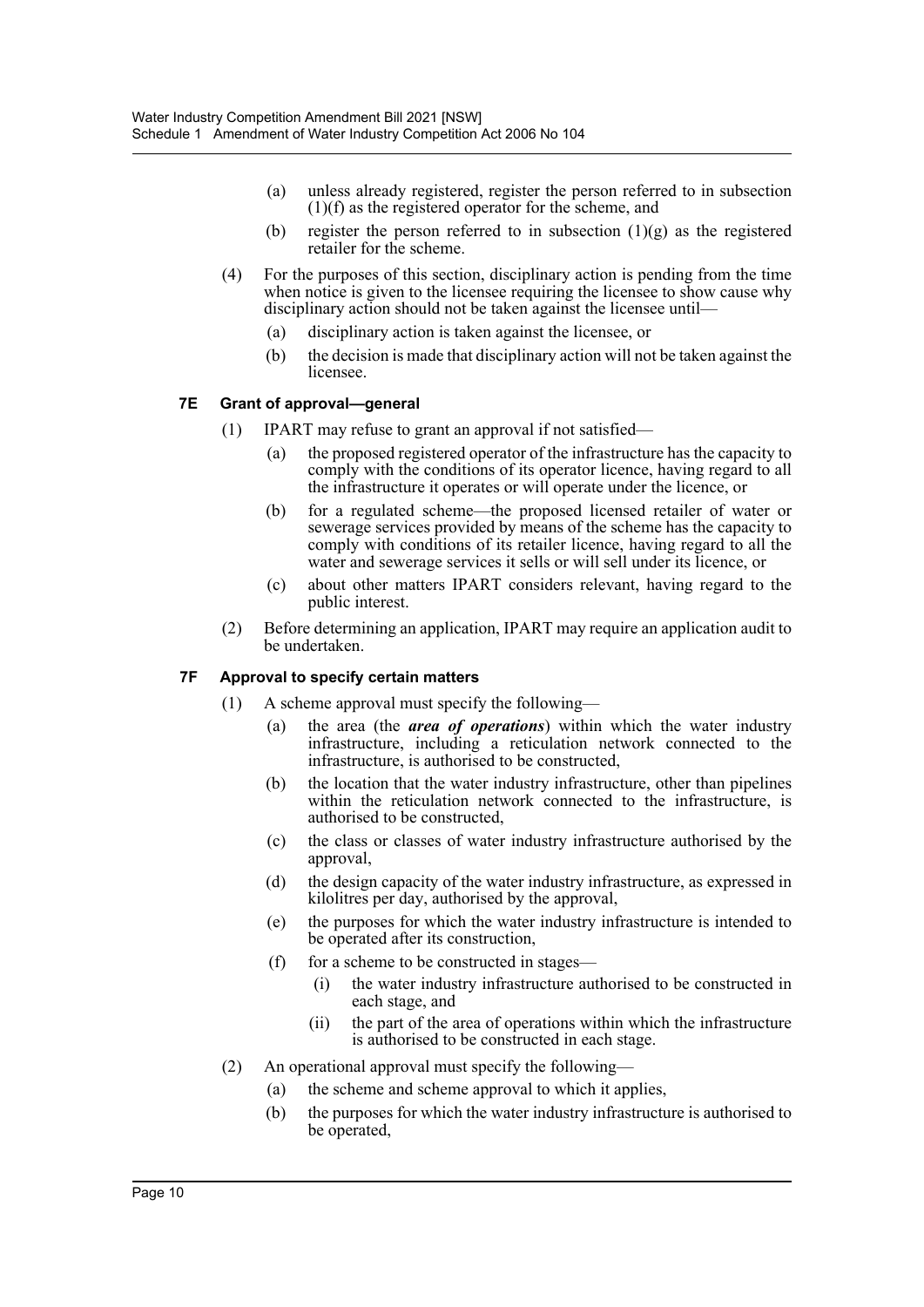- (c) for a scheme that is to be constructed in stages, the stage or stages to which the operational approval applies.
- (3) The same land may be within the area of operations of more than one approval.

#### **7G Conditions of approval—imposition, variation and revocation**

- (1) The authority conferred by an approval is subject to the following—
	- (a) conditions imposed by this Act,
	- (b) conditions imposed by the regulations,
	- (c) conditions imposed by IPART on the grant of an approval or subsequently under this Act.
- (2) IPART may, on the application of the registered operator of water industry infrastructure to which an approval applies or on its own initiative, impose further conditions on the approval or vary or revoke conditions of the approval, other than conditions imposed by this Act or the regulations.
- (3) If IPART proposes to impose further conditions on, or vary or revoke conditions of, an approval on its own initiative, IPART must—
	- (a) give written notice of the proposal to the registered operator of the infrastructure concerned specifying the reasons for it, and
	- (b) allow the registered operator at least 14 days within which to make submissions to IPART about the proposal.
- (4) If IPART considers it appropriate to invite submissions on a proposal or application to impose further conditions on or vary or revoke conditions of an approval because of the importance or effect of the conditions, IPART may invite submissions on the proposal or application as if it were an application for an approval.
- (5) Before determining an application to impose further conditions on, or vary or revoke conditions of, an approval, IPART may require an application audit to be undertaken.
- (6) Subject to the expression of a contrary intention, the following regulations apply to approvals whether granted before or after the regulations are made—
	- (a) regulations imposing conditions on an approval,
	- (b) regulations varying or revoking conditions of an approval imposed by the regulations.

**Note.** Section 5A also requires that the decision-maker have regard to the objects of this Act and other additional objects when considering whether or not an approval is to be granted or varied under this Part and what conditions are to be imposed on an approval.

## **7H Conditions of scheme approval**

- (1) Without limiting section 7G, conditions of a scheme approval imposed by the regulations or by IPART may require the following—
	- (a) completion of the construction of the infrastructure in accordance with specified plans and specifications,
	- (b) the giving and maintaining of security, in an amount and form determined by IPART, for compliance with the conditions of approval and the completion of the construction of the infrastructure,
	- (c) the maintaining of insurance of a type and at a level specified in the condition,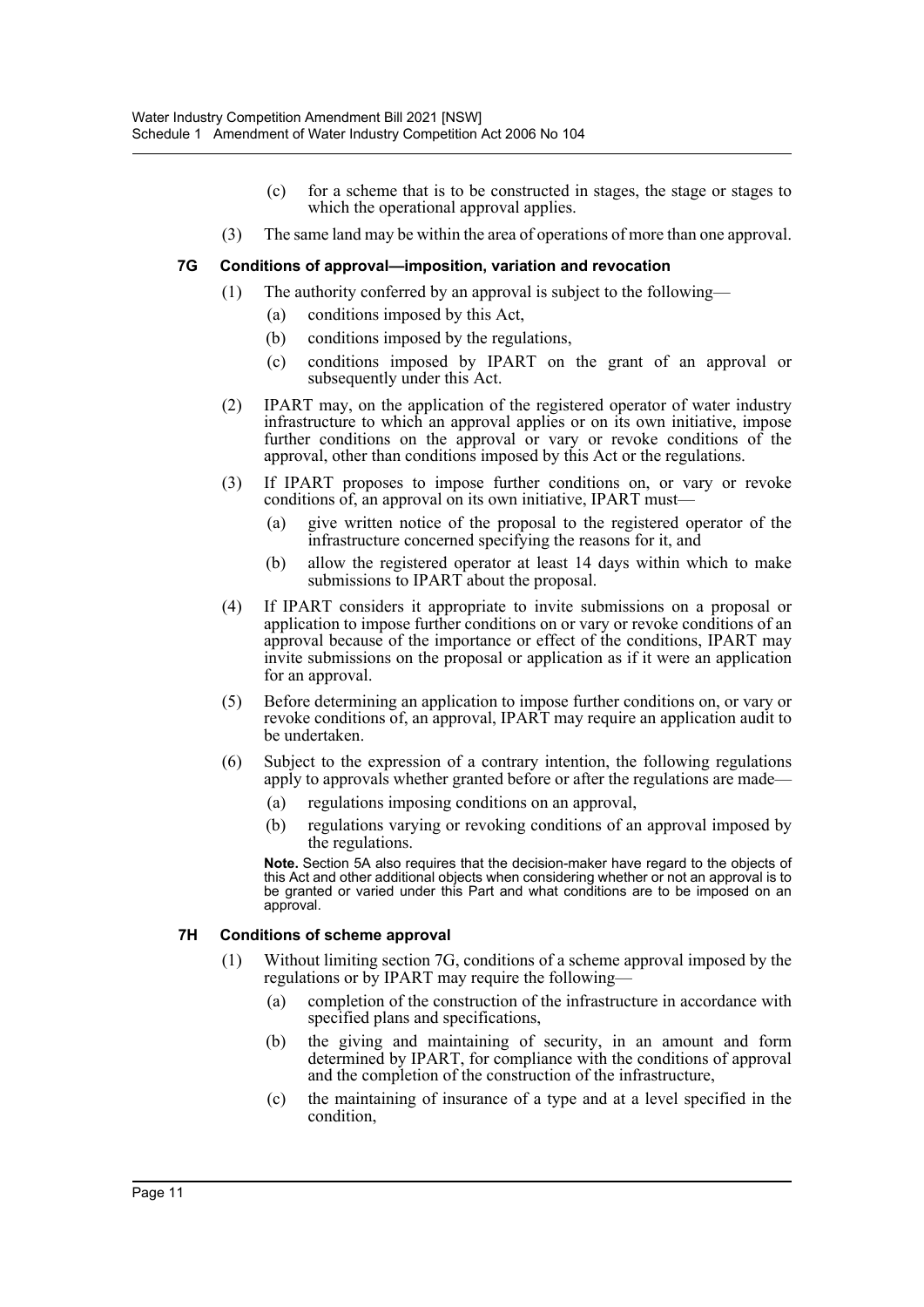- (d) the completed infrastructure to meet specified criteria for safe and reliable operation and the protection of the environment and public health,
- (e) the installation of individual meters for each household or business,
- (f) the testing, certification or auditing of the infrastructure,
- (g) the submission to IPART of notifications relating to the infrastructure,
- (h) the preparation of plans or systems for operation of the scheme.
- (2) A registered operator constructing water industry infrastructure to which this Part applies must—
	- (a) comply with the conditions of the relevant scheme approval, and
	- (b) ensure compliance with the conditions by other persons who are engaged by or act on behalf of the registered operator or for whom the registered operator is otherwise responsible in connection with the construction of the infrastructure.

Maximum penalty—

- (a) for a corporation—18,000 penalty units, or
- (b) for an individual—3,500 penalty units.

### **7I Conditions of operational approval**

- (1) Without limiting section 7G, conditions of an operational approval imposed by the regulations or by IPART may require the following—
	- (a) the operation of the infrastructure in accordance with specified plans and systems and other requirements,
	- (b) the infrastructure to meet specified criteria for safe and reliable operation and the protection of the environment and public health.
- (2) A registered operator operating water industry infrastructure to which this Part applies must—
	- (a) comply with the conditions of the relevant operational approval and the relevant scheme approval, and
	- (b) ensure compliance with the conditions by other persons who are engaged by or act on behalf of the registered operator or for whom the registered operator is otherwise responsible in connection with the operation of the infrastructure.

Maximum penalty—

- (a) for a corporation—18,000 penalty units, or
- (b) for an individual—3,500 penalty units.

#### **7J Duration of approval**

An approval remains in force until it is cancelled or surrendered.

#### **7K Variation of approval**

- (1) An application may be made to IPART for the variation of an approval. **Note.** Section 12 imposes requirements for an application and allows an application to be rejected if the requirements are not complied with.
- (2) An application for the variation of an approval may be made only by the applicant for the approval or the registered operator of the scheme.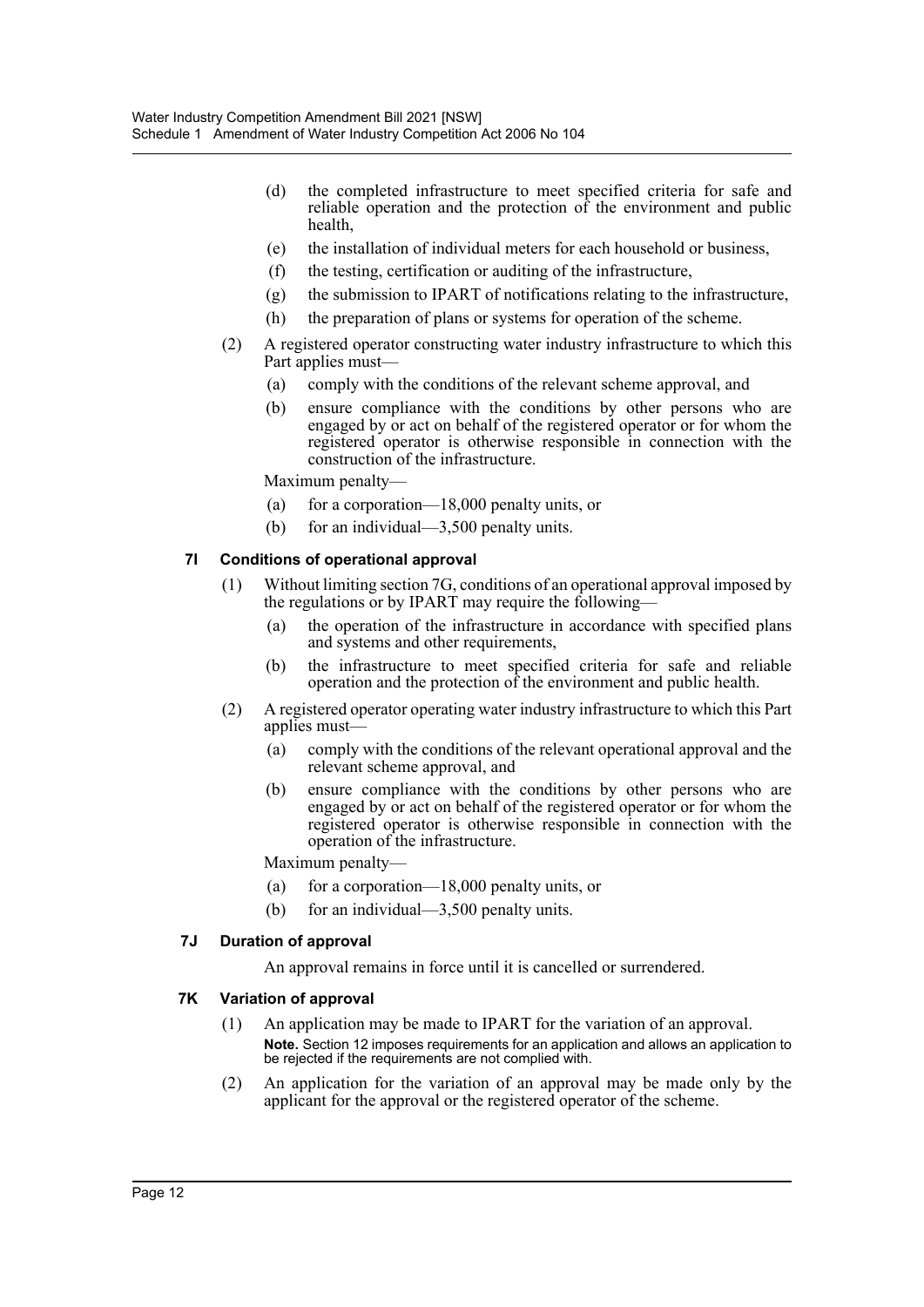- (3) An application for the variation of an approval may relate to an aspect of the approval, including a matter required to be specified under section 7F.
- (4) IPART must invite submissions on a proposed variation from the registered operator of the infrastructure if the registered operator is not the applicant and may invite submissions from persons IPART considers appropriate.
- (5) An invitation to make submissions must allow at least 14 days for submissions to be made and must be accompanied by a copy of the application or indicate how a copy of the application may be obtained.
- (6) IPART is to determine an application for variation by approving the variation, either as applied for or with modifications IPART considers appropriate, or by refusing to approve the variation.
- (7) IPART must refuse to approve a variation of an approval if an application for the approval as proposed to be varied would be required to be refused under section  $7C(1)(a)$  or  $7D(1)(a)$ –(d). **Note.** Section 5A also requires that the decision-maker have regard to the objects of

this Act and other additional objects when considering whether or not an approval is to be granted or varied under this Part and what conditions are to be imposed on an approval.

- (8) IPART may refuse to approve a variation on 1 or more grounds on which an application for the approval as proposed to be varied would be permitted to be refused.
- (9) IPART is not to approve a variation of an approval if in its the opinion the proposed variation is so significant as to be better dealt with by a fresh application for the approval.

**Note.** If IPART refuses to vary an approval, a new approval can be applied for.

- (10) If IPART proposes to refuse to approve the variation of an approval, IPART must—
	- (a) give written notice of the proposed refusal to the applicant and, if the registered operator was not the applicant, to the registered operator of the infrastructure, specifying the reasons for the proposed refusal, and
	- (b) allow each person given notice of the proposed refusal at least 14 days to make submissions to IPART about the proposed refusal.
- (11) If IPART approves a variation of an approval—
	- (a) IPART is to give notice of the variation to the applicant and, if the registered operator was not the applicant, to the registered operator of the infrastructure, for the variation, and
	- (b) the varied approval replaces the original approval as from the date determined by IPART to be the registration date of the variation.
- (12) Before determining an application to vary an approval, IPART may require an application audit to be undertaken.
- (13) To avoid doubt, a variation of an approval is not required for additional pipeline reticulation within a scheme's area of operations.
- (14) If IPART is satisfied an approval contains an obvious error or mis-description, IPART may grant a replacement approval to correct the error or mis-description.
- (15) On granting a replacement approval, IPART must ensure notice of the grant of the replacement approval is given to the applicant and published on IPART's website.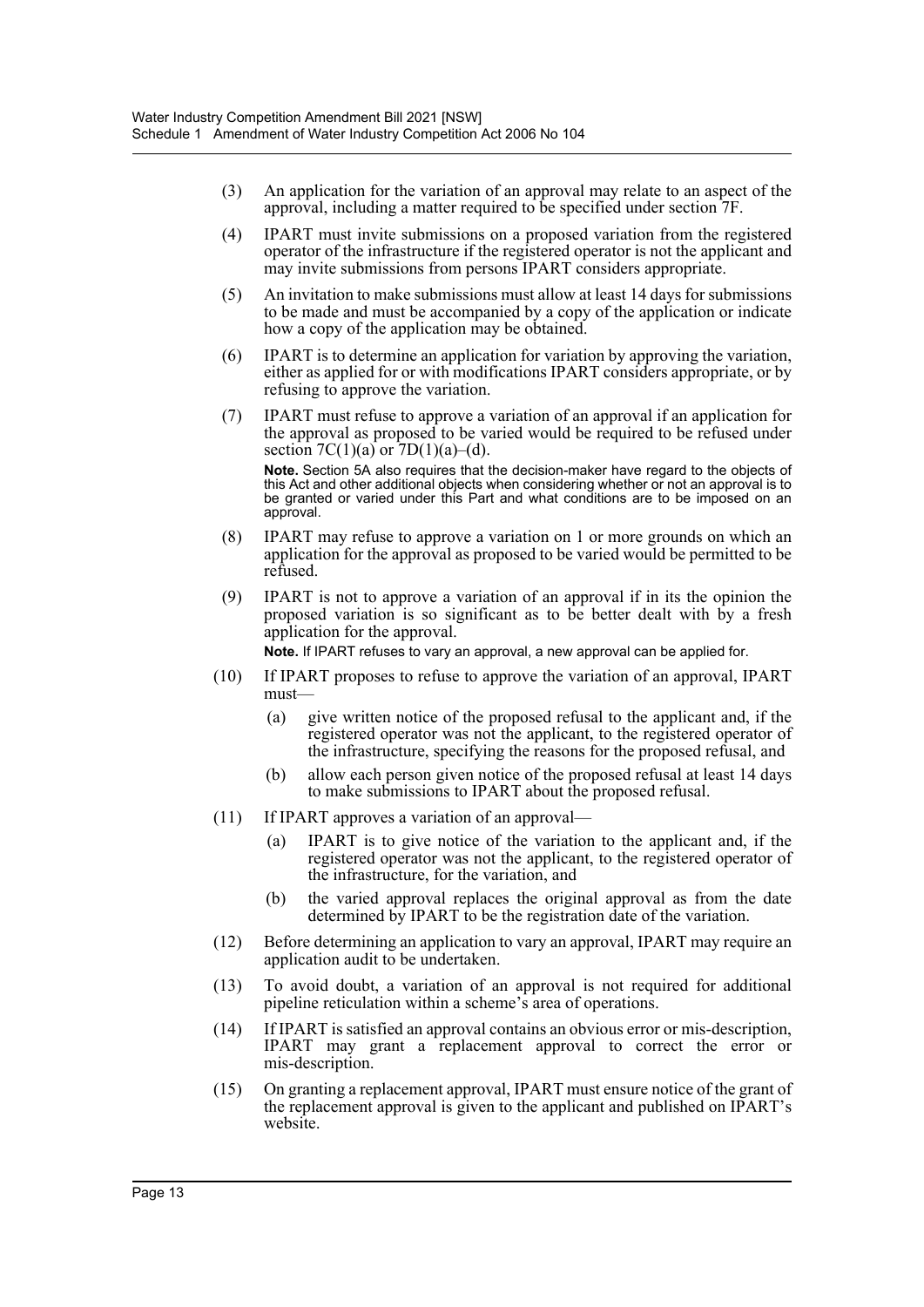## **7L Staged approval**

- (1) An approval may be granted—
	- (a) for the activity or one or more of the activities for which the approval is sought, or
	- (b) for an activity, except for a specified part or aspect of the activity, or
	- (c) for a specified part or aspect of an activity.
- (2) An approval may be granted subject to a condition that an activity or a specified part or aspect of an activity, or a thing associated with the activity or the carrying out of the activity, must be the subject of either one or both of the following—
	- (a) a further approval,
	- (b) a variation of an existing approval.
- (3) In this section, *activity* means—
	- (a) in relation to a scheme approval—the construction of water industry infrastructure to which this Part applies, and
	- (b) in relation to an operational approval—the operation of water industry infrastructure to which this Part applies.

## **Division 4 Licences**

#### **8 Operator licence**

An operator licence authorises the construction and operation of water industry infrastructure of the class specified in the licence for which the licensee is the registered operator.

**Note.** Operator licences are granted by the Minister.

#### **8A Retailer licence**

A retailer licence authorises the sale of water or sewerage services provided by means of water industry infrastructure for which the licensee is the registered retailer.

**Note.** Retailer licences are granted by the Minister.

#### **8B Applying for a licence**

- (1) An application for a licence is to be made to IPART and determined by the Minister.
- (2) On receiving an application for a licence, IPART must—
	- (a) give a copy of the application to the Minister, and
	- (b) invite submissions on the application from persons as required by the regulations, and
	- (c) invite submissions on the application from the public by notice published on IPART's website and otherwise as considered appropriate by IPART.

**Note.** Section 12 imposes requirements for an application and allows an application to be rejected if the requirements are not complied with.

(3) An invitation to make submissions on an application must allow at least 28 days for submissions to be made and must be accompanied by a copy of the application, other than material IPART considers to be confidential, or set out how a copy of the application may be obtained.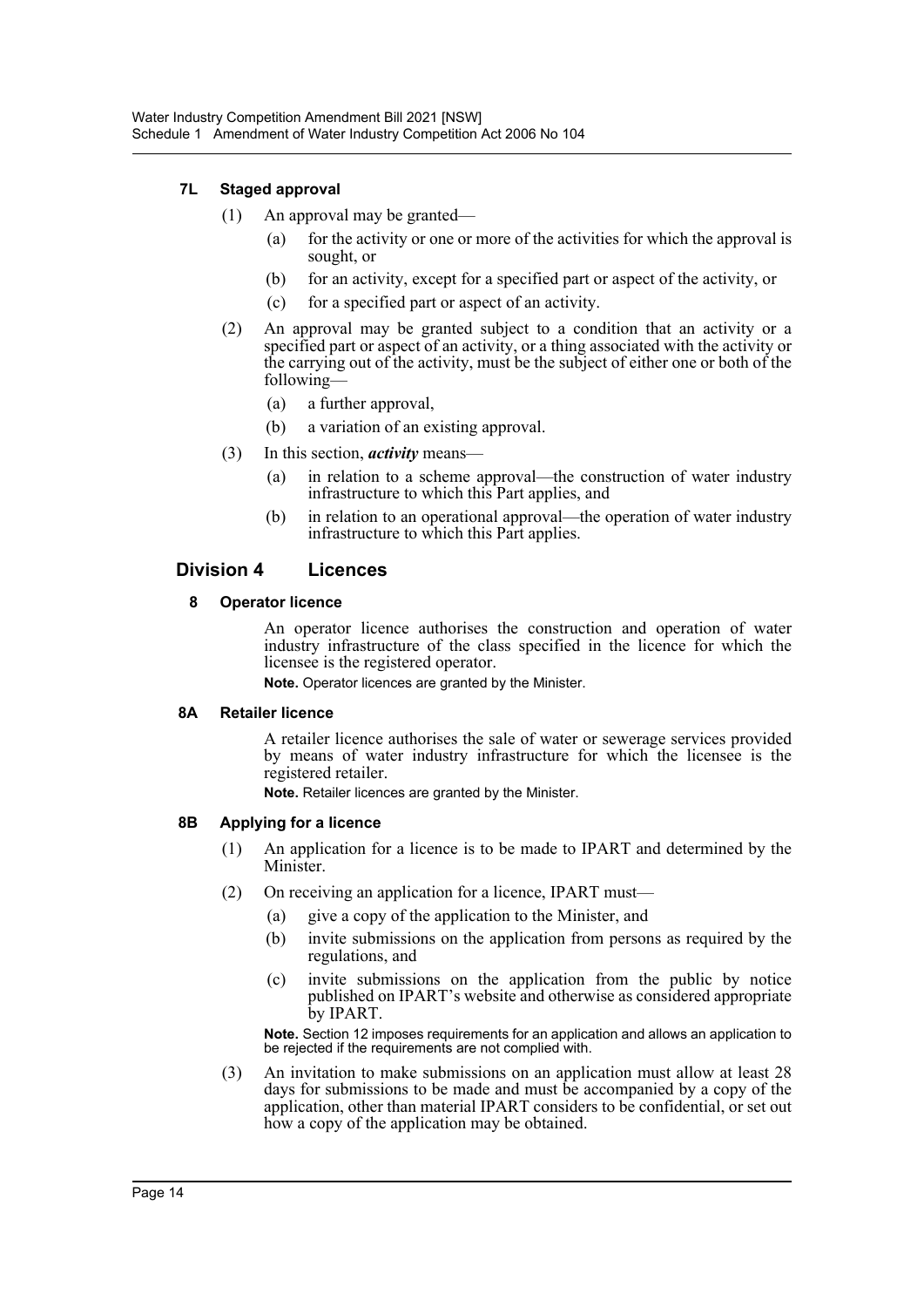- (4) After considering an application for a licence and the submissions on the application, IPART is to provide a report on the application to the Minister.
- (5) The report must include recommendations regarding the following—
	- (a) whether or not a licence should be granted,
	- (b) the licence conditions, if any, that should be imposed on the licence.
- (6) IPART is not required to notify the applicant about, or give the applicant an opportunity to make submissions about, a report or proposed report to the Minister on an application despite a requirement of the rules of procedural fairness.
- (7) Before providing a report on an application to the Minister, IPART may require an application audit to be undertaken.
- (8) The Minister must consider, but is not bound to accept, IPART's report and recommendations and may seek further advice from IPART on an application.

#### **8C Determining an application for a licence**

(1) The Minister is to determine an application for a licence by granting the licence, either as applied for or with modifications the Minister considers appropriate, or by refusing to grant the licence.

**Note.** Section 5A also requires the decision-maker to have regard to the objects of this Act and other additional objects when considering whether or not a licence is to be granted or varied under this Part and what conditions are to be imposed on a licence.

- (2) A licence must be granted only to a corporation or council.
- (3) A licence must not be granted unless the Minister is satisfied as to each of the following—
	- (a) that the applicant is a suitable corporation to be granted the licence,
	- (b) other matters specified by the regulations.
- (4) The Minister may refuse to grant the licence for another reason the Minister considers relevant, having regard to the public interest.
- (5) If the Minister proposes to refuse to grant a licence or to grant a licence with modifications, the Minister must—
	- (a) give written notice of the proposed refusal or modifications to the applicant specifying the reasons for the refusal or modifications, and
	- (b) allow the applicant at least 14 days within which to make submissions to the Minister about the proposed refusal or modifications.
- (6) On making a decision on an application, the Minister must ensure notice of the Minister's decision is given to the applicant and published on IPART's website.

#### **8D Meaning of "suitable corporation"**

- (1) A corporation is a *suitable corporation* to be granted a licence under this Part only if the Minister has determined that—
	- (a) the corporation has the capacity, including technical, financial and organisational capacity, to comply with obligations under this Act and to carry out the activities to be authorised by the licence, and
	- (b) the corporation is otherwise suitable to be granted the licence, taking into account the mandatory considerations under this section and the non-mandatory considerations under this section that the Minister thinks appropriate.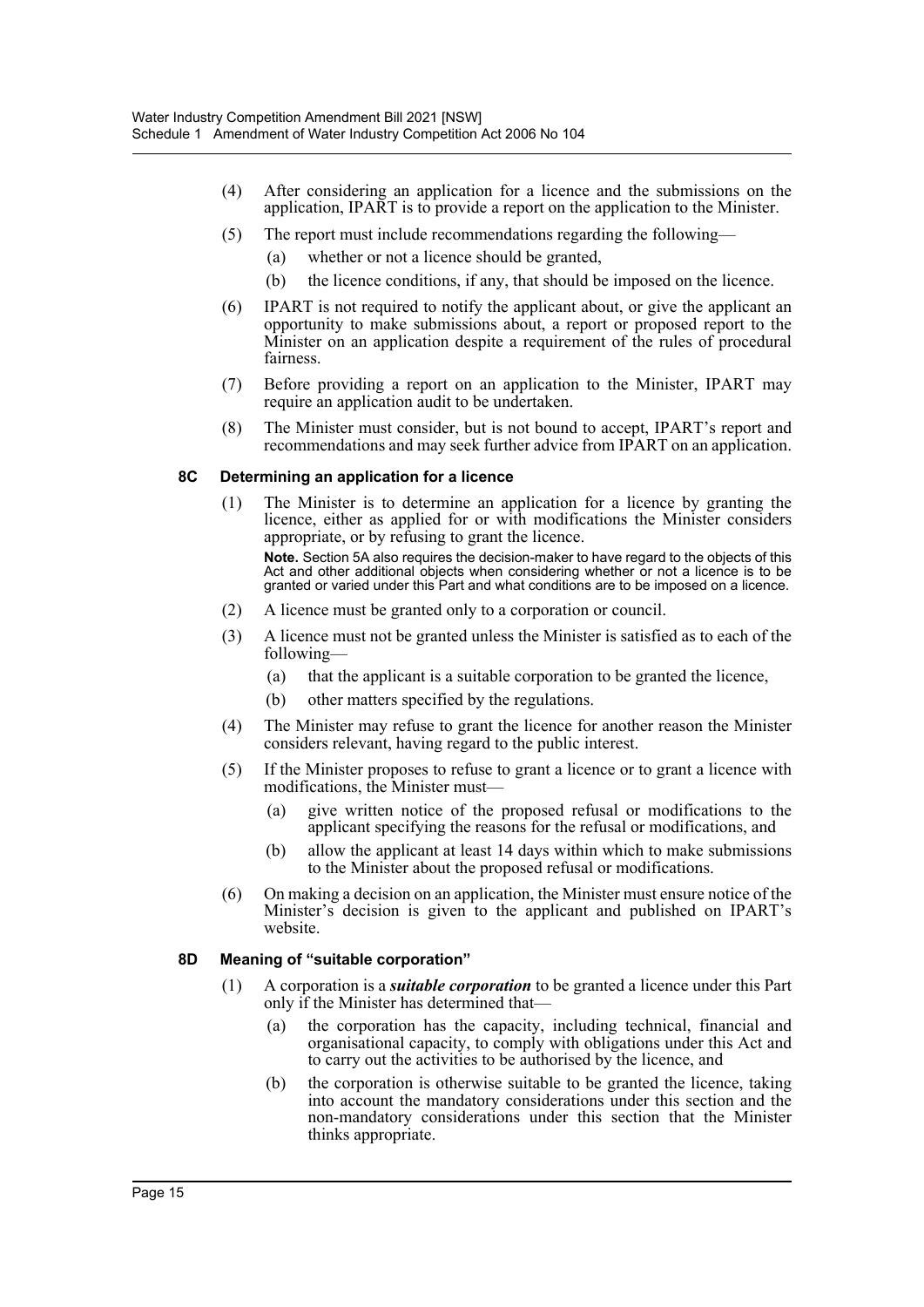- (2) For the purpose of determining whether a council is a suitable corporation, the only relevant capacity for determination is technical capacity and none of the mandatory or non-mandatory considerations are to be taken into account.
- (3) A council is a suitable corporation if the Minister has determined that the council has the technical capacity to comply with obligations under this Act and to carry out the activities to be authorised by the licence.
- (4) A corporation is not a suitable corporation to be granted a licence if the corporation is a disqualified corporation.
- (5) The following considerations are the *mandatory considerations* to be taken into account in determining whether a corporation is a suitable corporation to be granted a licence-
	- (a) whether an insolvency official has been appointed for the corporation or the whole or part of the property of the corporation, an order has been made for the winding-up of the corporation or a resolution has been passed for the winding-up of the corporation,
	- (b) whether the corporation or a director of the corporation has committed an offence against this Act or another law of this State, the Commonwealth, another State or a Territory relating to the water industry, public health, environment protection, development control or consumer protection,
	- (c) whether the corporation or a director of the corporation has held a statutory authorisation that has been cancelled or suspended or has been disqualified from obtaining a statutory authorisation,
	- (d) whether a director of the corporation is of good repute and character, having particular regard to honesty and integrity,
	- (e) whether a director of the corporation has become, within the previous 3 years, an insolvent under administration within the meaning of the *Corporations Act 2001* of the Commonwealth,
	- (f) whether a director of the corporation has been, within the previous 3 years, the director of a body corporate when an insolvency official has been appointed for the corporation or the whole or part of the property of the corporation, an order has been made for the winding-up of the corporation or a resolution has been passed for the winding-up of the corporation,
	- (g) other matters prescribed by the regulations.
- (6) The following considerations are the *non-mandatory considerations* that may be taken into account in determining whether a corporation is a suitable corporation to be granted a licence—
	- (a) each of the mandatory considerations for a related corporation of the corporation under consideration as if a reference in the mandatory considerations to the corporation were a reference to a related corporation of that corporation,
	- (b) each of the mandatory considerations for a person concerned in the management of the corporation under consideration as if a reference in the mandatory considerations to a director of the corporation were a reference to a person concerned in the management of the corporation,
	- (c) whether the corporation is a related corporation of a disqualified corporation,
	- (d) other considerations the Minister considers relevant.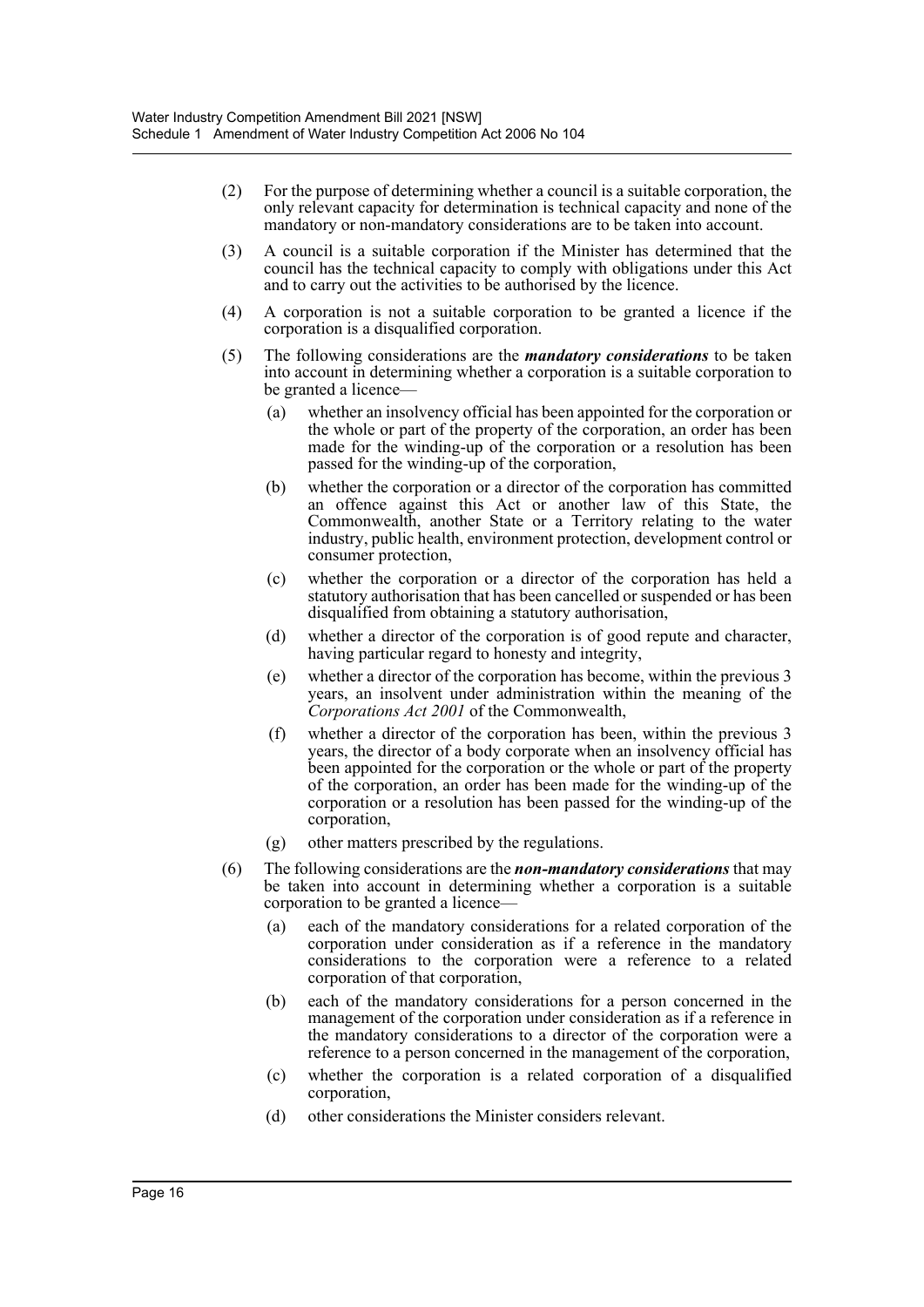- (7) For the purposes of determining whether a corporation has the relevant capacity to be a suitable corporation to be granted a licence, the following must be taken into account-
	- (a) the extent to which the corporation relies on arrangements with contractors or subcontractors, including related corporations, for the necessary capacity,
	- (b) the suitability of the arrangements,
	- (c) proposed licence conditions relating to the arrangements.
- (8) In this section, *statutory authorisation* means a licence, approval or other authorisation whether under the law of this State, the Commonwealth, another State or a Territory.

#### **8E Operator licences to specify certain matters**

An operator licence must specify the following—

- (a) the activities authorised by the licence,
- (b) the class or classes of water industry infrastructure authorised by the licence,
- (c) the maximum number of schemes the licensee is authorised to construct or operate,
- (d) the maximum scale of the schemes the licensee is authorised to construct or operate, whether determined by reference to the number of customers, connections, volumetric limits or otherwise.

#### **8F Retailer licences to specify certain matters**

A retailer licence must specify the following—

- (a) the activities authorised by the licence,
- (b) the maximum scale of the schemes for which the licensee is authorised to act as retailer, whether determined by reference to the number of customers, connections or otherwise.

#### **8G Licence conditions—imposition, variation and revocation**

- (1) A licence is subject to the following conditions—
	- (a) conditions imposed by this Act,
	- (b) conditions imposed by the regulations,
	- (c) conditions imposed by the Minister on the grant of the licence or subsequently under this Act.

**Note.** Section 12 imposes requirements for an application and allows an application to be rejected if the requirements are not complied with.

- (2) The Minister may, by written notice to a licensee, impose further conditions on, or vary or revoke conditions of, the licence, other than conditions imposed by this Act or the regulations—
	- (a) on the application of the licensee, or
	- (b) on the recommendation of IPART, or
	- (c) on the Minister's own initiative.

**Note.** Section 5A also requires the decision-maker to have regard to the objects of this Act and other additional objects when considering whether or not a licence is to be granted or varied under this Part and what conditions are to be imposed on a licence.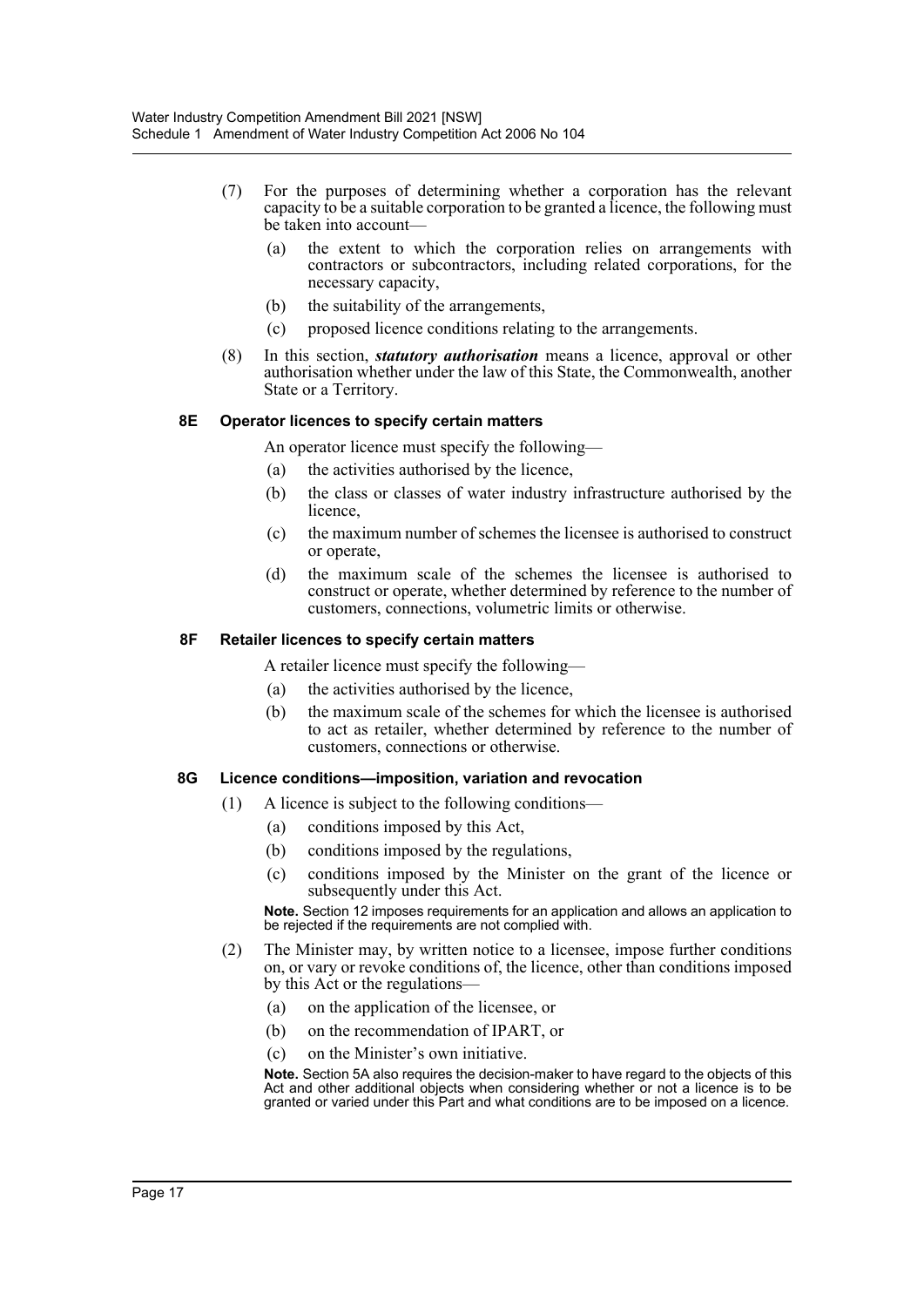- (3) Nothing in Part 3 limits the power of the Minister to impose licence conditions.
- (4) If the Minister proposes to impose further conditions on, or vary or revoke conditions of, a licence on the recommendation of IPART or on the Minister's own initiative, the Minister must—
	- (a) give written notice of the proposal to the licensee specifying the reasons for it, and
	- (b) allow the licensee at least 14 days within which to make submissions to the Minister about the proposal.
- (5) If the Minister considers it is appropriate to invite submissions on a proposal or application to impose further licence conditions or vary or revoke licence conditions because of the importance or effect of the conditions, IPART must, at the request of the Minister, invite submissions on the proposal or application as if it were an application for a licence.
- (6) An application by a licensee to impose further licence conditions or vary or revoke licence conditions is to be made to IPART and determined by the Minister.
- (7) After considering an application by a licensee to impose further licence conditions or vary or revoke licence conditions, IPART is to provide a report on the application to the Minister.
- (8) Before providing a report to the Minister on an application by the licensee to impose further licence conditions or vary or revoke licence conditions, IPART may require an application audit to be undertaken.
- (9) Regulations that impose licence conditions or vary or revoke licence conditions imposed by the regulations apply, subject to the expression of a contrary intention, to licences whether granted before or after the regulations are made.

#### **8H Operator licence conditions**

- (1) The following conditions are conditions of an operator licence—
	- (a) the licensee must comply with the conditions of each approval that applies to water industry infrastructure for which the licensee is the registered operator,
	- (b) the licensee must ensure the water industry infrastructure for which the licensee is the registered operator is operated only for the purposes authorised by the relevant approval,
	- (c) the licensee must operate water industry infrastructure for which the licensee is the registered operator—
		- (i) safely and reliably, and
		- (ii) in a way consistent with the national safety guidelines for the control of public health risks, and
		- (iii) in a way that does not present an significant risk of harm to the environment,
	- (d) the licensee must have and maintain the capacity, including technical, financial and organisational capacity, to operate all the infrastructure for which the licensee is the registered operator,
	- (e) the licensee must give written notice to IPART of a failure by the licensee to maintain technical, financial or organisational capacity as soon as practicable after the failure occurs,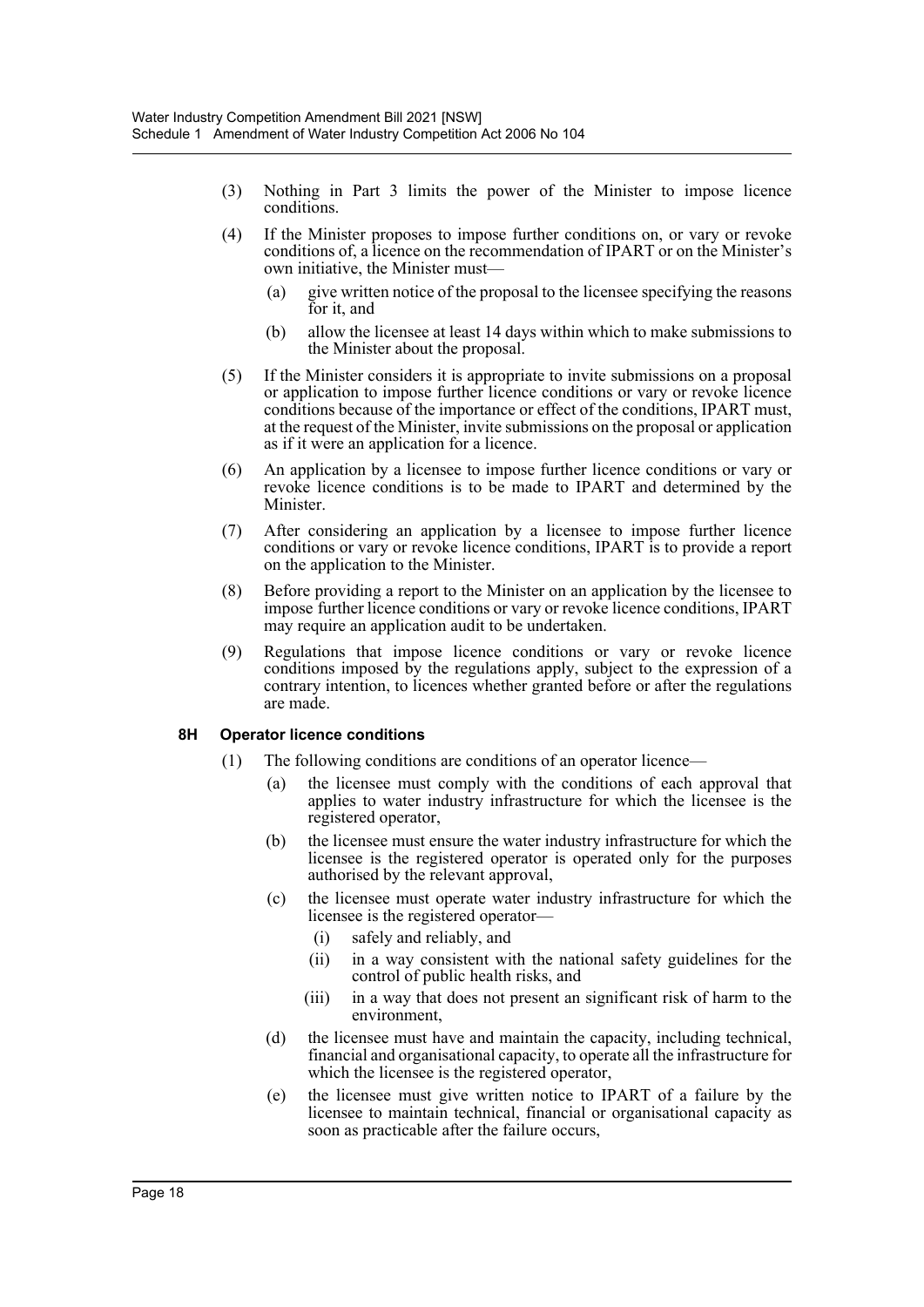- (f) if the licensee proposes to cease or ceases to operate water industry infrastructure for which the licensee is the registered operator, the licensee must give written notice to IPART of that fact within the period required by the regulations,
- (g) the licensee must establish and maintain privacy policies and practices that lawfully enable customer information to be provided to and used by the following—
	- (i) a last resort provider in connection with a declared failure or last resort contingency planning,
	- (ii) another licensee who is substituted as the registered operator for the scheme.
- (h) if the licensee is the registered operator of a regulated scheme, but is not the registered retailer for the scheme, the licensee must—
	- (i) ensure a water or sewerage service provided by means of the scheme is not sold except by the registered retailer for the scheme or a public water utility, and
	- (ii) if the water or sewerage service provided by means of the scheme is sold by a registered retailer—maintain and give effect to an agreement with the registered retailer, being an agreement that complies with the requirements of the regulations, if any, for the sale by the registered retailer of the water or sewerage services,
- (i) if the licensee is the registered operator of a scheme, the licensee must, for essential infrastructure, take all reasonable steps to prevent circumstances arising that permit a declaration of a failure of an essential service provider under Part 5, Division 3.
- (2) Without limiting section 8G, conditions imposed on an operator licence by the regulations or the Minister may require the following—
	- (a) the licensee to give and maintain security, in an amount and form determined by the Minister, for compliance with licence conditions,
	- (b) the licensee to maintain an appropriate level of insurance, taking into account all the water industry infrastructure operated by the licensee under the licence,
	- (c) the licensee to supply to IPART statements that detail the following—
		- (i) the extent to which the licence, or the provisions of this Act or the regulations, have or have not been complied with,
		- (ii) the particulars of failures to comply with the licence or provisions,
		- (iii) the reasons for failures to comply with the licence or provisions,
		- (iv) actions taken, or to be taken, to prevent a recurrence of the failures or to mitigate the effects of the failures.

## **8I Retailer licence conditions**

- (1) The following conditions are conditions of a retailer licence—
	- (a) if the licensee proposes to cease, or ceases, to provide retail services under the licence for a particular regulated scheme, the licensee must give written notice to IPART of that fact within the period required by the regulations,
	- (b) the licensee must have and maintain the capacity, including financial and organisational capacity, to provide all the retail services provided by the licensed retailer under the licence,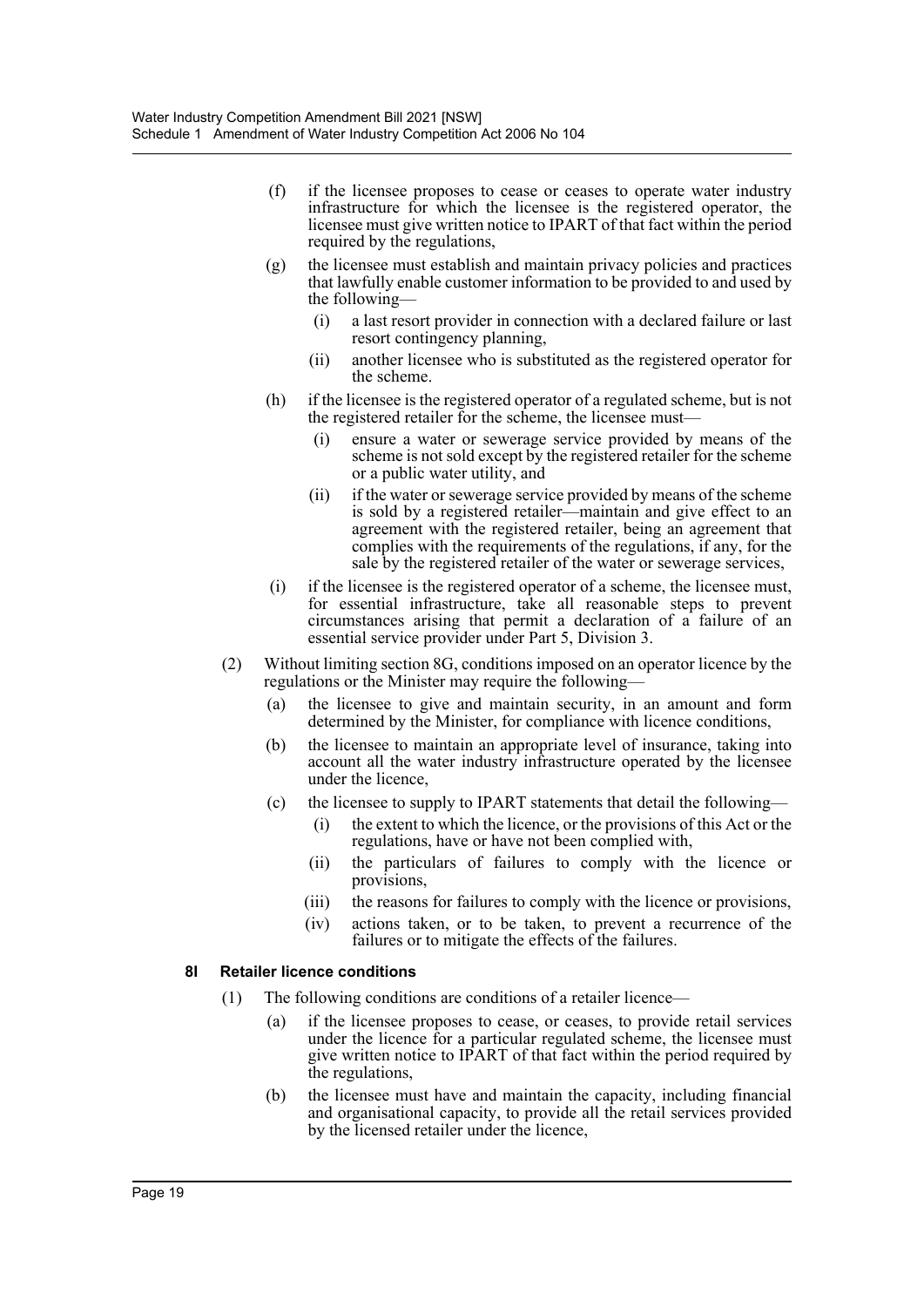- (c) the licensee must give IPART written notice of a failure by the licensee to maintain technical, financial or organisational capacity as soon as practicable after the failure occurs,
- (d) the licensee must establish and maintain privacy policies and practices that lawfully enable customer information to be provided to and used by the following—
	- (i) a last resort provider in connection with a declared failure or last resort contingency planning,
	- (ii) another licensee who is substituted as the registered retailer for the scheme.
- (2) Without limiting section 8G, conditions imposed on a retailer licence by the regulations or the Minister may require the following—
	- (a) the licensee to give and maintain security, in an amount and form determined by the Minister, for compliance with licence conditions,
	- (b) the licensee to maintain an appropriate level of insurance, taking into account all the retail services provided by the licensee under the licence,
	- (c) the licensee to obtain the approval of the Minister or IPART before entering into an agreement with the registered operator for a regulated scheme for the sale of further water or sewerage services provided by means of the regulated scheme,
	- (d) if the licence authorises the sale of drinking water—for the purpose of promoting the equitable sharing of the costs of State water security among public water utilities and licensed retailers of drinking water, the following—
		- (i) the licensee to obtain a specified proportion of the water that it supplies under the authority of its licence by means of specified water industry infrastructure,
		- (ii) the licensee to contribute to the costs of specified water industry infrastructure, whether or not it is supplied with water from that infrastructure, calculated in a way specified in the regulations or by condition and payable to a person or persons specified in the regulations or by condition,
	- (e) the licensee to supply to IPART statements that detail the following—
		- (i) the extent to which the licence, or the provisions of this Act or the regulations, have or have not been complied with,
		- (ii) the particulars of failures to comply with the licence or provisions,
		- (iii) the reasons for failures to comply with the licence or provisions,
		- (iv) actions taken, or to be taken, to prevent a recurrence of the failures or to mitigate the effects of the failures.

#### **8J Offence—failure to comply with licence conditions**

A licensee must comply with the conditions of the licence. Maximum penalty—

- (a) for a corporation—18,000 penalty units, or
- (b) for an individual—3,500 penalty units.

#### **8K Composite operator and retailer licences**

(1) An operator licence and retailer licence may be applied for and granted together as the component licences of a composite licence.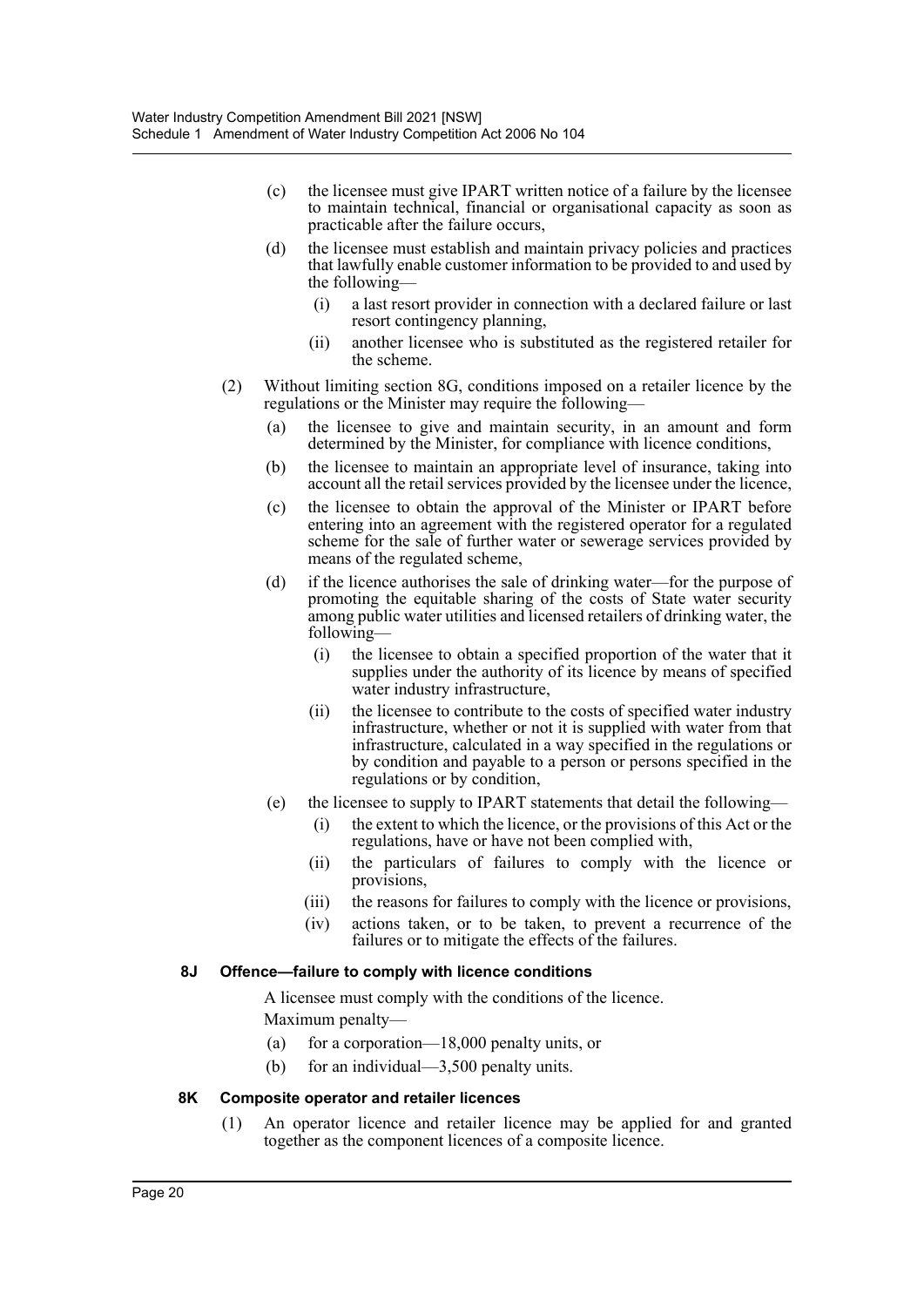- (2) An application for a composite licence is to be dealt with and determined as if it were an application for each of the component licences of the composite licence.
- (3) A composite licence operates as both the operator licence and retailer licence that are its component licences and each of the licences is, as a component licence, subject to the conditions to which it would be subject as a separate licence.
- (4) The regulations may make provision for the following—
	- (a) the circumstances in which an operator licence and retailer licence may or must be applied for as a composite licence,
	- (b) the splitting of a composite licence into its component licences.

#### **8L Duration of licence**

- (1) A licence remains in force until it is cancelled or it is surrendered by the licensee with the consent of the Minister.
- (2) A licence that is suspended does not authorise the following while suspended but otherwise remains in force for the purposes of this Act—
	- (a) for an operator licence—the operation of water industry infrastructure, or
	- (b) for a retailer licence—the sale of water or sewerage services provided by means of water industry infrastructure.

#### **8M Variation of licence**

- (1) An application for the variation of a licence may be made to IPART for determination by the Minister. **Note.** Section 12 imposes requirements for an application and allows an application to be rejected if the requirements are not complied with.
- (2) An application for the variation of a licence may be made only by the licensee.
- (3) An application for the variation of a licence can relate to an aspect of the licence, including to a matter required to be specified in sections 8E and 8F, as applicable.
- (4) Before determining an application to vary a licence, IPART may require an application audit to be undertaken.
- (5) If the Minister is satisfied that a licence contains an obvious error or mis-description, the Minister may grant a replacement licence to correct the error or mis-description.
- (6) On granting a replacement licence, the Minister must ensure notice of the grant of the replacement licence is given to the applicant and published on IPART's website.

#### **8N Annual fees and returns**

- (1) A licensee must, in each year before the date fixed for that purpose by the Minister by written notice—
	- (a) pay to the Minister the annual licence fee determined by the Minister, and
	- (b) lodge with IPART an annual return containing the information required  $by-$ 
		- (i) the Minister, or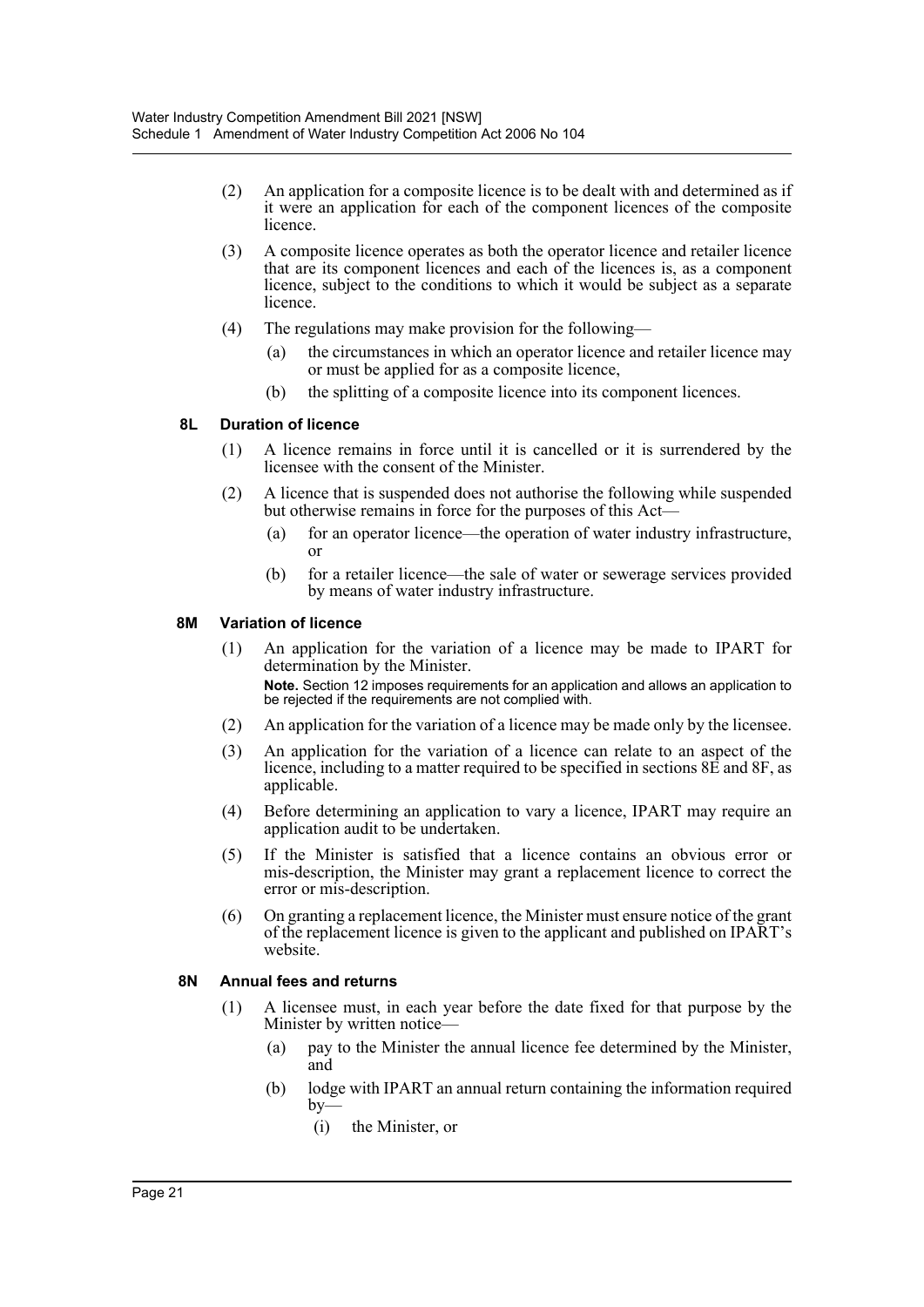(ii) IPART.

- (2) The Minister may, by written notice, require information in an annual return be verified in a specified way.
- (3) IPART may, by written notice, require specified information in an annual return be verified in a specified way.
- (4) If a licensee fails to pay a fee or lodge a return as required, the Minister may, by written notice, require the licensee to make good the default and, in addition, pay the Minister the amount fixed by the regulations as a penalty for default.
- (5) A matter specified in a written notice under this section may be varied by a further written notice.

### **8O Surrender of licence**

- (1) A licence may be surrendered with the consent of the Minister.
- (2) The Minister must consent to the surrender of a licence unless otherwise required under this section.
- (3) If, on application for consent to the surrender of a licence, the Minister is satisfied further steps are necessary for the protection of public health or safety, the environment or small retail customers, the Minister—
	- (a) must not consent to the surrender of the licence, and
	- (b) must impose further licence conditions the Minister considers appropriate for the protection of public health or safety, the environment or small retail customers, as applicable (*protection conditions*).
- (4) The Minister may consent to the surrender of the licence referred to in subsection (3) on the licensee satisfying the Minister that the protection conditions have been fulfilled or satisfactory arrangements have been made for their fulfilment.
- (5) If the licensee provides an essential service under the licence, the Minister must not consent to the surrender of the licence unless the Minister is satisfied satisfactory arrangements are in place for the continued provision of the service.

#### **8P Transfer of licence**

A licence is not transferable.

### **Division 5 Special provisions addressing risk to public health or safety**

#### **9 Public health and safety directions**

- (1) A regulatory authority may, if of the reasonable opinion it is necessary to deal with a risk to public health or safety arising from the construction or operation of water industry infrastructure to which this Part applies, give a direction (*public health and safety direction*) to a person requiring specified action to be taken to manage, reduce or eliminate the risk.
- (2) A public health and safety direction may be given orally or in writing.
- (3) Without limiting the public health and safety directions that may be given, if in the opinion of the regulatory authority the risk is sufficiently serious to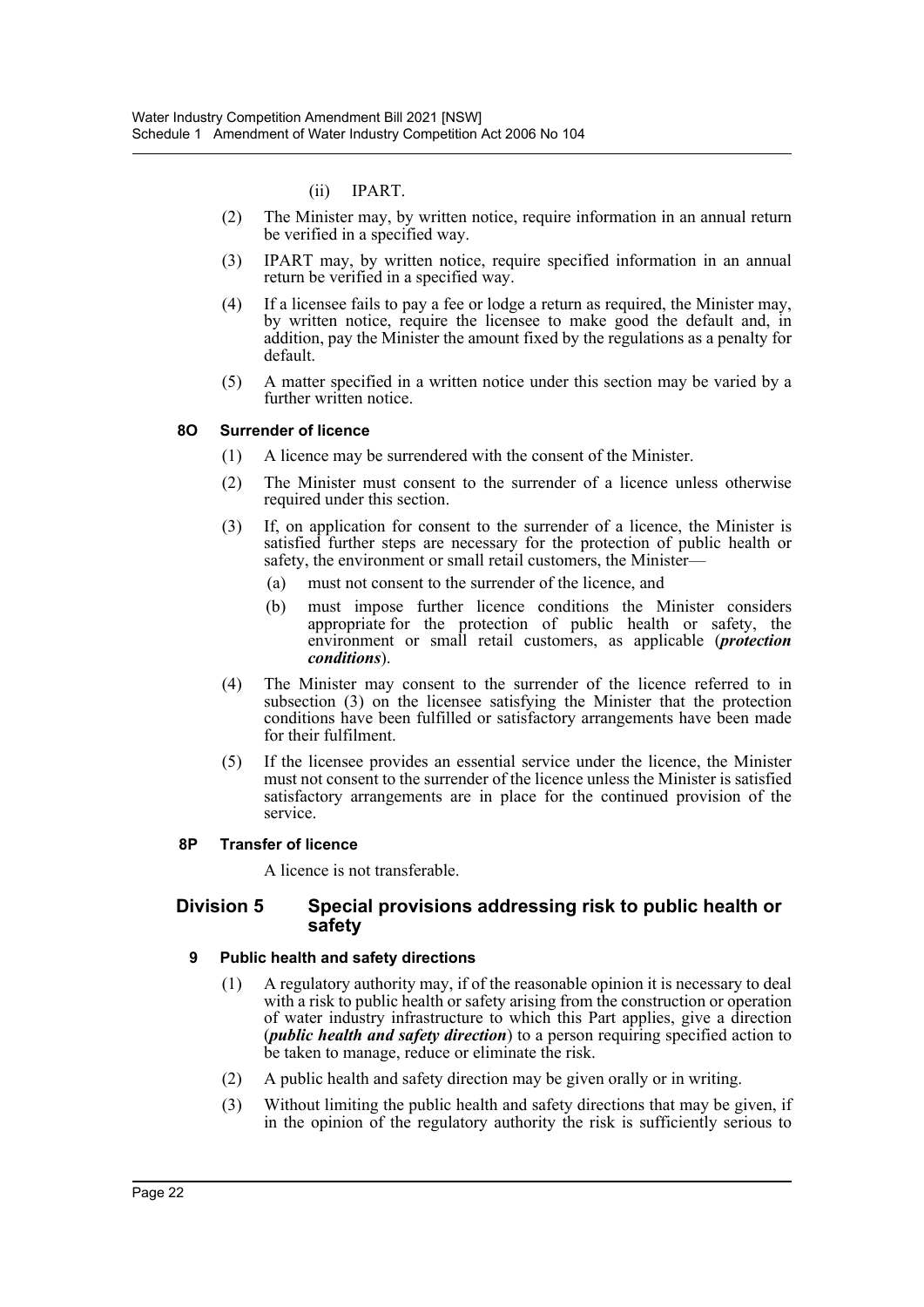warrant it, the directions may require cessation of operation of the infrastructure.

- (4) Before giving a public health and safety direction, the regulatory authority must, unless the urgency of the circumstances preclude it, consult with the Minister responsible for the administration of the *Public Health Act 2010*, or that Minister's nominee, and SafeWork NSW.
- (5) If a person contravenes a public health and safety direction, the regulatory authority concerned may arrange for the required action to be taken by a person authorised by IPART to take the action.
- (6) A person who contravenes a public health and safety direction must pay the regulatory authority concerned an amount equal to the reasonable cost of action taken under subsection (5).
- (7) A person who contravenes a public health and safety direction is guilty of an offence.

Maximum penalty—

- (a) for a corporation—18,000 penalty units, or
- (b) for an individual—3,500 penalty units.

## **Division 6 Enforcement and cancellation of approvals and licences**

### **10 Statutory default**

- (1) A *statutory default* occurs if—
	- (a) a person contravenes a requirement of this Act to hold a licence or obtain an approval, or
	- (b) a licensee contravenes this Act or the regulations, including a condition of a licence or approval, or
	- (c) a licence is improperly obtained, or
	- (d) an event occurs or circumstances come to light that mean the licensee would not be granted the licence if an application for the licence were now to be made.
- (2) Action may be taken against a person under this Division for a statutory default even though the person has since ceased to hold a licence.

## **10A Effect of criminal proceedings**

- (1) A regulatory authority may exercise its powers under this Division in relation to a statutory default whether or not criminal proceedings have been, or are to be, taken for the default and even though a penalty may have already been imposed for the default.
- (2) However, the regulatory authority must, in imposing a monetary penalty, take into account a fine that has already been imposed in criminal proceedings.

#### **10B Compliance notice**

- (1) If a statutory default occurs, IPART may give written notice (a *compliance notice*) to the alleged defaulter specifying the default and requiring the alleged defaulter to take specified action, within a period specified in the notice, to remedy or mitigate the consequences of the default or to prevent the continuance or recurrence of the default.
- (2) Without limiting the action that may be specified, a compliance notice may—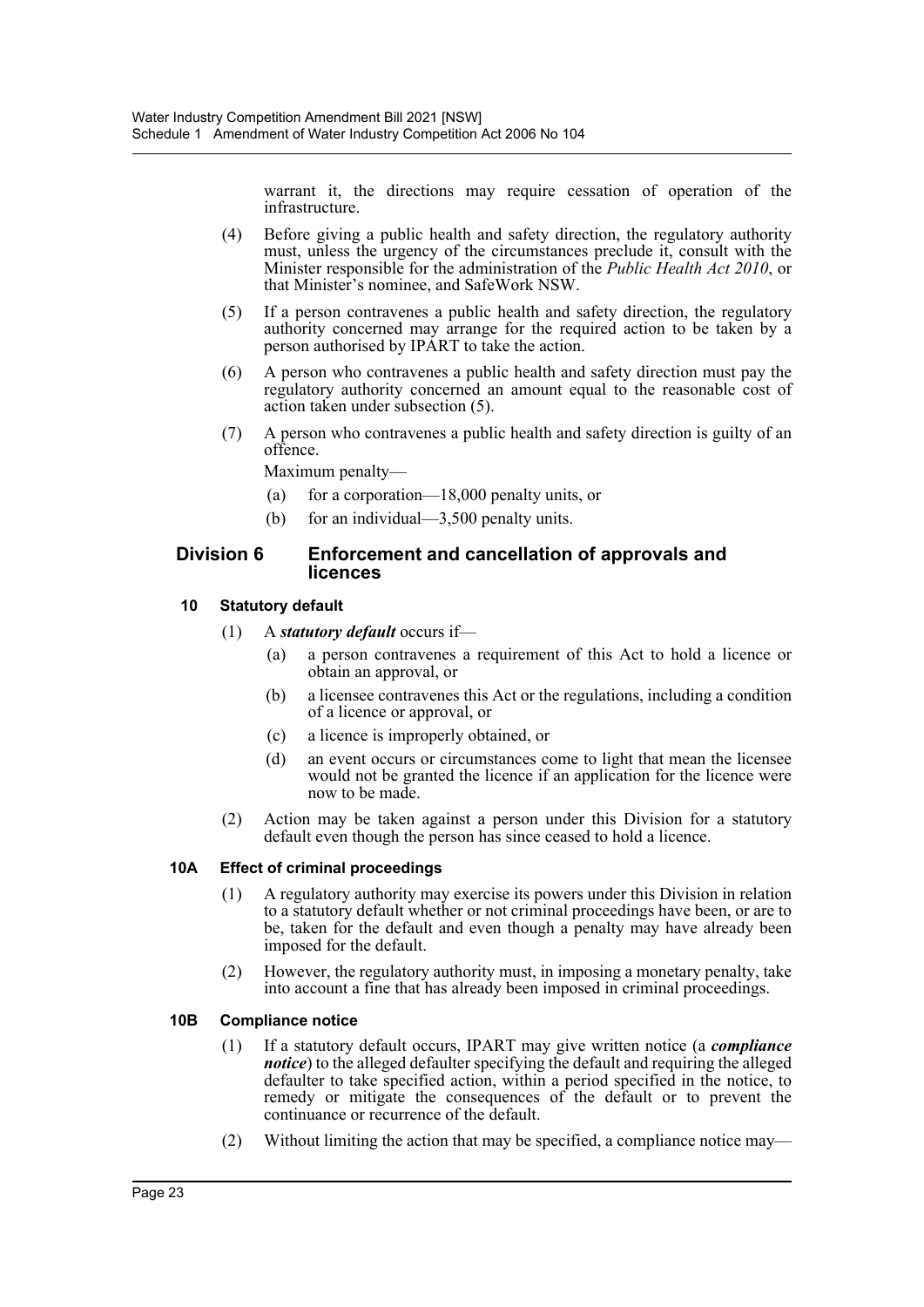- (a) require a notice to be given to customers or to be published, or
- (b) require an audit and compliance program to be undertaken, or
- (c) require a training program to be undertaken.
- (3) If the alleged defaulter fails to take the specified action within the time allowed in the notice, the alleged defaulter is guilty of an offence. Maximum penalty—
	- (a) for a corporation—18,000 penalty units, or
	- (b) for an individual—3,500 penalty units.
- (4) IPART is not required to give an alleged defaulter an opportunity to make submissions on a compliance notice or proposed compliance notice before it is given despite a requirement of the rules of procedural fairness.

### **10C Injunctive remedies**

- (1) If a statutory default occurs or there are reasonable grounds to suspect that a statutory default may occur or be attempted, the Supreme Court may, on application by IPART, grant an injunction to prevent the statutory default or to prevent recurrence of the statutory default.
- (2) The injunction may be granted on terms the Court considers appropriate.
- (3) An injunction may be granted under this section whether or not—
	- (a) there has been some previous statutory default of the same or a similar nature, or
	- (b) there is imminent danger of substantial damage to a person.
- (4) No undertaking as to damages can be required of IPART in proceedings under this section.

#### **10D Disciplinary action by IPART**

- (1) If a statutory default occurs, IPART may give written notice to the alleged defaulter specifying the default and requiring the alleged defaulter to show cause, within a period specified in the notice, why disciplinary action should not be taken against the alleged defaulter.
- (2) IPART must allow at least 14 days for written submissions to be made, or provide for a hearing at which oral submissions may be made, to IPART by—
	- (a) the alleged defaulter, and
	- (b) a related corporation or person—if an allegation in relation to the statutory default is made against—
		- (i) the related corporation of the alleged defaulter, or
		- (ii) a person who is a director or person concerned in the management of the alleged defaulter or the related corporation of the alleged defaulter.
- (3) After considering submissions made by the alleged defaulter, IPART may, by order, do 1 or more of the following (a *disciplinary action*)—
	- (a) censure the alleged defaulter,
	- (b) impose a fine on the alleged defaulter of up to—
		- (i) for a corporation—4,500 penalty units, or
		- (ii) for an individual—1,000 penalty units,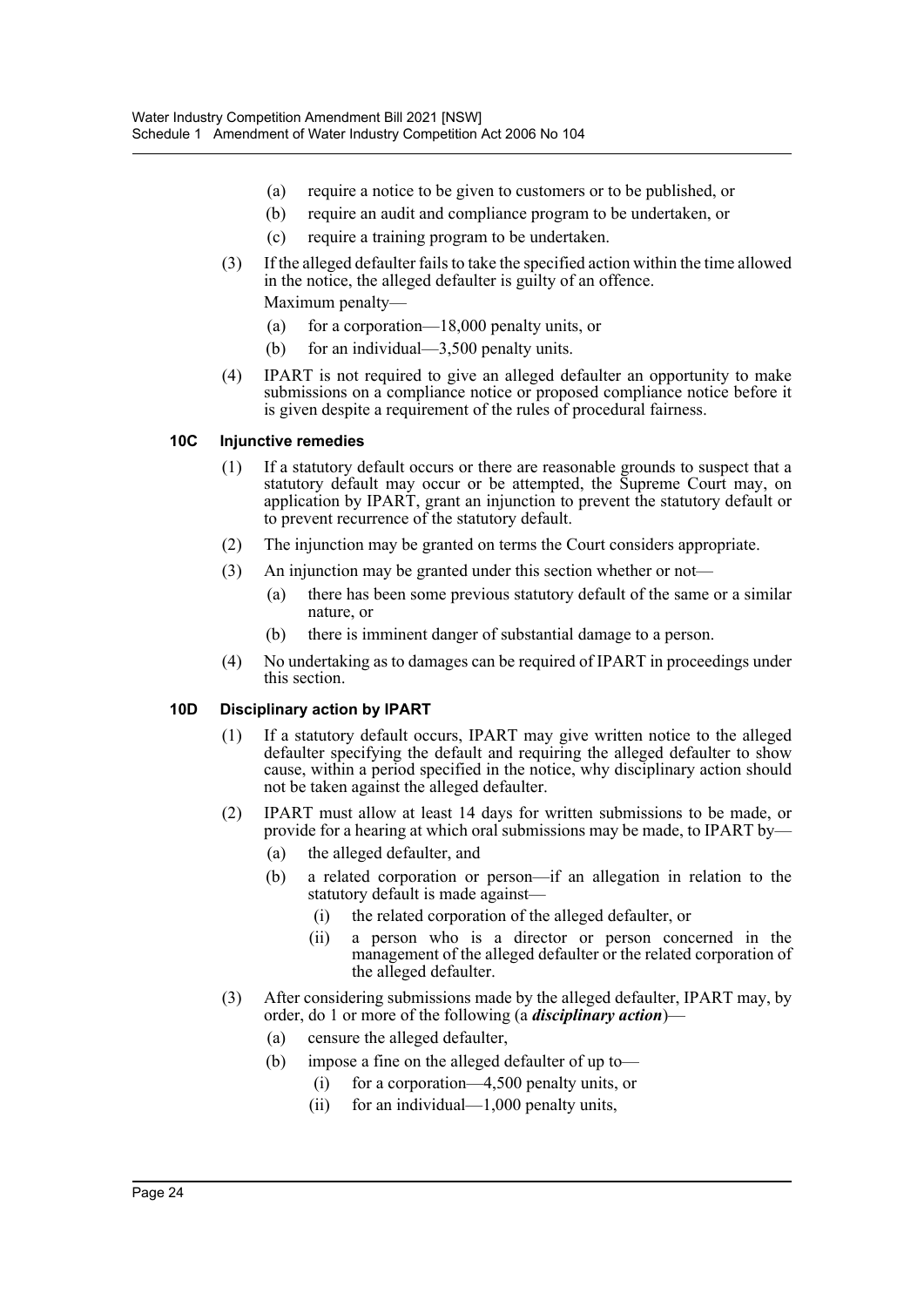- (c) order the forfeiture to the Crown of the whole or part of security given under this Act by the alleged defaulter,
- (d) for an approval—
	- (i) impose further conditions or vary conditions of the approval, or
	- (ii) suspend the approval for a specified period, until the fulfilment of specified conditions or until further order of the authority, or
	- (iii) with the written concurrence of the Minister—cancel the approval,
- (e) for a licence, with the written concurrence of the Minister—
	- (i) impose further licence conditions or vary the licence conditions, including by imposing a condition that prohibits the licensee from providing a particular service under the licence, or
	- (ii) suspend the licence for a specified period, until the fulfilment of specified conditions or until further order of the authority, or
	- (iii) prohibit the licensee being registered as the registered operator under a further scheme approval for a specified period, until the fulfilment of specified conditions or until further order of the authority, or
	- (iv) cancel the licence,
- (f) declare that the alleged defaulter, or a related corporation of the alleged defaulter, is a disqualified corporation for a specified period, or until the fulfilment of specified conditions or until further order of the authority,
- (g) declare that a person who is a director or concerned in the management of the alleged defaulter or a related corporation of the alleged defaulter is a disqualified individual for a specified period, until the fulfilment of specified conditions or until further order of the authority.
- (4) If the alleged defaulter owns essential infrastructure or provides an essential service, IPART must, in determining the appropriate disciplinary action to take and the date when it is to take effect, consider whether there are suitable arrangements in place for the continuity of the service.
- (5) Disciplinary action takes effect on the date the order is served on the alleged defaulter or on a later date specified in the order.
- (6) If a statutory default comprises an offence for which a penalty notice may be issued, a penalty notice has been issued for the default and the penalty has been paid, no fine may be imposed under subsection (3)(b) for the default.

## **10E Disciplinary action by Minister**

- (1) If a statutory default has occurred and IPART has not taken disciplinary action under section 10D, not including giving a written notice under section 10D(1), the Minister may give IPART a written notice requiring IPART to take disciplinary action against the alleged defaulter, within a period specified in the notice.
- (2) If IPART does not take disciplinary action within the specified period—
	- (a) section 10D is to be read as if references to IPART were references to the Minister, and
	- (b) the Minister may accordingly take action under that section in relation to the statutory default, and
	- (c) IPART may not take action under that section in relation to the statutory default.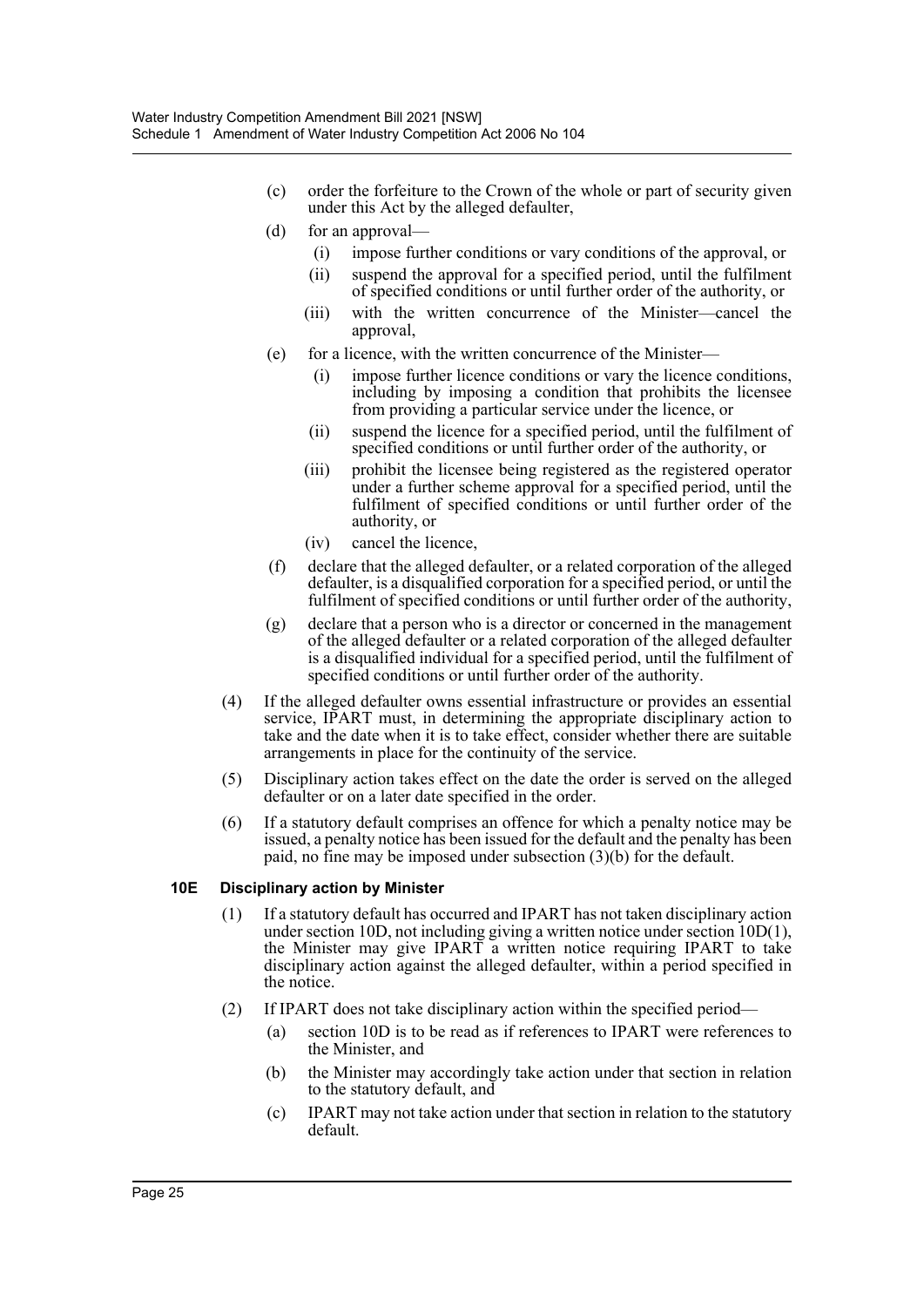#### **10F Court orders in addition to penalty**

- (1) If, in proceedings for an offence under this Act, the court finds the defendant contravened this Part, the court may, in addition to the imposition of a penalty, do one or more of the following—
	- (a) order the person to take specified action to remedy or mitigate the consequences of the contravention or to prevent the continuance or recurrence of the contravention,
	- (b) order the person to take specified action to publicise the contravention and its consequences and a compliance notice or other order made against the person,
	- (c) order the person to pay a public authority reasonable costs and expenses incurred by the authority in taking action to remedy or mitigate the consequences of the contravention,
	- (d) order the person to pay to a person, other than a public authority, reasonable costs and expenses incurred by the person, or compensation of an amount determined by the court for injury, loss or damage suffered by the person, as a result of the contravention,
	- (e) order the person to pay reasonable costs and expenses incurred during the investigation of the contravention, including costs and expenses in taking samples or conducting inspections, tests, measurements or analysis, or transporting, storing or disposing of evidence,
	- (f) order the person to pay an amount not exceeding the court's estimation of the amount of the economic benefit acquired by the person, or accrued or accruing to the person, as a result of the contravention.
- (2) An economic benefit obtained by delaying or avoiding costs is to be taken to be an economic benefit acquired by the person, or accrued or accruing to the person, as a result of a contravention if the contravention can be attributed, in whole or in part, to that delay or avoidance.
- (3) The court may, by an order under this section, fix a period for compliance and impose other requirements the court considers necessary or expedient for enforcement of the order.
- (4) The Local Court—
	- (a) may not make an order under subsection  $(1)(e)$ , and
	- (b) may not make an order under this section for the payment of an amount that exceeds in total the amount for which an order may be made by the court when exercising jurisdiction under the *Civil Procedure Act 2005*.

#### **10G Cancellation of approval and forfeiture of security**

- (1) There are grounds for the cancellation of an approval under this section if—
	- (a) for a scheme approval—
		- (i) 5 years have elapsed since the grant of the approval and the construction of the infrastructure has not substantially commenced, or
		- (ii) there is no longer an intention to construct or bring into operation water industry infrastructure as proposed, or
	- (b) for an operational approval—operation of the infrastructure under this Act has ceased on a permanent basis or it is intended that operation of the infrastructure under this Act cease on a permanent basis.
- (2) However, an approval for essential infrastructure may not be cancelled—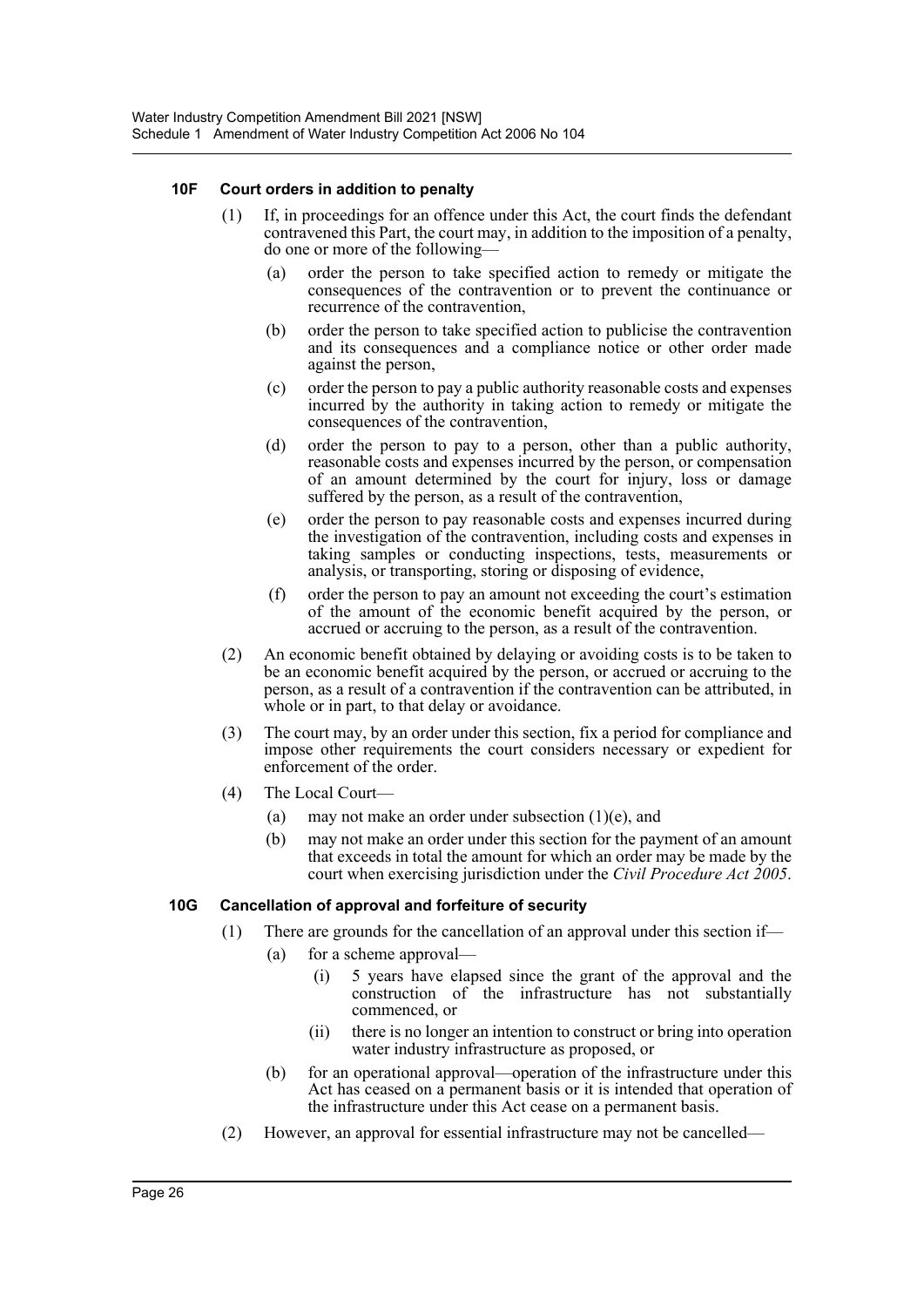- (a) in circumstances that may result in a declared failure or in which a failure of a provider of the essential service may be declared, or
- (b) during a declared failure of a provider of the essential service, or
- (c) in circumstances in which directions may be given to an insolvency official under Part 5, Division 3 in relation to a provider of the essential service.
- (3) IPART may, by written notice given to the registered operator of water industry infrastructure, require the operator to show cause, within a period specified in the notice, being a period of not less than 14 days—
	- (a) if IPART is acting on its own initiative—why a scheme approval or operational approval for the infrastructure should not be cancelled and the security given by the registered operator, if any, be forfeited, or
	- (b) if the registered operator has applied for the cancellation of a scheme approval or operational approval for the infrastructure—why the security given by the registered operator, if any, should not be forfeited.
- (4) IPART must allow the registered operator to show cause by making written submissions to IPART or by providing for a hearing at which the registered operator may make oral submissions to IPART.
- (5) After considering submissions made by the registered operator, if IPART is satisfied there are grounds for the cancellation of an approval—
	- (a) IPART may—
		- (i) cancel the approval, or
		- (ii) impose further conditions on the approval and cancel the approval only after the registered operator has satisfied IPART that the further conditions have been fulfilled or that satisfactory arrangements have been made for their fulfilment, and
	- (b) IPART may order the forfeiture to the Crown of the whole or part of the security given by the registered operator under this Act.

#### **10H Cancellation of approval in public interest**

- (1) The Minister may, by written notice to a registered operator of an approval, cancel the approval if the Minister considers the cancellation to be in the public interest.
- (2) Another Minister or IPART may make a written recommendation to the Minister that the cancellation of an approval is in the public interest.
- (3) The notice must specify whether the cancellation is on the Minister's own initiative or on the written recommendation of another Minister or IPART.
- (4) Cancellation may apply to the whole or a specified part of the water industry infrastructure to which the approval relates.
- (5) Cancellation takes effect on the day specified in the notice of cancellation.
- (6) In determining when the cancellation is to take effect, the Minister is to consider the public interest and, if the cancellation is on the recommendation of another Minister or IPART, that Minister's or IPART's reasons for the recommendation.
- (7) The registered operator of an approval may bring proceedings for compensation in the Supreme Court—
	- (a) if the cancellation was on the Minister's own initiative or on the recommendation of IPART—against the Minister, or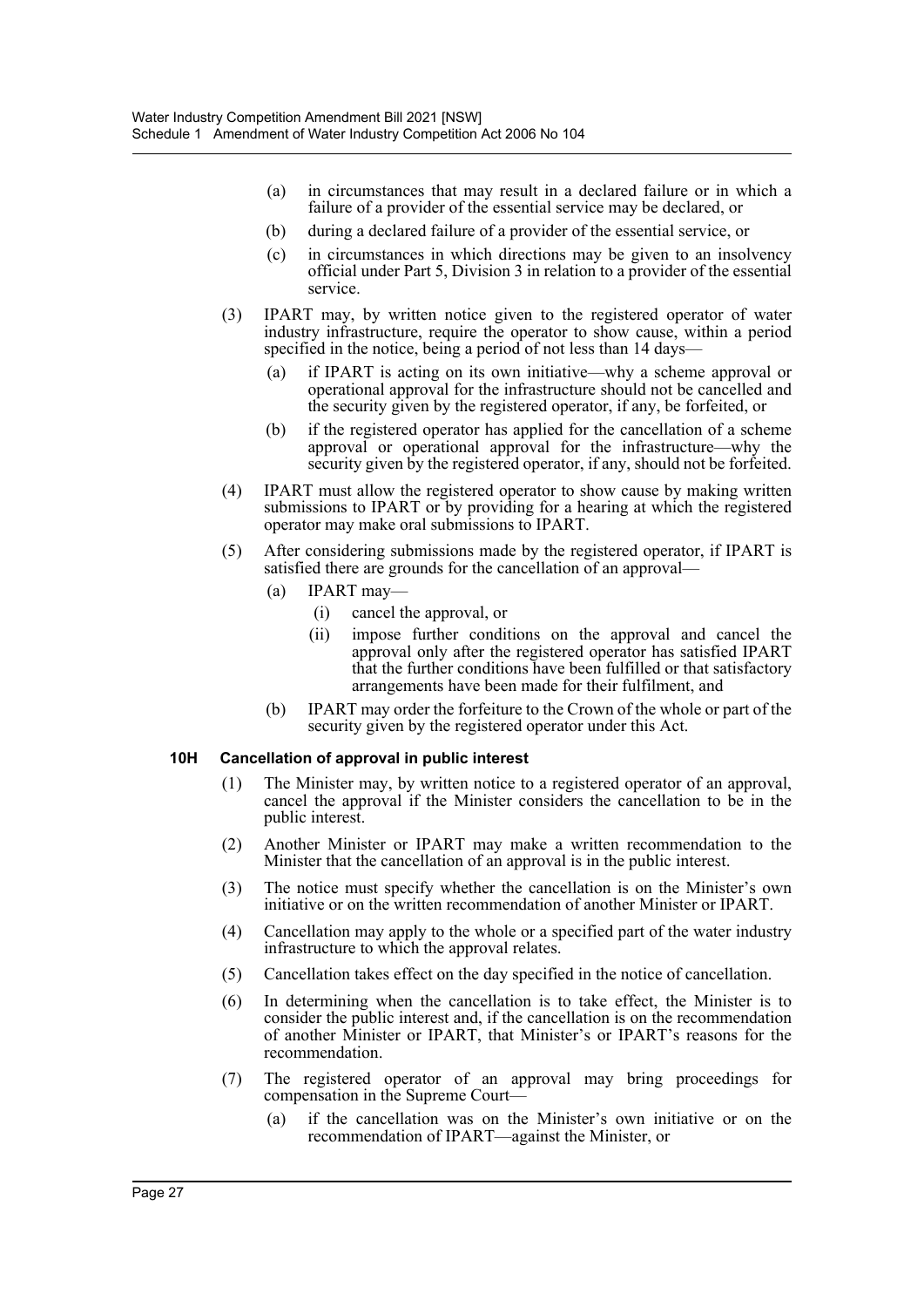- (b) if the cancellation was on the written recommendation of another Minister—against that Minister.
- (8) The Supreme Court is to hear the proceedings and determine whether it is just for compensation to be paid to the plaintiff because of the cancellation.
- (9) If the Supreme Court determines it is just for compensation to be paid, the Supreme Court must determine the amount of compensation and give judgment accordingly.

## **Division 7 Administrative review and appeal**

### **11 Administrative review by Civil and Administrative Tribunal**

- (1) An application in accordance with this section may be made to the Civil and Administrative Tribunal for an administrative review under the *Administrative Decisions Review Act 1997* of a decision under this Part specified in this section.
- (2) An applicant for an approval may apply for an administrative review of a decision of IPART-
	- (a) refusing to grant an approval or granting an approval with modifications not agreed to by the applicant, or
	- (b) refusing to accept a variation of an application after an invitation to make submissions has been given, or
	- (c) fixing conditions of an approval.
- (3) A registered operator of a scheme, the owner of water industry infrastructure forming part of a scheme or the owner of the land on which water industry infrastructure forming part of a scheme is located, other than pipelines within the reticulation network connected to the infrastructure, may apply for an administrative review of a decision of IPART relating to the scheme—
	- (a) varying an approval or refusing to approve a variation of an approval, or
	- (b) refusing to vary or revoke conditions of an approval, or
	- (c) refusing to give a consent or grant an approval required by conditions of an approval, or
	- (d) varying or imposing further conditions of an approval, or
	- (e) refusing to cancel an approval on application.
- (4) An applicant for a licence may apply for an administrative review of a decision of the Minister—
	- (a) refusing to grant a licence or granting a licence with modifications not agreed to by the applicant, or
	- (b) fixing conditions of a licence.
- (5) A licensee may apply for an administrative review of a decision of the Minister—
	- (a) refusing to vary the classes of infrastructure that may be operated under the licence, or
	- (b) refusing to vary or revoke licence conditions, or
	- (c) refusing to give a consent or grant an approval required by licence conditions, or
	- (d) varying or imposing further licence conditions, or
	- (e) refusing to consent to the surrender of the licence.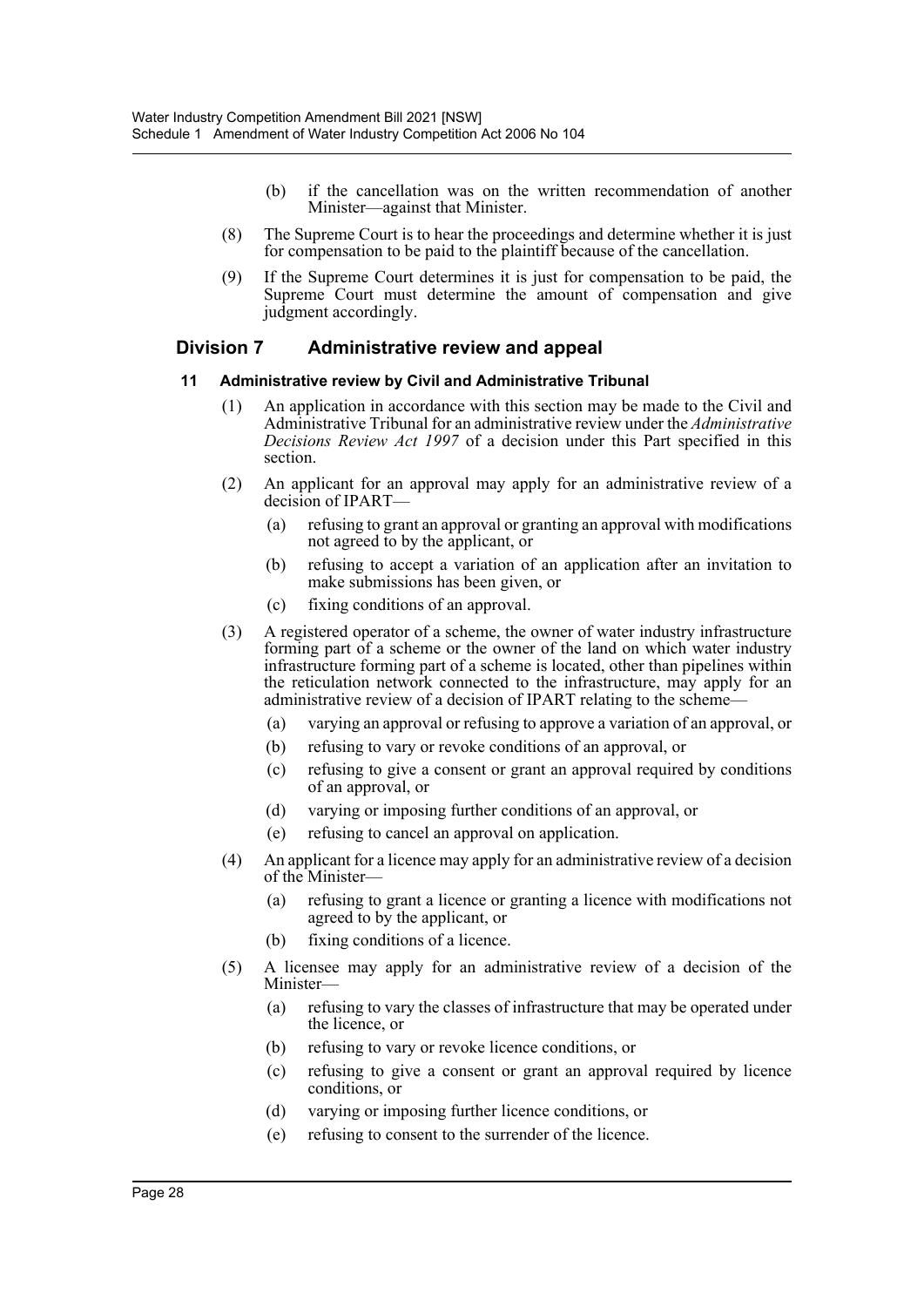- (6) In determining an application for an administrative review of a decision under this Part, the Civil and Administrative Tribunal is to decide what the correct and preferable decision is—
	- (a) having regard to the material available to the decision-maker at the time of the decision, and
	- (b) disregarding new material or new evidence provided by the applicant.
- (7) Subsection (6) has effect despite the provisions of the *Administrative Decisions Review Act 1997* and the *Civil and Administrative Tribunal Act 2013*.

### **11A Appeal to Land and Environment Court**

- (1) The following appeals may be made to the Land and Environment Court against a decision under this Part—
	- (a) a person to whom a compliance notice is issued by the Minister or IPART may appeal against the decision to issue the notice,
	- (b) a person against whom disciplinary action is taken by the Minister or IPART may appeal against the decision to take that action,
	- (c) the registered operator of an approval that is cancelled on the initiative of the Minister or IPART may appeal against the decision to cancel the approval,
	- (d) a person against whom an order for forfeiture of security is made may appeal against the decision to make the order or as to the amount to be forfeited.
- (2) An appeal is to be made in accordance with the rules of court, but may not be made more than 21 days after the day on which written notice of the decision is served on the person.
- (3) Subject to an order made by the Land and Environment Court, an appeal does not operate to stay the decision to which the appeal relates.
- (4) Despite the *Land and Environment Court Act 1979*, section 39(3), in determining an appeal against a decision under this Part, the Land and Environment Court is not to have regard to new material or new evidence provided by the appellant that was not available to the person who made the decision to which the application relates at the time of the decision.

## **Division 8 Miscellaneous**

#### **12 Applications**

- (1) An application under this Part, other than under Division 7—
	- (a) must be made in the way and be accompanied by the information—
		- (i) in relation to an application for an approval—specified by IPART, or
		- (ii) in another case—specified by the Minister, and
	- (b) in relation to an application for an approval—must set out the proposed area of operations for the approval, and
	- (c) must comply with the requirements set out in the regulations, and
	- (d) must be accompanied by the fee determined for the application by the Minister.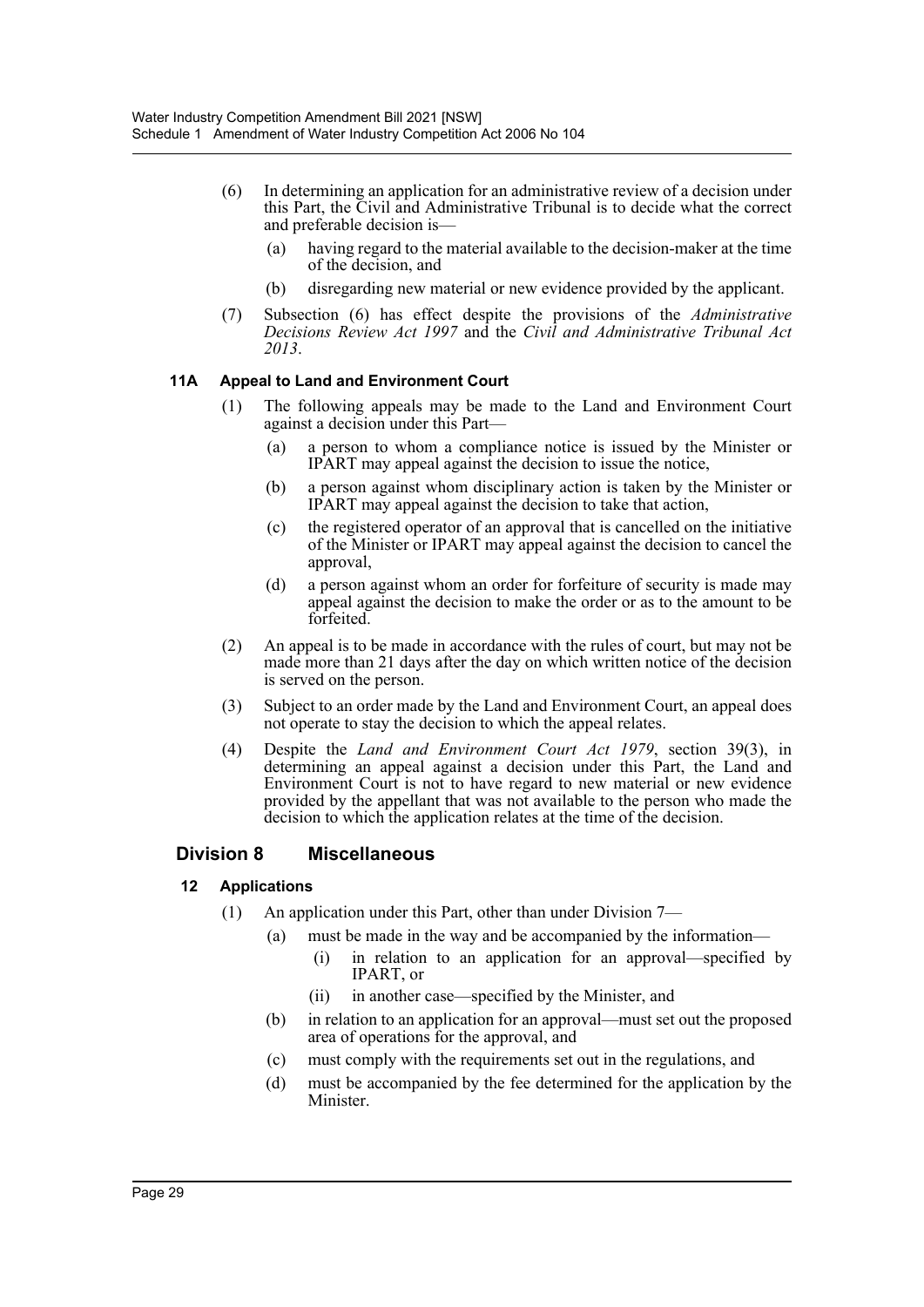- (2) The Minister or IPART may, by written notice to an applicant, require the applicant—
	- (a) to give the Minister or IPART additional information reasonably required to decide the application, or
	- (b) to have information in the application or additional information verified in a specified way.
- (3) An applicant must establish to the satisfaction of IPART that the State is authorised to use, by the giving of a licence or warranty or otherwise, free of charge for the purposes of this Act, including the publication of a notice, copyright material that is part of or provided by the applicant in connection with the application.
- (4) If an application or the applicant does not comply with the requirements of this section or the regulations, the application may be rejected.
- (5) An application that is rejected is taken not to have been made.

### **12A Only one registered retailer permitted for each regulated scheme**

- (1) IPART may only register one registered retailer for each separate service provided by regulated scheme.
- (2) In this section, *separate service* means—
	- (a) drinking water service,
	- (b) recycled water service,
	- (c) sewerage service.

## **[5] Section 42 Service providers to have approved cost allocation manuals**

Omit the penalty provision from section 42(10). Insert instead—

Maximum penalty—

- (a) for a corporation—500 penalty units, or
- (b) for an individual—100 penalty units.

#### **[6] Section 43 Hindering access to certain services**

Omit the penalty provision from section 43(1). Insert instead—

Maximum penalty—

- (a) for a corporation—500 penalty units, or
- (b) for an individual—100 penalty units.

## **[7] Part 5, heading**

Omit "**retail**". Insert instead "**industry**".

## **[8] Part 5, Division 1AA**

Insert before Division 1—

## **Division 1AA Small retail customer contracts for regulated schemes**

## **46AA Definitions**

#### In this Division—

*contract charge* means a fee or charge payable by a customer under a contract with a licensed operator or licensed retailer for water or sewerage services.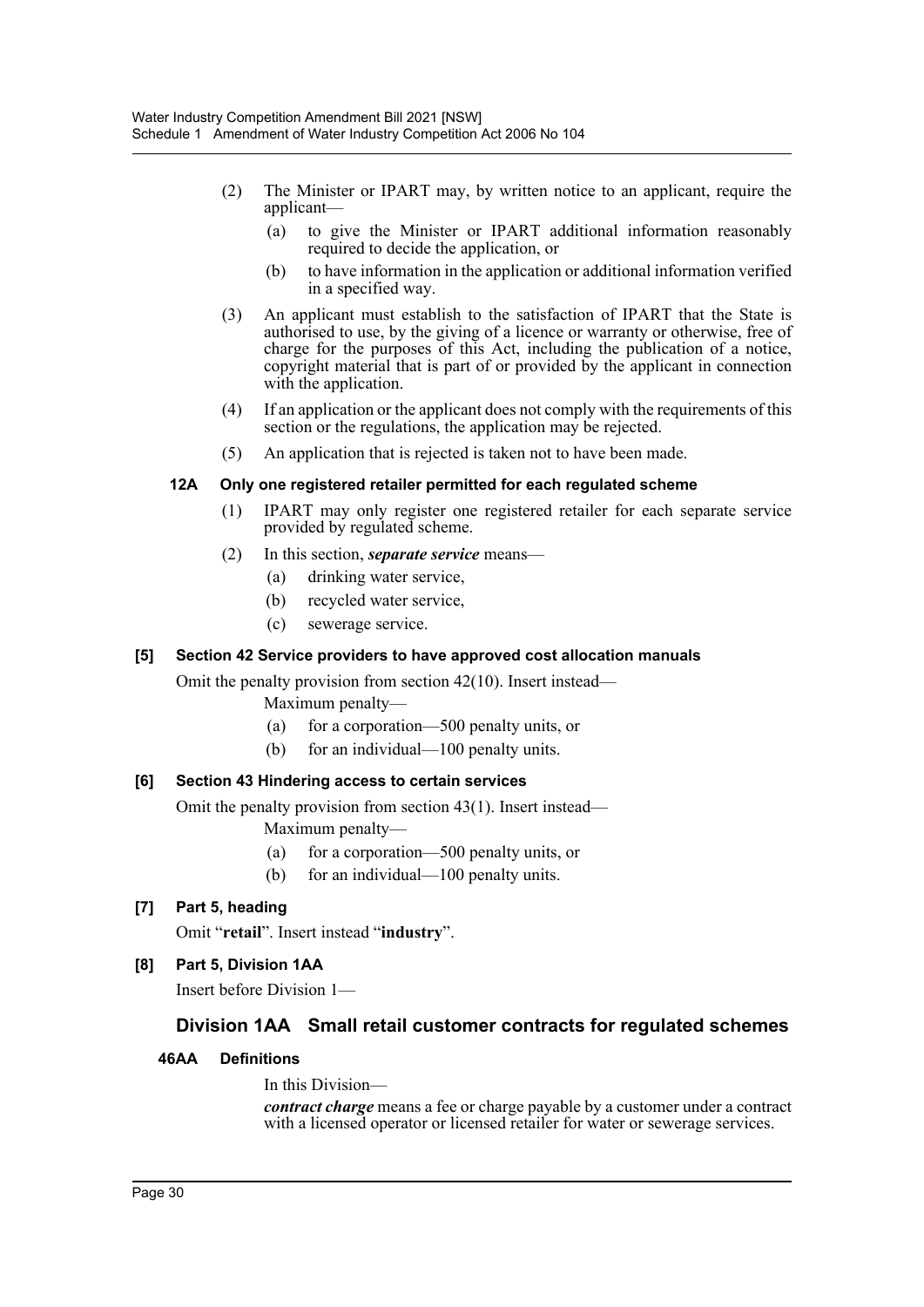*lease* means a lease, licence, permit or other agreement under which a person (the *lessor*) parts with possession of premises to another (the *lessee*).

#### *regulated scheme licence* means—

- (a) an operator licence under which the licensee operates infrastructure that connects a regulated scheme to a customer's premises, or
- (b) a retailer licence.

*standard contract charges* of a licensed operator or licensed retailer means the contract charges of the licensee referred to in section 46AC.

#### **46AB Deemed customer contracts for regulated schemes**

- (1) A small retail customer who is the owner of premises to which water or sewerage services are provided by means of a regulated scheme is taken to have entered into a contract for the services with the following persons on the terms and conditions set out in the regulations and for the standard contract charges of the licensee (the *deemed customer contract*)—
	- (a) the registered operator of the infrastructure that connects the scheme to the premises, and
	- (b) the registered retailer for that infrastructure.
- (2) However, a deemed customer contract is not taken to have been entered into if the connection of the premises to the scheme is an unauthorised connection.
- (3) A connection is an *unauthorised connection* if it was not authorised by the registered operator of the infrastructure at or before the time of connection.
- (4) The registered operator of infrastructure may subsequently approve a connection that was unauthorised at the time of connection and the connection then ceases to be an unauthorised connection.
- (5) A deemed customer contract is not taken to have been entered into to the extent that it would conflict with an order in force under section 83.
- (6) The regulations may make provision for or about the following—
	- (a) requiring the registered operator of infrastructure that connects a scheme to premises to notify the registered retailer for the infrastructure when the premises are connected to the scheme,
	- (b) exempting a registered operator or registered retailer, or a class of registered operators or registered retailers, conditionally unconditionally, from the operation of this section,
	- (c) enabling IPART to modify or exclude the application of the deemed customer contract for a registered operator or registered retailer, or a class of registered operators or registered retailers, generally or in specified circumstances,
	- (d) fees for making applications for exemptions from the operation of this section.

#### **46AC Standard contract charges for regulated schemes**

- (1) It is a condition of a regulated scheme licence that the licensee must, for each regulated scheme for which the licensee provides services under the licence—
	- (a) publish on its website—
		- (i) the contract charges payable for the services during the current financial year and the subsequent 3 financial years, and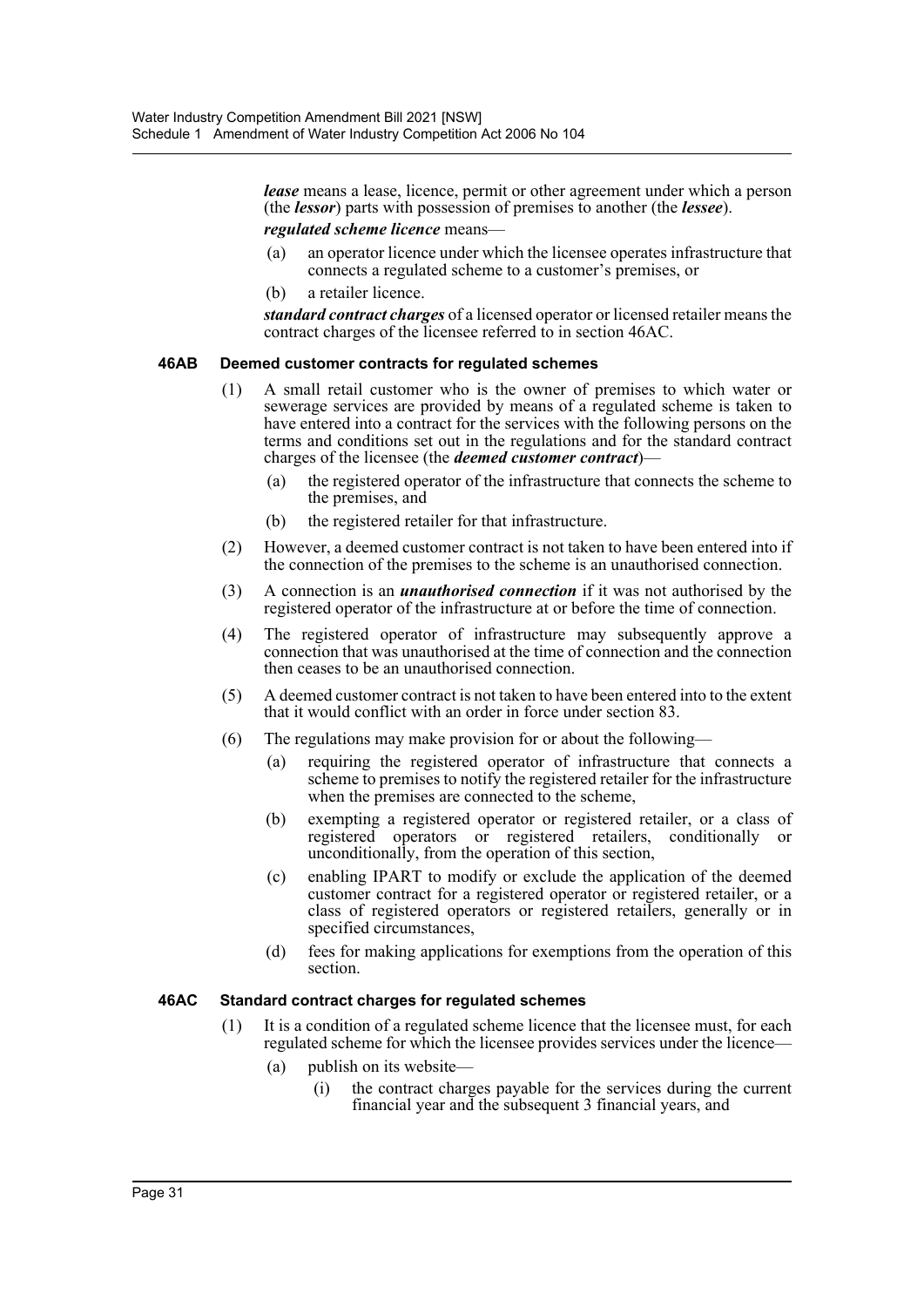- (ii) the rebates, refunds, discounts or similar payments available to customers, or classes of customers, for the services during the current financial year, and
- (iii) if the contract charges are to be varied—the date from which the charges as varied become payable, and
- (b) give IPART written notice of the contract charges, and of a variation of the contract charges and reason for the variation, and
- (c) only charge customers the contract charges, and
- (d) only pay a rebate, refund, discount or similar payment to a customer in accordance with—
	- (i) the deemed customer contract taken to have been entered into under section 46AB, or
	- (ii) a publication made under paragraph (a)(ii).
- (2) The publication of information under subsection  $(1)(a)$  must be made in a way that is—
	- (a) conspicuous to customers, and
	- (b) specified by the regulations, if any.
- (3) It is a condition of a regulated scheme licence that the licensee must give each customer at least 3 months written notice, or a shorter period of notice approved by IPART on application, of an increase in a contract charge payable by the customer.
- (4) For a licensed retailer, it is a condition of the licence that the notice must be sent with, or included in, an account or invoice for a service provided under the licence.
- (5) No amount of an increase in a contract charge may be recovered by the licensee from a customer if notice of the increase has not been given to the customer as required by this section.
- (6) Notice of an increase in a contract charge payable for a service by a customer is not required under this section if—
	- (a) the increase does not exceed a maximum increase prescribed by the regulations, by reference to a consumer price index or other method, or
	- (b) the increase is in accordance with a determination under Division 2, or
	- (c) the licensee has complied with a regulated price parity arrangement for the increase.
- (7) A *regulated price parity arrangement* for an increase in a contract charge payable for a service is an arrangement under which the licensee—
	- (a) has a policy of maintaining price parity with the pricing of a comparable service of a public water utility whose services are the subject of a determination of pricing by IPART, and
	- (b) within 28 days of IPART commencing an investigation for the purposes of a determination of the pricing for a comparable service of the public water utility, notifies the customer—
		- (i) the investigation has commenced, and
		- (ii) the contract charge payable for the service by the customer will not exceed the maximum price determined by IPART or in accordance with the methodology determined by IPART for that comparable service.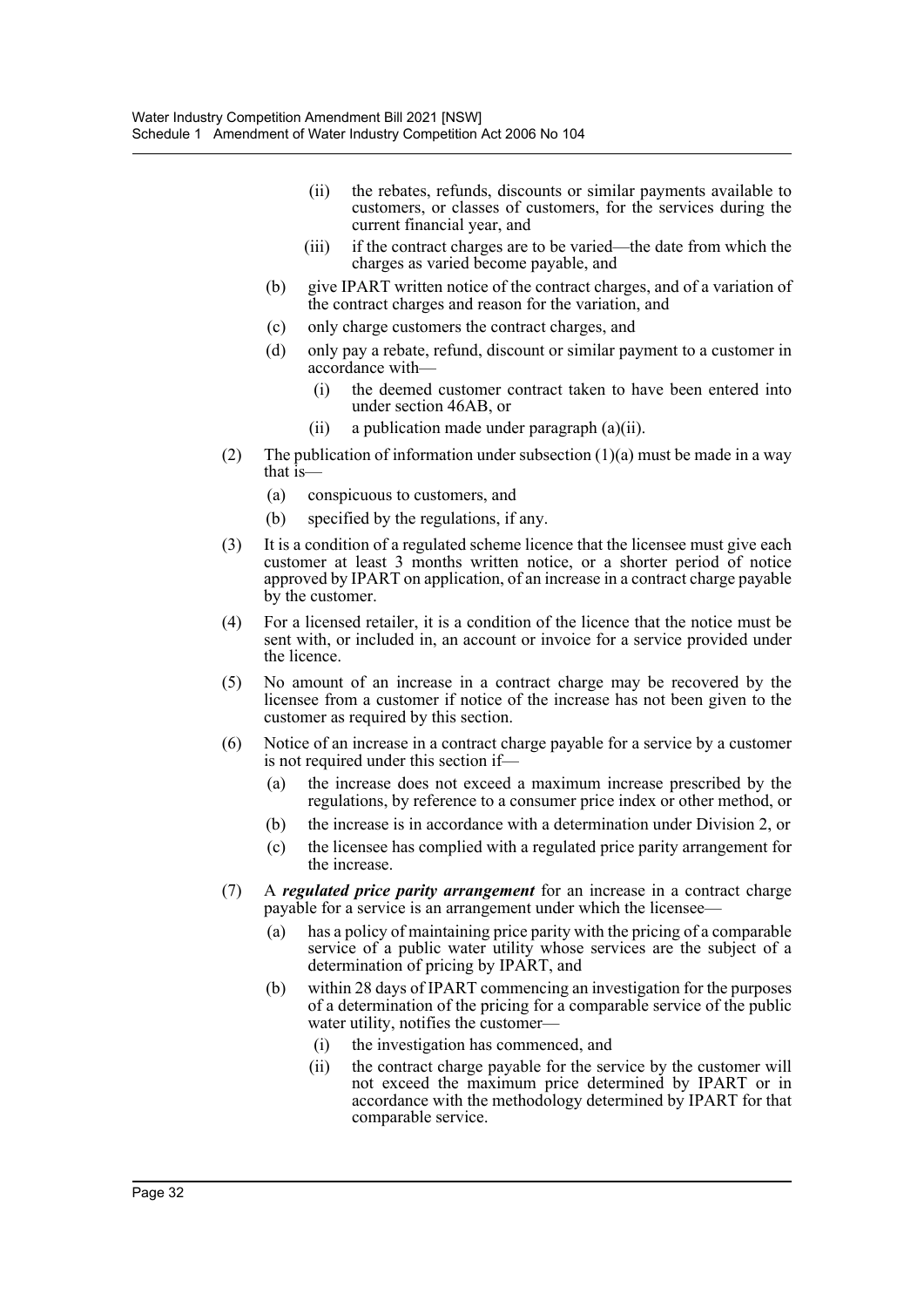#### **46AD Certificates as to amounts due under customer contract**

- (1) It is a condition of a regulated scheme licence that the licensee must, on application and payment of the fee fixed by the licensee and approved by IPART, issue the applicant a certificate—
	- (a) containing particulars of the contract charges payable to the licensee for water or sewerage services provided to specified premises as at a specified date, or
	- (b) to the effect that there are no contract charges payable.
- (2) An application for a certificate must—
	- (a) be written, and
	- (b) specify the name and address of the applicant, and
	- (c) identify the premises to which the application relates.
- (3) A certificate of a licensee is conclusive proof, in favour of a purchaser in good faith and for value of the premises to which the certificate relates, that, at the date specified in the certificate, no contract charges were payable to the licensee for water or sewerage services provided to the premises other than the amounts specified in the certificate.

#### **46AE New owner liable for unpaid charges under customer contract on change of ownership of premises**

On a change of ownership of premises to which water or sewerage services are provided by means of a regulated scheme, the new owner of the premises is liable for the amount of unpaid contract charges, if any, for the services owed to a licensed operator or licensed retailer as if the new owner had entered into the contract under which the charges are owed.

#### **46AF Lessee may pay and recover charges under customer contract**

If water or sewerage services are provided to premises by means of a regulated scheme and a lease of the premises provides, expressly or impliedly, that the lessor of the premises is to pay contract charges to a licensed operator or licensed retailer, the lessee may pay to the licensed operator or licensed retailer the charges that are due but unpaid by the lessor and may—

- (a) recover the amount paid from the lessor as a debt due to the lessee, or
- (b) deduct the amount paid from the rent, licence fee or other occupation fee payable by the lessee to the lessor.

#### **[9] Section 47 Internal review of certain decisions disputed by small retail customers**

Omit section 47(1). Insert instead—

- (1) A small retail customer may apply to a licensed operator or licensed retailer for a review of the following—
	- (a) a matter arising under a contract for water or sewerage services provided to the customer,
	- (b) the exercise or proposed exercise of powers under Part 6, Division 2 by or on behalf of the licensed operator,
	- (c) other matters prescribed by the regulations.

## **[10] Section 47(2)(b)**

Omit "retail suppliers'".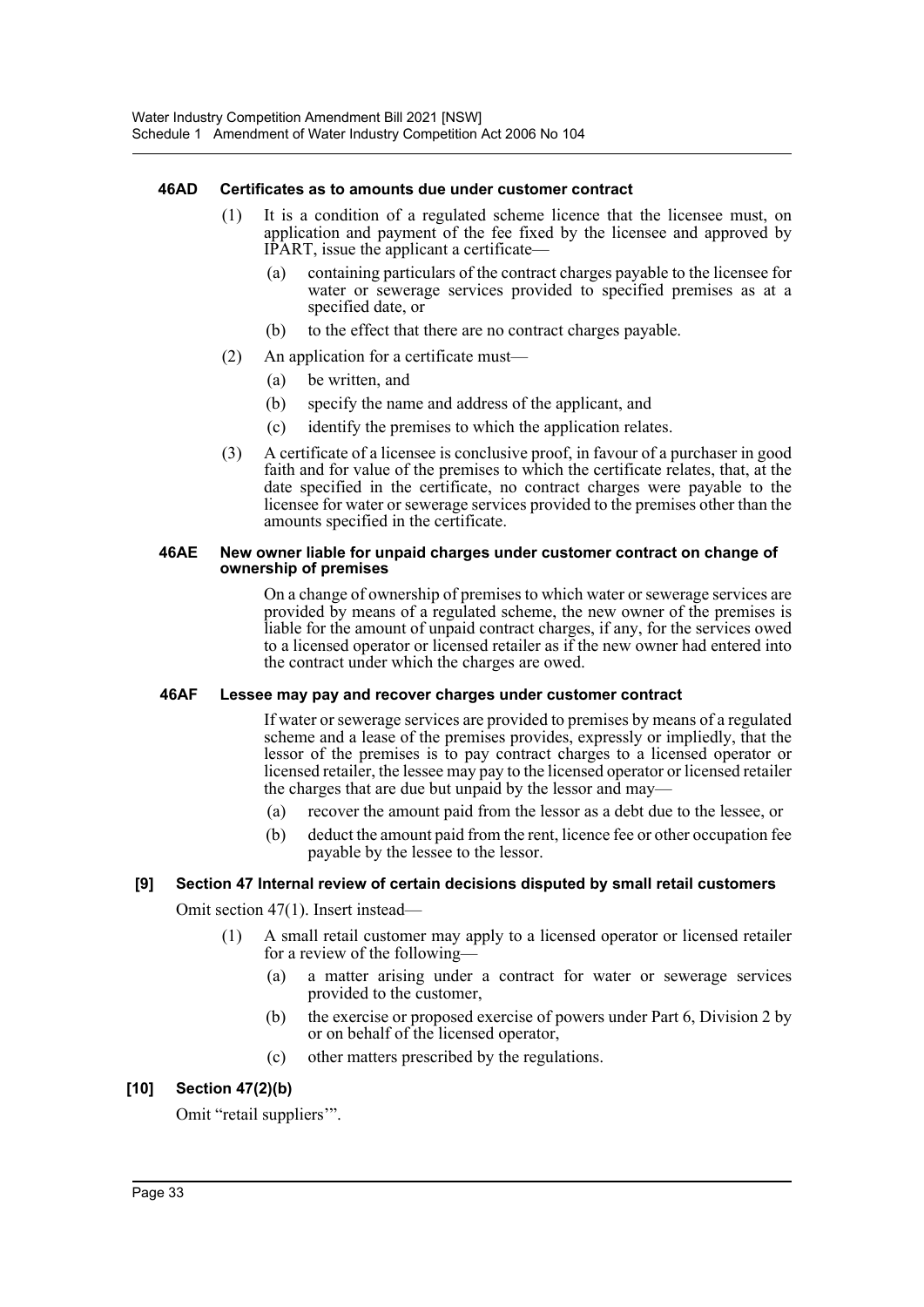## **[11] Section 49 Approved ombudsman scheme**

Omit section 49(1)(a)–(b). Insert instead—

- (a) disputes and complaints under contracts for water or sewerage services provided to small retail customers, and
- (b) disputes and complaints concerning the exercise, or proposed exercise, of functions under Part 6, Division 2, and
- (c) other disputes and complaints of a class prescribed by the regulations, whether or not under contracts for water supply or sewerage services referred to in paragraph (a).

#### **[12] Section 49(2)(a) and (c)**

Omit "licensed retail suppliers and authorised licensed network operators" wherever occurring.

Insert instead "registered retailers and registered operators".

### **[13] Section 49(2)(f)**

Omit "water supply or sewerage service contracts".

Insert instead "contracts for water supply or sewerage services".

#### **[14] Section 49(5)**

Omit "licensed retail supplier or authorised licensed network operator".

Insert instead "registered retailer or registered operator".

#### **[15] Section 50 Licence conditions relating to approved ombudsman scheme**

Omit "supplies water or provides sewerage services (or both)" from section 50(1). Insert instead "provides water or sewerage services".

#### **[16] Section 50(1)(a) and (b)**

Omit "retail supplier" wherever occurring.

Insert instead "licensed retailer".

## **[17] Section 50(2)**

Omit the subsection. Insert instead—

- (2) If an operator licence is a regulated scheme licence within the meaning of Division 1AA, it is a condition of the operator licence that—
	- (a) the licensed operator must be a member of an approved ombudsman scheme, and
	- (b) the operator is bound by, and must comply with, a decision of the ombudsman under the scheme relating to a dispute or complaint involving the operator and a small retail customer or entitled person.

#### **[18] Section 50A**

Insert after section 50—

#### **50A Obligations of insolvency official**

If an insolvency official has been appointed for a licensed operator or licensed retailer, or the whole or a part of the property of a licensed operator or licensed retailer, the following provisions apply—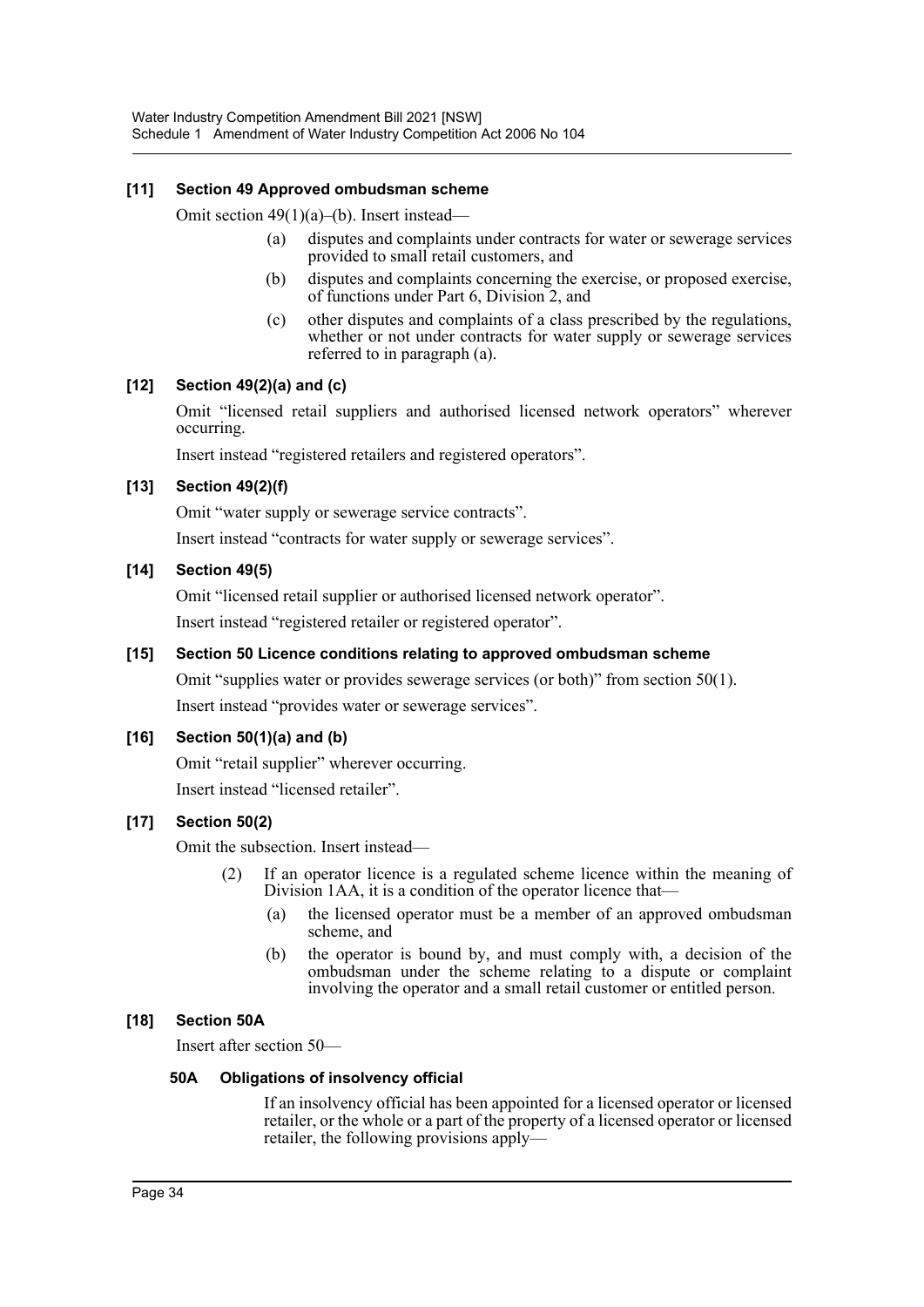- (a) a dispute or complaint about the licensee may, or may continue to, be dealt with under this Act,
- (b) the insolvency official must facilitate the resolution of the complaint or dispute,
- (c) the insolvency official is bound by this Act as if the insolvency official were the licensee.

## **[19] Part 5, Division 2**

Omit Divisions 2 and 3. Insert instead—

## **Division 2 Monopoly services and suppliers**

### **50B Definitions**

In this Division—

*monopoly service* means a water or sewerage service declared to be a monopoly service under this Division.

#### *monopoly supplier* means—

- (a) a licensed operator that operates infrastructure by means of which a monopoly service is provided, or
- (b) a licensed retailer that sells a monopoly service to a customer.

### **51 Declaration of monopoly services**

- (1) The Minister may, by order published in the Gazette, declare that a specified water or sewerage service provided or to be provided by means of a scheme is a monopoly service.
- (2) The declaration may be limited to apply in relation to—
	- (a) a specified area, or
	- (b) a specified class of customers, or
	- (c) both.
- (3) The declaration may only be made in relation to a service if the Minister is satisfied it is a service—
	- (a) for which there are no other suppliers to provide competition in the part of the market concerned, and
	- (b) for which there is no contestable market by potential suppliers in the short term in that part of the market.
- (4) The declaration must be revoked if the Minister ceases to be satisfied as to the matter referred to in subsection (3)(a).

#### **52 Pricing determinations for monopoly services**

- (1) IPART may, on a referral by the Minister, investigate, report on and determine a pricing methodology for a monopoly service, or a class of monopoly services, including a pricing methodology for connection charges relating to a monopoly service.
- (2) Without limiting subsection (1)—
	- (a) a pricing methodology determined by IPART may—
		- (i) apply generally or be limited in its application by reference to specified exceptions or factors, or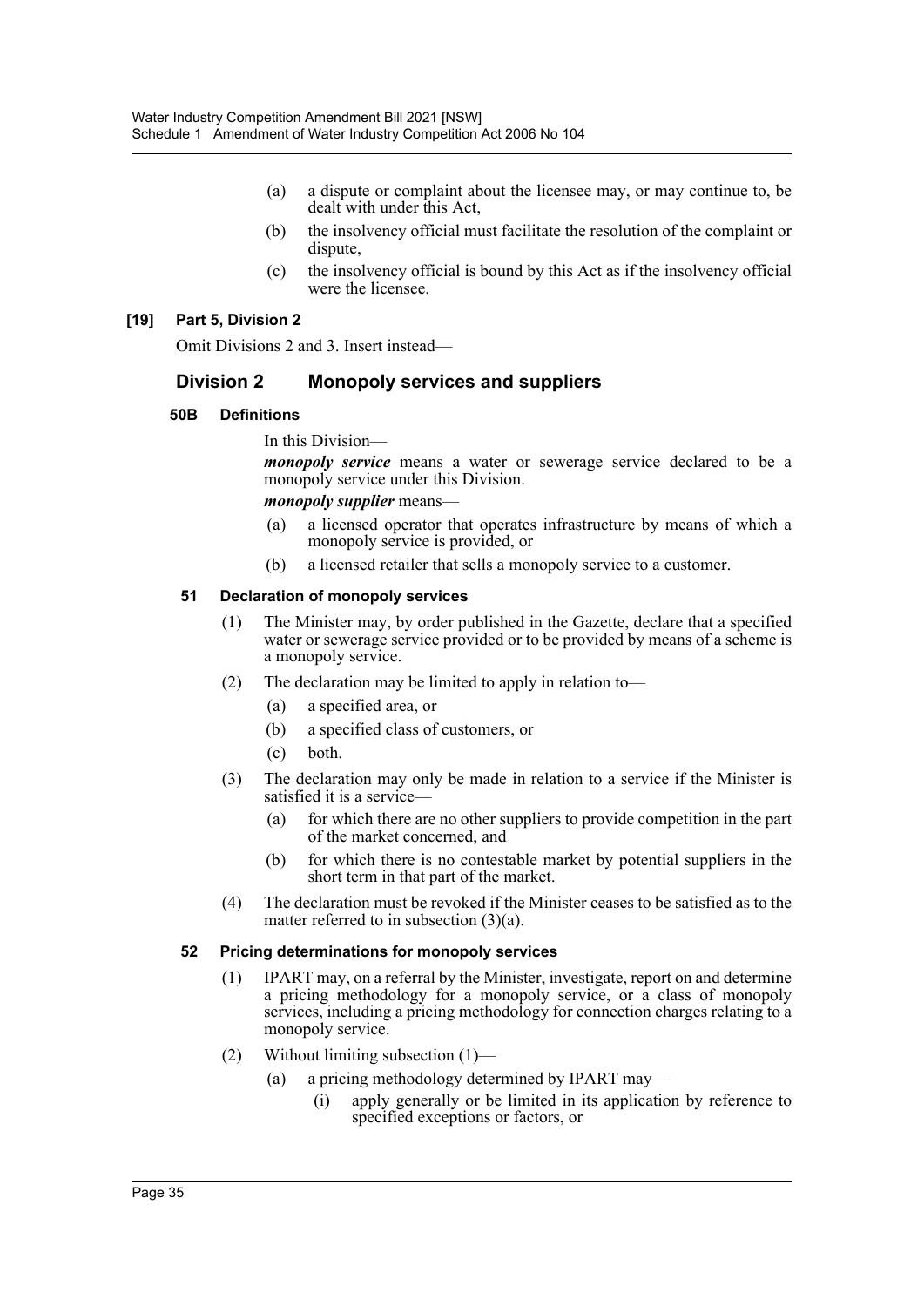- (ii) apply differently according to different factors of a specified kind, and
- (b) IPART may determine a pricing methodology for a monopoly service despite a previous determination under this section already applying to that service.

**Example.** A pricing methodology may apply differently to different classes of services based on location, the service provided and the infrastructure concerned.

- (3) Subject to the regulations, the provisions of the *Independent Pricing and Regulatory Tribunal Act 1992*, Part 3 in relation to government monopoly services apply to and for a matter referred to IPART under this section in the same way as they apply to and for a matter referred to IPART under that Act, section 12.
- (4) Without limiting the kinds of regulations that may be made under subsection (3), the regulations may deal with the processes that IPART must use in investigating and determining a pricing methodology.
- (5) It is a condition of a monopoly supplier's licence that the monopoly supplier must comply with a relevant determination by IPART under this section.
- (6) In this section, *connection charge* means a fee or amount charged to connect premises to a water or sewerage service, and includes an infrastructure charge, developer charge or administration charge related to connecting premises to a service.

## **53 Obligations of monopoly suppliers**

- (1) It is a condition of a monopoly supplier's licence that the supplier must connect premises within the area to which the monopoly service declaration under this Division applies and supply the monopoly service to the premises, if the owner of the premises requests the supplier to do so.
- (2) Without limiting subsection (1), the regulations may impose further conditions on a monopoly supplier's licence relating to the connection and supply of the monopoly service to premises within the area to which the monopoly service declaration under this Division applies.
- (3) Subsection (1) does not apply to a licensee until—
	- (a) an operational approval has been granted that enables the monopoly supplier to supply the monopoly service to the premises concerned, and
	- (b) the owner of the premises concerned has complied with the conditions set out in the regulations, if any, or the reasonable conditions specified by the licensee to ensure the safe, reliable and financially viable supply of the monopoly service, if any.
- (4) Subsection (1) does not apply in relation to premises if—
	- (a) the premises have been disconnected from the scheme providing the monopoly service by order of a court or in accordance with a customer contract referred to in section 46AB, or
	- (b) the requested service is part of a coupled service, being a service that the licensee cannot provide on a scheme-wide basis without providing another service, and the owner of the premises refuses to accept the coupled service, or

**Example.** Recycled water and sewerage services may be coupled if it is necessary to provide recycled water produced from the treatment of sewage to provide the sewerage service.

(c) other circumstances, if any, prescribed by the regulations exist.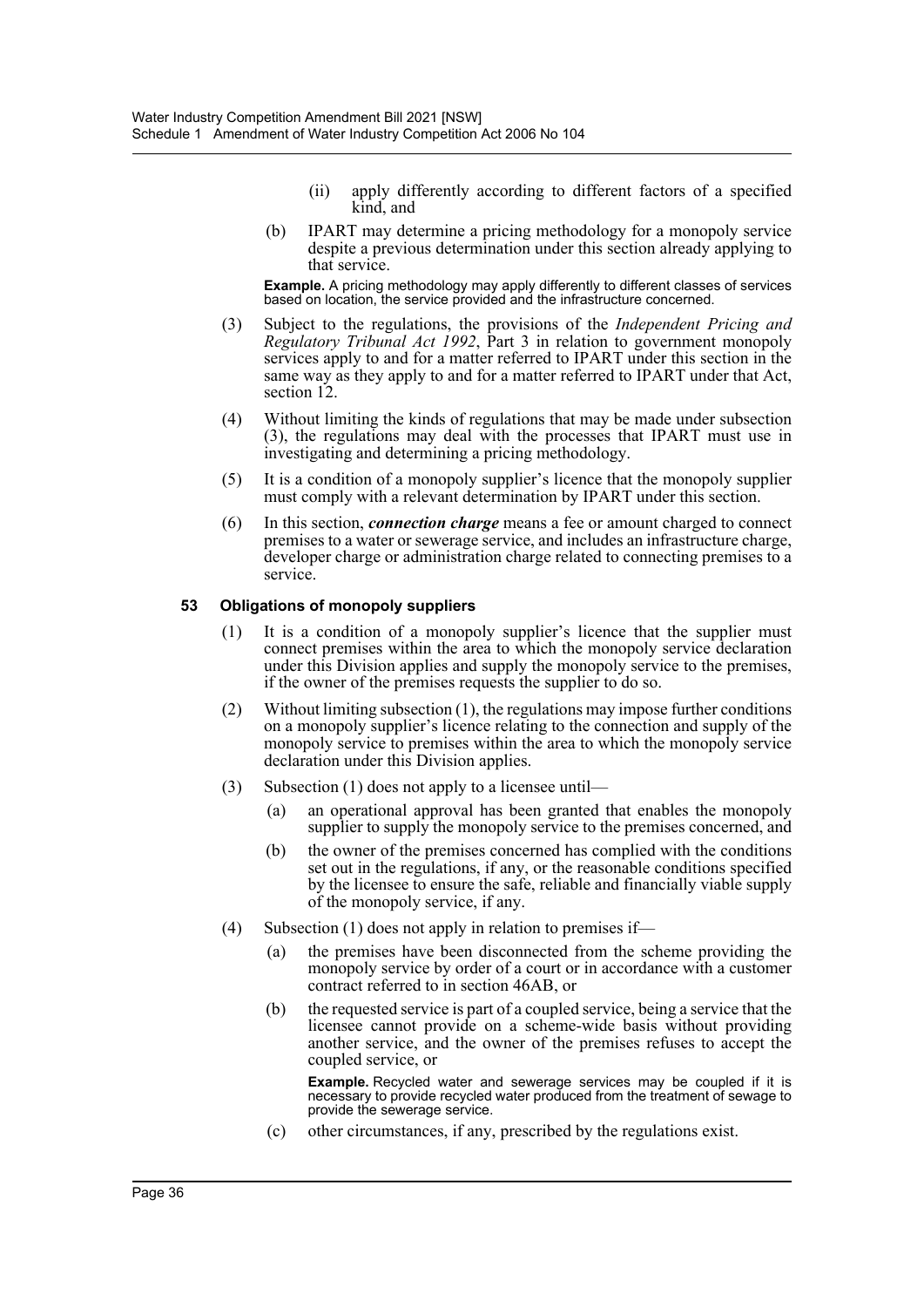# **[20] Part 5A**

Insert after Part 5—

# **Part 5A Last resort arrangements**

# **Division 1 Essential infrastructure and services**

## **54 Meaning of "essential infrastructure"**

- (1) IPART may, by written notice to the registered operator of a scheme, determine that the scheme is *essential infrastructure* under this Act if satisfied—
	- (a) a failure in the provision of a water or sewerage service provided by, or proposed to be provided by, means of the scheme would have an adverse effect on customers of the service, and
	- (b) either—
		- (i) alternative arrangements for the provision of a replacement service would not be, and could not readily be made to be, reasonably available, or
		- (ii) it is reasonably necessary for customers of the service to be automatically transferred to the provider of a replacement service if there is a failure in the provision of the service.
- (2) Despite subsection (1), IPART may not determine that a scheme is essential infrastructure under this Act if a council—
	- (a) is the registered operator of the scheme, or
	- (b) owns all the water industry infrastructure comprising the scheme, other than reticulation pipelines.

## **54A Revocation of determination of essential infrastructure**

- (1) IPART may, on application by an essential service provider or last resort provider or on its own initiative, revoke the determination of water industry infrastructure as essential infrastructure if satisfied the determination would not now be made.
- (2) On receiving an application for revocation of a determination, IPART must invite submissions on the application from each provider or last resort provider of the essential service, other than the applicant.
- (3) An invitation to make submissions on an application must allow at least 28 days for submissions to be made and must be accompanied by a copy of the application or set out how a copy of the application may be obtained.
- (4) If IPART proposes to refuse an application or to revoke the determination on its own initiative, IPART must—
	- (a) give written notice of the proposed refusal to each provider or last resort provider of the essential service specifying the reasons for it, and
	- (b) allow them at least 14 days to make submissions to IPART about the proposed refusal.
- (5) On making a decision on an application or revoking a determination on its own initiative, IPART must ensure notice of the decision is given to the Minister and each provider or last resort provider of the essential service and publish the decision on IPART's website.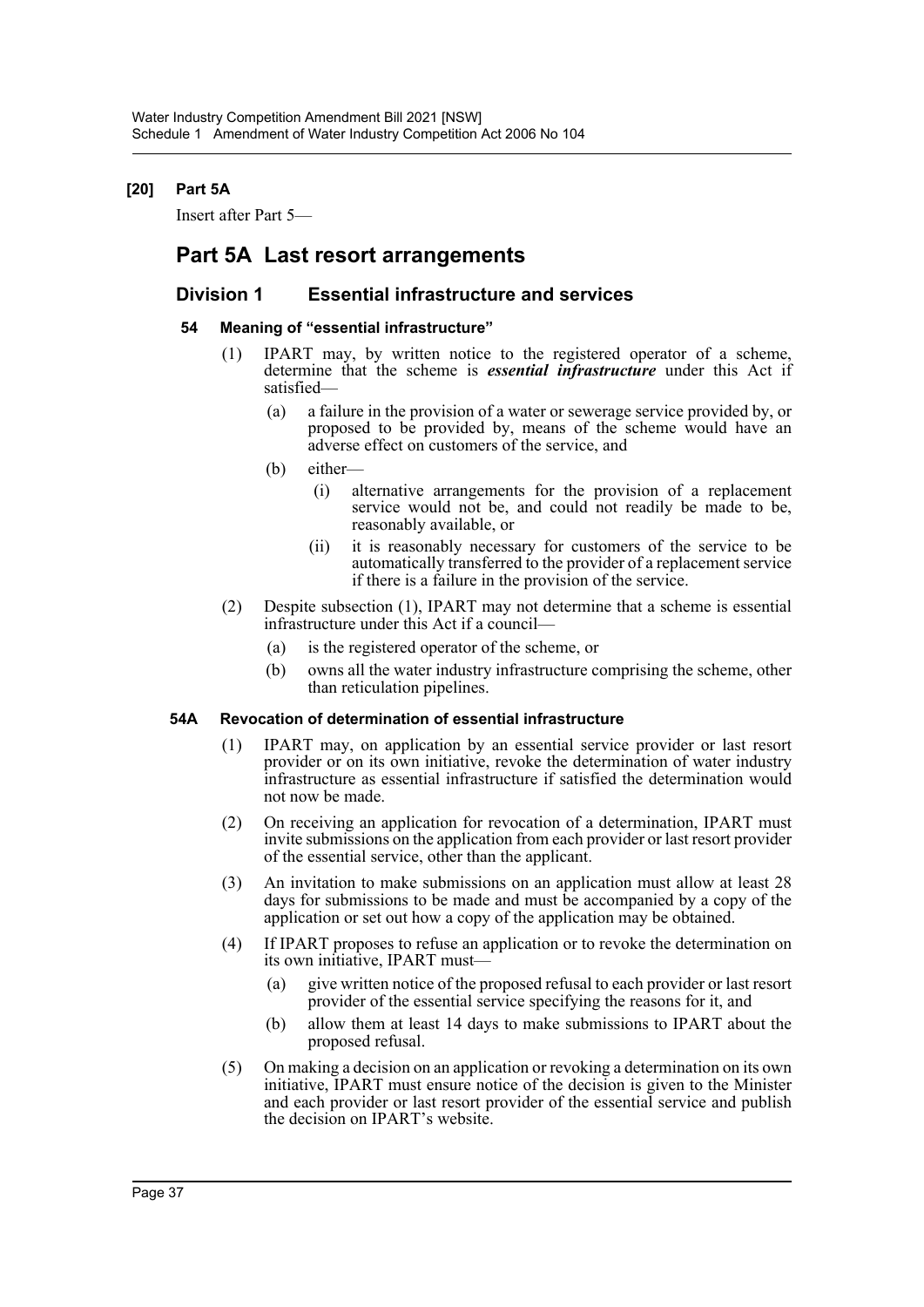(6) If IPART revokes the determination, the designation of a last resort provider for the former essential infrastructure is of no further effect.

# **Division 2 Last resort providers and contingency planning**

#### **55 Designation of last resort providers of essential service**

(1) The Minister may, by order published in the Gazette, designate a public water utility or licensee as a last resort provider to take the place of a provider of an essential service if the provider of the essential service is declared to have failed.

**Note.** The declaration of a failure is made under section 56.

- (2) IPART is to investigate and make a recommendation to the Minister as to the person to be designated as the last resort provider.
- (3) The person recommended by IPART is to be—
	- (a) a public water utility in whose area of operations the essential infrastructure is located, or
	- (b) a licensee who has expressed interest and who satisfies the criteria prescribed by the regulations for appointment as a last resort provider, if any.
- (4) Expressions of interest from licensees to be designated as a last resort provider are to be sought in the cases in which IPART determines it to be appropriate or if the Minister so directs in a particular case.
- (5) If a recommendation is to be made following an application for a scheme approval, IPART need not commence the necessary investigation until works for the essential infrastructure have substantially commenced under the scheme approval.
- (6) The Minister—
	- (a) must, unless the urgency of the circumstances precludes it, consider IPART's recommendations, but is not bound to accept them, and
	- (b) may seek further advice from IPART on the designation of last resort providers.
- (7) Without limiting the terms of a designation of a last resort provider, a public water utility may be designated as the last resort provider of all essential services provided within its area of operations if a provider of an essential service is declared to have failed.
- (8) If the person to be designated as a last resort provider is not a person recommended by IPART following the seeking of expressions of interest from licensees, the Minister must, before designating the person, unless the urgency of the circumstances precludes it—
	- (a) give written notice of the proposed designation to—
		- (i) the provider of the essential service for which the last resort provider is to be designated, and
		- (ii) the person proposed to be designated as the last resort provider, and
		- (iii) the other providers, if any, or last resort provider of the essential service, and
	- (b) allow them at least 14 days within which to make submissions to the Minister about the proposed designation.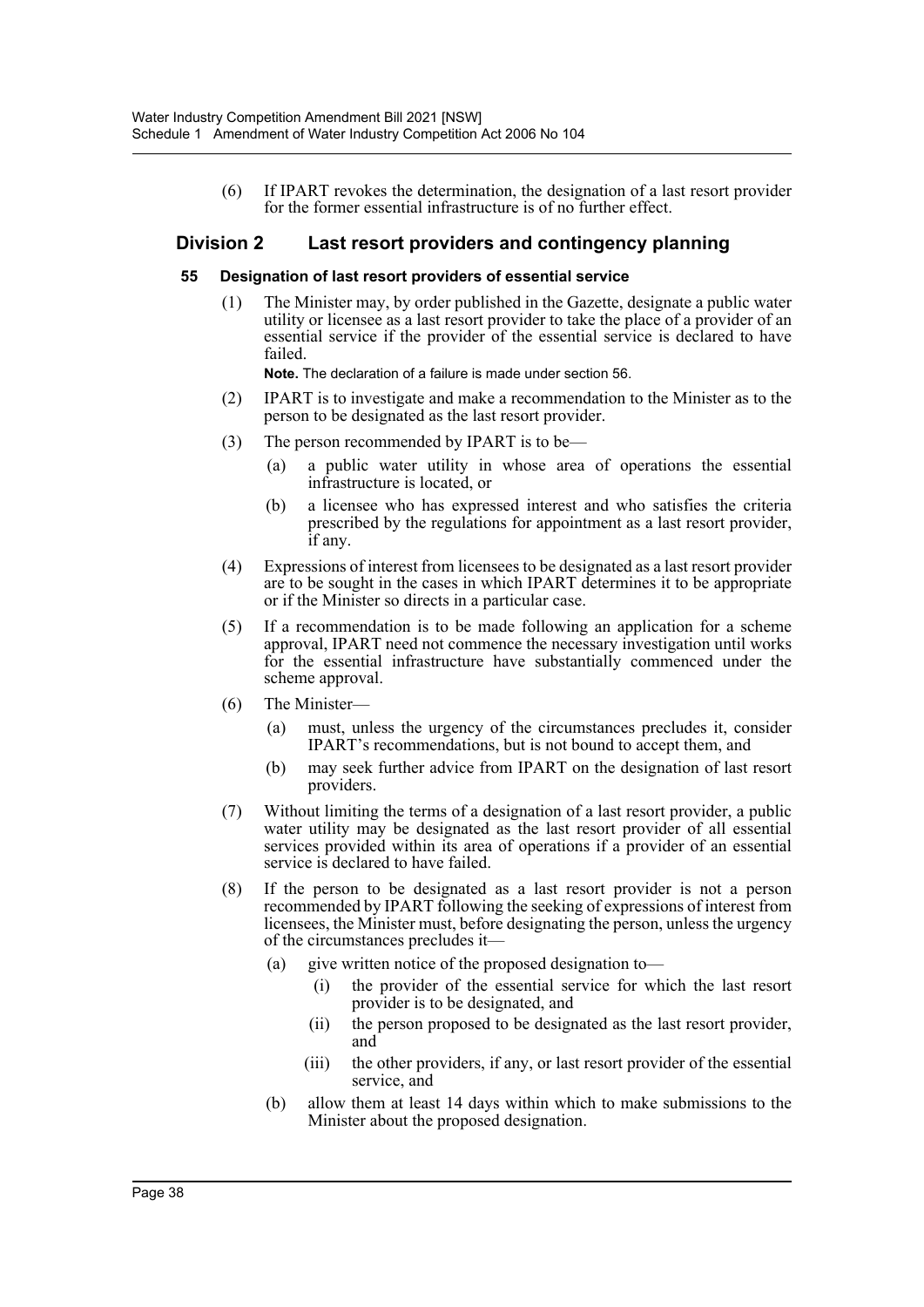- (9) If the person designated as a last resort provider is a licensee, IPART—
	- (a) must, as part of its review of the licensee's licence under section 85(2), investigate and make a recommendation to the Minister regarding the continuation of that designation, and
	- (b) may investigate and make a recommendation to the Minister regarding the continuation of that designation after a statutory default by the licensee or a related corporation of the licensee.
- (10) The regulations may provide for additional matters relating to the designation of last resort providers.

# **55A Contingency planning by last resort providers**

- (1) The regulations may make provision for and about the continued provision of the essential service if there is a declared failure.
- (2) Without limiting subsection (1), the regulations may deal with the following—
	- (a) the preparation and testing of a plan for that continued provision of service (a *contingency plan*), including providing that a specified person must—
		- (i) submit, within a specified period, a contingency plan to IPART, and
		- (ii) review and resubmit, at intervals determined by IPART, the contingency plan for the approval of IPART, and
		- (iii) conduct exercises to test the operation of the approved contingency plan as referred to in the plan or as required by IPART,
	- (b) the content of contingency plans,
	- (c) the approval of contingency plans by IPART,
	- (d) the implementation of contingency plans, including—
		- (i) processes for the transfer of customers to the last resort provider if there is a declared failure and the ways transferred customers are to be notified of the transfer, and
		- (ii) arrangements under which staff of the essential service provider assist the last resort provider to provide the essential service during a declared failure.
	- (e) the appointment of technical experts to prepare or test contingency plans,
	- (f) last resort readiness testing,
	- (g) the payment by the essential services provider of the reasonable costs of other persons, including, for example, the last resort provider or a technical expert, in connection with contingency planning and last resort readiness.
- (3) The following persons must, on written request given to the person by IPART or a person specified by the regulations for the purposes of this subsection, including, for example, a technical expert specified by the regulations, assist in the preparation and review of a contingency plan and the conduct of required exercises to test the operation of the contingency plan or a last resort readiness assessment—
	- (a) the owner of the essential infrastructure,
	- (b) an essential service provider,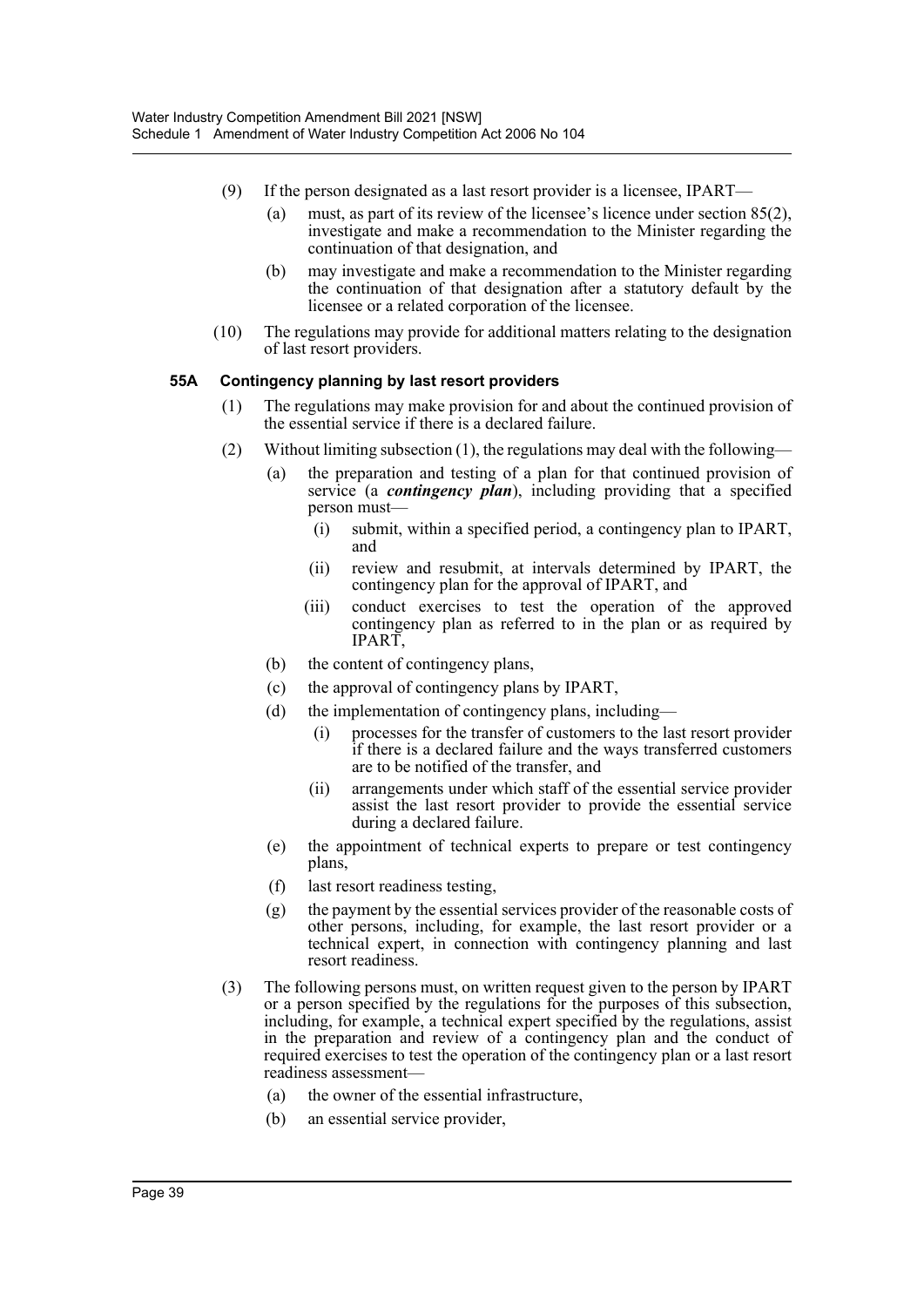- (c) the last resort provider.
- Maximum penalty—
- (a) for a corporation—2,500 penalty units, or
- (b) for an individual—500 penalty units.

# **Division 3 Last resort events**

## **56 Declaration of failure of essential service provider**

- (1) The Minister may, by order published in the Gazette, declare an essential service provider has failed if no other arrangement is in place for the continued provision of the service under this Act and the Minister is satisfied—
	- (a) the essential service provider has ceased or is about to cease providing an essential service, or
	- (b) an insolvency official has been appointed for the essential service provider or the whole or part of the property of the essential service provider, or
	- (c) an order has been made for the winding-up of the essential service provider or a resolution has been passed for the winding-up of the essential service provider, or
	- (d) other criteria specified in the regulations, if any, have been met.
- (2) The order must specify the following—
	- (a) the scheme affected by the failure,
	- (b) the reason for the declaration,
	- (c) the essential service provider who is declared to have failed (the *failed licensee*),
	- (d) the last resort provider who is to replace the failed licensee for the provision of the essential service,
	- (e) the date, or the way of fixing the date, that is to be the transfer date of the failure, which must not be a date before the date of publication of the order.
- (3) A single order may relate to more than one essential service and, if it does, this Division applies separately to each essential service to which the order relates.
- (4) The Minister must ensure a copy of the order is given to—
	- (a) the failed licensee, and
	- (b) the last resort provider, and
	- (c) other providers or last resort providers of the essential service.
- (5) The Minister must ensure the order is made available on IPART's website.

## **56A Effect of declaration of failure**

- (1) On the transfer date of a declared failure, despite the other provisions of this Act—
	- (a) the licence of the failed licensee, if then in force, becomes subject to a condition prohibiting the licensee from providing the essential service under the licence, and
	- (b) if the last resort provider is a public water utility—the utility is taken to have been assigned the function of providing the essential service previously provided by the failed licensee.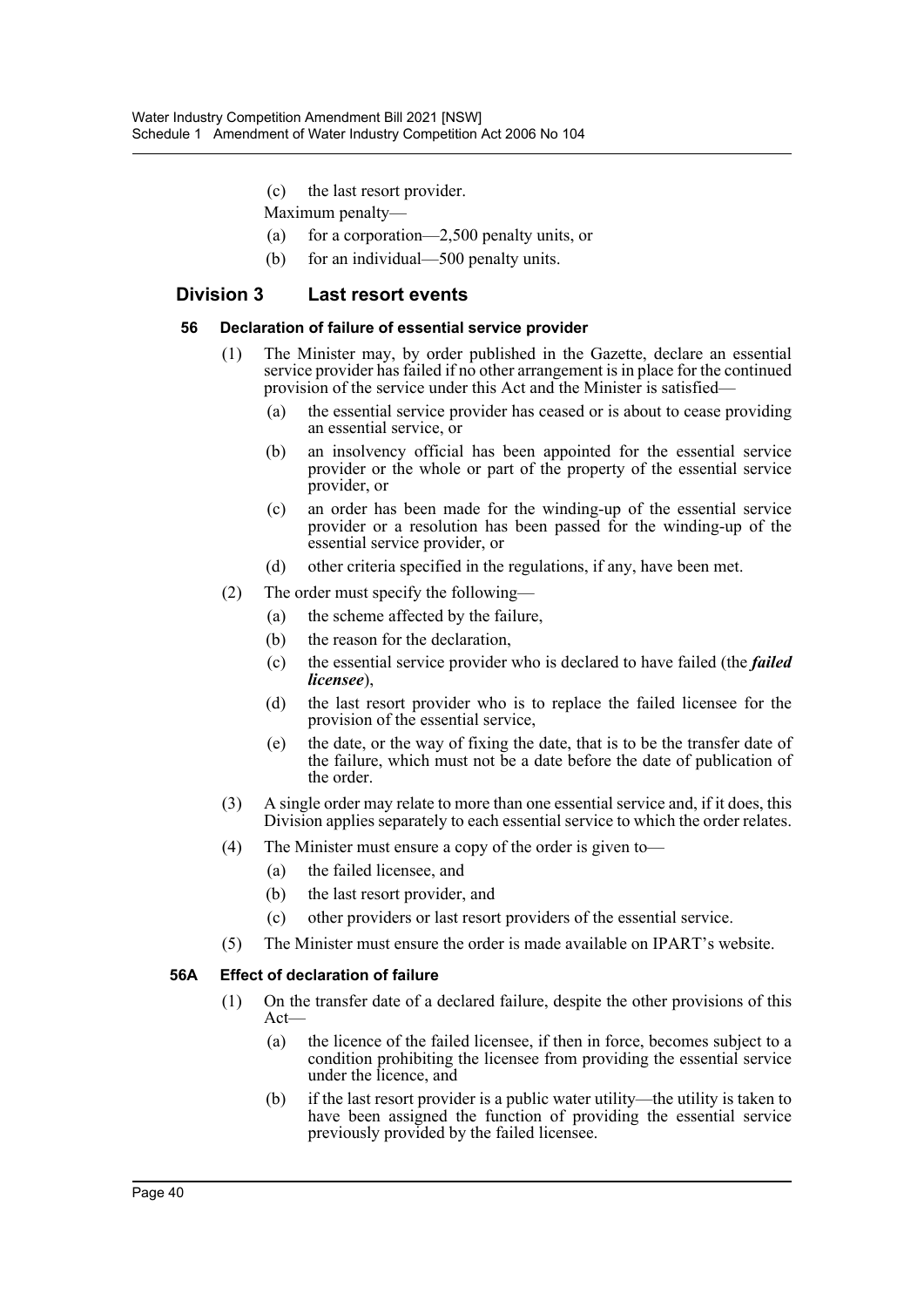- (2) If the last resort provider is a public water utility, the utility is, for the duration of a declared failure, to be regarded as the licensed operator or licensed retailer, as the case requires, of the essential service for the purposes of this Act and bound by the relevant licence and approval conditions imposed under this Act or the regulations, other than conditions specified by IPART by written notice given to the last resort provider.
- (3) The Minister may, on application by a last resort provider that is a public water utility, exempt the last resort provider from specified licence and approval conditions referred to in subsection (2).
- (4) An agreement between the failed licensee and a person other than the last resort provider, whether entered into before or after the declaration of a failure, is of no effect to the extent that it provides for a person other than the last resort provider to be, at any time during a declared failure—
	- (a) if the last resort provider operates the essential infrastructure—the registered operator of the essential infrastructure, or
	- (b) if the last resort provider sells the essential service—the registered retailer of the essential service.

## **56B Provision of essential service by last resort provider**

- (1) The last resort provider must, for the duration of a declared failure, provide the essential service and, for that purpose, may have access to infrastructure and customer data systems and other property as reasonably required.
- (2) During a declared failure, the failed licensee and last resort provider or other providers of the essential service must—
	- (a) facilitate the provision of the essential service by the last resort provider, and
	- (b) take action as required by the approved contingency plan or the regulations, and
	- (c) comply with reasonable directions given by the last resort provider in providing the essential service.
- (3) To avoid doubt—
	- (a) the failed licensee must enable the last resort provider to access customer information, including personal information under the *Privacy and Personal Information Protection Act 1998* and health information under the *Health Records and Information Privacy Act 2002*, in connection with the provision of the essential service, and
	- (b) the provision of the essential service includes exercising a right of the licensee under an easement or right of way relating to the essential service as if the last resort provider were the failed licensee.
- (4) A person must not obstruct the last resort provider's access to property, or the provision of the essential service by the last resort provider, during a declared failure.

Maximum penalty—

- (a) for a corporation—2,500 penalty units, or
- (b) for an individual—500 penalty units.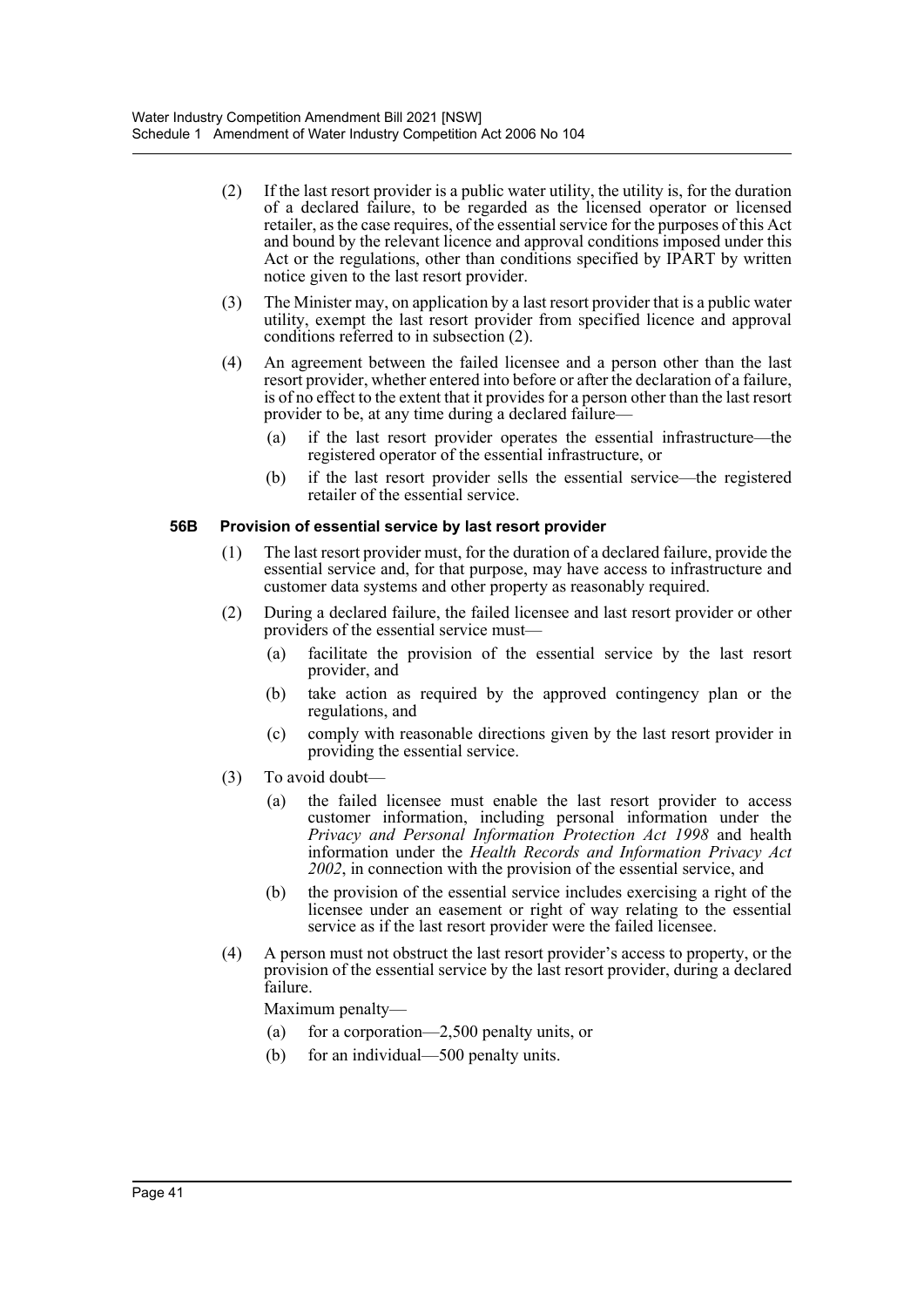#### **56C Relationship between last resort provider and regulated scheme customers during failure**

- (1) This section applies to a last resort provider that, following the declaration of a failure—
	- (a) operates essential infrastructure that connects a regulated scheme to a customer's premises, or
	- (b) is a retailer of the essential service.
- (2) On the transfer date of a declared failure, each person who was a customer of the failed licensee for the essential service immediately before the transfer date ceases to be a customer of the failed licensee and becomes a customer of the last resort provider of the essential service (a *transferred customer*).
- (3) Rights and obligations that have accrued under a contract between the failed licensee and a transferred customer before the transfer date are not affected and no early termination charge becomes payable.
- (4) Part 5, Division 1AA applies to transferred and new customers of a last resort provider, subject to the following modifications—
	- (a) a reference to terms and conditions set out in the regulations is to be read as a reference to the last resort contract conditions,
	- (b) a reference to standard contract charges is to be read as a reference to the last resort contract charges,
	- (c) the last resort contract charges may not be increased as referred to in that Division.
- (5) This section applies to a last resort provider that is a public water utility despite the provisions of the utility's Act and despite the *Independent Pricing and Regulatory Tribunal Act 1992*.
- (6) In this section—

*last resort contract charges* means a transfer fee not exceeding an amount determined by the Minister on the recommendation of IPART, and the standard contract charges within the meaning of Part 5, Division 1AA of the failed licensee.

**Note.** For certain public water utilities, the standard contract charges of the utility are subject to a maximum price determined by IPART, which may be varied from time to time.

*last resort contract conditions* means—

- (a) the terms and conditions that would have applied if the service were provided by the failed licensee, or
- (b) if, for a last resort provider that is a public water utility, the contingency plan identifies terms and conditions as standard contract conditions of the utility—the standard contract conditions of the utility as identified in the contingency plan.

## **56D Relationship between last resort provider and others during failure**

(1) On and from the transfer date of a declared failure, the last resort provider is to be taken to be a party, in substitution for the failed licensee, to the agreement necessary for the provision of the essential service between the failed licensee and another licensee or a public water utility, as in force immediately before the transfer date, subject to the regulations and modifications agreed between the parties, if any.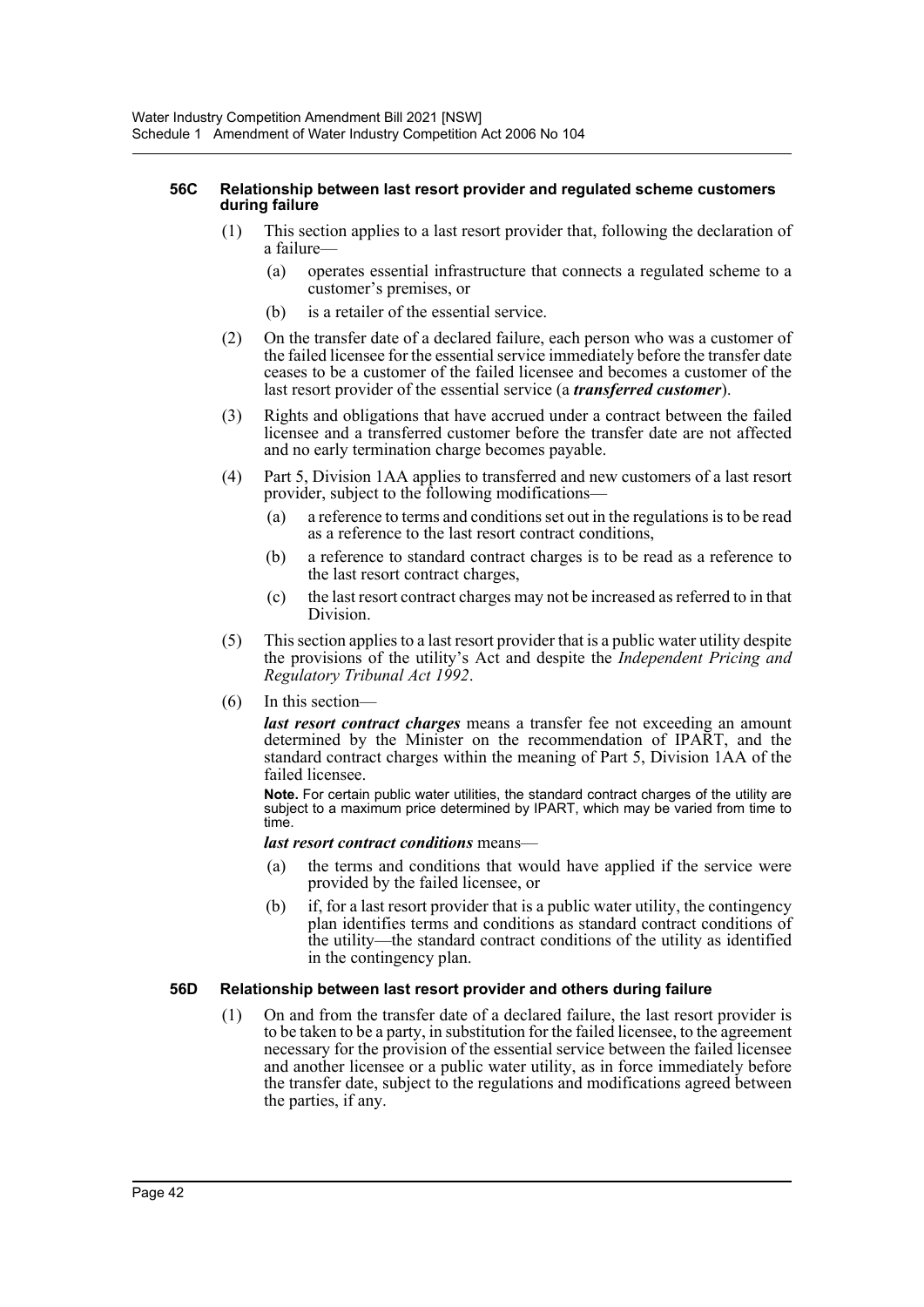- (2) If the last resort provider proposes a modification to an agreement referred to in this section on the basis that the modification is reasonably necessary for the efficient provision of the essential service by the provider, including a modification relating to a payment to be made by the provider, the other party to the agreement must not unreasonably withhold agreement to the modification.
- (3) A dispute between the last resort provider and another person as to the application of subsection  $(1)$  or  $(2)$  is subject to arbitration under the *Commercial Arbitration Act 2010*.

## **56E Immunity from liability for last resort providers**

- (1) A last resort provider assumes no financial or other liability of a failed licensee that accrued before the transfer date.
- (2) A last resort provider is not liable for loss, damage or injury arising from the following, except to the extent to which the loss, damage or injury arises as a consequence of the negligence of the last resort provider—
	- (a) an act or omission of the failed licensee, or
	- (b) the condition of the essential infrastructure.

# **56F Cost recovery scheme**

- (1) If a declared failure occurs, the Minister may, on the application of the last resort provider and subject to the regulations—
	- (a) direct IPART to assess the reasonable costs and expenses of the last resort provider, as known or reasonably able to be estimated at the date of the application, arising from—
		- (i) dealing with or remedying an act or omission of the failed licensee or the condition of the essential infrastructure, or
		- (ii) providing the essential service as a last resort provider, and
	- (b) provide, by order published in the Gazette, for a cost recovery scheme as set out in this section or as otherwise prescribed by the regulations.
- (2) More than one application may be made under this section and a cost recovery scheme may be provided for progressively during and after the declared failure.
- (3) Subject to the regulations, a cost recovery scheme may provide as follows—
	- (a) for the recovery of the whole or a part of the amount assessed from the failed licensee or a related corporation of the failed licensee,
	- (b) in circumstances in which it is unlikely the whole of the amount assessed is able to be recovered from the failed licensee or a related corporation of the failed licensee—
		- (i) for the recovery of outstanding amounts through an industry contribution scheme, or
		- (ii) with the consent of the Treasurer, for the payment of outstanding amounts from the Consolidated Fund.
- (4) If a cost recovery scheme provides for the recovery of an amount from a person, the amount may be recovered in a court of competent jurisdiction as a debt owed to the Crown according to the terms of the scheme.
- (5) If a cost recovery scheme provides for an industry contribution scheme, the following provisions apply, subject to the regulations—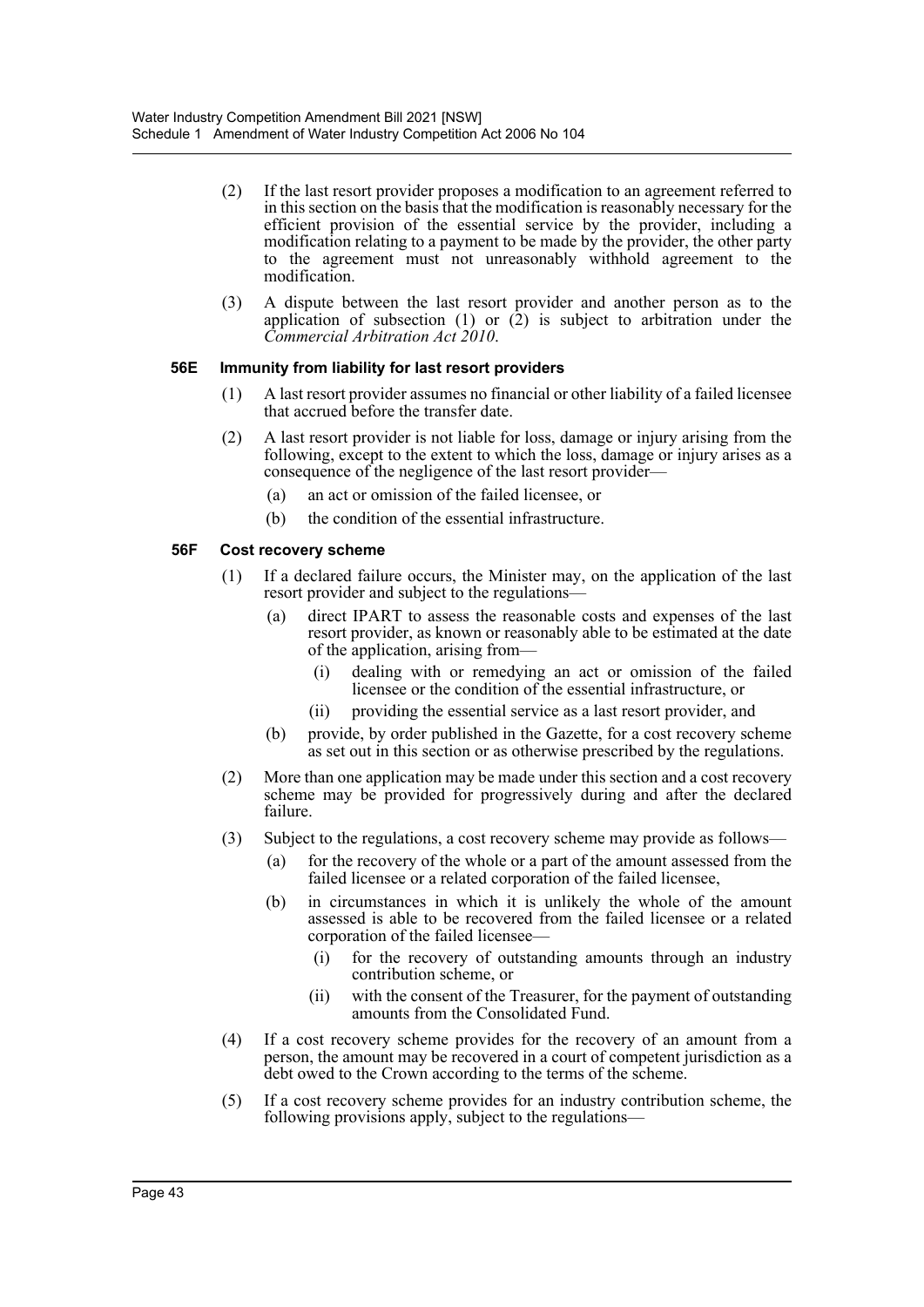- (a) the scheme may provide for the Minister to require, as the Minister considers just and reasonable in the circumstances, contributions to be made to IPART, for payment to the last resort provider, by licensees, the owner of the essential infrastructure or a public water utility,
- (b) the Minister must—
	- (i) give written notice of the proposed scheme to each proposed contributor specifying how the contributors have been selected and the amount of the contributions calculated, and
	- (ii) allow the proposed contributors at least 28 days within which to make submissions to the Minister about the proposed scheme,
- (c) contributions are to be imposed by written notice to the contributor,
- (d) if IPART determines a maximum price for a water or sewerage service provided by a public water utility required to make a contribution—the requirement to make the contribution is to be treated for the purposes of the *Independent Pricing and Regulatory Tribunal Act 1992*, section 16A as a requirement with which the utility must comply in providing the service.
- (6) If a cost recovery scheme provides for the payment of an amount from the Consolidated Fund, the Consolidated Fund is appropriated to the extent necessary to pay the amount concerned and the amount paid from the Consolidated Fund may be recovered from the failed licensee or a related corporation of the failed licensee by the Minister as a debt for payment into the Consolidated Fund.
- (7) In this section—

*last resort contract charges* has the same meaning as in section 56C.

## **56G Obligations and rights of insolvency official**

- (1) If an insolvency official has been appointed for an essential service provider or owner of the essential infrastructure, or the whole or part of the property of the essential service provider or owner, the following provisions apply—
	- (a) the insolvency official must take all reasonable steps to facilitate compliance with the conditions of the operational approval for the essential infrastructure and continuity of the provision of the essential service,
	- (b) a document required to be given to the provider or owner under this Division must also be given to the insolvency official,
	- (c) an invitation to make submissions extended to the provider or owner under this Division must also be extended to the insolvency official,
	- (d) the requirements imposed under this Division on the provider or owner are, subject to necessary modifications, also imposed on the insolvency official, and, in particular, during a declared failure, the insolvency official must—
		- (i) facilitate the provision of the essential service by the last resort provider, and
		- (ii) take action as required by the approved contingency plan or the regulations, and
		- (iii) comply with reasonable directions given by the last resort provider in providing the essential service,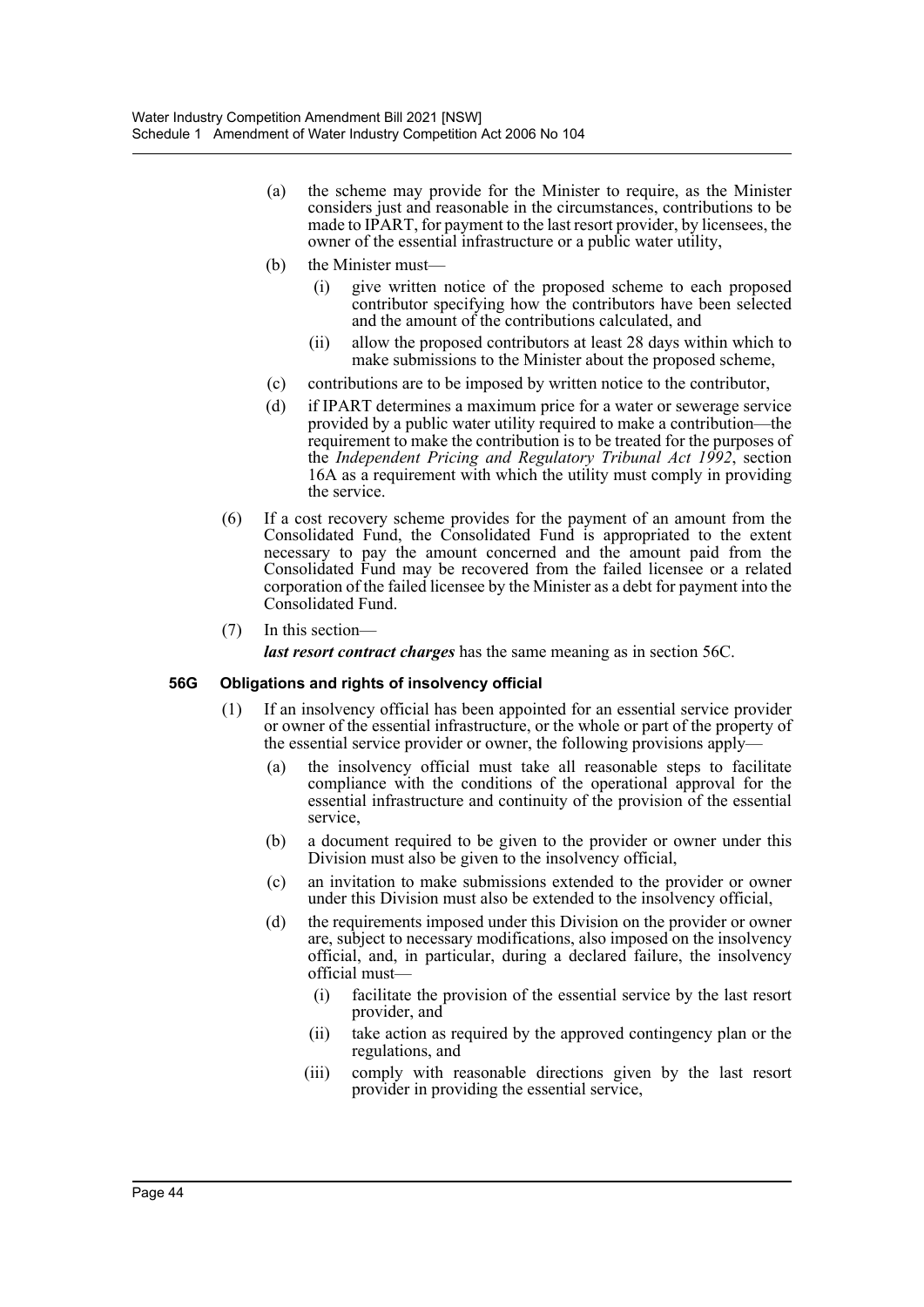- (e) the insolvency official must comply with directions of the Minister designed to ensure compliance with the obligations of the insolvency official under paragraph (a) or (d).
- (2) An insolvency official to whom directions are given under this section incurs no liability for loss, damage or injury arising out of compliance with the directions except to the extent to which the loss, damage or injury arises as a consequence of the negligence of the insolvency official.

# **Division 4 Review of failure and resolution**

# **57 Review of failure by IPART**

- (1) IPART must, at least once in each 6 months, review a declared failure with a view to making recommendations to the Minister about how the failure may be resolved as quickly as possible.
- (2) In conducting a review, IPART must invite submissions from—
	- (a) the last resort provider, and
	- (b) the failed licensee, and
	- (c) the last resort provider or other providers of the essential service.
- (3) The Minister must consider, but is not bound to accept, IPART's recommendations and may seek further advice from IPART on the resolution of the failure.

## **57A Resolution of failure by acquisition by public water utility**

- (1) If the Minister is satisfied a declared failure should be resolved by a public water utility providing a water or sewerage service under the utility's Act to replace the provision of the essential service under this Act on a permanent basis, the Minister may, by order published in the Gazette, declare that this section applies to the declared failure.
- (2) If this section is declared to apply—
	- (a) the statutory power of the utility to acquire land by negotiation or compulsorily, if any, is to be read as extending to a power to acquire essential infrastructure and land for the purposes of the declaration, and
	- (b) the statutory power to acquire land and the *Land Acquisition (Just Terms Compensation) Act 1991* are to be read subject to the modification that a reference to land includes a reference to essential infrastructure and subject to other modifications prescribed by the regulations.

# **57B Declaration of end of failure**

- (1) The Minister may, by order published in the Gazette, declare the end of the failure if—
	- (a) arrangements are in place for the essential service subject to a declared failure to be provided by another licensee in place of the last resort provider, or
	- (b) the essential service subject to a declared failure is no longer to be provided under this Act, or
	- (c) the Minister is satisfied the failure has otherwise been resolved or is about to otherwise be resolved.
- (2) The order must specify the following—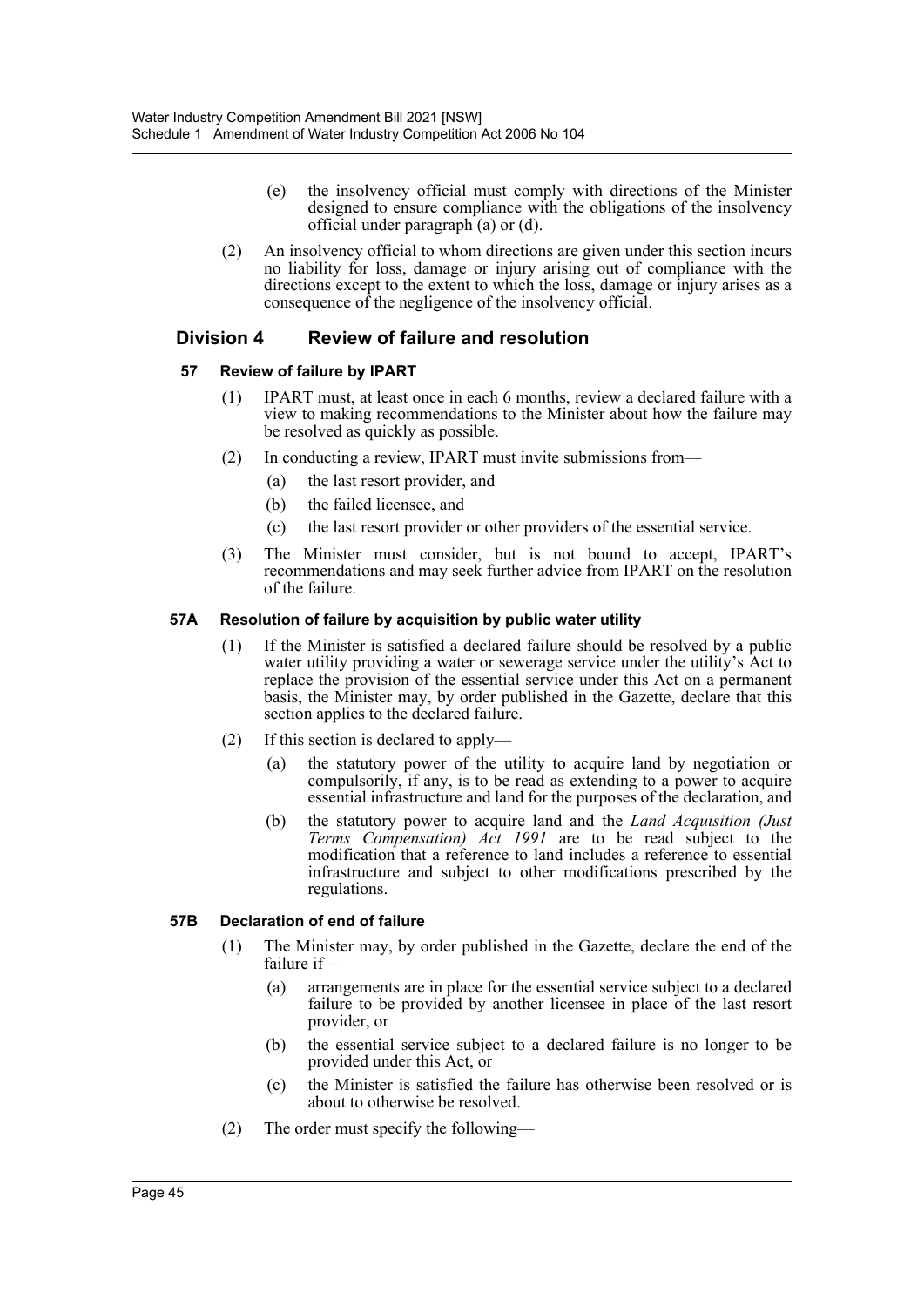- (a) the essential service for which the failure is at an end,
- (b) if the service is to continue to be provided under this Act—
	- (i) the last resort provider who is to be replaced, and
	- (ii) the licensee who is to replace the last resort provider (the *new licensee*),
- (c) if the service is to be replaced by a service provided under a public water utility's Act—the replacement service and the public water utility that is to provide it,
- (d) the date, or the way of fixing the date, that is to be the end date of the failure, which must not be a date before the date of publication of the order.
- (3) A single order may relate to more than one essential service and, if it does, this Division applies separately to each essential service to which the order relates.
- (4) The end date must not be earlier than 6 months after the transfer date unless the last resort provider consents to an earlier end date.
- (5) In fixing the end date, the Minister must consider the extent to which the last resort provider has been able, or is expected to be able, to recover its costs and expenses from the failed licensee, the registered operator of the operational approval for the essential infrastructure, customers of the essential service or otherwise.
- (6) The Minister must ensure that a copy of the declaration is given to—
	- (a) the registered operator of the operational approval for the essential infrastructure, and
	- (b) the last resort provider, and
	- (c) the new licensee, and
	- (d) the failed licensee, and
	- (e) the last resort provider or other providers of the essential service.
- (7) The Minister must ensure the order is made available on IPART's website.

# **57C Effect of end of failure**

- (1) On the end date of a declared failure—
	- (a) if the last resort provider is a public water utility—the utility ceases to have the function of providing the essential service under this Act, and
	- (b) if the last resort provider is a licensee—the licensee is taken to have notified IPART that the licensee has ceased to provide the essential service as required under Part 2, Division 4, and
	- (c) if the essential service is to continue to be provided under this Act in circumstances in which section 56C applied to the last resort provider—
		- (i) each person who was a customer of the last resort provider for the essential service immediately before the end date ceases to be a customer of the last resort provider and becomes a customer of the new licensee for the essential service, and
		- (ii) the contract for the essential service taken to have been entered into with the last resort provider under Part 5, Division 1AA (the *deemed contract*) as modified by this Division ceases and is taken to have been entered into with the new licensee under Part 5, Division 1AA, and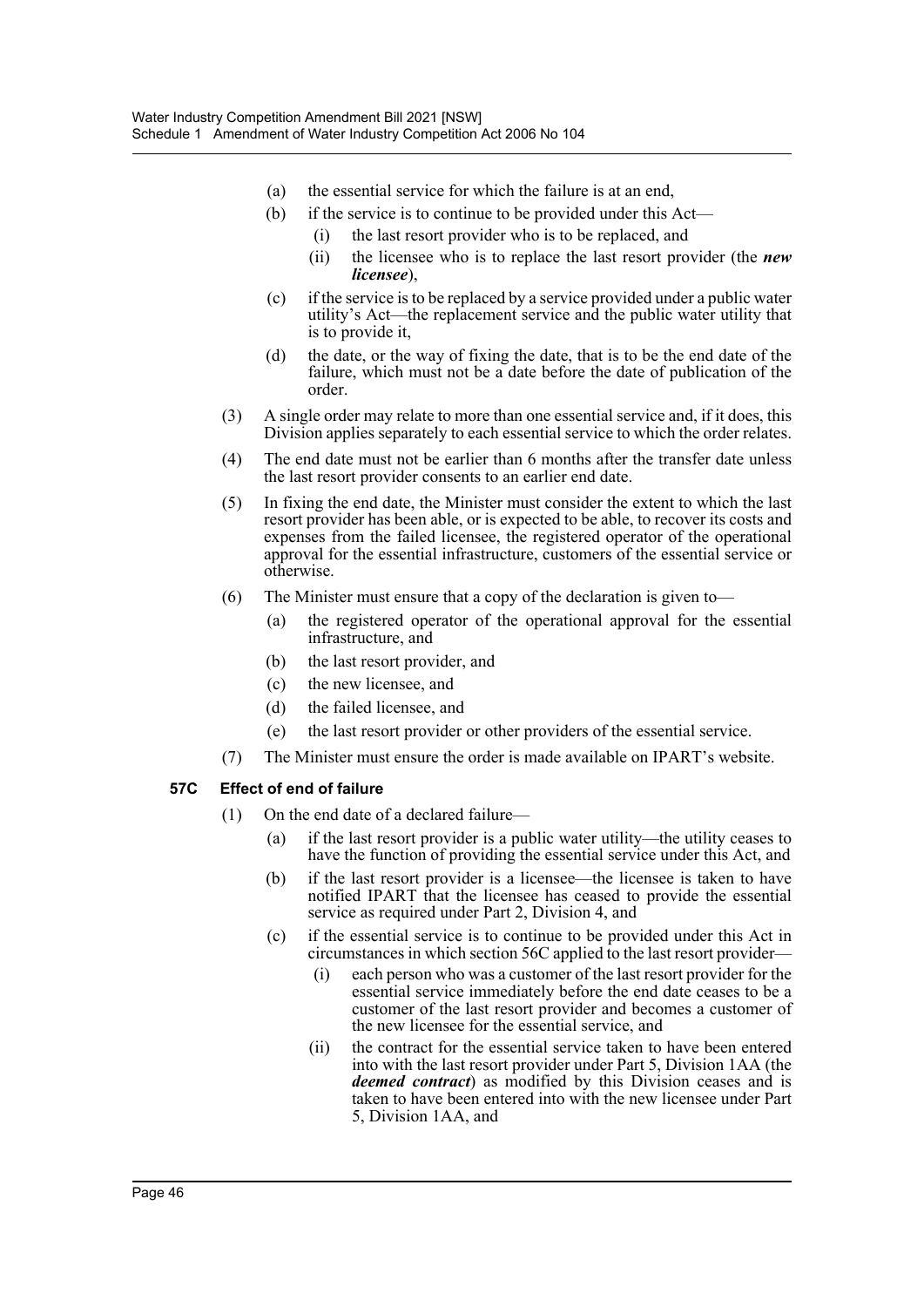- (iii) the modifications of the deemed contract expressly agreed between the last resort provider and a customer, if any, continue to apply as if they had been agreed under Part 5, Division 1AA between the new licensee and the customer, subject to further modification by express agreement under that Division, and
- (d) if the essential service is to be replaced by a service provided under a public water utility's Act and section 56C applied to the last resort provider—
	- (i) each person who was a customer of the last resort provider for the essential service immediately before the end date ceases to be a customer of the last resort provider under this Act and becomes a customer of the public water utility for the replacement service under the utility's Act, and
	- (ii) the contract for the service taken to have been entered into under Part 5, Division 1AA (the *deemed contract*) as modified by this Division ceases and is instead taken to have been entered into under the public water utility's Act, and
	- (iii) the modifications of the deemed contract expressly agreed between the last resort provider and a customer, if any, continue to apply as if they had been agreed under the public water utility's Act, subject to further modification by express agreement under that Act.
- (2) Rights and obligations accrued under a contract between the last resort provider and a customer before the end date are not affected and no early termination charge becomes payable.
- (3) The last resort provider, the registered operator of the essential infrastructure and other provider, if any, or last resort provider of the essential service must—
	- (a) facilitate the provision of the essential service by the new licensee or the provision of the service to replace the essential service by a public water utility, and
	- (b) take action as required by the approved contingency plan or the regulations.

# **Division 5 General**

# **57D Applications**

- (1) An application under this Part—
	- (a) must be made in the way approved by the Minister, and
	- (b) must comply with requirements set out in the regulations, and
	- (c) must be accompanied by the fee determined by the Minister, and
	- (d) must be lodged at the office of IPART.
- (2) The Minister or IPART may, by written notice to an applicant, require the applicant—
	- (a) to give the Minister or IPART additional information reasonably required to decide the application, or
	- (b) to have information in the application or additional information verified in a specified way.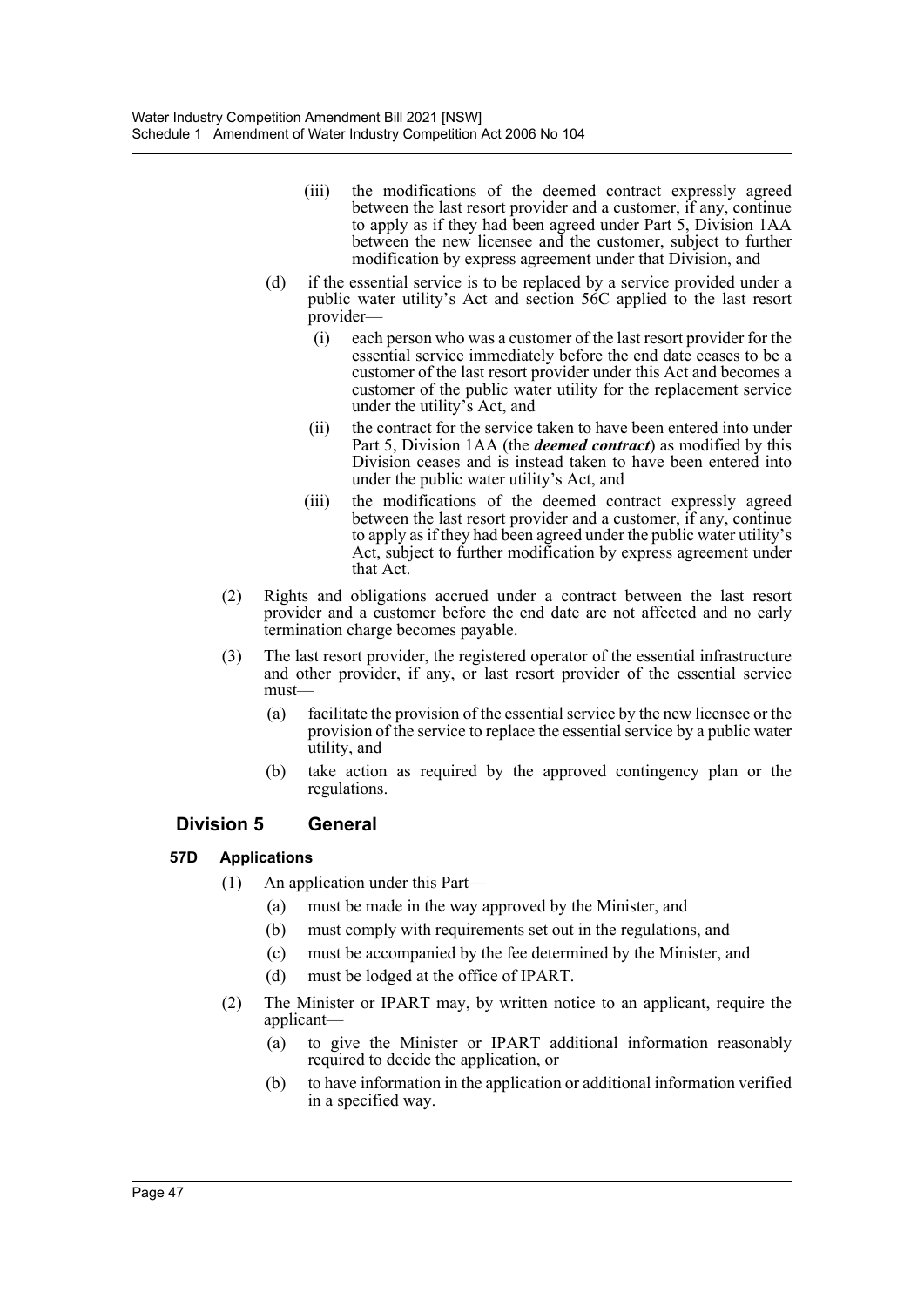# **57E Confidentiality requirement**

A last resort provider or new licensee must not use or disclose confidential or commercially sensitive information obtained under this Division other than for the purpose for which it is given unless—

- (a) the use or disclosure is authorised by the person to whom the information belongs, or
- (b) the last resort provider or new licensee is required by law to disclose the information.

## **57F Enforcement**

- (1) A public water utility is under a statutory duty to comply with requirements imposed on it under this Part.
- (2) It is a condition of a licence that the licensee must comply with requirements imposed on it under this Part.
- (3) It is a condition of an operational approval that the registered operator must comply with requirements imposed on it under this Part.

# **[21] Part 6 Work relating to water industry infrastructure**

Omit each term or expression set out in Column 1 below wherever occurring in Part 6, Division 1.

Insert instead the term or expression set out opposite in Column 2—

| Column 1                    | Column 2                  |
|-----------------------------|---------------------------|
| licensed network operator   | registered operator       |
| licensed network operator's | registered operator's     |
| The network operator        | The registered operator   |
| the network operator        | the registered operator   |
| the network operator's      | the registered operator's |

# **[22] Part 6, Division 1AA**

Insert before Division 1—

# **Division 1AA Preliminary**

## **58 Definition**

In this Part *authorised agent* of a registered operator means a person appointed by the registered operator under section 65F.

# **[23] Section 58A**

Renumber section 58 (Erection and placement of water industry infrastructure) as section 58A.

## **[24] Section 58A (as renumbered by this Schedule)**

Omit section 58A(1) and (2). Insert instead—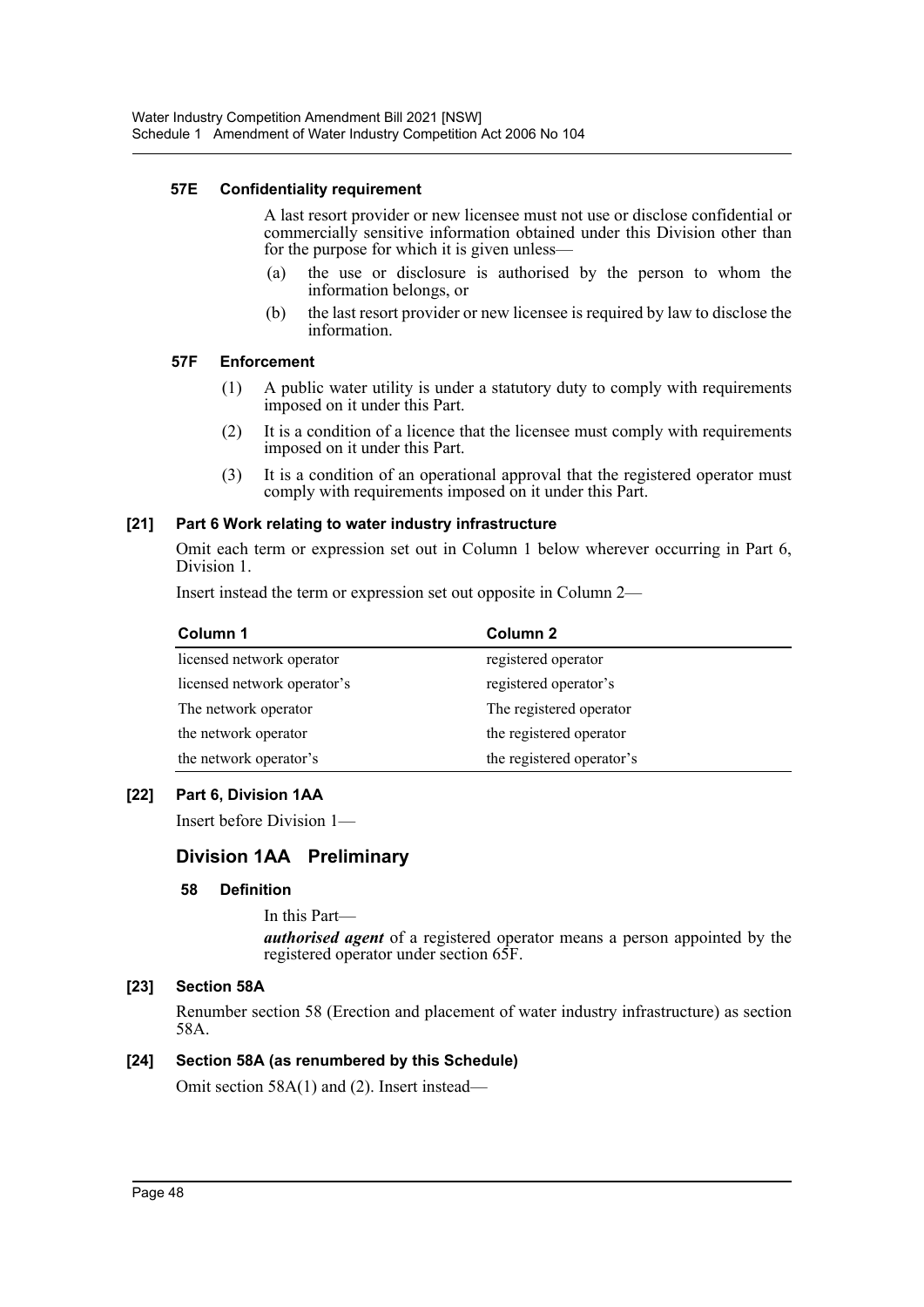- (1) This section applies to work connected with the construction, maintenance or removal of water industry infrastructure that forms part of a scheme in or under a public road or public reserve.
- (2) For the purposes of this Act, a registered operator may carry out work to which this section applies.

# **[25] Section 58A(3A)–(3C)**

Insert after section 58A(3), as renumbered by this Schedule—

- (3A) The local council or roads authority may require the registered operator to comply with conditions in exercising its powers under this section, including conditions about the location of the infrastructure, the timing of work and the restoration of the area concerned.
- (3B) If a public road or public reserve is damaged by a malfunction of infrastructure of the registered operator, the local council or roads authority may require the registered operator to make good the damage without delay.
- (3C) If the registered operator fails to comply with a condition under subsection  $(3A)$  or a requirement under subsection  $(3B)$ , the person affected by the failure may remedy it and recover the cost of doing so as a debt owed to the person by the registered operator.

# **[26] Section 64 Ownership of water industry infrastructure**

Insert ", or on whose behalf it is constructed or installed," after "constructs or installs it" in section  $64(1)$ .

# **[27] Section 64(2)**

Omit the subsection.

# **[28] Section 65 Meter readers**

Omit "licensed retail supplier" and "retail supplier" wherever occurring in section 65(1),  $(2)(b)$  and  $(d)$  and  $(3)(a)$  and  $(b)$ .

Insert instead "registered retailer".

# **[29] Section 65(4)**

Omit the penalty provision. Insert instead— Maximum penalty—20 penalty units.

# **[30] Part 6, Division 2, heading**

Omit the heading. Insert instead—

# **Division 2 Powers of entry of registered operators**

# **[31] Section 65A Interpretation**

Omit the section.

# **[32] Section 65B Entry of land**

Omit "An authorised licensed network operator" from section 65B(1). Insert instead "A registered operator".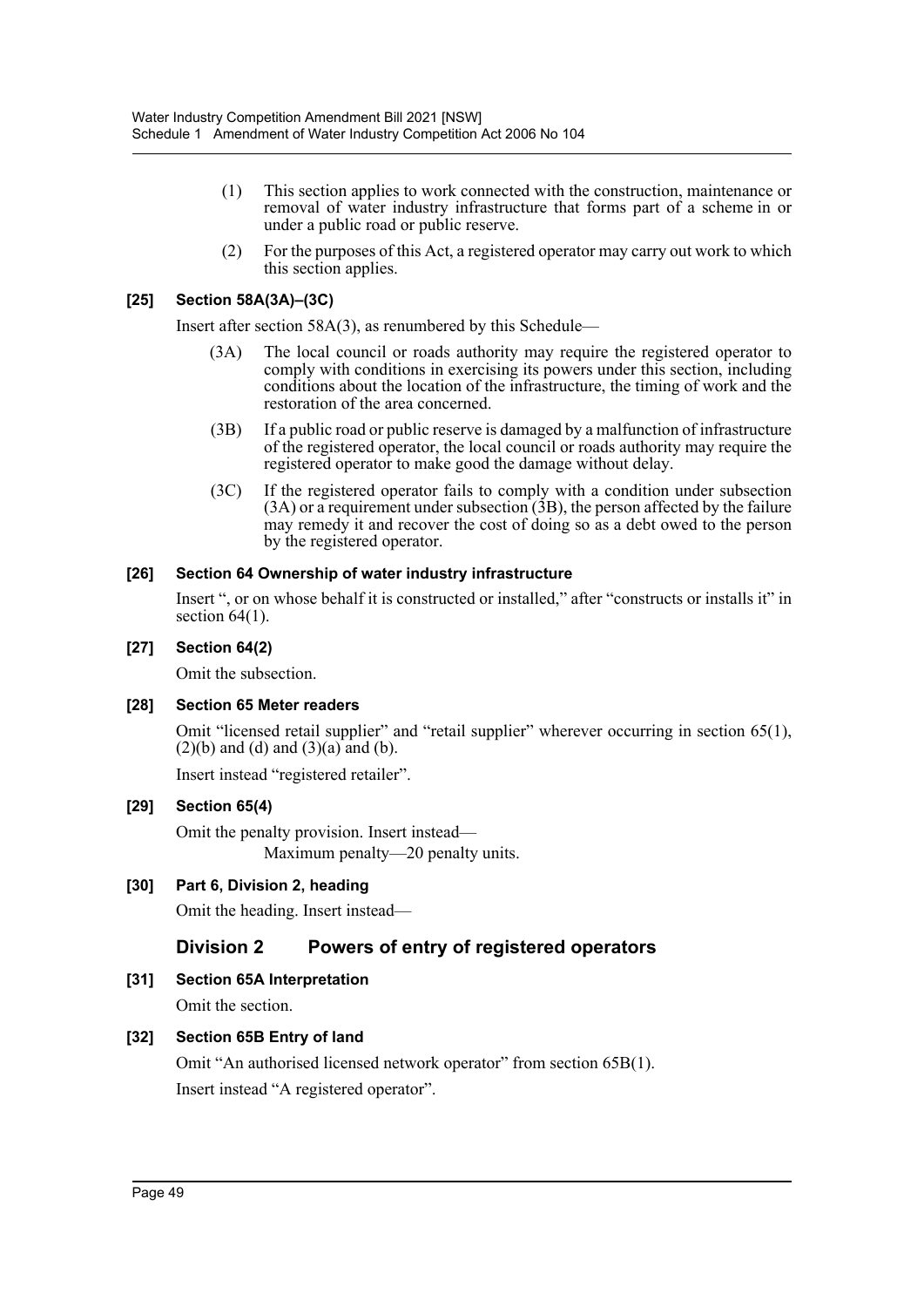# **[33] Section 65B(1)(b1)**

Insert after section 65B(1)(b)—

(b1) to carry out work to remove or replace part of its water industry infrastructure,

# **[34] Section 65B(1)(d)**

Insert after section  $65B(1)(c)$ —

(d) to carry out an inspection of, or repair or maintenance work on, a customer's infrastructure, but only if there are reasonable grounds to believe the customer's infrastructure is having or will have a negative impact on the registered operator's capacity to operate its water industry infrastructure in a way that protects public health and safety and the environment.

# **[35] Section 65C Notice of entry**

Omit "an authorised licensed network operator" from section 65C(1). Insert instead "a registered operator".

# **[36] Section 65C(1) and (3)(b)**

Omit "the authorised licensed network operator" wherever occurring. Insert instead "the registered operator".

# **[37] Section 65D Use of force**

Omit "authorised licensed network operator" from section 65D(1). Insert instead "registered operator".

# **[38] Section 65E Compensation**

Omit "An authorised licensed network operator" from section 65E(1). Insert instead "A registered operator".

# **[39] Section 65F Certificates of authority to enter land**

Omit "An authorised licensed network operator" from section 65F(1). Insert instead "A registered operator".

# **[40] Section 65F(1), (2) and (3)**

Omit "the authorised licensed network operator" wherever occurring. Insert instead "the registered operator".

# **[41] Section 65F(3)(e1)**

Insert after section  $65F(3)(e)$ —

(e1) must specify the area of operations, or part of an area of operations, to which the power extends, and

# **[42] Section 65F(3)(f)(ii)**

Omit "that operator" wherever occurring.

Insert instead "that registered operator".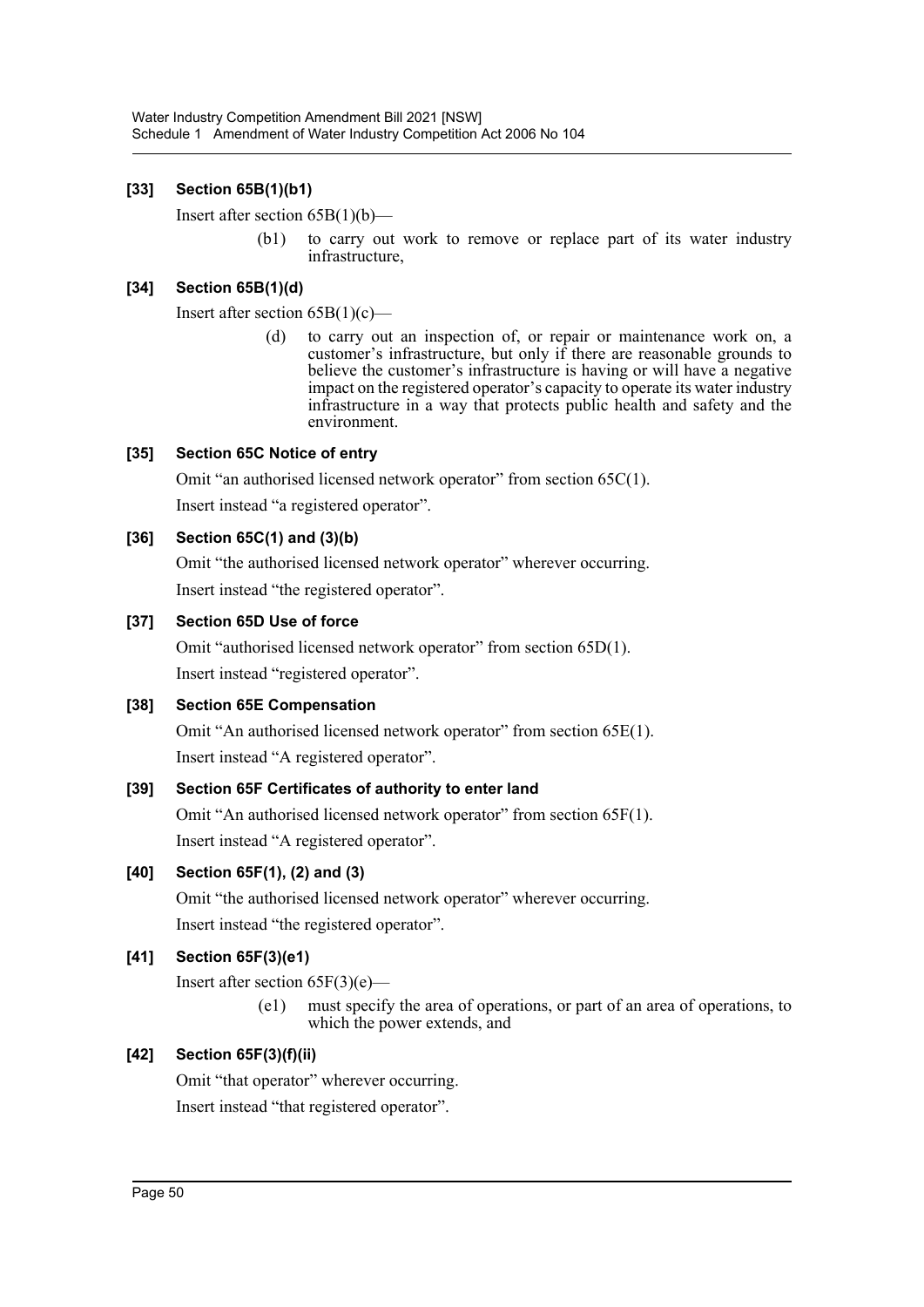# **[43] Section 65F(4)**

Omit "an authorised licensed network operator" and "the operator" wherever occurring. Insert instead "a registered operator" and "the registered operator", respectively.

# **[44] Section 65H Warrants of entry**

Omit "An authorised licensed network operator" from section 65H(1). Insert instead "A registered operator".

# **[45] Section 65H(1) and (2)**

Omit "the authorised licensed network operator" wherever occurring. Insert instead "the registered operator".

# **[46] Section 65I Other powers of entry unaffected**

Omit "a licensed network operator".

Insert instead "a registered operator".

# **[47] Section 66A**

Insert before section 66—

# **66A On-selling drinking water services**

- (1) A person, other than a public water utility, must not on-sell a drinking water service to another person, unless—
	- (a) the person also supplies a sewerage service to the other person, and
	- (b) both services are the subject of a single contract between the person and the other person.

Maximum penalty—

- (a) for a corporation—2,500 penalty units, or
- (b) for an individual—500 penalty units.
- (2) In this section, *on-sell a drinking water service* means to sell a drinking water service where the drinking water—
	- (a) is obtained from a public water utility, and
	- (b) is provided using water industry infrastructure.

# **[48] Sections 66 and 67**

Omit "a licensed network operator's water industry infrastructure" wherever occurring.

Insert instead "water industry infrastructure that forms part of a scheme".

# **[49] Sections 66–70**

Omit "the network operator" wherever occurring. Insert instead "the registered operator of the scheme".

# **[50] Section 66 Exposure of underground pipes**

Omit the penalty provision. Insert instead—

Maximum penalty—

- (a) for a corporation—200 penalty units, or
- (b) for an individual—35 penalty units.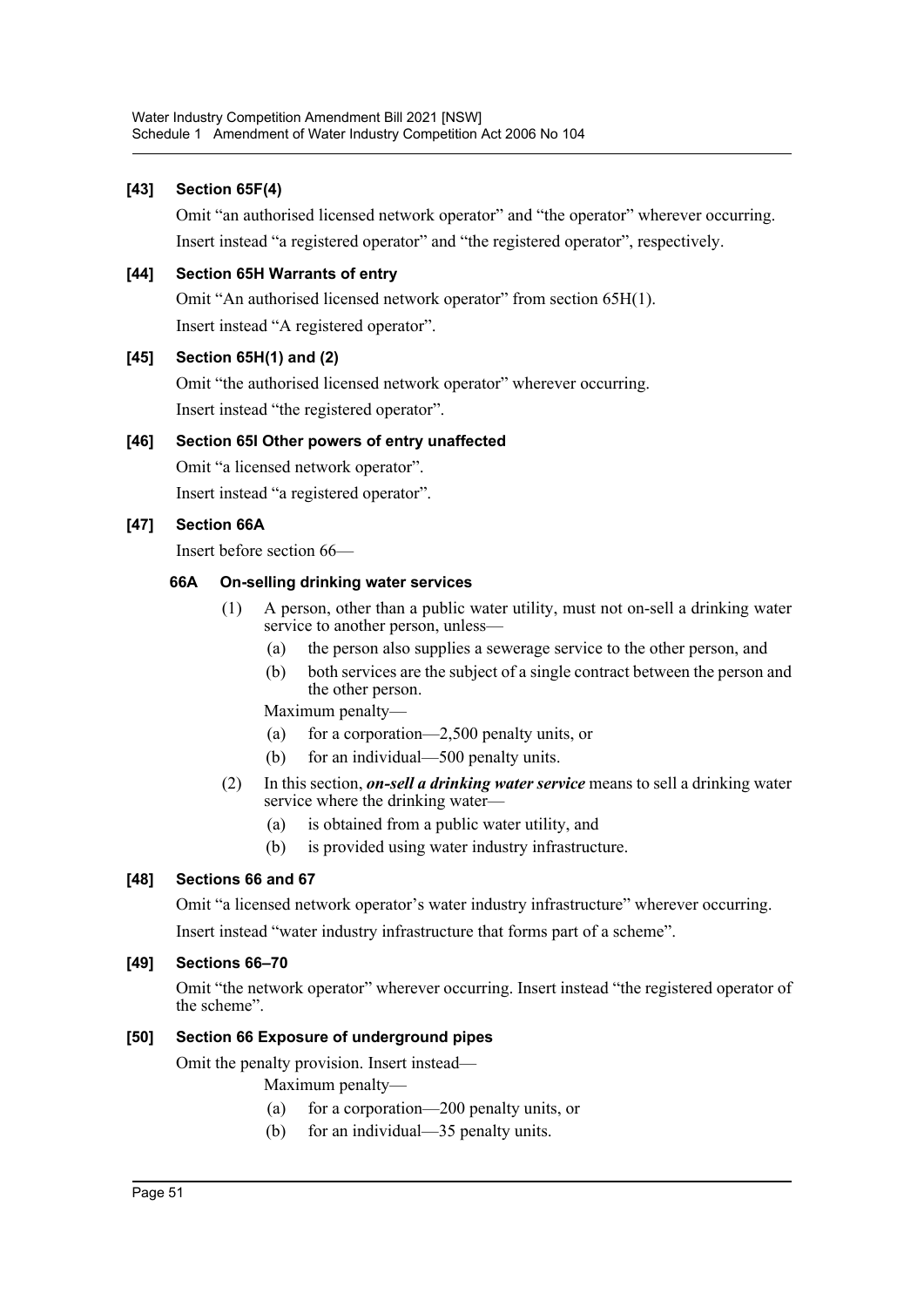# **[51] Sections 67–70**

Omit the penalty provision wherever occurring. Insert instead—

- Maximum penalty—
- (a) for a corporation—2,500 penalty units, or
- (b) for an individual—500 penalty units.

# **[52] Sections 68–70**

Omit "licensed network operator's water main or sewer main" wherever occurring.

Insert instead "water main or sewer main that forms part of a scheme".

# **[53] Sections 71 and 72**

Omit the sections. Insert instead—

# **71 Offence to discharge into drains and sewers**

- (1) A person must not, directly or indirectly, discharge a substance into a stormwater drain or sewer main that forms part of a scheme except—
	- (a) with the written permission of the registered operator of the scheme or, if the stormwater drain or sewer main is part of a regulated scheme, the registered retailer of the sewerage service, or
	- (b) under a contract or arrangement with the registered operator of the scheme or, if the stormwater drain or sewer main is part of a regulated scheme, the registered retailer of the sewerage service.

Maximum penalty—

- (a) for a corporation—2,500 penalty units, or
- (b) for an individual—500 penalty units.
- (2) In this section, a contract with a registered operator of a scheme includes a deemed customer contract.

# **72 Unauthorised use of water**

- (1) A person must not take, waste, divert, consume or use water conveyed by water industry infrastructure that forms part of a scheme except—
	- (a) with the written permission of the registered operator of the scheme or, if the stormwater drain or sewer main is part of a regulated scheme, the registered retailer of the sewerage service, or
	- (b) under a contract or arrangement with the registered operator of the scheme or, if the stormwater drain or sewer main is part of a regulated scheme, the registered retailer of the sewerage service.

Maximum penalty—

- (a) for a corporation—2,500 penalty units, or
- (b) for an individual—500 penalty units.
- (2) In this section, a contract with a registered operator of a scheme includes a deemed customer contract.

# **[54] Section 73 Unlicensed plumbing and drainage work**

Omit section 73(1) and (2). Insert instead—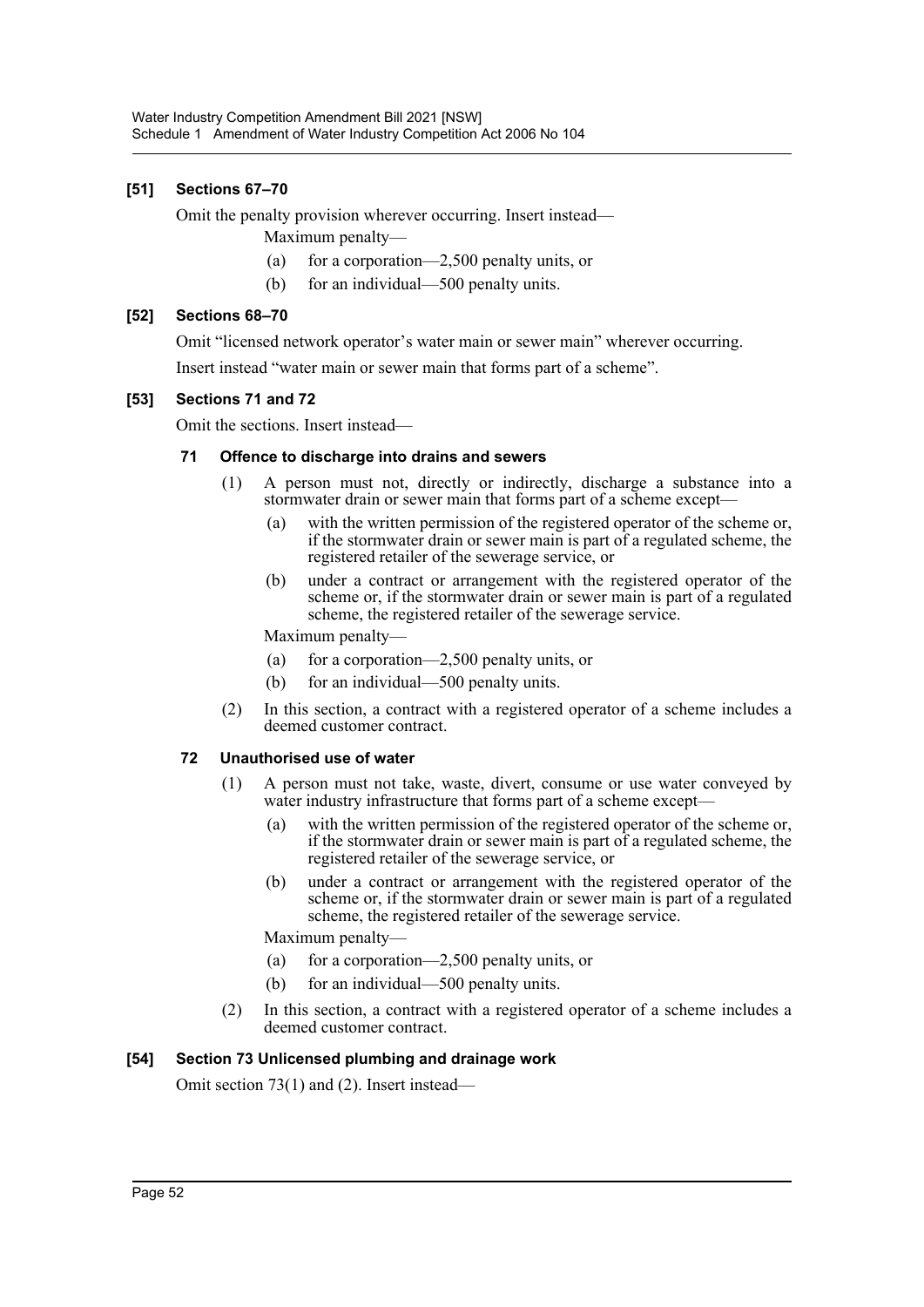- (1) A person must not do any kind of plumbing or drainage work on infrastructure that is connected or is intended to be connected, whether directly or indirectly, to a water main or sewer main that forms part of a scheme, unless the person—
	- (a) holds an endorsed contractor licence or a supervisor certificate in force under the *Home Building Act 1989* authorising the holder to do that kind of work, or
	- (b) does the work under the immediate supervision of the holder of a licence or certificate referred to in paragraph (a), or
	- (c) holds a tradesperson certificate in force under the *Home Building Act 1989* authorising the holder to do that work under supervision and does that work under the general supervision of the holder of a licence or certificate referred to in paragraph (a).

Maximum penalty—

- (a) for a corporation—2,500 penalty units, or
- (b) for an individual—500 penalty units.
- (2) The regulations may make provision for or about plumbing work or drainage work, including the standards for and supervision of plumbing work or drainage work and the grant of permission by a registered operator for the performance of plumbing work or drainage work.

# **[55] Sections 73A–73E**

Insert after section 73—

## **73A Actions that prevent continuing operation of water industry infrastructure**

(1) An owner of water industry infrastructure to which Part 2 applies, or an owner of premises on which that water industry infrastructure is located, must not take action to prevent the continuing operation of the infrastructure, including action to prevent a registered operator or last resort provider accessing or operating the infrastructure.

Maximum penalty—18,000 penalty units.

(2) Subsection (1) does not apply to prevent the substitution of a registered operator under section 89C.

## **73B Obstruction of auditor or technical expert**

A person must not obstruct or hinder an auditor or technical expert in the exercise of the auditor or technical expert's functions under this Act or the regulations.

Maximum penalty—

- (a) 22,500 penalty units for a corporation, or
- (b) 5,000 penalty units for an individual.

## **73C Provision of false or misleading information to auditor**

- (1) A person must not, in connection with an audit, provide information to an auditor that the person knows to be false or misleading in a material particular. Maximum penalty—
	- (a) 22,500 penalty units for a corporation, or
	- (b) 5,000 penalty units for an individual.
- (2) In this section—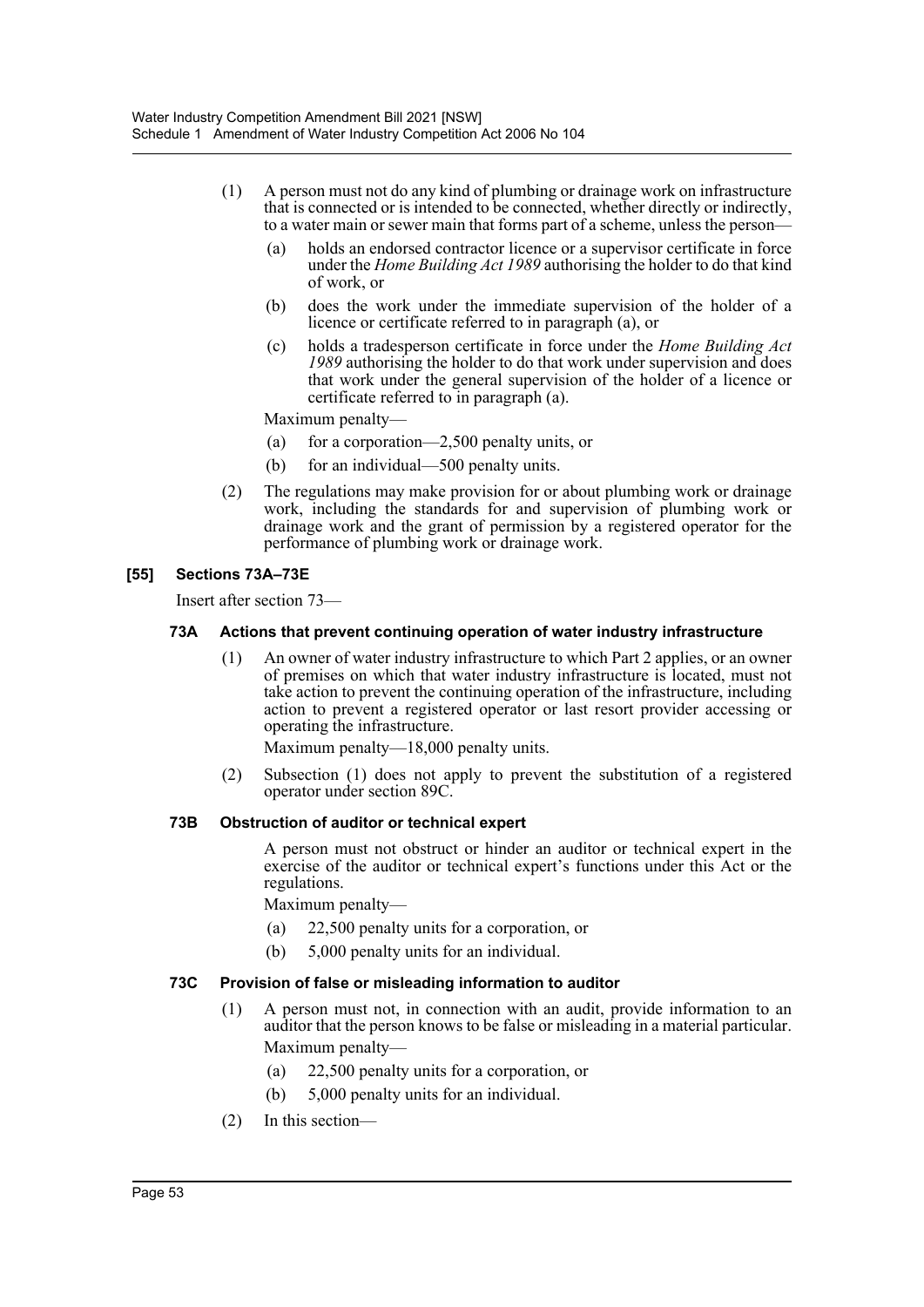*auditor* includes an individual who is an identified individual for the conduct of audits by an auditor.

# **73D Provision of false or misleading information to Minister or IPART**

A person must not, for the purposes of this Act, give to the following persons or bodies, whether orally or in writing, information or a document that the person knows to be false or misleading in a material particular, unless the person informs the person or body of that fact—

- (a) the Minister,
- (b) IPART,
- (c) an inspector.

Maximum penalty—

- (a) 22,500 penalty units for a corporation, or
- (b) 5,000 penalty units for an individual.

# **73E Victimisation**

A person must not take an action that detrimentally affects the employment of another person, or threaten to do so, because that other person has assisted IPART, the Minister, an auditor or inspector in the performance of auditing or regulatory functions or in an investigation under this Act.

Maximum penalty—

- (a) for a corporation—2,500 penalty units, or
- (b) for an individual—500 penalty units.

## **[56] Part 7, Division 2 Powers of inspectors**

Omit the Division.

## **[57] Section 82 Penalty notices**

Insert "IPART or" before "the Minister" in section 82(6).

## **[58] Sections 82A and 82B**

Insert after section 82—

#### **82A Provision of information, records and answering questions self-incrimination**

- (1) A person is not guilty of an offence of failing to comply with a requirement under this Act to provide information or records or to answer a question unless the person was warned on the occasion that a failure to comply is an offence.
- (2) A person is not excused from a requirement under this Act to provide information or records or to answer a question on the ground that the record, information or answer might incriminate the person or make the person liable to a penalty.
- (3) However, information provided or answer given by a natural person in compliance with a requirement under this Act is not admissible in evidence against the person in criminal proceedings, except proceedings for an offence against section 73C or 73D, if—
	- (a) the person objected at the time to doing so on the ground that it might incriminate the person, or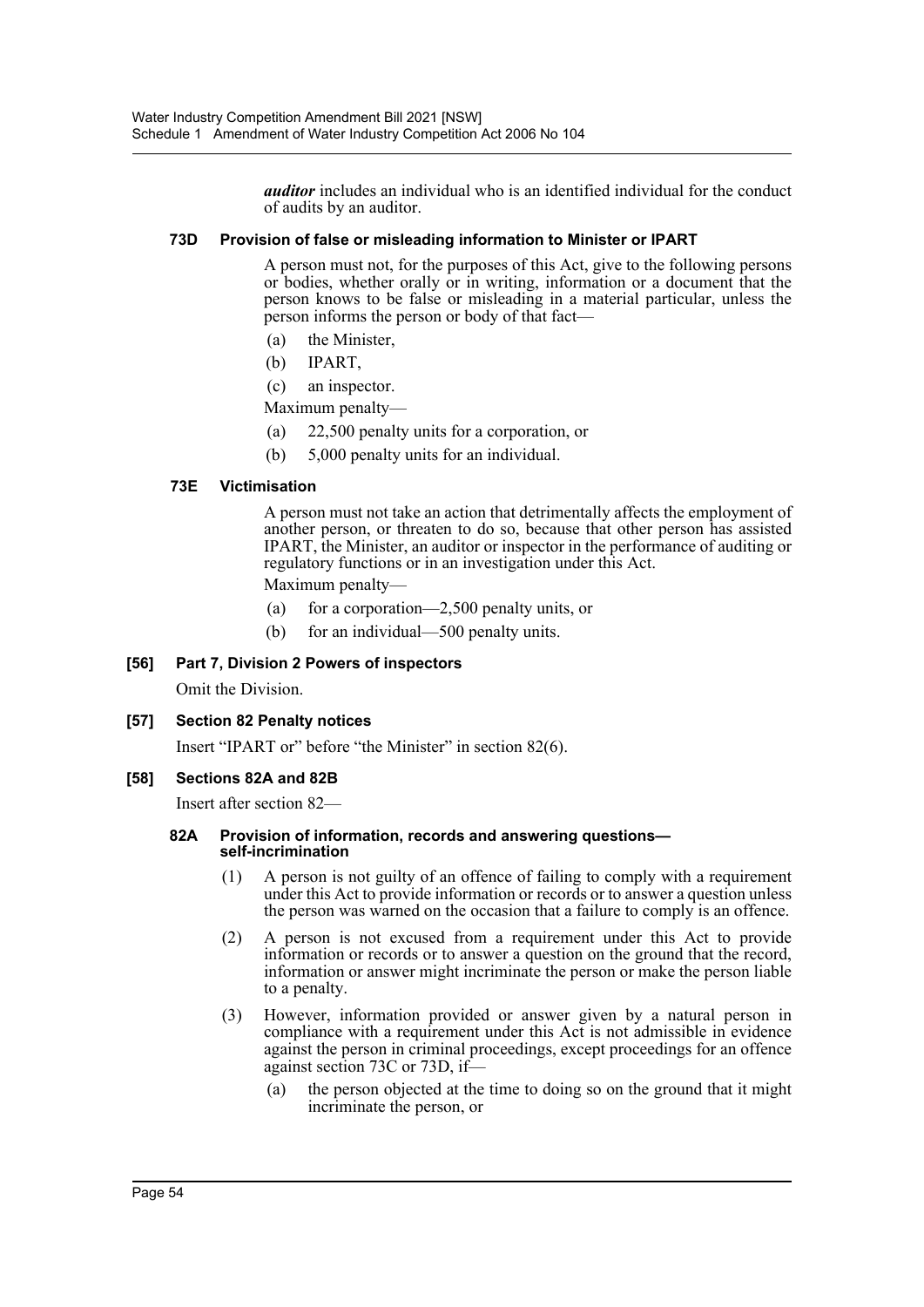- (b) the person was not warned on that occasion that the person may object to providing the information or giving the answer on the ground that it might incriminate the person.
- (4) A record provided by a person in compliance with a requirement under this Act is not inadmissible in evidence against the person in criminal proceedings on the ground that the record might incriminate the person.
- (5) Further information obtained as a result of information or a record provided or of an answer given in compliance with a requirement under this Act is not inadmissible on the ground—
	- (a) that the information or records had to be provided or the answer had to be given, or
	- (b) that the information or record provided or answer given might incriminate the person.
- (6) This section extends to a requirement under this Act to state a person's name and address.

#### **82B Increase in penalties if operation of infrastructure causes harm to public health or safety**

- (1) The maximum penalty for an offence against this Act is increased as provided by this section if the prosecution proves—
	- (a) the water industry infrastructure to which Part 2 applies was operated in contravention of a provision of this Act, and
	- (b) the operation of the infrastructure involved an act or omission that caused, directly or indirectly, actual or potential harm to the health or safety of human beings, and
	- (c) the act or omission was intentional or negligent.
- (2) The maximum penalty for the offence is increased—
	- (a) for a corporation—to a penalty not exceeding 45,500 penalty units if the act or omission was intentional or 27,500 penalty units if the act or omission was negligent, or
	- (b) for an individual—to a penalty not exceeding 9,000 penalty units if the act or omission was intentional or 5,500 penalty units if the act or omission was negligent.
- (3) A court must not impose a penalty for an offence on the basis of this section unless the process by which the proceedings are commenced specifies—
	- (a) the factors mentioned in subsection (1) apply to the commission of the offence, and
	- (b) whether the act or omission is alleged to have been intentional or negligent.

## **[59] Section 83 Court may order disconnection and discontinuance of water supply**

Omit "of the licensed network operator" from section  $83(1)(a)$ .

## **[60] Section 84 Court may order payment for stolen water**

Omit "licensed network operator or licensed retail supplier" from section 84(1). Insert instead "registered operator or registered retailer".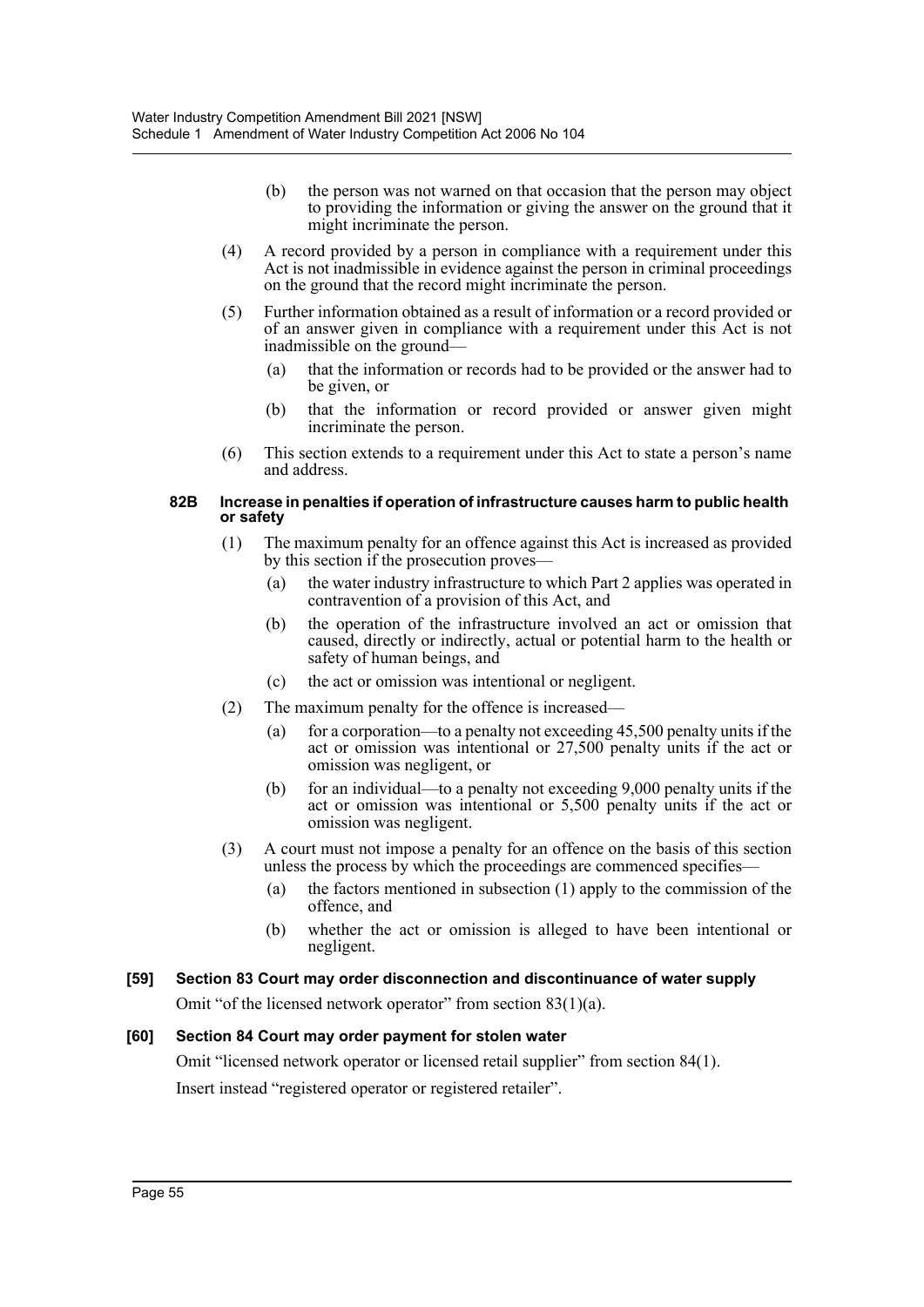# **[61] Section 84(2)(a)**

Omit "network operator or retail supplier".

Insert instead "registered operator or registered retailer".

## **[62] Part 7A**

Insert after Part 7—

# **Part 7A Enforcement**

# **Division 1 Preliminary**

## **84A Purposes for which functions may be exercised**

Functions may be exercised under this Part only for 1 or more of the following purposes—

- (a) for determining whether there has been compliance with or a contravention of this Act or the regulations or an access undertaking, access agreement, licence, approval, notice or requirement under this Act or the regulations,
- (b) for obtaining information or records for purposes connected with the administration of this Act or the regulations,
- (c) generally for administering this Act or the regulations.

## **84B Appointment of inspectors**

- (1) The following may appoint inspectors, either for the purposes of this Act and the regulations generally or for the purposes of specified provisions of this Act or the regulations—
	- (a) the Minister,
	- (b) IPART.
- (2) The appointment of a person as an inspector can be made subject to conditions, including conditions that limit the circumstances in which and the offences for which the functions of the inspector can be exercised, and the functions of the person as an inspector are subject to the conditions.

# **Division 2 Information and records**

## **84C Application of Division**

This Division applies whether or not a power of entry under Division 3 is being or has been exercised.

## **84D Powers to require information and records**

- (1) The Minister may, by written notice given to a person, require the person to provide to the Minister the information or records, or both, that the Minister may require.
- (2) IPART may, by written notice given to a person, require the person to provide to IPART the information or records, or both, that IPART may require.
- (3) An inspector may, by written notice given to a person, require the person to provide to the inspector the information or records, or both, that the inspector may require.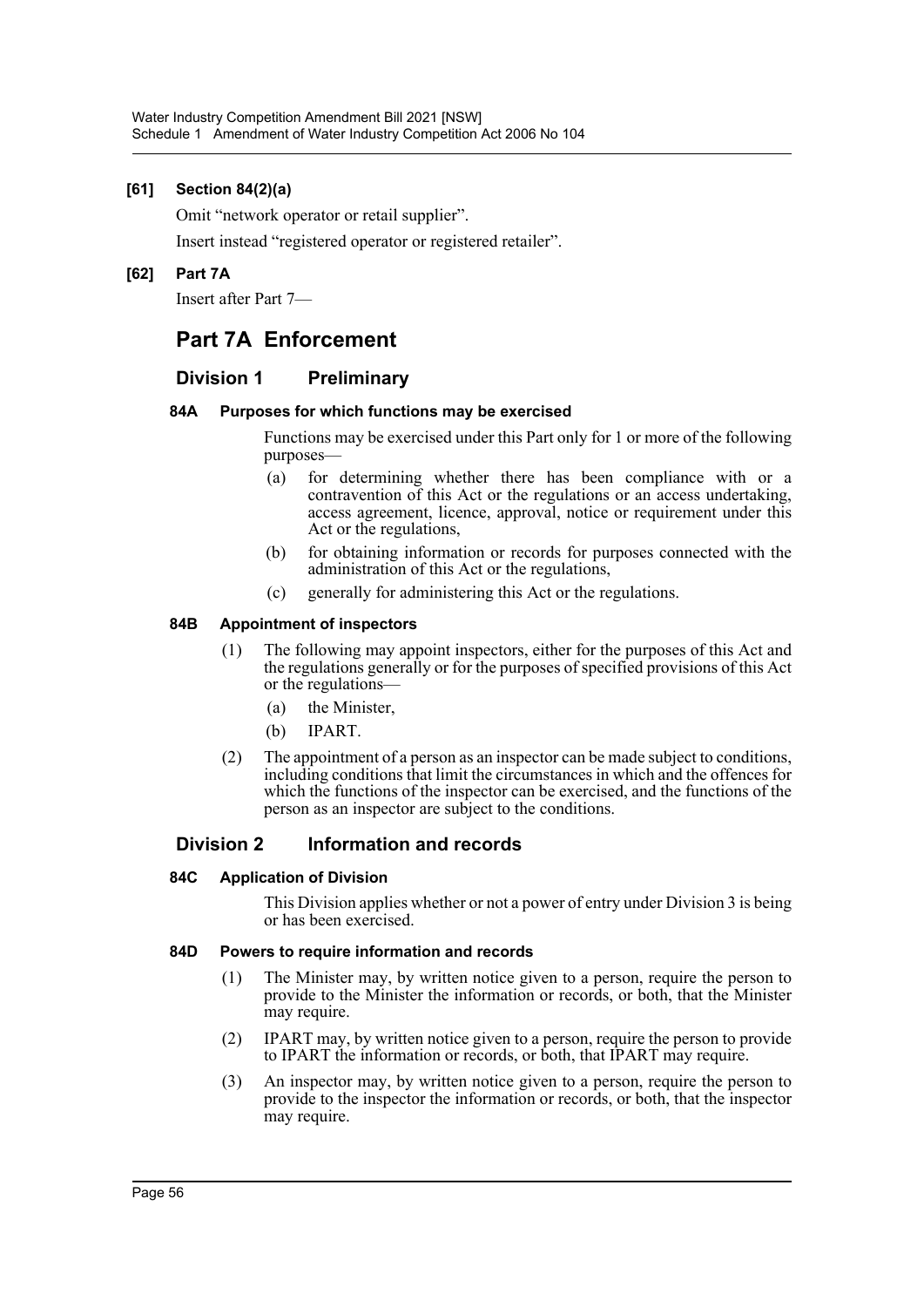- (4) A notice under this Division must specify the way in which information or records are required to be provided and a reasonable time by which the information or records are required to be provided.
- (5) A notice under this Division may only require a person to provide existing records that are in the person's possession or that are within the person's power to obtain lawfully.
- (6) The person to whom a record is provided under this Division may take copies of it.
- (7) If a record required to be provided under this Division is in electronic, mechanical or other form, the notice may require the record to be provided in written form.

## **84E Power to require answers to questions**

- (1) If an inspector suspects on reasonable grounds that a person knows of matters and the inspector reasonably requires information about the matters, the inspector may require the person to answer questions about the matters.
- (2) The Minister or IPART may, by written notice, require a corporation to nominate, in writing within the time specified in the notice, a director or officer of the corporation to be the corporation's representative for the purpose of answering questions from an inspector appointed by the Minister or IPART, as the case requires, under this section.
- (3) Answers given by a person nominated under subsection (2) bind the corporation.
- (4) An inspector may, by written notice, require a person to attend at a specified place and time to answer questions under this section if attendance at that place is reasonably required to enable the questions to be properly put and answered.
- (5) The place and time at which a person may be required to attend under subsection  $(4)$  is to be—
	- (a) a place or time nominated by the person, or
	- (b) if the place and time nominated is not reasonable in the circumstances or a place and time is not nominated by the person, a place and time nominated by the inspector that is reasonable in the circumstances.
- (6) The inspector may, in the notice under subsection (4) or in a subsequent notice, authorise the person to answer the questions using an audio link or audio visual link of a kind approved by the inspector.
- (7) If the questions are to be answered by the person using an audio link or audio visual link—
	- (a) the place at which the person is required to attend is taken to be a place having adequate facilities for the answering of questions in that way at the time nominated under subsection (5), and
	- (b) the person must ensure the audio link or audio visual link is operated appropriately so the answers given to the questions are clear to the inspector.
- (8) In this section—

*audio link* means technology that enables continuous and contemporaneous audio communication between persons at different places, including telephones.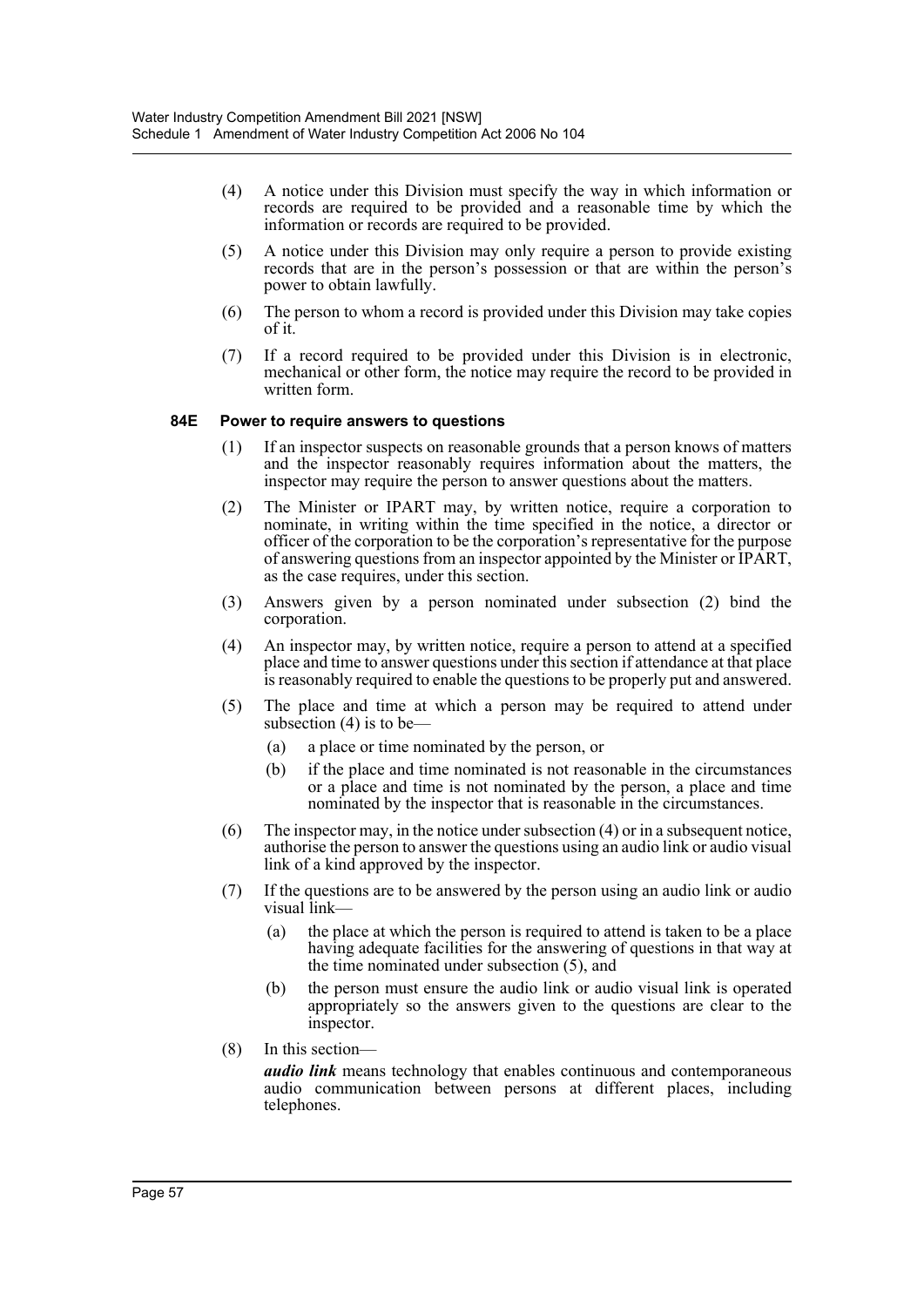*audio visual link* means technology that enables continuous and contemporaneous audio and visual communication between persons at different places, including video conferencing.

## **84F Recording of evidence**

- (1) An inspector may cause questions and answers to questions given under this Division to be recorded if the inspector has informed the person who is to be questioned that the record is to be made.
- (2) A record may be made using sound recording apparatus or audio visual apparatus, or another method determined by the inspector.
- (3) A copy of a record made under this section must be provided by the inspector to the person who is questioned as soon as practicable after it is made.
- (4) A record may be made under this section despite the provisions of another law.

# **84G Power of inspector to demand name and address**

- (1) An inspector may require a person whom the inspector suspects on reasonable grounds to have committed, or to be committing, an offence against this Act or the regulations to state his or her full name and residential address.
- (2) An inspector may request a person who is required under this section to state his or her full name and residential address to provide proof of the name and address. It is not an offence to fail to comply with the request.
- (3) A person may, without another warrant than this Act be apprehended by the inspector and taken before a Magistrate or court officer to be dealt with according to law, if the person, after being required to do so under this section—
	- (a) refuses to state his or her name or residential address, or
	- (b) states a name or residential address that in the opinion of the inspector is false,
- (4) A Magistrate or court officer before whom a person is taken under this section may make a bail decision under the *Bail Act 2013* about the person.
- (5) If the person has not been charged with an offence, the *Bail Act 2013* applies as if the person were accused of an offence.
- (6) For the purpose of applying the *Bail Act 2013*, a court officer has the same functions as an authorised justice under that Act.
- (7) In this section *court officer* means an authorised officer under the *Criminal Procedure Act 1986*.

# **Division 3 Entry and search of land**

## **84H Powers of inspector to enter land**

- (1) An inspector may enter land at a reasonable time.
- (2) A power to enter land conferred by this Act authorises entry by foot, by vehicle, vessel or aircraft or by another means.
- (3) Entry may be effected under this Act by an inspector with the aid of police officers as the inspector considers necessary and with the use of reasonable force.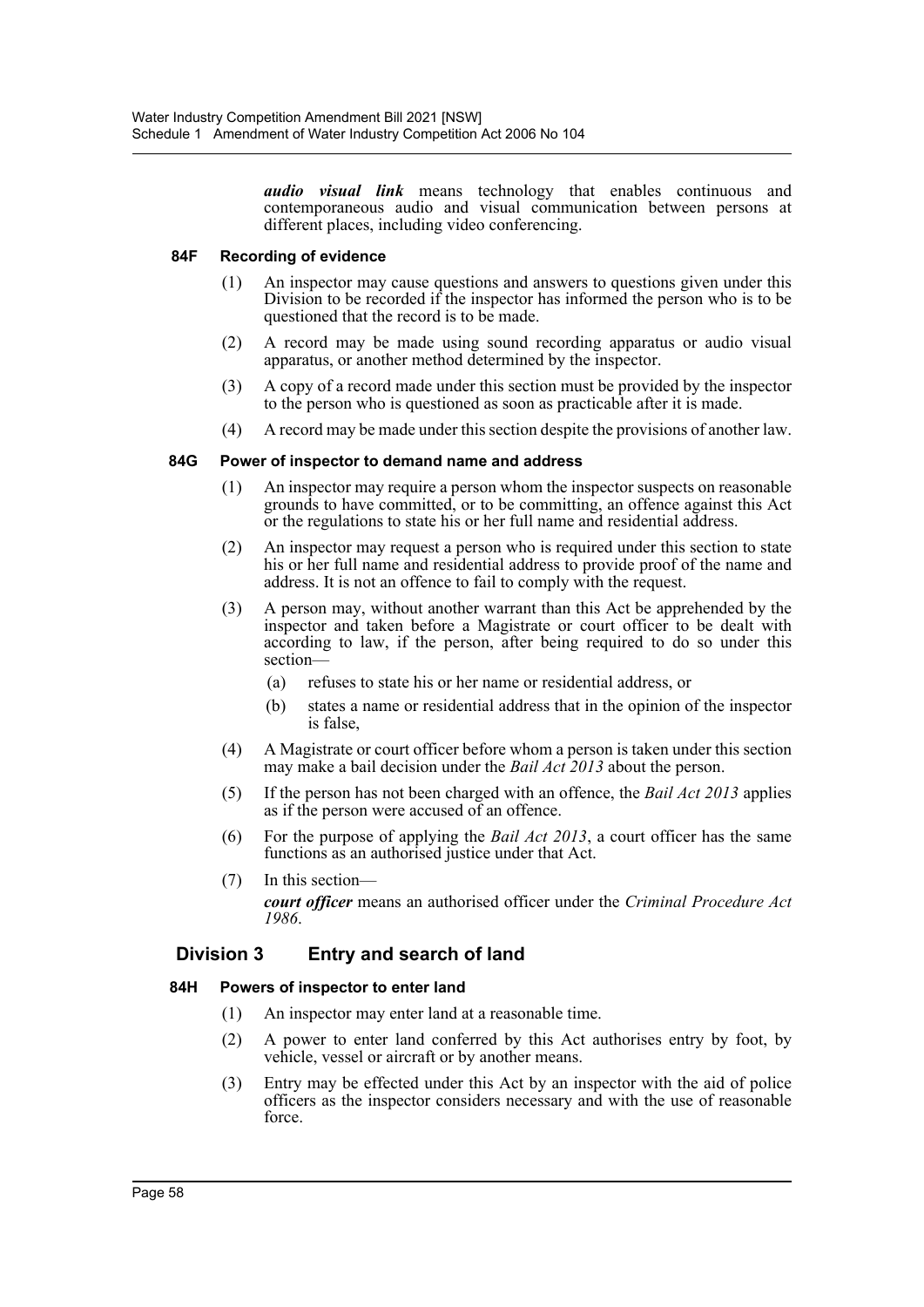(4) Entry may be effected to land with the authority of a search warrant under this Division.

## **84I Entry into residential land only with permission or warrant**

This Division does not empower an inspector to enter a part of land used only for residential purposes without the permission of the occupier or the authority of a search warrant under this Division.

# **84J Powers of inspector to do things on land**

- (1) An inspector may, on land lawfully entered, do anything that in the opinion of the inspector is necessary to be done for the purposes of this Part, including but not limited to the things specified in subsection (2).
- (2) An inspector may do 1 or more of the following—
	- (a) examine and inspect works,
	- (b) take and remove samples,
	- (c) make examinations, inquiries and tests that the inspector considers necessary,
	- (d) take photographs, films, audio, video and other recordings that the inspector considers necessary,
	- (e) require records to be produced for inspection,
	- (f) examine and inspect records,
	- (g) copy records,
	- (h) seize anything that the inspector has reasonable grounds for believing is connected with an offence against this Act or the regulations,
	- $(i)$  for the purposes of paragraph  $(h)$ , direct the occupier of the land where the thing is seized to keep it on that land or at another place under the control of the occupier,
	- (j) other things that the inspector is empowered to do under this Part.
- (3) The power to seize anything connected with an offence includes a power to seize—
	- (a) a thing to which the commission of the offence relates, and
	- (b) a thing that will afford evidence of the commission of the offence, and
	- (c) a thing that was used for the purpose of committing the offence.
- (4) In this section, a reference to an offence includes a reference to an offence that there are reasonable grounds for believing has been committed.

## **84K Search warrants**

- (1) An inspector may apply to an authorised officer for the issue of a search warrant if the inspector believes on reasonable grounds that—
	- (a) a provision of this Act or the regulations is being or has been contravened on land, or
	- (b) there is, on land, matter or a thing that is connected with an offence under this Act or the regulations.
- (2) An authorised officer to whom an application is made may, if satisfied there are reasonable grounds for doing so, issue a search warrant authorising an inspector named in the warrant—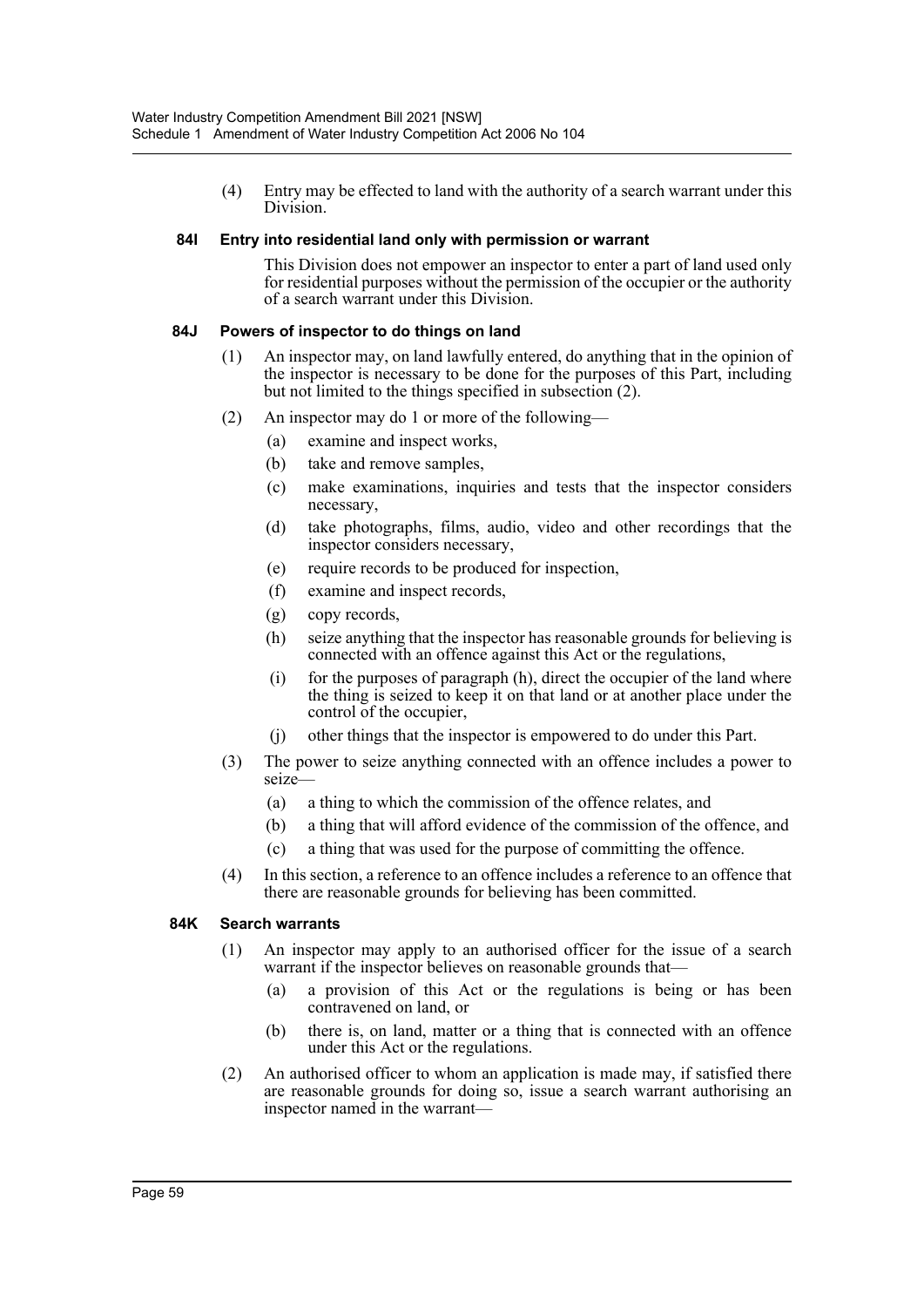- (a) to enter the land, including premises or part of premises used for residential purposes, and
- (b) to exercise a function of an inspector under this Division.
- (3) The *Law Enforcement (Powers and Responsibilities) Act 2002*, Part 5, Division 4 applies to a search warrant issued under this section.
- (4) In this section—

*authorised officer* means an authorised officer within the meaning of the *Law Enforcement (Powers and Responsibilities) Act 2002*.

*matter or a thing* connected with an offence means—

- (a) a matter or a thing to which the commission of the offence relates, or
- (b) a matter or a thing that will afford evidence of the commission of an offence, or
- (c) a matter or a thing that was used, or is intended to be used, for the purpose of committing the offence.

*offence* includes an offence that there are reasonable grounds for believing has been, or is to be, committed.

#### **84L Inspector may request assistance**

A person may accompany an inspector and take all reasonable steps to assist an inspector in the exercise of the inspector's functions under this Division if the inspector is of the opinion that the person is capable of providing assistance to the inspector in the exercise of the functions.

#### **84M Assistance to be given to inspector**

- (1) The Minister or IPART may, by written notice given to the owner or occupier of land, require the owner or occupier to provide the reasonable assistance and facilities specified in the notice within a specified time and in a specified way for the purpose of enabling an inspector appointed by the Minister or IPART, as the case requires, to exercise the functions of an inspector under this Division in connection with the land.
- (2) The regulations may prescribe the kinds of assistance and facilities that can be required under this section but the assistance and facilities that can be required under this section are not limited by the regulations.

#### **84N Care to be taken**

In the exercise of a function of entering or searching land under this Division, an inspector must do as little damage as possible.

#### **84O Compensation**

The Minister or IPART must compensate all interested parties for loss or damage caused by an inspector appointed by the Minister or IPART, as the case requires, in the exercise of a function under this Division, but not for loss or damage arising from the exercise of a function in the course of an inspection that reveals a contravention of this Act or the regulations by the person who suffers that loss or damage.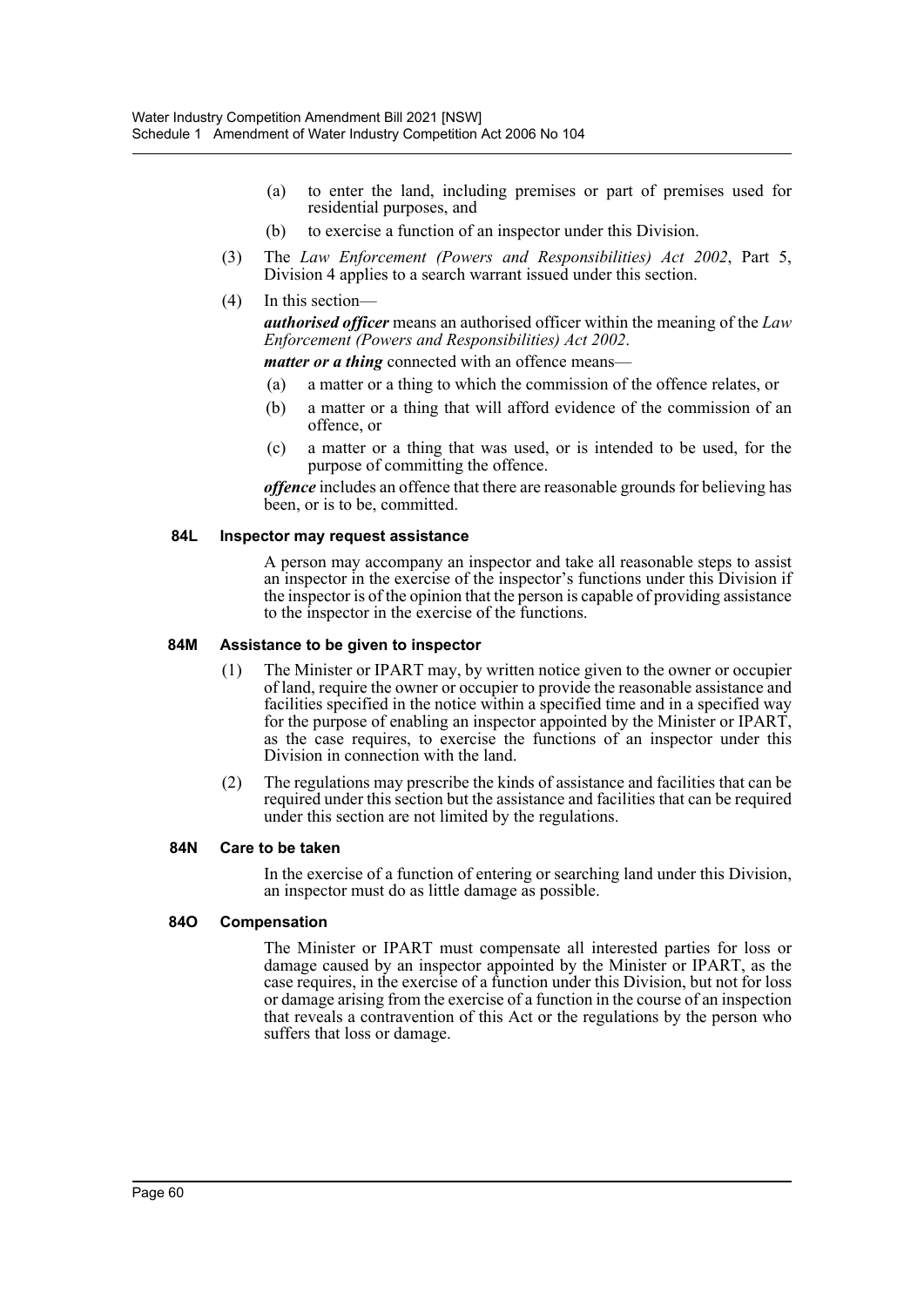# **Division 4 General**

## **84P Identification**

- (1) Every inspector is to be provided with evidence of his or her authority as an inspector.
- (2) When exercising the functions of an inspector, the inspector must, if requested to do so by a person affected by the exercise of an inspector's function, produce to the person the inspector's evidence of authority.

#### **84Q Offences**

- (1) A person must not, without lawful excuse, neglect or fail to comply with a requirement made of the person under this Part.
- (2) A person must not threaten, hinder, obstruct or delay an inspector in the exercise of the inspector's functions under this Part.
- (3) A person must not impersonate an inspector. Maximum penalty—
	- (a) for a corporation—22,500 penalty units, or
	- (b) for an individual—5,000 penalty units.

#### **84R Revocation or variation**

- (1) A notice given under this Part may be revoked or varied by a subsequent notice or notices.
- (2) A notice may be varied by modification of, or addition to, its terms and specifications.
- (3) Without limiting the above, a notice may be varied by extending the time for complying with the notice.
- (4) A notice may only be revoked or varied by the person or body who gave it.

## **[63] Part 8, Division 1, heading**

Omit "**Licence auditing**". Insert instead "**Auditing**".

## **[64] Sections 85 and 85A**

Omit section 85. Insert instead—

#### **85 Compliance functions**

- (1) IPART's functions under this Division are to monitor, including by way of audit, and to report to the Minister on the extent of, compliance by licensees with this Act, the regulations, approvals and licences and on the continued relevance and appropriateness of the arrangements for last resort providers.
- (2) Without limiting the way in which IPART carries out its functions, IPART is to conduct reviews of approvals and licences at intervals of not more than 5 years and at other times that the Minister may direct.
- (3) A report about a review under this section may include recommendations as to the variation or revocation of existing licences, including licence conditions, the imposition of new licence conditions or the variation or revocation of the arrangements for last resort providers.

**Note.** Section 7G enables IPART to impose conditions on an approval or vary or revoke the conditions of the approval, other than conditions imposed by this Act or the regulations.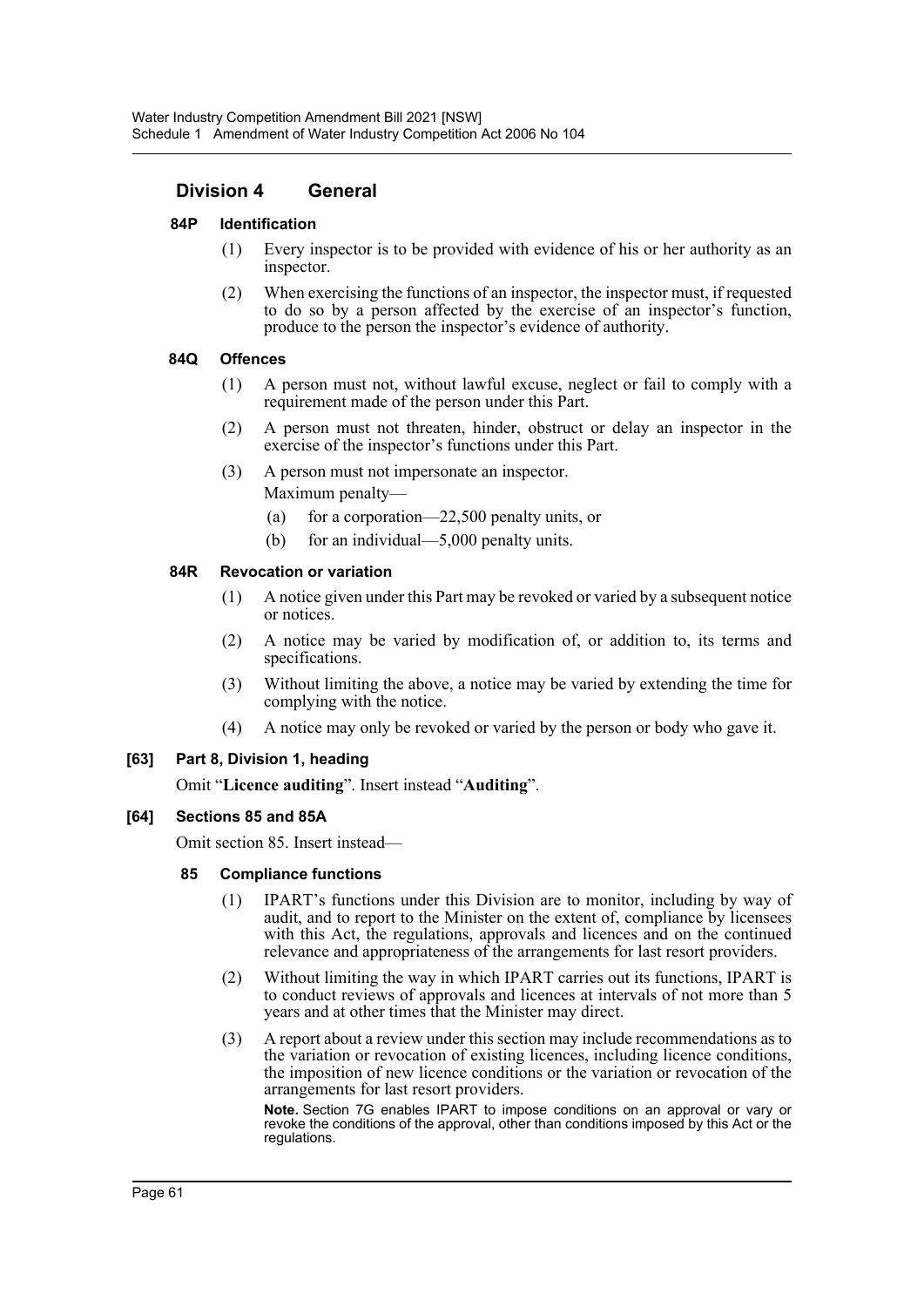# **85A Compliance audits**

- (1) IPART may, at any time, require a compliance audit to be conducted.
- (2) It is a condition of each approval and licence that the registered operator and licensee, as applicable, (the *audit target*) must co-operate with and facilitate a compliance audit.
- (3) IPART is to give the audit target notice of the decision to require a compliance audit, unless the giving of notice would defeat the purpose of the audit.

# **[65] Section 86 Recovery of IPART's costs**

Insert "and the schemes for which the licensee is registered" after "the licensee" in section 86(1).

# **[66] Section 86(2)**

Omit "a licence". Insert instead "an approval or licence".

# **[67] Section 87, heading**

Insert "**registered operators and**" after "**direct**".

# **[68] Section 87**

Omit "a licensee, require the licensee".

Insert instead "the registered operator of an approval or a licensee, require the registered operator or licensee".

# **[69] Section 87(2)**

Insert at the end of section 87—

- (2) A person must not, without reasonable excuse, refuse or fail to comply with a notice under this section.
	- Maximum penalty—
	- (a) for a corporation—2,500 penalty units, or
	- (b) for an individual—500 penalty units.

# **[70] Section 88 Failure to keep records or furnish information**

Omit the section.

# **[71] Section 89 Annual reports**

Omit section 89(1). Insert instead—

- (1) IPART must, on or before 31 October in each year, provide the Minister with a report on the performance of its functions under this Division during the preceding financial year, including—
	- (a) details of the outcome of each audit conducted during the preceding financial year, and
	- (b) the extent to which approval and licence conditions have been contravened during the preceding financial year.

## **[72] Part 8, Division 1A**

Insert after Division 1—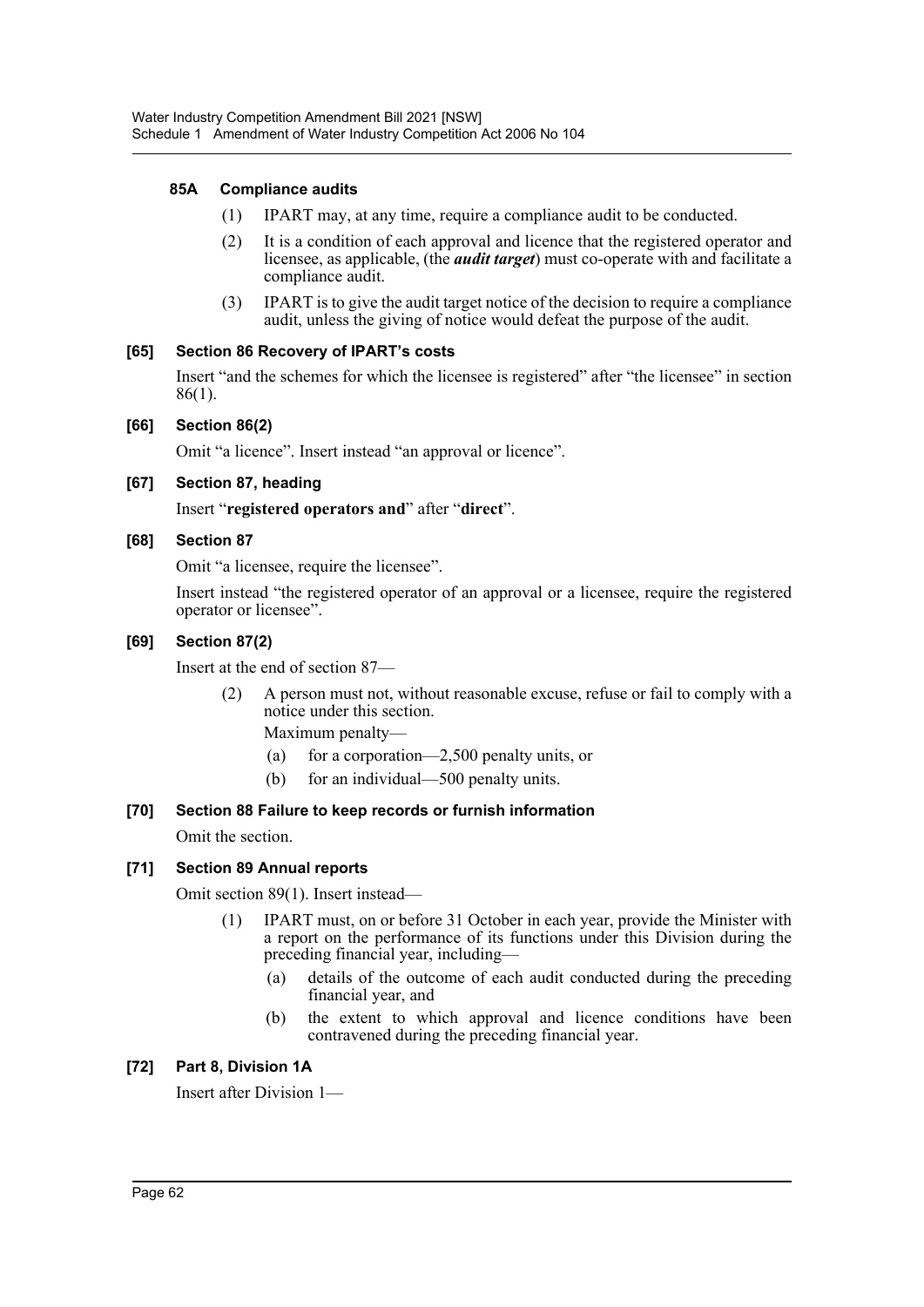# **Division 1A Register**

## **89A Register of approvals and licences**

IPART is to maintain a register of the following and make the register publicly available, free of charge, on IPART's website—

- (a) schemes and associated approvals,
- (b) licences,
- (c) registered operators,
- (d) registered retailers.

# **89B Information on register**

- (1) For each scheme, the register is to include the following information—
	- (a) a copy of the scheme approval and the date that it was granted or varied,
	- (b) a map showing the location or proposed location of the water industry infrastructure to which the approval applies (the *approved infrastructure*) and the area of operations,
	- (c) a copy of an operational approval that is in force for the approved infrastructure and the date the operational approval was granted,
	- (d) contact details for the registered operator and registered retailer, if any, for the scheme,
	- (e) a copy of a declaration under section 51 that applies to the scheme, if any,
	- (f) whether or not the infrastructure is essential infrastructure,
	- (g) a copy of a declaration under section 56 that affects water or sewerage services provided by means of the scheme, if any,
	- (h) contact details for the designated last resort provider, if applicable,
	- (i) for a scheme that is to be constructed in stages, a map showing the following—
		- (i) the location or proposed location of the water industry infrastructure to be constructed in each stage,
		- (ii) the part of the area of operations within which the water industry infrastructure is to be constructed in each stage,
		- (iii) the infrastructure that is operational and that part of the area of operations that is currently being serviced,
	- (j) whether there has been a determination of a pricing methodology under section 52 in relation to a water or sewerage service provided, or to be provided, by means of the scheme.
- (2) For each licence, the register is to include the following information—
	- (a) a copy of the licence and the date that it was granted or varied,
	- (b) contact details of the licensee,
	- (c) details of disciplinary actions taken against the licensee,
	- (d) if the licensee is required to be a member of an ombudsman scheme under Part 5, Division 1—details of the scheme.
- (3) For each licensee, the register is to include details of each scheme for which the licensee is the registered operator or registered retailer.
- (4) The register may include other information IPART considers appropriate.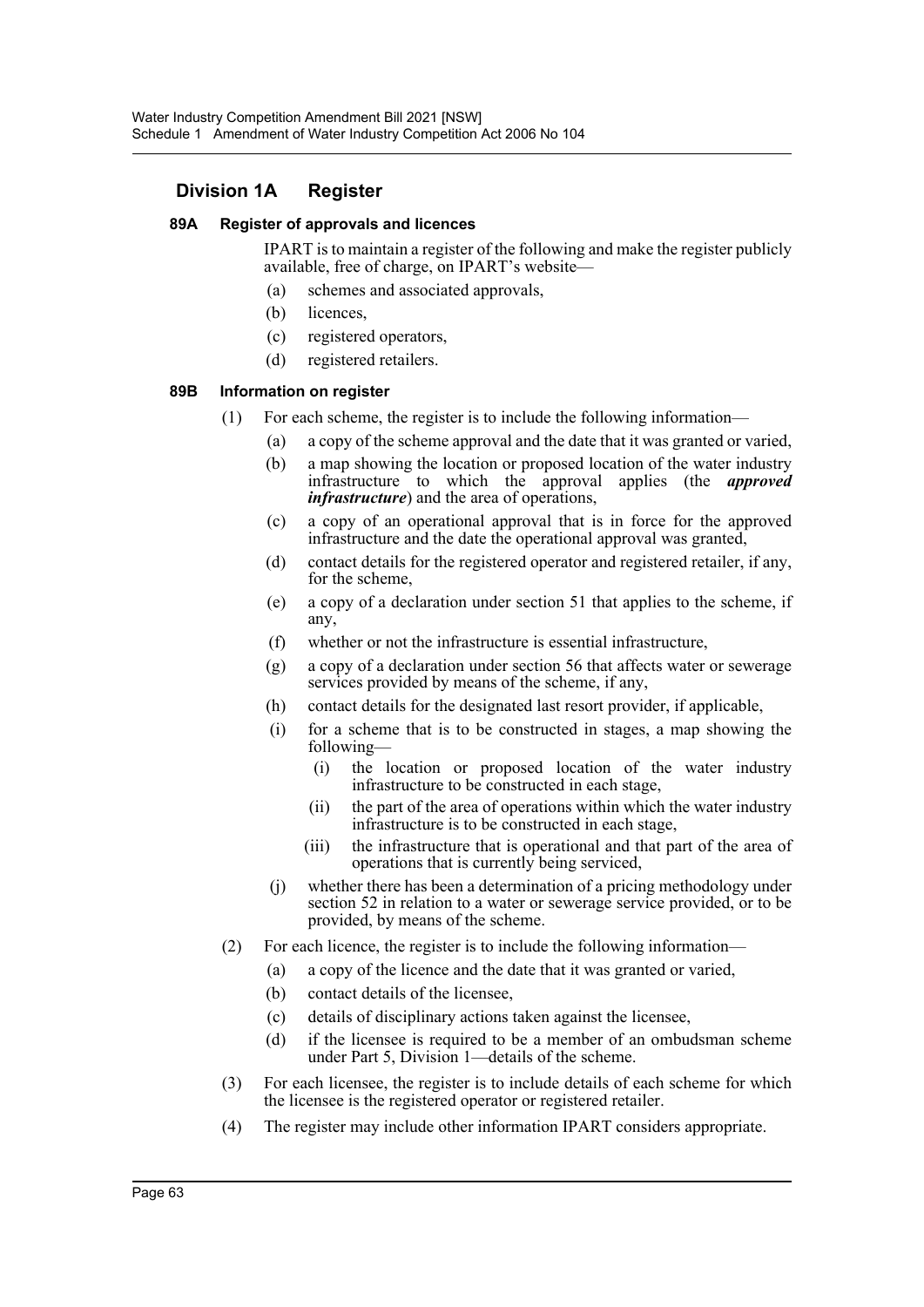## **89C Substitution of registered operator**

- (1) The holder of an operator licence may apply to IPART to be registered as the registered operator for a specified scheme in the place of another registered operator if the water industry infrastructure is of a class that is authorised to be operated under the licence.
- (2) IPART may grant or refuse the application.
- (3) In determining an application, IPART must have regard to the following—
	- (a) the public interest,
	- (b) whether disciplinary action against the licensee is pending or, as a result of disciplinary action against the licensee, the licensee is prohibited from being registered as the registered operator under a further scheme approval,
	- (c) whether, in the reasonable suspicion of IPART, a statutory default within the meaning of Part 2, Division 6 has occurred within 2 years before the application was made and the applicant, or a related corporation of the applicant, is the alleged defaulter,
	- (d) whether the applicant, or a related corporation of the applicant, has failed to provide a service, or a connection to infrastructure, after granting a certificate of compliance relating to the service or infrastructure,
	- (e) whether disciplinary action against the existing registered operator is pending or, as a result of disciplinary action against the existing registered operator, the existing registered operator is prohibited from being registered as the registered operator under a scheme approval,
	- (f) whether, in the reasonable suspicion of IPART, a statutory default within the meaning of Part 2, Division 6 has occurred within 2 years before the application was made and the existing registered operator, or a related corporation of the existing registered operator, is the alleged defaulter,
	- (g) whether the existing registered operator, or a related corporation of the existing registered operator, has failed to provide a service, or a connection to infrastructure, after granting a certificate of compliance relating to the service or infrastructure.
- (4) Disciplinary action is pending from the time when notice is given to a person requiring the person to show cause why disciplinary action should not be taken against the person until—
	- (a) disciplinary action is taken against the person, or
	- (b) the decision is made that disciplinary action will not be taken against the person.
- (5) IPART must not grant an application under this section if the existing registered operator—
	- (a) satisfies IPART that it owns all the water industry infrastructure comprising the scheme to which the scheme approval relates, other than reticulation pipelines, and
	- (b) does not consent to the substitution.
- (6) IPART must not grant an application under this section if the scheme to which the scheme approval relates was constructed and in operation before the substitution of Part 2 by the *Water Industry Competition Amendment Act 2021*.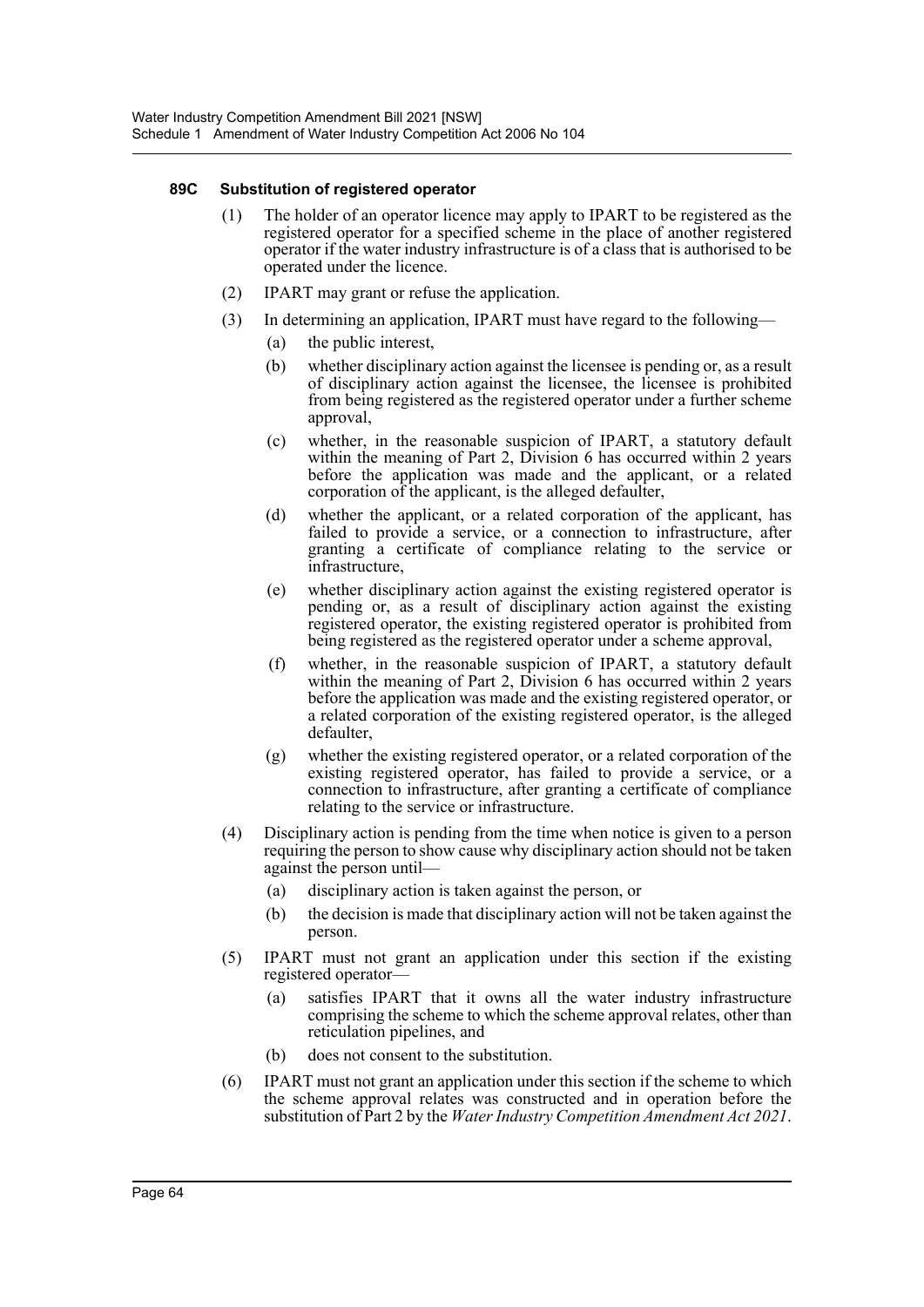## **89D Substitution of registered retailer**

- (1) The holder of a retailer licence may apply to IPART to be registered as the registered retailer for a specified scheme in the place of another registered retailer.
- (2) IPART may grant or refuse the application.
- (3) In determining an application, IPART must have regard to the following—
	- (a) whether disciplinary action against the licensee is pending or, as a result of disciplinary action against the licensee, the licensee is prohibited from being registered as the registered retailer under a further operational approval,
	- (b) whether, in the reasonable suspicion of IPART, a statutory default within the meaning of Part 2, Division 6 has occurred within 2 years before the application was made and the applicant, or a related corporation of the applicant, is the alleged defaulter,
	- (c) whether the applicant, or a related corporation of the applicant, has failed to provide a service, or a connection to infrastructure, after granting a certificate of compliance relating to the service or infrastructure,
	- (d) whether disciplinary action against the existing registered retailer is pending or, as a result of disciplinary action against the existing registered retailer, the existing registered retailer is prohibited from being registered as the registered retailer under a scheme approval,
	- (e) whether, in the reasonable suspicion of IPART, a statutory default within the meaning of Part 2, Division 6 has occurred within 2 years before the application was made and the existing registered retailer, or a related corporation of the existing registered retailer, is the alleged defaulter,
	- (f) whether the existing registered retailer, or a related corporation of the existing registered retailer, has failed to provide a service, or a connection to infrastructure, after granting a certificate of compliance relating to the service or infrastructure.
- (4) Disciplinary action is pending from the time when notice is given to a person requiring the person to show cause why disciplinary action should not be taken against the person until—
	- (a) disciplinary action is taken against the person, or
	- (b) the decision is made that disciplinary action will not be taken against the person.
- (5) IPART must not grant an application under this section if the existing registered retailer—
	- (a) satisfies IPART that it owns all the water industry infrastructure comprising the scheme to which the scheme approval relates, other than reticulation pipelines, and
	- (b) does not consent to the substitution.
- (6) IPART must not grant an application under this section if the scheme to which the operational approval relates was constructed and in operation before the substitution of Part 2 by the *Water Industry Competition Amendment Act 2021*.

# **[73] Section 91A**

Insert after section 91—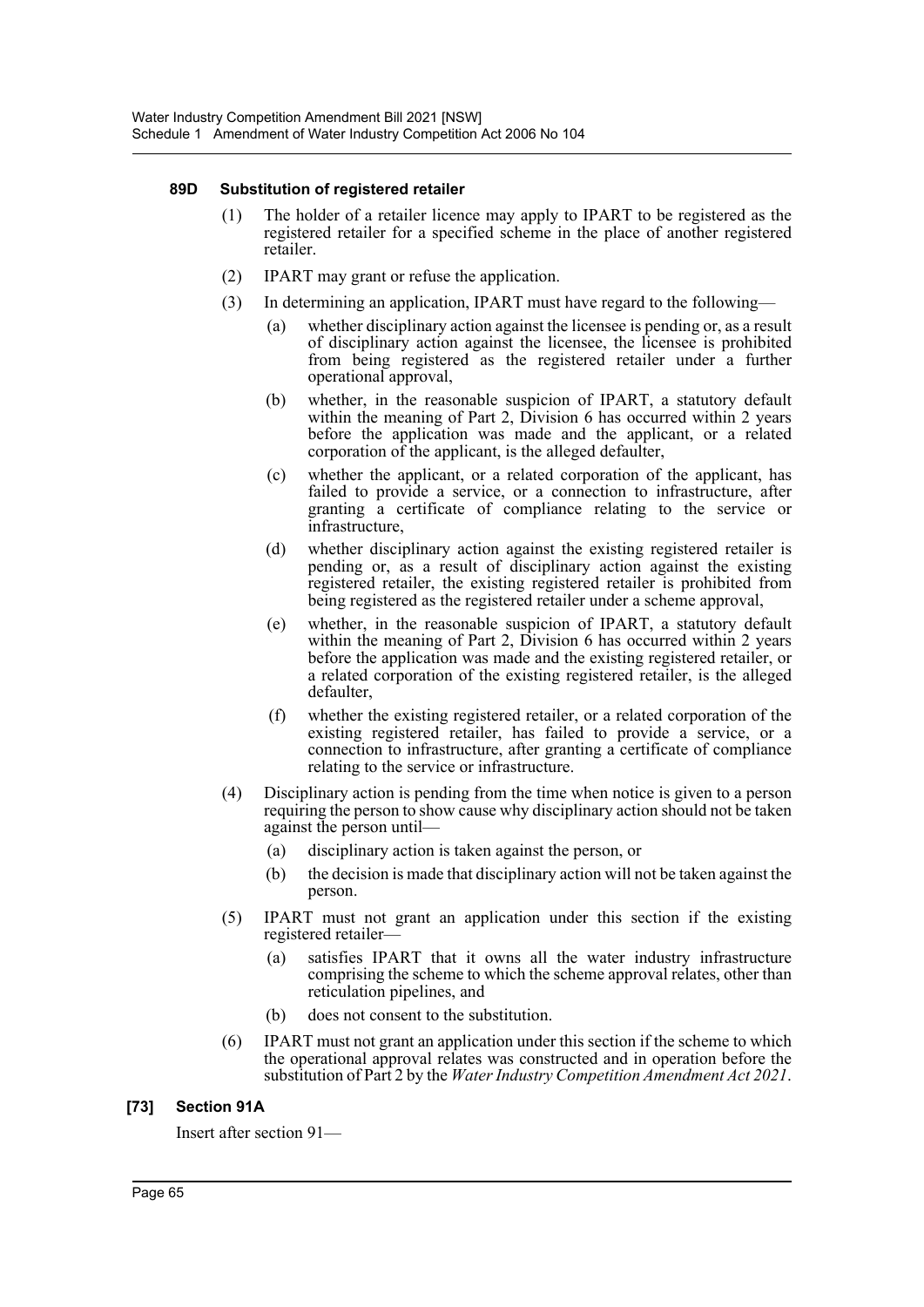## **91A Advice to Minister**

- (1) IPART is to provide advice to the Minister on a matter concerning the operation or administration of this Act on which the Minister requests IPART's advice.
- (2) IPART may request the Minister to refer a matter concerning the operation or administration of this Act to it for its advice.

#### **[74] Sections 93A and 93B**

Insert after section 93—

#### **93A Extension of application of Parts 6 and 7 to declared operators**

- (1) IPART may, by order published on IPART's website, declare a person who is an owner or operator of water industry infrastructure to which Part 2 does not apply to be a declared operator in relation to that infrastructure (*declared operator*).
- (2) A declaration under this section must specify—
	- (a) the name of the declared operator, and
	- (b) the water industry infrastructure subject to the declaration, and
	- (c) the provisions of Parts 6 and 7 that are to apply, with or without specified modification, to the declared operator as if the declared operator were the registered operator of a scheme.
- (3) IPART is to maintain a public register of declarations made under this section.
- (4) The provisions of Parts 6 and 7 specified in a declaration, with or without specified modification, apply to a declared operator as if the declared operator were a registered operator.

#### **93B Time limit for determination of applications**

- (1) The Minister and IPART must use their best endeavours to determine applications under this Act as quickly as reasonably practicable.
- (2) If IPART has not advised an applicant under this Act of its decision on the application within the period fixed by the regulations for the application (the *fixed period*), the applicant may, after giving 14 days written notice to IPART, apply to the Minister for a direction to IPART requiring the decision to be made within a time fixed by the Minister.
- (3) In determining whether the fixed period has passed, a period between the date when, in accordance with this Act, the applicant is asked by the Minister or IPART to provide further information or to take other action to enable the application to be determined and the date when the information is provided or the action taken is to be disregarded.
- (4) The regulations may provide that other periods of time are not to be taken into consideration in determining whether the fixed period has passed.

## **[75] Section 94 Delegation of functions**

Omit "and the Director-General may delegate to any person any of their functions under this Act" from section 94(1).

Insert instead "may delegate a function of the Minister under this Act to a person or body".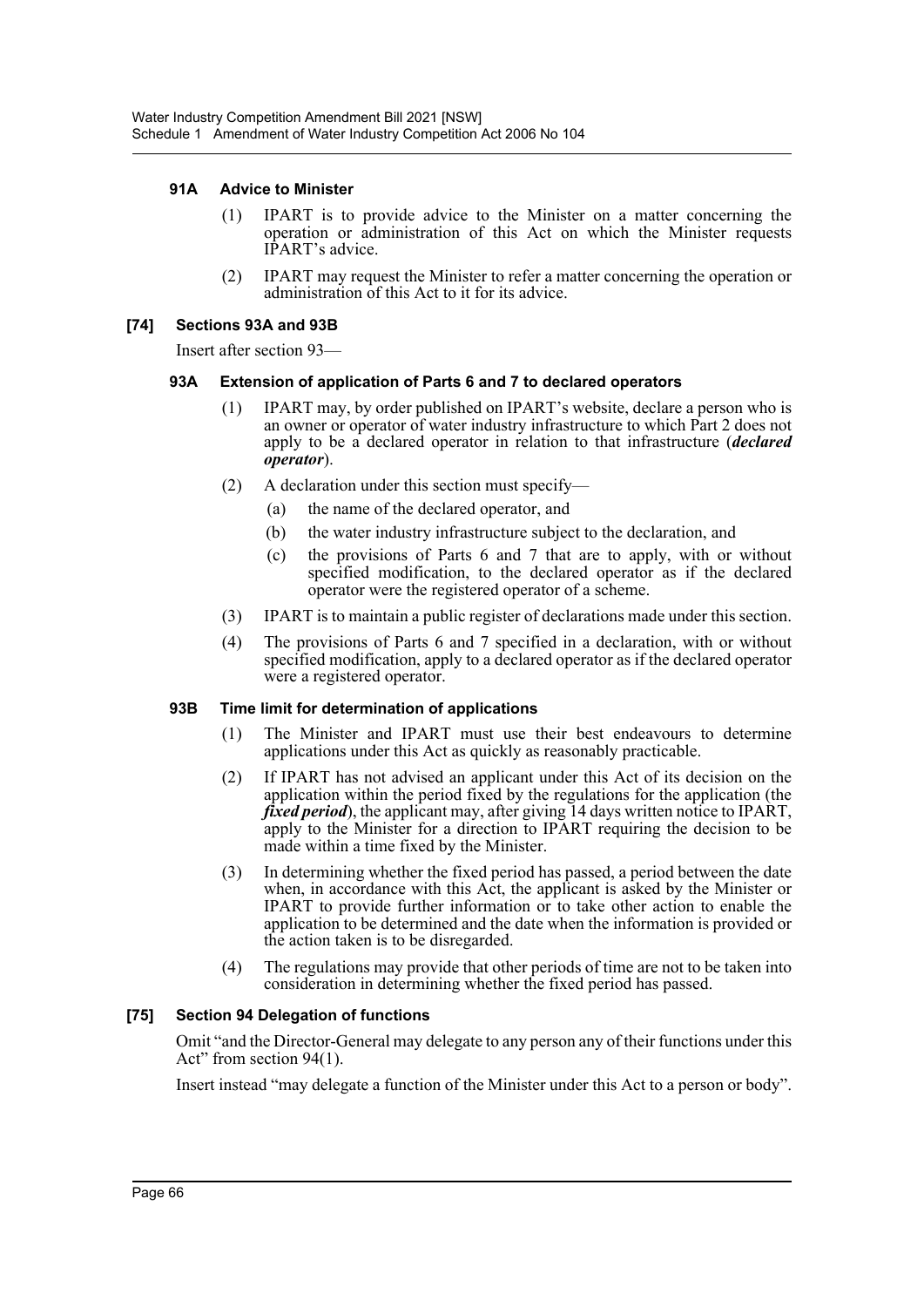# **[76] Section 94(2)**

Omit the subsection (but not the note).

## **[77] Sections 94A and 94B**

Insert after section 94—

## **94A Disclosure of records and information**

- (1) The Minister and IPART may each disclose to the other records or information obtained in the execution or administration of this Act.
- (2) This section extends to authorise the disclosure of records or information despite an express or implied obligation not to disclose the records or information, whether or not the obligation arises under law.

## **94B Sharing of land ownership information**

The Registrar-General may disclose information relating to land ownership to a registered operator, registered retailer or last resort provider in relation to premises within the area of operations of the registered operator, registered retailer or last resort provider for the following purposes—

- (a) communicating with an owner of premises in relation to the provision of a water or sewerage service by the registered operator, registered retailer or last resort provider,
- (b) a purpose prescribed by the regulations.

# **[78] Sections 95 and 95A**

Omit section 95. Insert instead—

## **95 Service of documents**

- (1) A document that is authorised or required by this Act or the regulations to be served on a person may be served by 1 or more of the following methods–
	- (a) for an individual—by personal delivery to the person,
	- (b) by post to the address specified by the person for the service of documents of that kind,
	- (c) for an individual who has not specified an address—by post to the residential or business address of the person last known to the person serving the document,
	- (d) for a corporation—by post to the registered office or another office of the corporation or by leaving it at the office with a person apparently over the age of 16 years,
	- (e) by email to an email address specified by the person for the service of documents of that kind,
	- (f) by another method authorised by the regulations for the service of documents of that kind.
- (2) Nothing in this section affects the operation of a provision of a law or of the rules of a court authorising a document to be served on a person or IPART by another method.
- (3) In this section, *serve* includes give or send.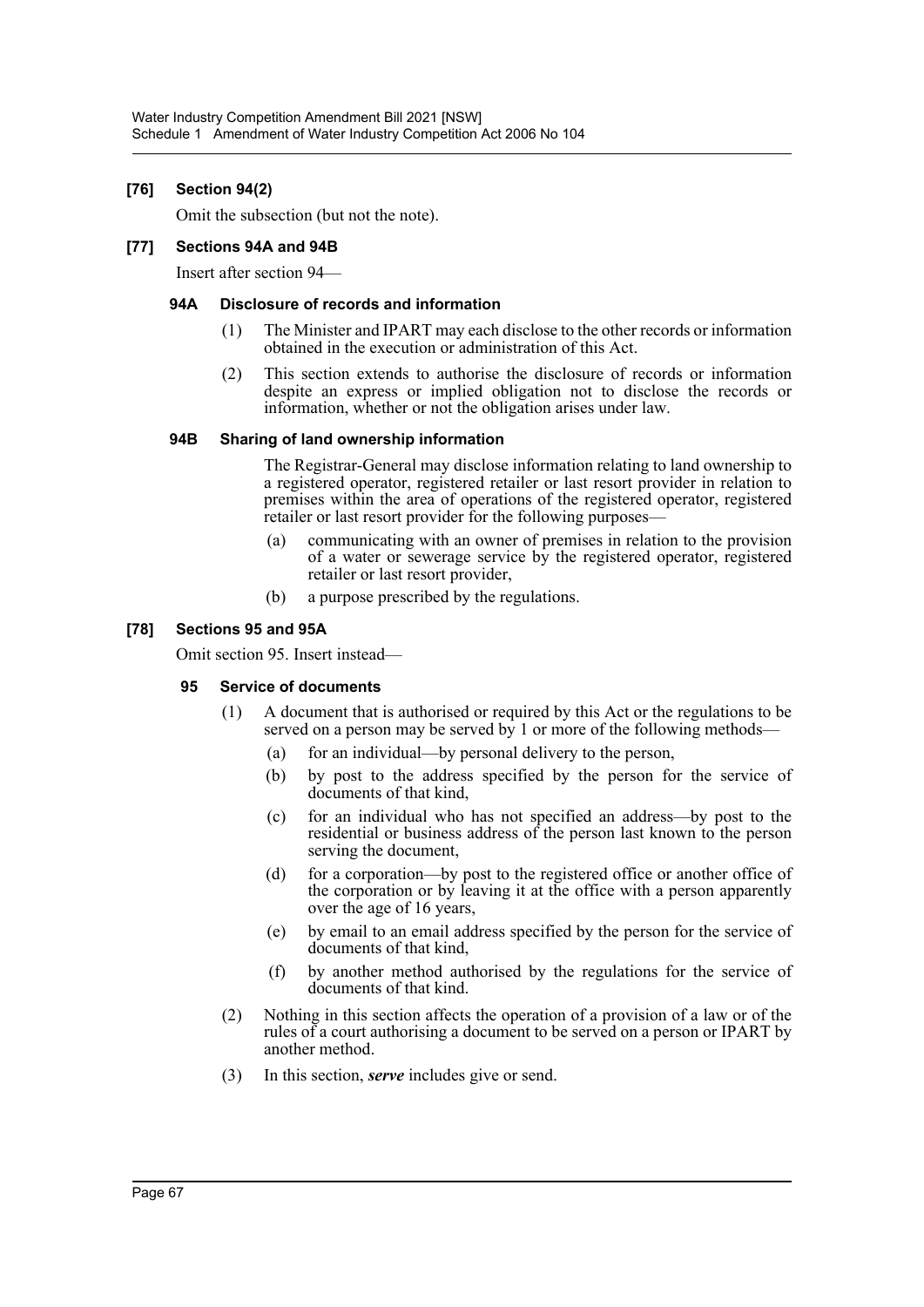## **95A Extraterritorial application**

An order, direction or notice may be given under this Act to a person about a matter even though the person is outside the State or the matter occurs or is located outside the State, so long as the matter affects a matter to which this Act relates.

# **[79] Section 96**

Omit the section. Insert instead—

## **96 Personal liability**

- (1) A matter or thing done or omitted to be done by the following persons does not, if the matter or thing was done or omitted to be done in good faith for the purpose of exercising a function under this Act, subject the person to personal action, liability, claim or demand—
	- (a) the Minister,
	- (b) an inspector,
	- (c) a person acting under the direction of the Minister or an inspector.
- (2) However, the liability attaches instead to the Crown.

# **[80] Section 96A**

Insert after section 96—

## **96A Continuing offences**

- (1) If an offence against a provision of this Act is committed by a person by reason of a continuing act or omission—
	- (a) the person is liable, in addition to the penalty otherwise applicable to the offence, to a penalty for each day during which the act or omission continues of not more than an amount equal to one-tenth of the maximum penalty prescribed for that offence, and
	- (b) if the act or omission continues after the person is convicted of the offence, the person is guilty of a further offence against that provision and liable, in addition to the penalty otherwise applicable to the further offence, to a penalty for each day during which the act or omission continues after that conviction of not more than an amount equal to one-tenth of the maximum penalty prescribed for that offence.
- (2) An obligation to do something is to be regarded as continuing until the act is done despite the fact that a period within which, or time before which, the act is required to be done has expired or passed.
- (3) An omission is to be regarded as continuing for as long as the thing required to be done remains undone after the end of the period for compliance with the requirement.

# **[81] Section 97, heading**

Omit the heading. Insert instead—

#### **97 Liability of directors and managers for offences by corporation—offences attracting executive liability**

## **[82] Section 97(1)(a) and (b)**

Omit the paragraphs. Insert instead—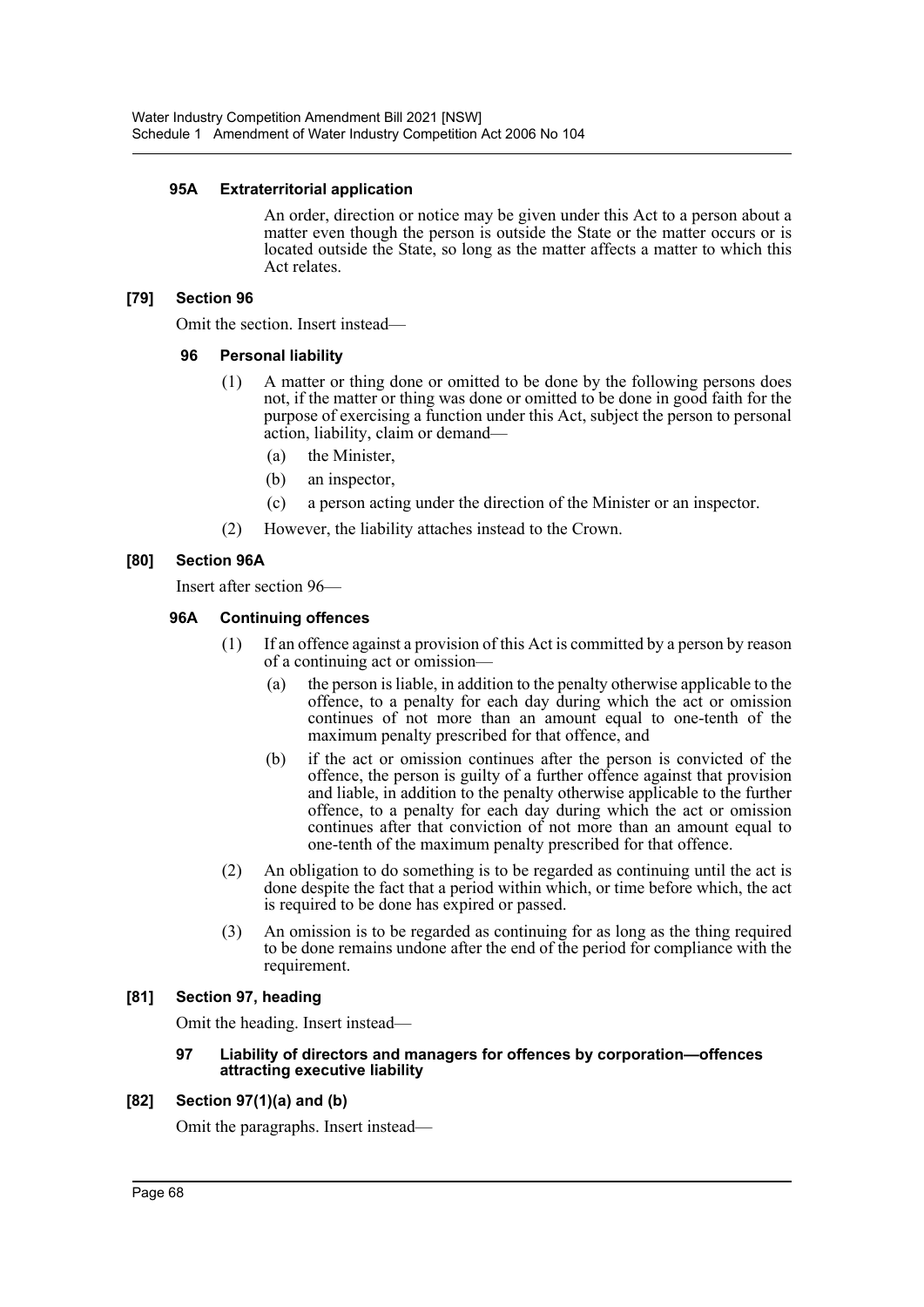- (a) Part 2, Division 2,
- (b) section  $7H(2)$ ,
- (c) section  $7I(2)$ ,
- (d) section 8J,
- (e) section  $10B(3)$ .

## **[83] Section 97C**

Insert after section 97B—

#### **97C Corporations Act displacement**

Sections 50A and 56G are declared to be Corporations legislation displacement provisions for the purposes of section 5G of the *Corporations Act 2001* of the Commonwealth in relation to the provisions of Chapter 5 of that Act.

**Note.** Section 5G of the *Corporations Act 2001* of the Commonwealth provides that if a State or Territory law declares a provision of a State or Territory law to be a Corporations legislation displacement provision, a provision of the Corporations legislation with which the State or Territory provision would otherwise be inconsistent does not apply to the extent necessary to avoid the inconsistency.

## **[84] Section 98**

Omit the section. Insert instead—

## **98 Proceedings for offences**

Proceedings for an offence arising under this Act or the regulations may be dealt with summarily before the Land and Environment Court in its summary jurisdiction.

## **[85] Section 98A**

Insert after section 98—

## **98A Time within which proceedings may be commenced**

- (1) Proceedings for an offence against this Act or the regulations may be commenced not later than 3 years after the date on which the offence is alleged to have been committed.
- (2) Proceedings for an offence against this Act or the regulations may also be commenced within, but not later than, 3 years after the date on which evidence of the alleged offence first came to the attention of the Minister, IPART or an inspector.
- (3) If subsection (2) is relied on for the purpose of commencing proceedings for an offence, the court attendance notice or application must contain particulars of the date on which evidence of the offence first came to the attention of the Minister, IPART or an inspector and need not contain particulars of the date on which the offence was committed.
- (4) The date on which evidence first came to the attention of the Minister, IPART or an inspector is the date specified in the court attendance notice or application, unless the contrary is established.
- (5) This section applies despite anything in the *Criminal Procedure Act 1986* or any other Act.
- (6) In this section—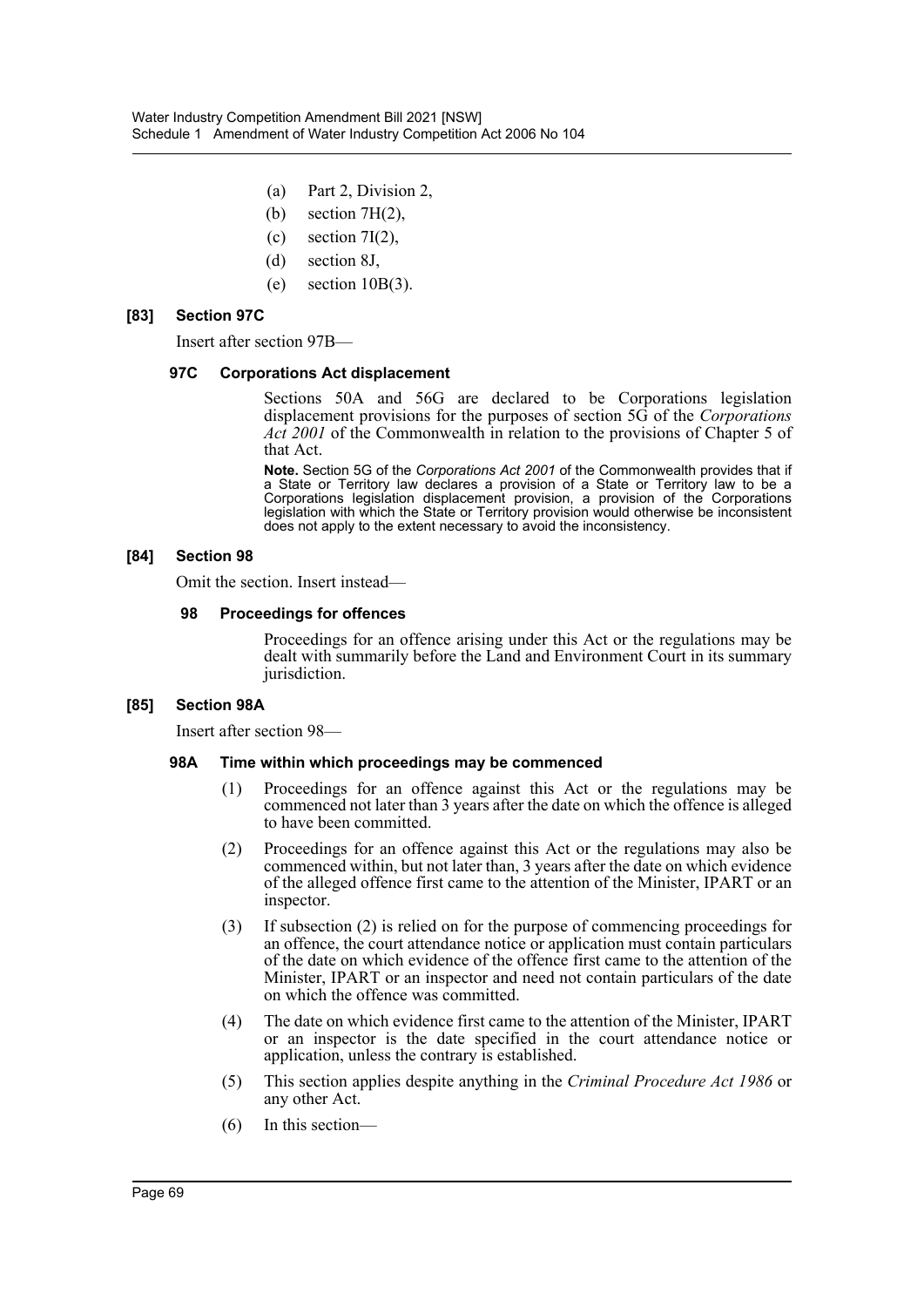*evidence* of an offence means evidence of an act or omission constituting the offence.

## **[86] Section 99 Recovery of monetary penalties**

Omit "on a licensee".

# **[87] Section 99**

Insert "under this Act" before "may".

## **[88] Section 100**

Omit the section. Insert instead—

## **100 Evidentiary certificates**

In proceedings, a certificate signed by the Minister or IPART certifying as to a matter relating to 1 or more of the following constitutes proof, in the absence of proof to the contrary, of the matter so certified—

- (a) an approval or licence,
- (b) the appointment of a person as an inspector,
- (c) a delegation under this Act,
- (d) a notice, order, requirement or direction of the Minister or IPART,
- (e) another decision of the Minister or IPART,
- (f) the receipt or non-receipt by the Minister or IPART of a notification or information required to be given to the Minister or IPART under this Act or the regulations,
- (g) an entry in a register kept by IPART under this Act,
- (h) guidelines issued or published by IPART.

# **[89] Section 101 Regulations**

Omit section 101(2)–(4). Insert instead—

- (2) In particular, the regulations may—
	- (a) make provision for or about the matters set out in Schedule 2, and
	- (b) create an offence punishable by a penalty not exceeding, for a corporation, 1,000 penalty units and, for an individual, 200 penalty units, and
	- (c) apply, adopt or incorporate the provisions of a standard, code, specification or other document, either as in force on a particular day or as in force for the time being, and
	- (d) provide for conditional or unconditional exemptions from specified provisions of this Act, and
	- (e) make provision for or about the payment of fees by instalments.

# **[90] Schedule 2 Regulation-making powers**

Insert "**, operation**" before "**and maintenance**" in the heading to clause 2.

# **[91] Schedule 2, clause 2**

Insert ", operation" before "and maintenance of water industry infrastructure".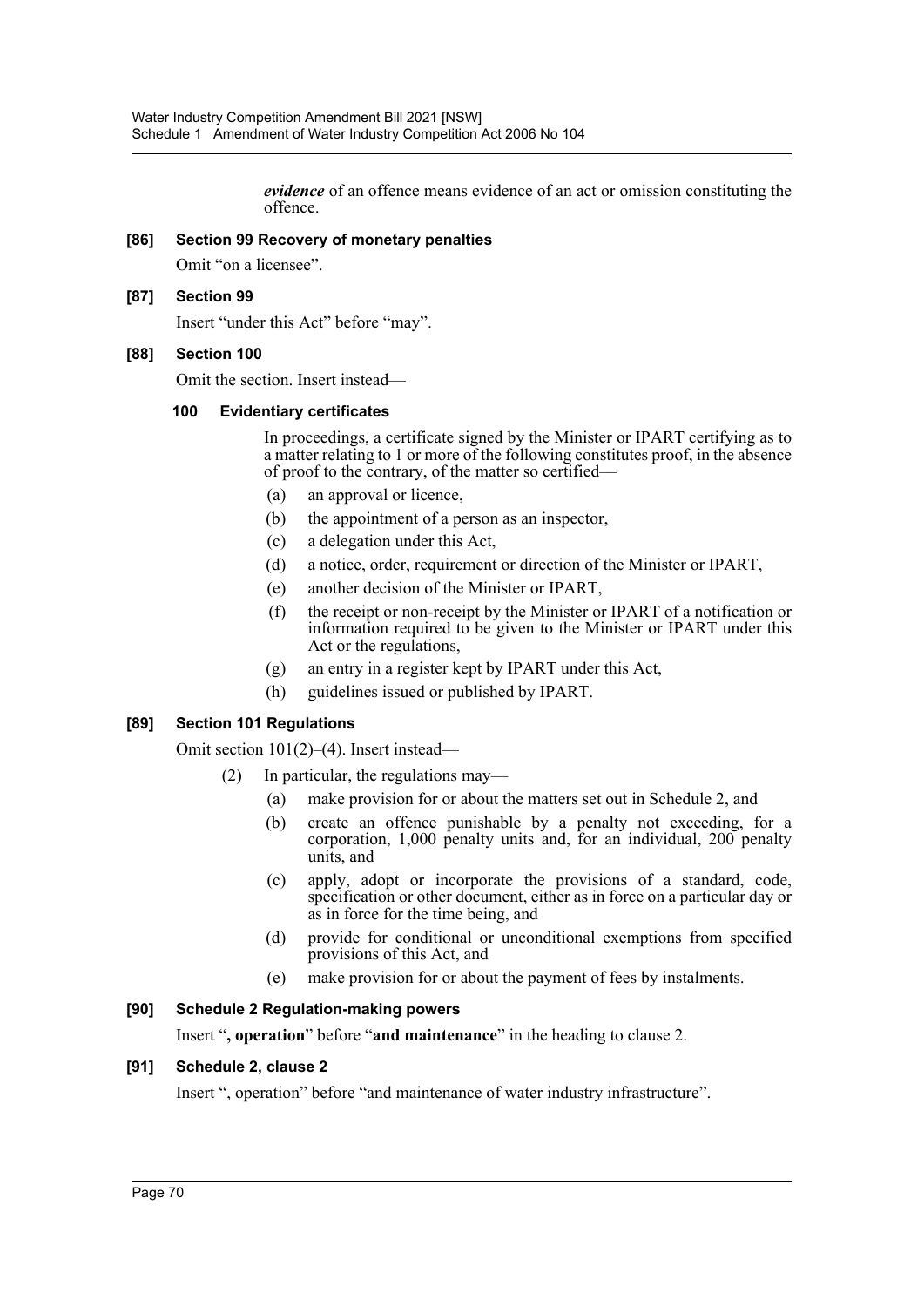# **[92] Schedule 2, clause 2(a)**

Insert "operation," before "maintenance".

# **[93] Schedule 2, clause 2(d)–(f)**

Omit "by licensed network operators" wherever occurring.

Insert instead "by registered operators".

# **[94] Schedule 2, clause 3(c1)**

Insert after clause 3(c)—

(c1) the implementation of other programs, including, for example, the granting of payment assistance, discounts or rebates, to ensure that water and sewerage services are available to people in need, including people suffering financial hardship and people living in remote areas,

# **[95] Schedule 2, clause 3(m)**

Insert after clause 3(l)—

(m) the provision to, and use by last resort providers, substituted registered operators and substituted registered retailers, of customer information, including personal information under the *Privacy and Personal Information Protection Act 1998* and health information under the *Health Records and Information Privacy Act 2002*.

# **[96] Schedule 2, clause 3A**

Omit "holder" wherever occurring. Insert instead "registered operator".

## **[97] Schedule 2, clause 3A(a)(ii)(B)**

Omit ", installation or alteration".

## **[98] Schedule 2, clauses 5A and 5B**

Insert after clause 5—

## **5A Water industry audits**

Matters relating to audits under this Act, including the following—

- (a) the appointment of auditors and their functions,
- (b) directions to applicants for approvals or licences and licensees (*audit targets*) to engage auditors or otherwise co-operate with auditors appointed by IPART,
- (c) the recovery of fees from audit targets as debts,
- (d) functions, powers and duties of auditors,
- (e) permitting an auditor to accompany an inspector who enters premises under this Act, Part 7A for the purpose of exercising the auditor's functions.

## **5B Fees and charges**

Fees and charges payable under this Act, including the following—

(a) requiring the payment of fees and charges for the supply of a service or product under this Act,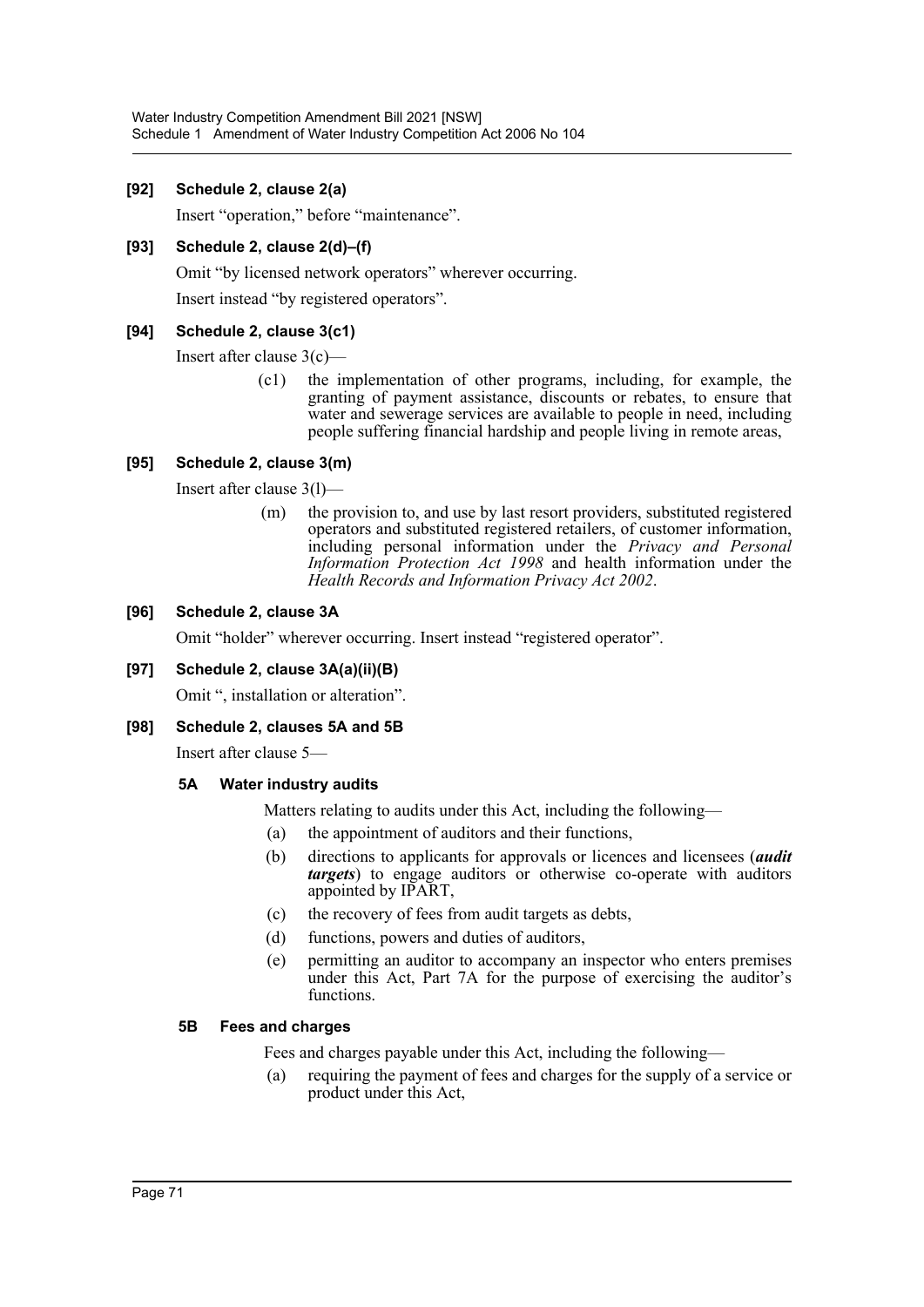- (b) requiring the payment of charges by a person who is investigated, reviewed or audited under this Act to cover the costs of the investigation, review or audit,
- (c) requiring the payment of fees or charges by a person at whose request or for whose benefit research or an investigation is carried out under this Act,
- (d) providing for the amount of a fee or charge to be as determined in accordance with the regulations, including as determined by a person specified in the regulations,
- (e) requiring a deposit or prepayment for a fee or charge.

### **[99] Schedule 2, clause 6(c)**

Insert "and enforcement" after "imposition".

#### **[100] Schedule 2, clause 6(d1)**

Insert after clause 6(d)—

(d1) matters relating to the substitution of registered operators and registered retailers,

### **[101] Schedule 4 Savings, transitional and other provisions**

Omit clause 1. Insert instead—

### **1 Savings or transitional regulations**

- (1) The regulations may contain provisions of a savings or transitional nature consequent on the commencement of—
	- (a) a provision of this Act, or
	- (b) a provision amending this Act.
- (2) A savings or transitional provision consequent on the commencement of a provision must not be made more than 2 years after that commencement.
- (3) A savings or transitional provision made consequent on the commencement of a provision is repealed 2 years after that commencement.
- (4) A savings or transitional provision made consequent on the commencement of a provision may take effect before that commencement but not before—
	- (a) for a provision of this Act, the date of assent to this Act, or
	- (b) for a provision amending this Act, the date of assent to the amending Act.
- (5) A savings or transitional provision taking effect before its publication on the NSW legislation website does not, before its publication—
	- (a) affect the rights of a person in a way prejudicial to the person, or
	- (b) impose liabilities on a person about anything done or omitted to be done.
- (6) In this clause—

*person* does not include the State or an authority of the State.

#### **[102] Schedule 4, Part 4**

Insert after Part 3—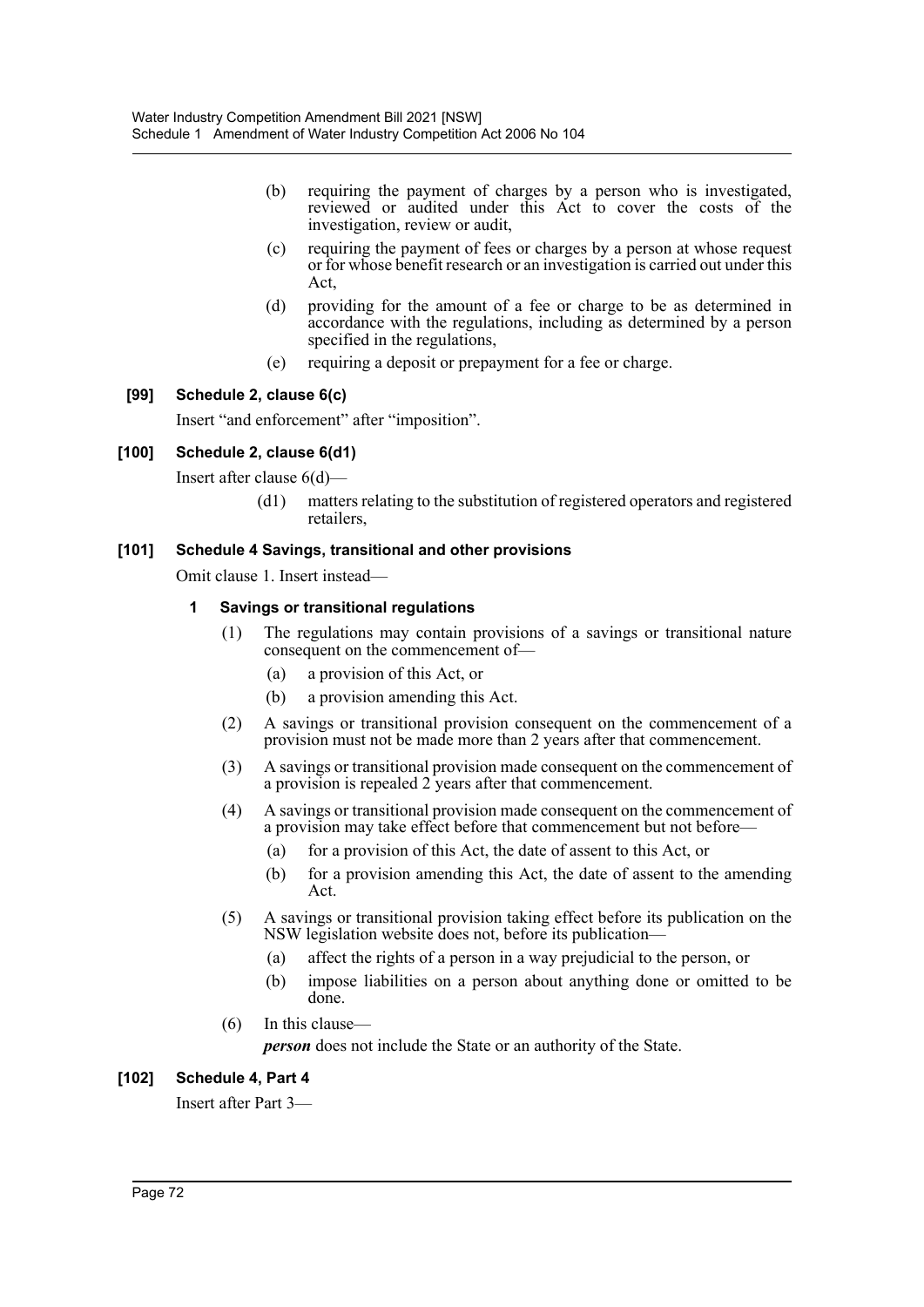# **Part 4 Provisions consequent on enactment of Water Industry Competition Amendment Act 2021**

### **8 Definitions**

In this Part—

*amending Act* means the *Water Industry Competition Amendment Act 2021*. *former Part 2* means this Act, Part 2 as in force immediately before its substitution by the amending Act.

*substituted Part 2* means this Act, Part 2 as inserted by the amending Act.

### **9 Existing licences to continue in force for transitional period**

- (1) If, immediately before the commencement of substituted Part 2, a licence was in force authorising the operation of water industry infrastructure to which former Part 2 applied and the supply of water or sewerage services provided by means of the infrastructure-
	- (a) the licence continues in force, and
	- (b) this Act, as in force immediately before the substitution of that Part by the amending Act, continues to apply to the licence, the operation of the water industry infrastructure and the supply of water or sewerage services provided by means of the infrastructure, and
	- (c) this Act, as in force after that substitution, does not apply to the licence, the operation of the water industry infrastructure and the supply of water or sewerage services provided by means of the infrastructure.
- (2) Regulations may be made for or about the application of this Act, Part 5A, or specified provisions of Part 5A, with or without modification, to the operation of the water industry infrastructure and the supply of water or sewerage services provided by means of the infrastructure.
- (3) This clause ceases to have effect on the later of the following—
	- (a) 12 months after the date of the commencement of substituted Part 2,
	- (b) a later date specified by the regulations, being a date not later than 2 years after that commencement date.

#### **10 Approvals and licences granted to replace existing licences**

- (1) If, immediately before the commencement of substituted Part 2, a licence was in force under former Part 2, IPART must grant approvals and licences in accordance with this clause, as appropriate, for the construction and operation of the infrastructure and the sale of water or sewerage services as authorised by the licence.
- (2) An approval or licence granted by IPART in accordance with this clause is taken to be an approval or licence granted under substituted Part 2.
- (3) The provisions of substituted Part 2 apply to the grant of an approval or licence subject to this clause and the regulations.
- (4) Approvals and licences are to be granted in accordance with this clause without application or the payment of an application fee.
- (5) IPART may establish a process for the determination of matters relating to the grant of approvals and licences in accordance with this clause and, as reasonably necessary for that purpose, may require information to be provided, and verified in a specified way, by—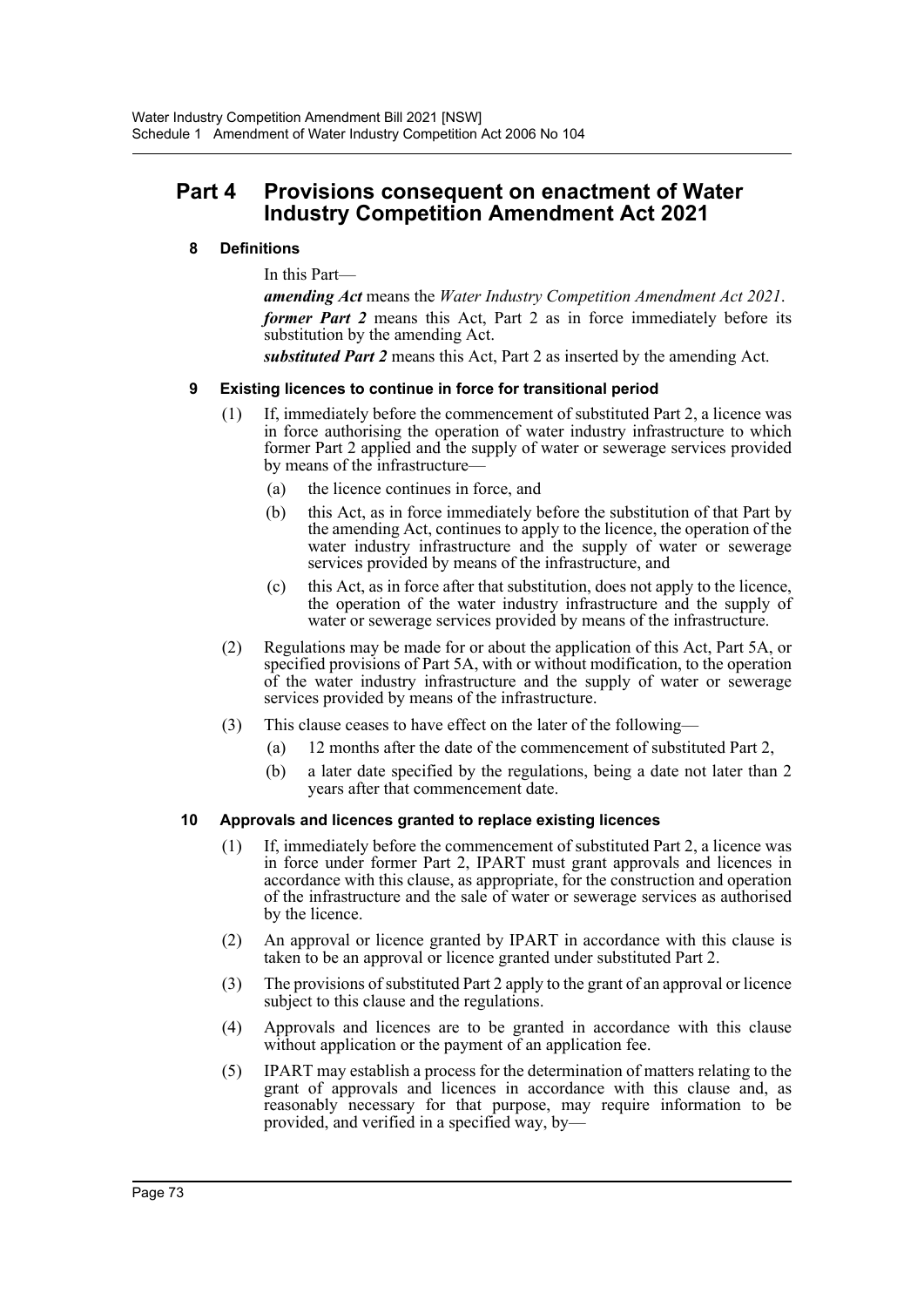- (a) a person proposed to be granted a licence or a proposed registered operator, or
- (b) a licensed retail supplier of services provided by means of the infrastructure or a person specified in the licence of the retail supplier.
- (6) This Act, sections 7F, 7G, 7H(1) and 7I(1) apply, and sections 7C–7E do not apply, to the grant of approvals in accordance with this clause.
- (7) This Act, sections 8E, 8F, 8G, 8H(2) and 8I(2) apply, and section 8C does not apply, to the grant of licences in accordance with this clause.
- (8) To avoid doubt, IPART may, under this Act, section 54, determine whether the water industry infrastructure that is to be the subject of an approval or licence granted in accordance with this clause is essential infrastructure.
- (9) Before an approval or licence is granted for water industry infrastructure in accordance with this clause, IPART must—
	- (a) consult with the existing licensee, and
	- (b) allow the existing licensee at least 21 days to make a submission to IPART.
- (10) Subject to the regulations, IPART must cause details of approvals and licences granted in accordance with this clause to be included in the register kept by IPART under this Act, Part 8, Division 1A.
- (11) An operational approval must not be granted unless IPART is satisfied, if the water industry infrastructure concerned is or is likely to be essential infrastructure, that a last resort provider has been designated for each essential service provider unless the essential service provider is a council.
- (12) An approval or licence may be granted in accordance with this clause despite an irregularity regarding the licence in force under former Part 2.
- (13) An approval granted in accordance with this clause may specify an area of operations that differs in a non-substantial respect from an area, however described, to which the relevant licence in force under former Part 2 applied.
- (14) An approval granted in accordance with this clause may, with the written consent of a licensee in force under former Part 2, specify an area of operations that differs in a substantial respect from an area, however described, to which the relevant licence applied, but only if IPART considers it necessary having had regard to the following-
	- (a) whether services can be made available to all premises within the proposed area of operations within a reasonable period of time,
	- (b) whether the proposed area of operations excludes premises within the outermost boundary of, or in the vicinity of, the area of operations, including, for example, by excluded enclaves or unusual boundaries, unless the exclusion is reasonable having regard to the characteristics of the proposed scheme, the characteristics of the premises or the services already available to the premises.
- (15) A licence granted in accordance with this clause—
	- (a) must specify the matters referred to in section  $8E(a)$ , (b) and (d) in a way that authorises the licensee to carry out the activities that were authorised to be carried out by the substituted licence, and
	- (b) must specify the matter referred to in section 8E(c) in a way that authorises the licensee to construct or operate the schemes that were authorised to be constructed or operated by the substituted licence, and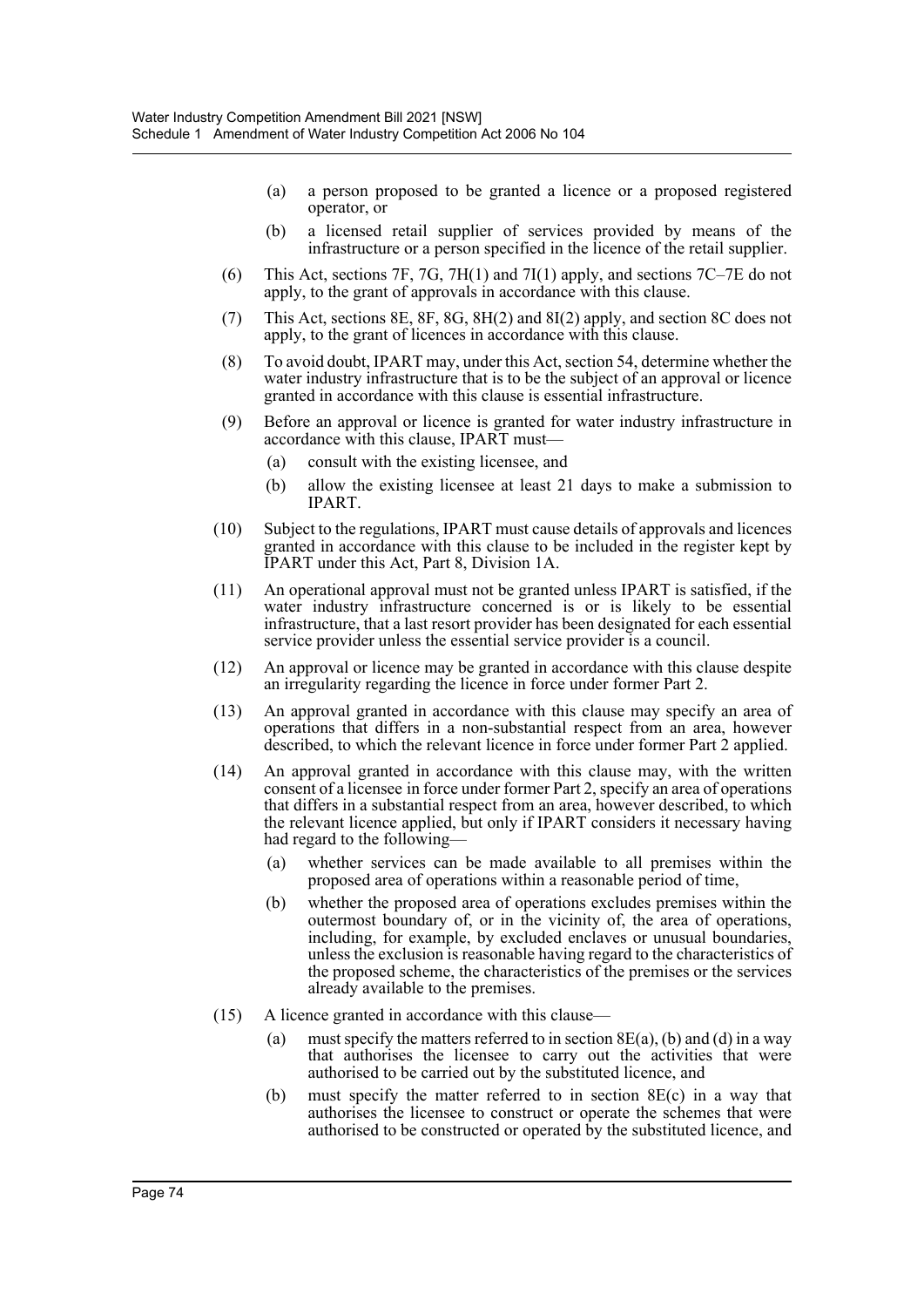(c) if the licensee, being a corporation, requests, may specify in the matter referred to in section 8E(c) a greater maximum number of schemes that the licensee is authorised to operate, but only if IPART is satisfied that the licensee is a suitable corporation, within the meaning of section 8D, for the greater maximum number of schemes.

### **11 Pending applications for licences**

- (1) If an application for a licence was made under former Part 2 and was not determined before the commencement of substituted Part 2, the application is taken to be an application for a licence or approval or both under substituted Part 2 and is to be dealt with accordingly, subject to the other provisions of this clause.
- (2) The regulations may make provision for either or both of the following—
	- (a) the modification of specified provisions of Part 2 that apply to an application for a licence or approval, including the determination of the application,
	- (b) the exemption of an application for a licence or approval from the operation of specified provisions of Part 2.
- (3) The Minister or IPART may, by written notice, at any time before making a decision about the application, require the applicant to provide, or require the applicant to authorise another person to provide, the Minister or IPART, as applicable, with further information in relation to the application as is specified in the notice and, until the information is provided, may defer consideration of the application.

#### **12 Customer contracts**

- (1) This Act, Part 5, Division 1AA extends, after the commencement of that Division, to the provision of water or sewerage services that were provided to a customer immediately before the commencement of the Division regardless of the terms or conditions of a contract for the services then in force with the customer.
- (2) However, a contract for water or sewerage services with a customer in force immediately before the commencement of Part 5, Division 1AA is not to be regarded as having been terminated and, consequently, rights and obligations that have accrued under the contract before that commencement are not affected and no early termination charge becomes payable.

#### **13 Monopoly suppliers**

- (1) An order in force under section 51 immediately before the commencement of Schedule 1[19] of the amending Act declaring that a specified licensed retail supplier or licensed network operator is a monopoly supplier in relation to a specified water or sewerage service, a specified area and a specified class of customers is to be taken to be a declaration in force under section 51 as substituted by the amending Act that the specified water or sewerage service provided in the specified area to the specified class of customers is a monopoly service.
- (2) A determination of IPART in force immediately before the commencement of Schedule 1[19] of the amending Act that specifies the price a monopoly supplier, as declared under section 51 as then in force, can charge its customers is to be read as specifying the price that may be charged for the water or sewerage service provided in the area to the class of customers specified in the declaration of the monopoly supplier under section 51 as then in force.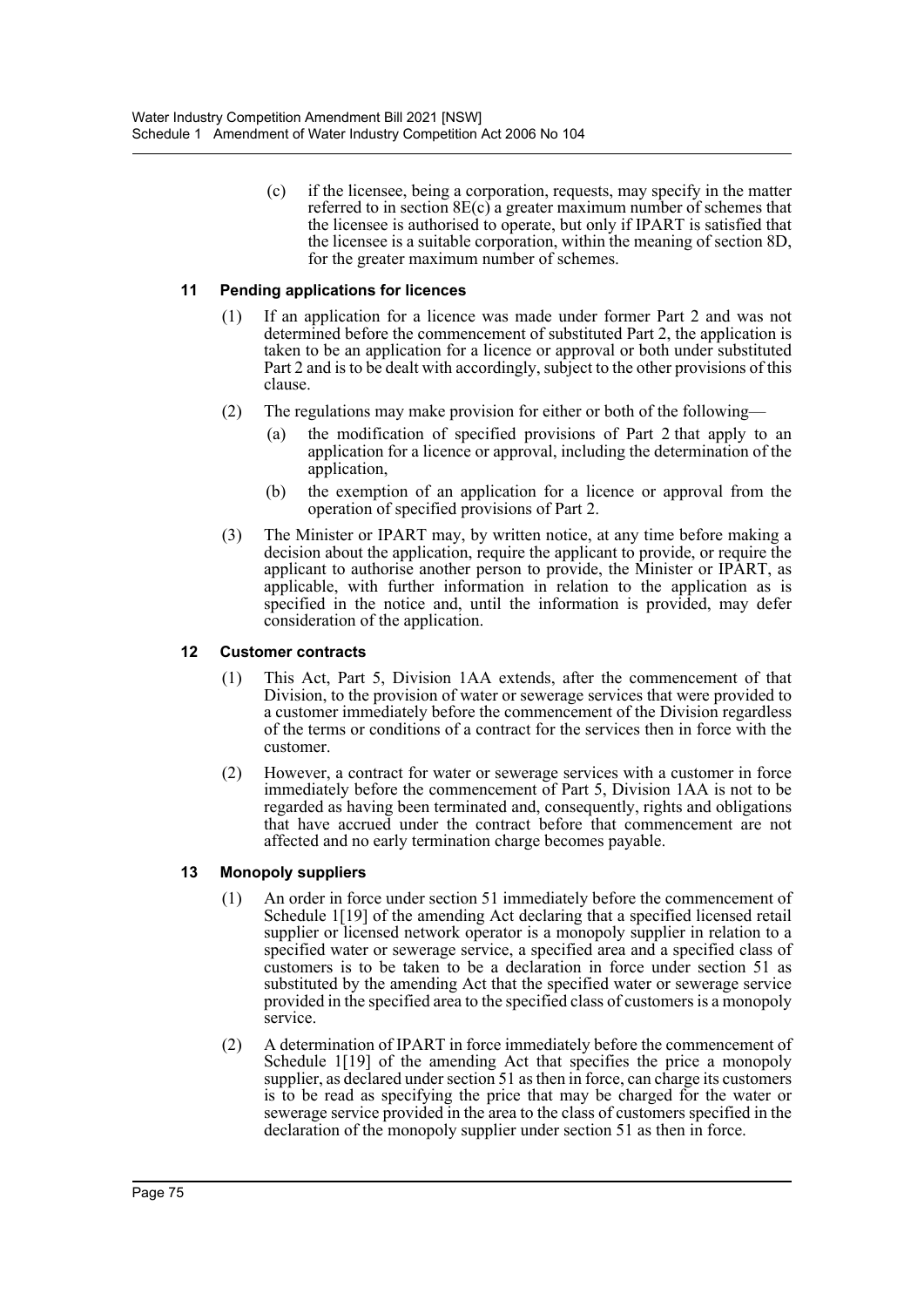### **14 Existing unlicensed schemes**

- (1) This clause applies to an *existing unlicensed scheme*, being water industry infrastructure to which—
	- (a) former Part 2, as in force immediately before the commencement of substituted Part 2, did not apply, and
	- (b) substituted Part 2 would, but for this clause, apply.
- (2) Substituted Part 2, Division 2
	- (a) does not apply to an existing unlicensed schemes—for the period of 12 months beginning on the date of the commencement of substituted Part 2, and
	- (b) if an application for a licence or approval in relation to an existing unlicensed scheme was lodged by a person before the end of the 12-month period—does not apply to the existing unlicensed scheme for a further period of 12 months.
- (3) A fee is not payable for an application for a licence or approval by a person in relation to an existing unlicensed scheme.
- (4) To avoid doubt, IPART may, under this Act, section 54, determine whether an existing unlicensed scheme is essential infrastructure.
- (5) The regulations may, for an existing unlicensed scheme, make provision for the modification of specified provisions of Part 2 that apply to an application for a licence or approval for the scheme, including the determination of the application.
- (6) The Minister or IPART may, by written notice, at any time before making a decision about the application, require the applicant to provide, or require the applicant to authorise another person to provide, the Minister or IPART, as applicable, with further information in relation to the application as is specified in the notice and, until the information is provided, may defer consideration of the application.
- (7) IPART may exempt an existing unlicensed scheme from the operation of specified provisions of Part 2, and the regulations under Part 2, if a licence and approval for the scheme is granted.

### **[103] Dictionary**

Omit the following definitions—

*area of operations authorised licensed network operator Department Director-General land licence licensed network operator licensed retail supplier monopoly supplier network operator's licence public water utility recycled water related person*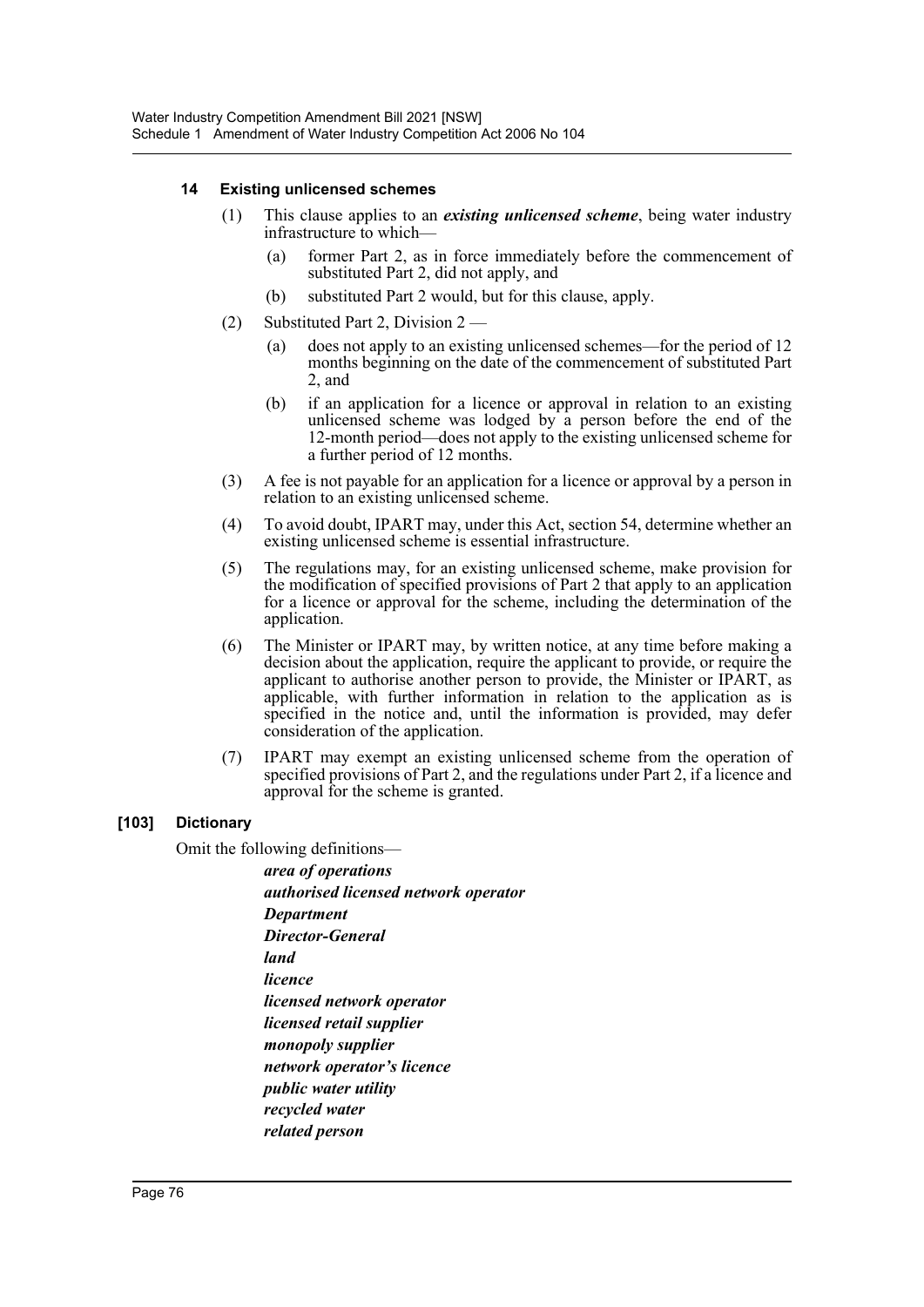*retail supplier's licence retailer of last resort small retail customer water water supply or sewerage service contract*

### **[104] Dictionary**

Insert the following definitions in alphabetical order—

*application audit* means an audit that is conducted for the purposes of assessing an application for the grant of, or variation to, an approval or licence. *approval* for Parts 2 and 8, means a scheme approval or operational approval.

*area of operations* of a public water utility—see *public water utility*.

*audit* means an application audit or compliance audit.

*auditor* means a person appointed by IPART, in accordance with the regulations, as an auditor.

*authorised agent* of a registered operator—see section 58.

*class* of water industry infrastructure—see section 3A.

*commission*, in relation to water industry infrastructure, means the process by which the infrastructure, before being used to provide services, is tested to verify its functions against its design objectives or specifications, and includes re-commission.

*compliance audit* means an audit that is conducted for 1 or more of the following purposes—

- (a) to assess compliance with the requirements imposed by or under this Act and the regulations, including requirements imposed by or under an approval or licence,
- (b) to assess or identify a contravention or suspected contravention of the requirements imposed by or under this Act, including a contravention or other deficiency identified in another audit,
- (c) to identify measures for improved compliance with the requirements imposed by or under this Act,
- (d) to investigate or assess a matter identified by IPART that relates to a scheme, approval or licence, including, for example, a matter relating to the environment, public health or safety,
- (e) to investigate or assess a statutory default,

(f) a purpose prescribed by the regulations.

*compliance notice*—see section 10B.

*contract charge*—see section 46AA.

*construction* of water industry infrastructure includes the commissioning, alteration and installation of the infrastructure.

*contingency plan*—see section 55A.

*corporation* includes a body corporate.

*declared failure* means a failure of an essential service provider declared under section 56, beginning on the transfer date and ending on the end date.

*deemed customer contract*—see section 46AB.

*drinking water* means water that is intended, or likely, to be used for human consumption, or for purposes connected with human consumption, such as—

(a) the washing or cooling of food, or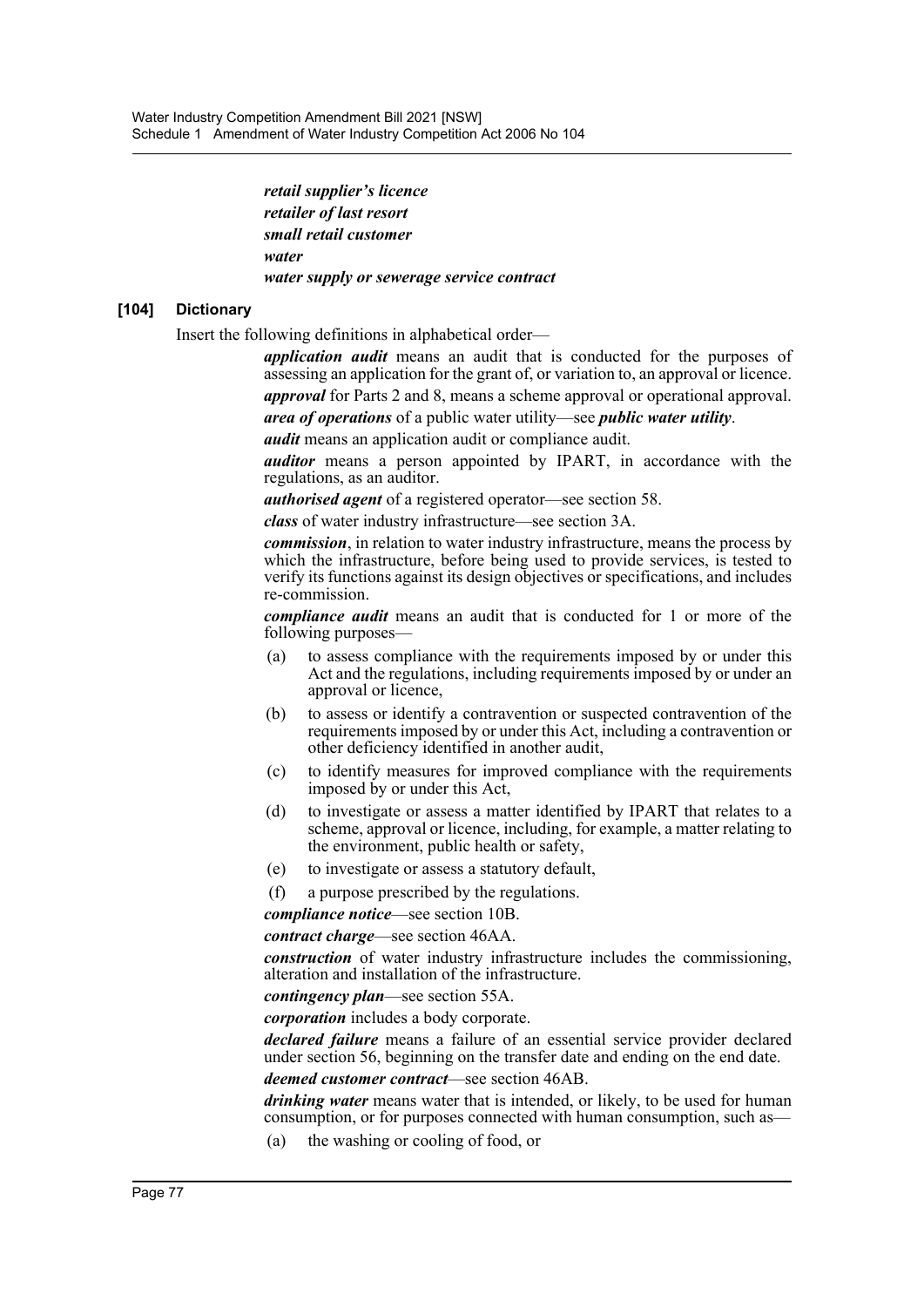(b) the making of ice for consumption, or for the preservation of unpackaged food,

whether or not the water is used for other purposes.

*end date* of a declared failure means the end date fixed under section 57B  $(2)(d)$ .

#### *essential infrastructure*—see section 54.

*essential service* means a water or sewerage service provided by means of essential infrastructure.

*essential service provider* or *provider of an essential service* means a registered operator or registered retailer of a scheme that is essential infrastructure.

### *failed licensee*—see section 56(2)(c).

*insolvency official* means a receiver, receiver and manager, administrator, provisional liquidator, liquidator, trustee in bankruptcy or person having a similar or analogous function.

*land* includes—

- (a) in Part 6, Division 2 and Part 7A, Division 3, any building or part of a building, or any structure or part of a structure, located on, under or above land.
- (b) in Part 7A, Division 3, premises.

*last resort provider* means a person designated as a last resort provider under Part 5, Division 2.

*licence* means an operator licence or a retailer licence.

*licensed operator* means the licensee under an operator licence.

*licensed retailer* means the licensee under a retailer licence.

*long term lease* means a lease that confers a right, including a contingent or future right, to the use or possession of water industry infrastructure for a term extending to a time, or commencing, more than 25 years after the making of the lease.

*monopoly service*—see section 50B.

*monopoly supplier*—see section 50B.

*national safety guidelines* means the guidelines or another document concerning the safe provision of water services or sewerage services prescribed by the regulations, whether as in force at a particular time or from time to time.

*new licensee*—see section 57B(2)(b)(ii).

*occupier* of premises includes a person having the care, control or management of premises.

*operate* water industry infrastructure means operate a part of the infrastructure, and includes maintaining the infrastructure.

*operational approval* means an operational approval granted by IPART under Part 2.

*operator licence* means an operator licence granted by the Minister under Part  $\overline{2}$ 

*owner* of water industry infrastructure means—

- (a) if the infrastructure is not subject to a long term lease—the person who owns the infrastructure as set out in section 64, or
- (b) if the infrastructure is subject to a long term lease—the lessee under the long term lease.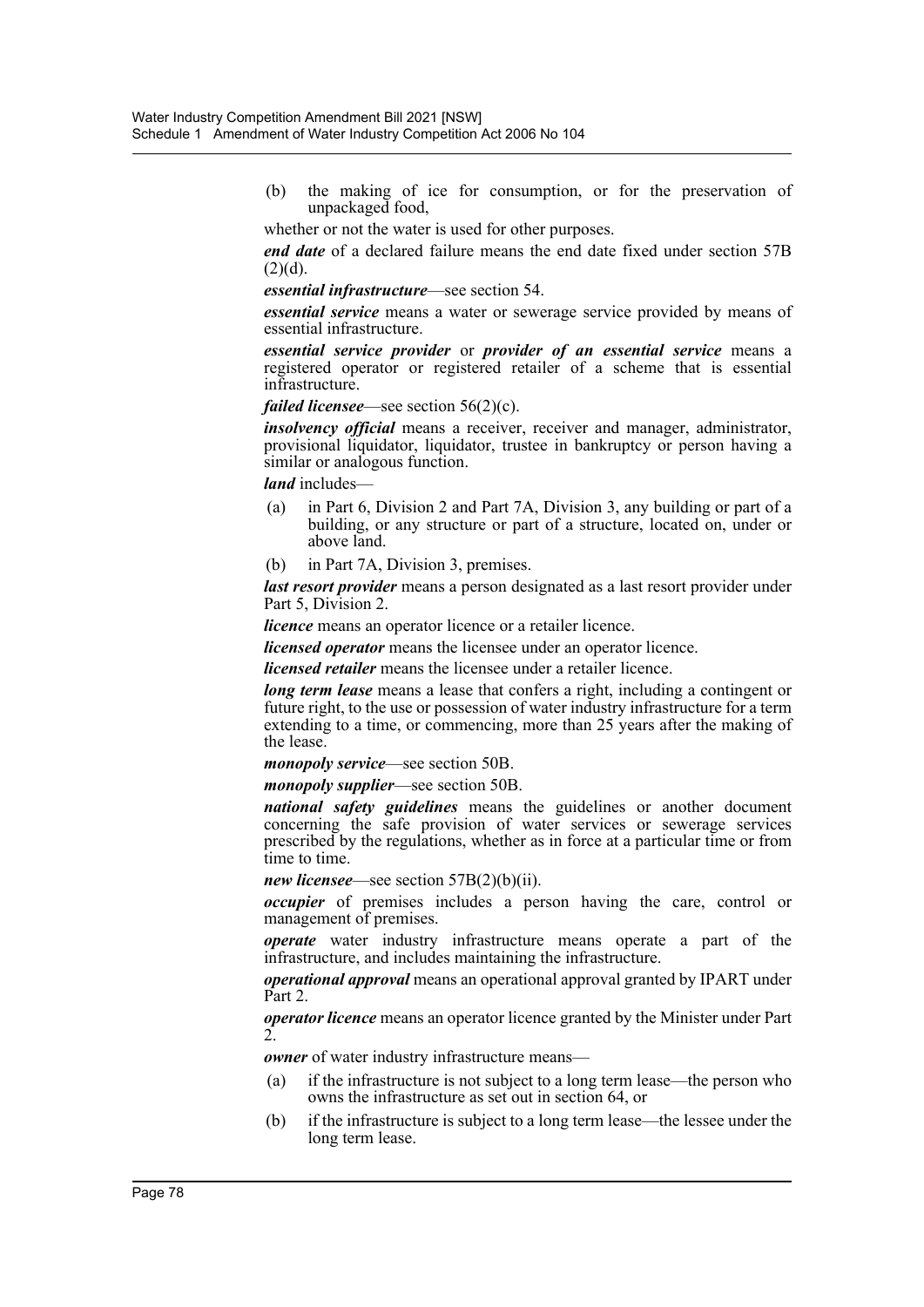*premises* includes land.

*provider of an essential service*—see *essential service provider*.

*providing* an essential service means—

- (a) if the service is provided by a registered operator or a person designated as the last resort provider for the registered operator—operating essential infrastructure, or
- (b) if the service is provided by a registered retailer or a person designated as the last resort provider for the registered retailer—selling water or sewerage services provided by means of essential infrastructure.

*public health and safety directions*—see section 9(1).

*public water utility*—each of the bodies listed below is a public water utility and the *utility's Act* and *area of operations* are as set out in the entry for the body—

| <b>Public water utility</b>                                                                                                                                                   | <b>Utility's Act</b>                                 | Utility's area of<br>operations                                               |
|-------------------------------------------------------------------------------------------------------------------------------------------------------------------------------|------------------------------------------------------|-------------------------------------------------------------------------------|
| Hunter Water Corporation <i>Hunter Water Act 1991</i>                                                                                                                         |                                                      | its area of operations under<br>section 16 of its Act                         |
| Sydney Water Corporation Sydney Water Act 1994                                                                                                                                |                                                      | its area of operations under<br>section 10 of its Act                         |
| Water NSW                                                                                                                                                                     | Water NSW Act 2014                                   | its area of operations under<br>section 15 of its Act                         |
| a county council providing <i>Local Government Act</i><br>water or sewerage services 1993                                                                                     |                                                      | its area of operations<br>established under section<br>393 of its Act         |
| a council providing water<br>or sewerage services in an<br>area that is not within the<br>area of operations of<br>Sydney Water Corporation<br>or Hunter Water<br>Corporation | Local Government Act<br>1993                         | its local government area<br>under its Act                                    |
| Hawkesbury City Council                                                                                                                                                       | Local Government Act<br>1993                         | its local government area<br>under its Act                                    |
| water supply authority<br>within the meaning of the<br>Water Management Act<br>2000, other than an<br>authority listed above                                                  | the Act under which the<br>authority was established | its area of operations under<br>the Water Management Act<br>2000, section 289 |

*record* means a document or other source of information compiled, recorded or stored in written form or on film, or by electronic process, or in another way or by another means.

*recycled water* means water obtained from the processing of sewage or stormwater or both.

*registered operator*, for water industry infrastructure, means the holder of an operator licence who is registered as the registered operator for the water industry infrastructure.

*registered retailer*, for water industry infrastructure, means the holder of a retailer licence who is registered as the registered retailer for the water industry infrastructure.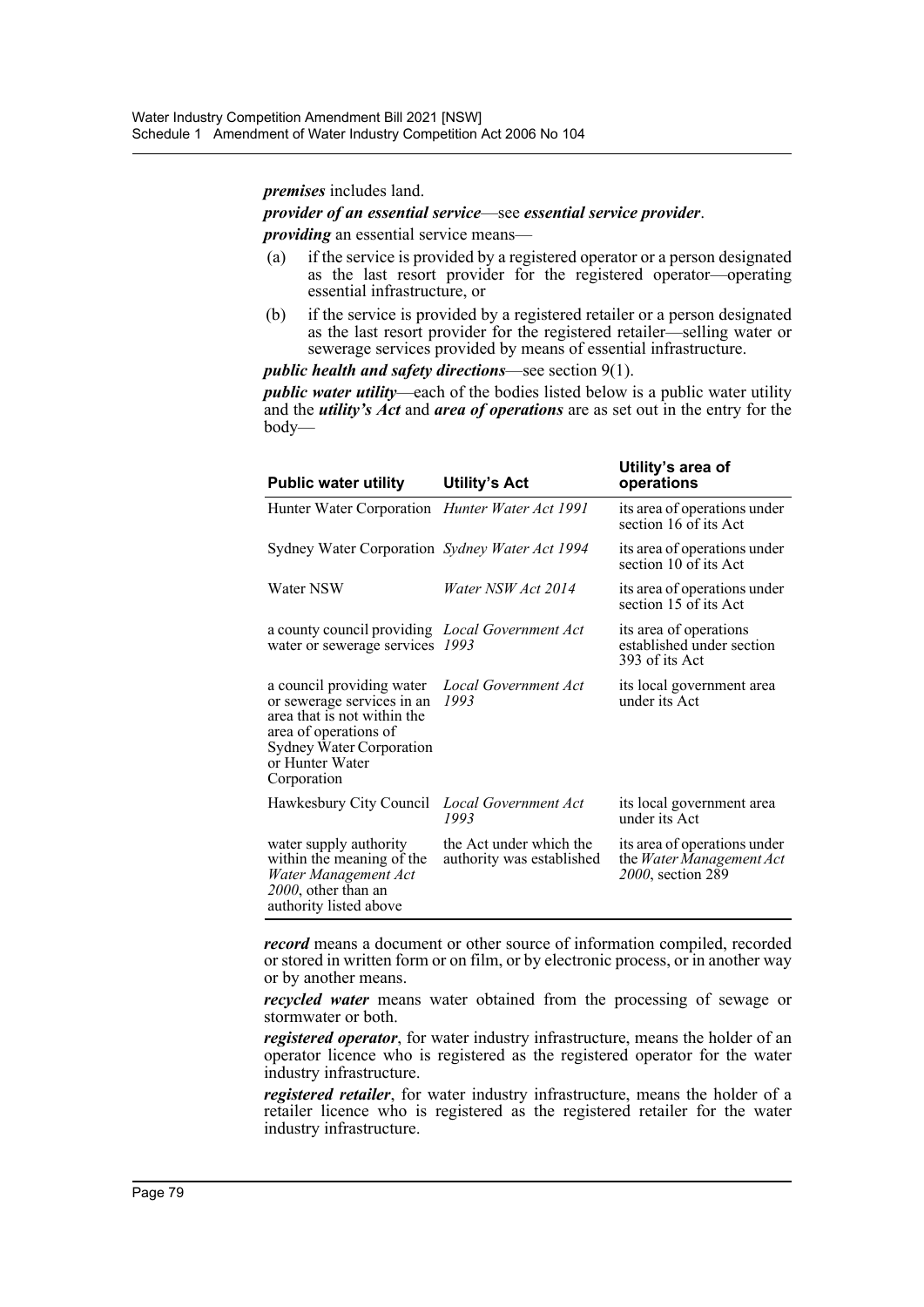*regulated scheme* means the following—

- (a) water industry infrastructure that is a category A scheme within the meaning of section  $5(1)(a)$ , other than water industry infrastructure excluded by the regulations,
- (b) water industry infrastructure to which Part 2 applies that is prescribed by the regulations for the purposes of this definition.

*regulated scheme licence*—see section 46AA.

*regulatory authority* means the following—

- (a) the Minister,
- (b) IPART.

*related corporation* of a corporation that is an applicant for or holds an approval or licence means a related corporation of the corporation within the meaning of the *Corporations Act 2001* of the Commonwealth that would have or has a direct or indirect interest in, or influence on, the carrying out of activities under the approval or licence.

*retailer licence* means a retailer licence granted by the Minister under Part 2.

*scheme* means the water industry infrastructure authorised to be constructed under a scheme approval.

*scheme approval* means a scheme approval granted by IPART under Part 2.

*sell* includes supply on a commercial basis or a not-for-profit or cost-recovery only basis.

*sewage* means material collected from internal household and other building drains, and includes faecal waste and urine from toilets and water from showers, baths, laundries and kitchens.

*sewerage service* includes a service of connecting premises to infrastructure for the treatment, storage, conveyance or reticulation of sewage.

*small business purposes* means the purpose of operating a business that employs less than  $20$  employees, but not a business of a class excluded by the regulations.

*small retail customer* means a person who owns or occupies small retail customer premises and receives or is proposed to receive, directly or indirectly, water or sewerage services.

*small retail customer premises* means—

- (a) premises, including each separate premises within community land scheme, company title scheme or strata scheme, that are used or proposed to be used for residential purposes or small business purposes, or
- (b) premises of a class declared by the regulations to be small retail customer premises,

but does not include premises of a class declared by the regulations not to be small retail customer premises.

#### *standard contract charges*—see section 46AA.

#### *stormwater*—

- (a) includes water of a kind prescribed by the regulations, and
- (b) does not include water of a kind excluded from this definition by the regulations.

*technical expert* means a person appointed as a technical expert under regulations made under section 55A.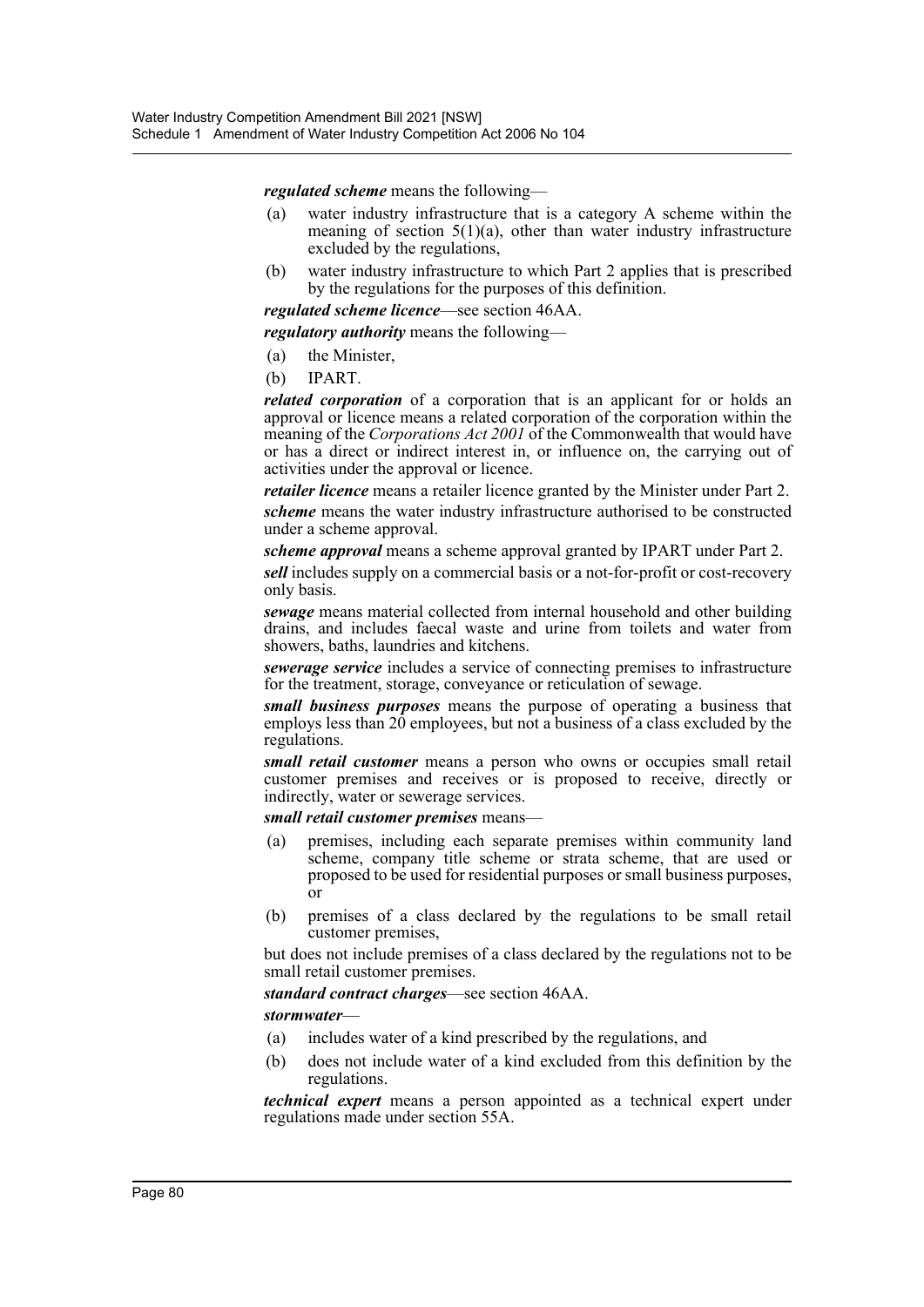*transfer date* of a declared failure means the transfer date fixed under section  $56(2)(e)$ .

*utility's Act*—see *public water utility*.

*water* includes drinking water or recycled water. *water service* means a service of supplying water, including a service of connecting premises to infrastructure for supplying water.

### **[105] Dictionary, definition of "disqualified corporation", paragraph (a)**

Omit ", pursuant to a declaration under section 16 (1)(e), has been declared to be". Insert instead ", as a result of disciplinary action under this Act, is".

**[106] Dictionary, definition of "disqualified individual", paragraph (b)** Omit ", pursuant to a declaration under section 16 (1)(f),". Insert instead ", as a result of disciplinary action under this Act,".

**[107] Dictionary, definition of "inspector"** Omit "section 74". Insert instead "section 84B".

**[108] Dictionary, definition of "service provider"**

Omit "licensed network operator". Insert instead "registered operator".

**[109] Dictionary, definitions of "sewer main", "stormwater drain" and "water main"** Omit "a network operator's" wherever occurring.

### **[110] Whole Act**

Omit each term or expression set out in Column 1 below wherever occurring in the Act except where otherwise amended by this Schedule and in the Act, Schedule 4.

Insert instead the term or expression set out opposite in Column 2—

| Column 1                          | Column <sub>2</sub>                |
|-----------------------------------|------------------------------------|
| network operator                  | registered operator                |
| network operators                 | registered operators               |
| retail supplier                   | retailer                           |
| retail supplier's                 | retailer                           |
| retail suppliers                  | retailers                          |
| water supply or sewerage purposes | water or sewerage service purposes |
| water supply or sewerage service  | water or sewerage service          |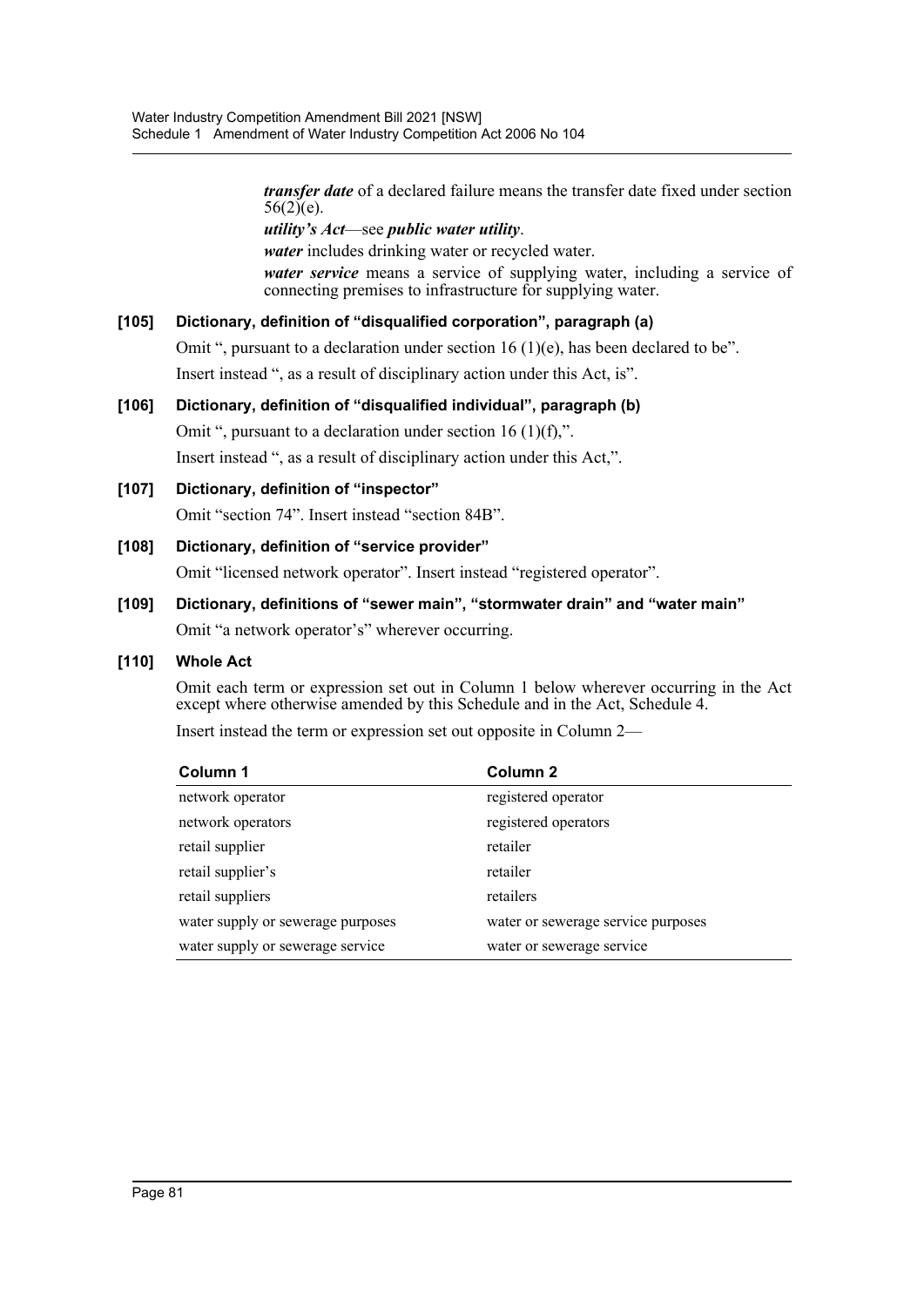# **Schedule 2 Consequential amendments to other legislation**

# **2.1 Conveyancing (Sale of Land) Regulation 2017**

### **Clause 3 Definitions**

Omit clause 3(1), definition of *recognised sewerage authority*, paragraph (c).

Insert instead—

(c) a licensed operator within the meaning of the *Water Industry Competition Act 2006*.

# **2.2 Energy and Utilities Administration Act 1987 No 103**

### **Section 3 Definitions**

Omit section 3(1), definition of *State water agency*, paragraph (c). Insert instead—

(c) a licensed operator, or licensed retailer, within the meaning of the *Water Industry Competition Act 2006*, and

# **2.3 Environmental Planning and Assessment Regulation 2000**

### **Schedule 4 Planning certificates**

Insert at the end of the Schedule, with appropriate clause numbering—

#### **Water or sewerage services**

If water or sewerage services are, or are to be, provided to the land under the *Water Industry Competition Act 2006*, a statement to that effect.

**Note.** A public water utility may not be the provider of some or all of the services to the land. If a water or sewerage service is provided to the land by a licensee under the *Water Industry Competition Act 2006*, a contract for the service will be deemed to have been entered into between the licensee and the owner of the land. A register relating to approvals and licences necessary for the provision of water or sewerage services under the *Water Industry Competition Act 2006* is maintained by the Independent Pricing and Regulatory Tribunal and provides information about the areas serviced, or to be serviced, under that Act. Purchasers should check the register to understand who will service the property. Outstanding charges for water or sewerage services provided under the *Water Industry Competition Act 2006* become the responsibility of the purchaser.

### **2.4 Fluoridation of Public Water Supplies Act 1957 No 58**

### **Section 6A Directions**

Omit "licensed retail supplier" from section 6A(2A).

Insert instead "registered operator".

### **2.5 Hunter Water Act 1991 No 53**

### **[1] Section 36 Owner of land taken to have entered into customer contract**

Omit "licensed retail supplier" from section 36(3).

Insert instead "registered operator or registered retailer".

### **[2] Section 36(4)**

Omit the subsection.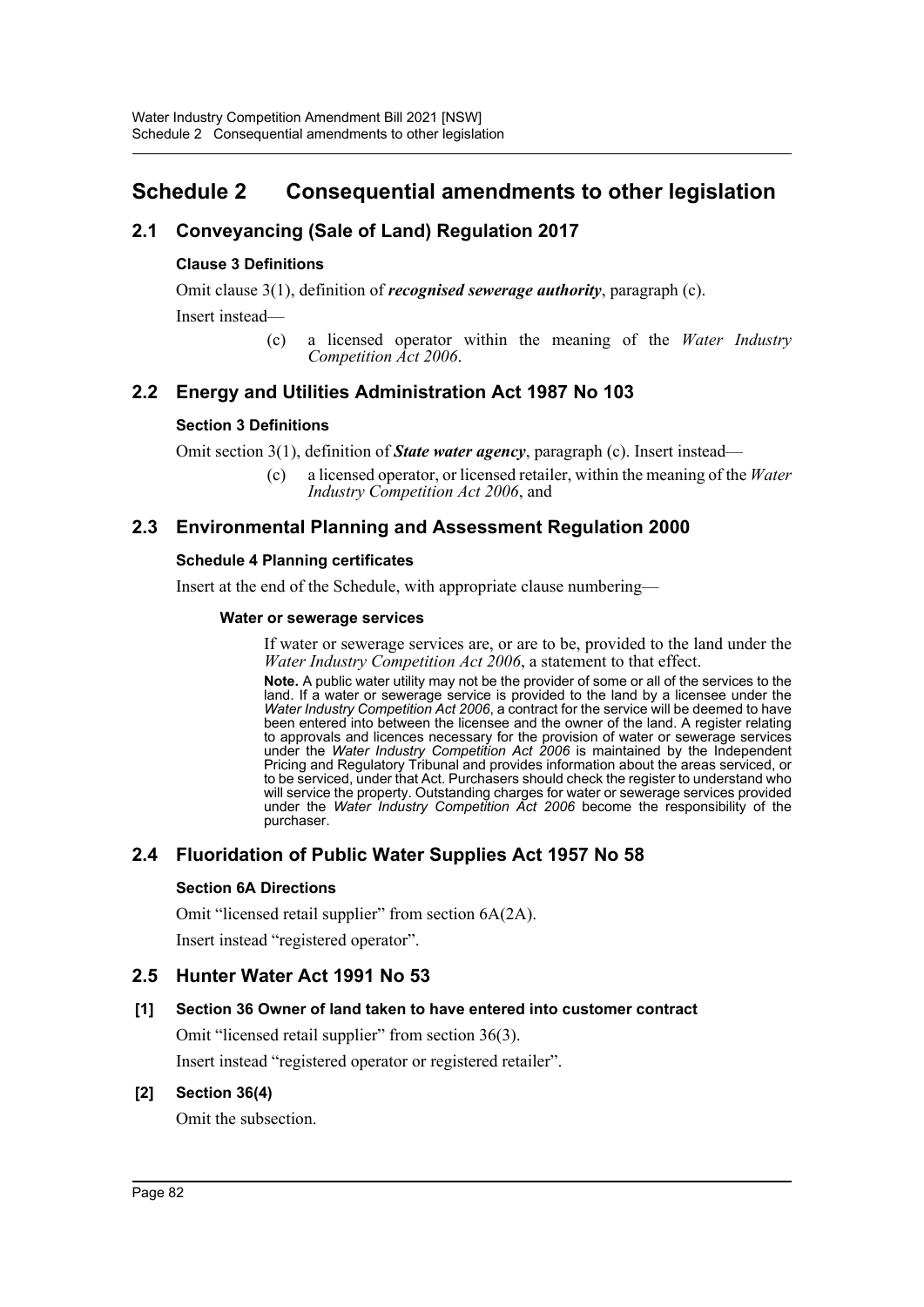# **2.6 Independent Commission Against Corruption Act 1988 No 35**

### **Section 3 Definitions**

Insert after section 3(1), definition of *public official*, paragraph (k1)—

(k2) an auditor within the meaning of the *Water Industry Competition Act 2006*,

### **2.7 Land and Environment Court Act 1979 No 204**

### **[1] Section 17 Class 1—environmental planning and protection appeals**

Insert after section 17(l)—

(m) appeals under the *Water Industry Competition Act 2006*, section 11A.

# **[2] Section 21 Class 5—environmental planning and protection summary enforcement**

Insert before section 21(i)—

(hh) proceedings for an offence under the *Water Industry Competition Act 2006*,

### **2.8 Law Enforcement (Powers and Responsibilities) Act 2002 No 103**

#### **Schedule 2 Search warrants under other Acts**

Omit "*Water Industry Competition Act 2006*, section 80". Insert instead "*Water Industry Competition Act 2006*, sections 65H and 84K".

### **2.9 Local Government Act 1993 No 30**

### **[1] Section 56 Application of Division**

Insert after section 56(2)—

(3) Despite subsection (1), the provisions of this Division relating to sewerage, but not water supply, do apply to land within the City of Hawkesbury area prescribed by the regulation for the purposes of this section.

### **[2] Section 124 Orders**

Omit items 23 and 24 from the Table. Insert instead—

| 23 | To connect premises to a<br>water supply by a specified within 225 metres of a water<br>date | The premises are situated Owner or occupier of land<br>pipe                                                       |  |
|----|----------------------------------------------------------------------------------------------|-------------------------------------------------------------------------------------------------------------------|--|
| 24 | sewerage system by a<br>specified date                                                       | To connect premises with a The premises are situated Owner or occupier of<br>within 75 metres of a sewer premises |  |

#### **[3] Section 553A Special rates and charges not payable in relation to land provided with private water supply or sewerage**

Omit "during the term of any contract in that regard entered into between the owner of the land and a licensed retail supplier" from section 553A(1).

Insert instead "by means of a scheme, during the period the scheme is being operated,".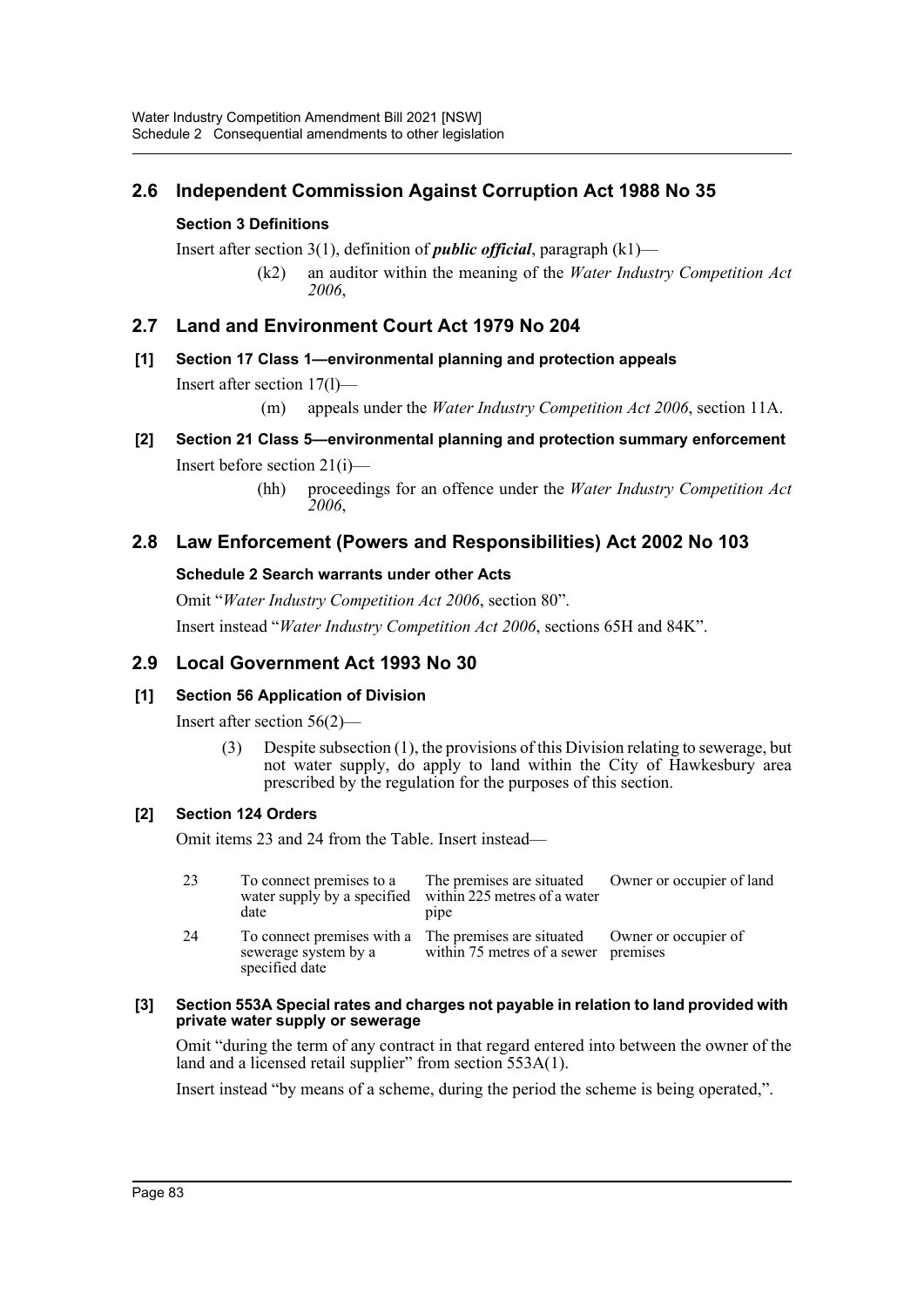### **[4] Section 553A(2)**

Omit the subsection.

### **2.10 Local Government (General) Regulation 2005**

### **Clause 48 Activities for which approval is not required**

Omit clause 48(g). Insert instead—

#### (g) **Activities authorised by approval or licence under Water Industry Competition Act 2006**

An activity referred to in the Act, section 68, the Table, Part B or C if it is carried out under the authority of an approval or licence in force under the *Water Industry Competition Act 2006*.

### **2.11 Plumbing and Drainage Act 2011 No 59**

### **Section 3 Definitions**

Omit "licensed network operator" from section 3(1), definition of *network utility operator*, paragraph (c).

Insert instead "registered operator".

# **2.12 Public Health Act 2010 No 127**

### **Section 5 Definitions**

Omit section 5(1), definition of *supplier of drinking water*, paragraph (f). Insert instead—

(f) a licensed operator or licensed retailer within the meaning of the *Water Industry Competition Act 2006*,

### **2.13 State Environmental Planning Policy (Infrastructure) 2007**

### **[1] Clause 106 Development permitted with or without consent**

Omit "network operator's licence" from clause 106(1)(b). Insert instead "scheme approval".

### **[2] Clause 106(6)**

Omit the subclause. Insert instead—

(6) In this clause, *scheme approval* and *water industry infrastructure* have the same meanings as in the *Water Industry Competition Act 2006*.

### **2.14 Sydney Water Act 1994 No 88**

### **[1] Section 55 Owner of land taken to have entered into customer contract**

Omit "licensed retail supplier" from section 55(3A).

Insert instead "registered operator or registered retailer".

### **[2] Section 55(3B)**

Omit the subsection.